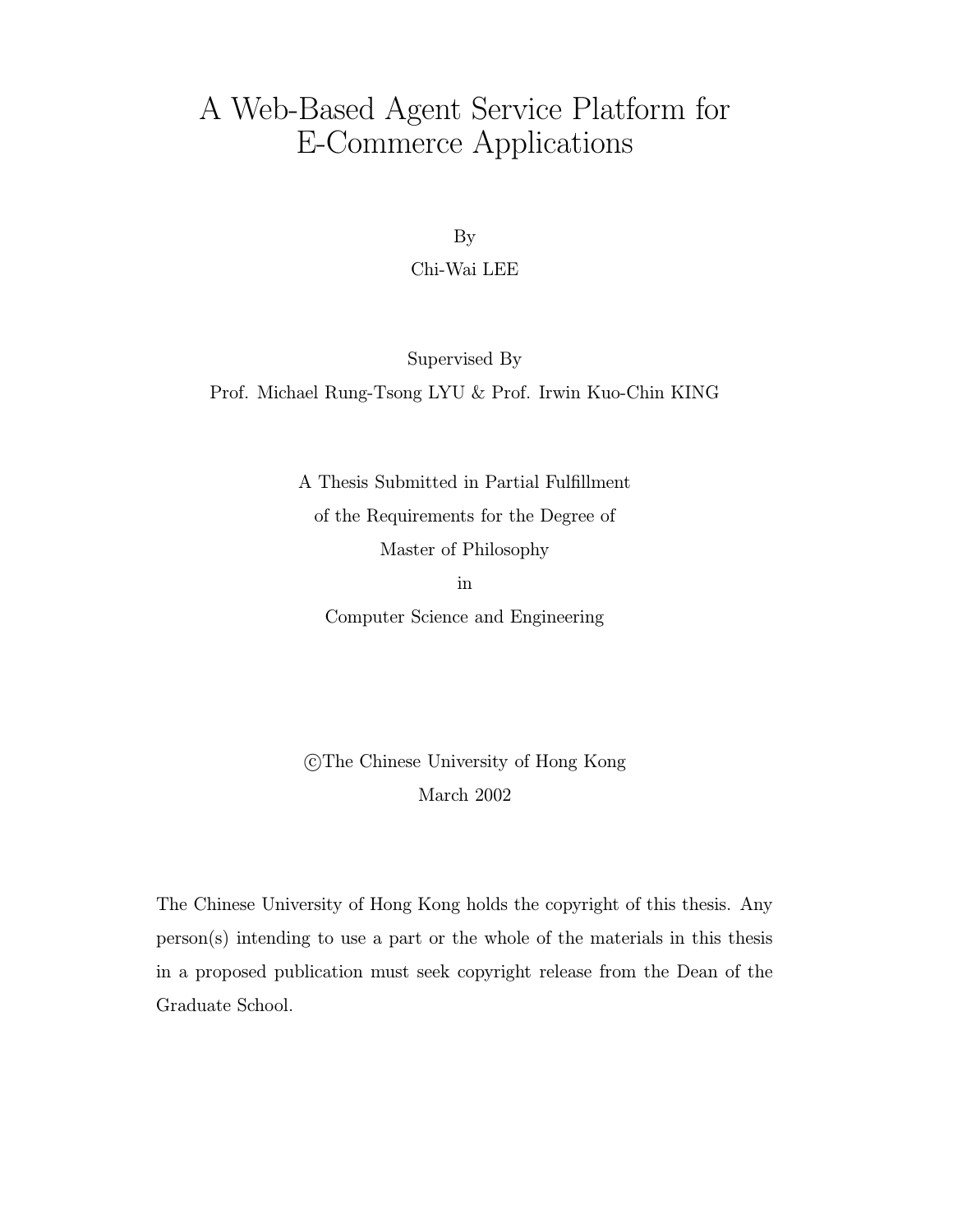## A Web-Based Agent Service Platform for E-Commerce Applications

submitted by

## Chi-Wai LEE

for the degree of Master of Philosophy at the Chinese University of Hong Kong

## Abstract

Internet-based auction is a profitable, exciting and dynamic part of E-commerce. However, the lack of standard on negotiation protocols between buyers and auctioneers makes the full automation of E-commerce infeasible. Hence, we (1) propose a web-based agent platform for E-commerce which allows humans and software agents to perform automatic auctions over the Internet;  $(2)$  develop a set of negotiation protocols based on advanced agent technologies; and (3) design Markov models to evaluate the set of negotiation protocols.

Currently, our platform supports three types of auction including the English, Dutch, and Double auction. The platform architecture is componentbased which provides a robust, reliable, scalable and easy to manage environment. Agents act as software components and run in a flexible and dynamic environment for Internet-based auction. They employ the set of negotiation protocols provided by the platform to conduct neogotiations auctomatically with minimal human efforts. People can also use the platform to conduct agent simulations to predict the price trajectory of an item. Simulation results provide a good reference for sellers to choose the best auction closing time so as to maximize their profit.

Moreover, we use Markov chains to model three types of auction including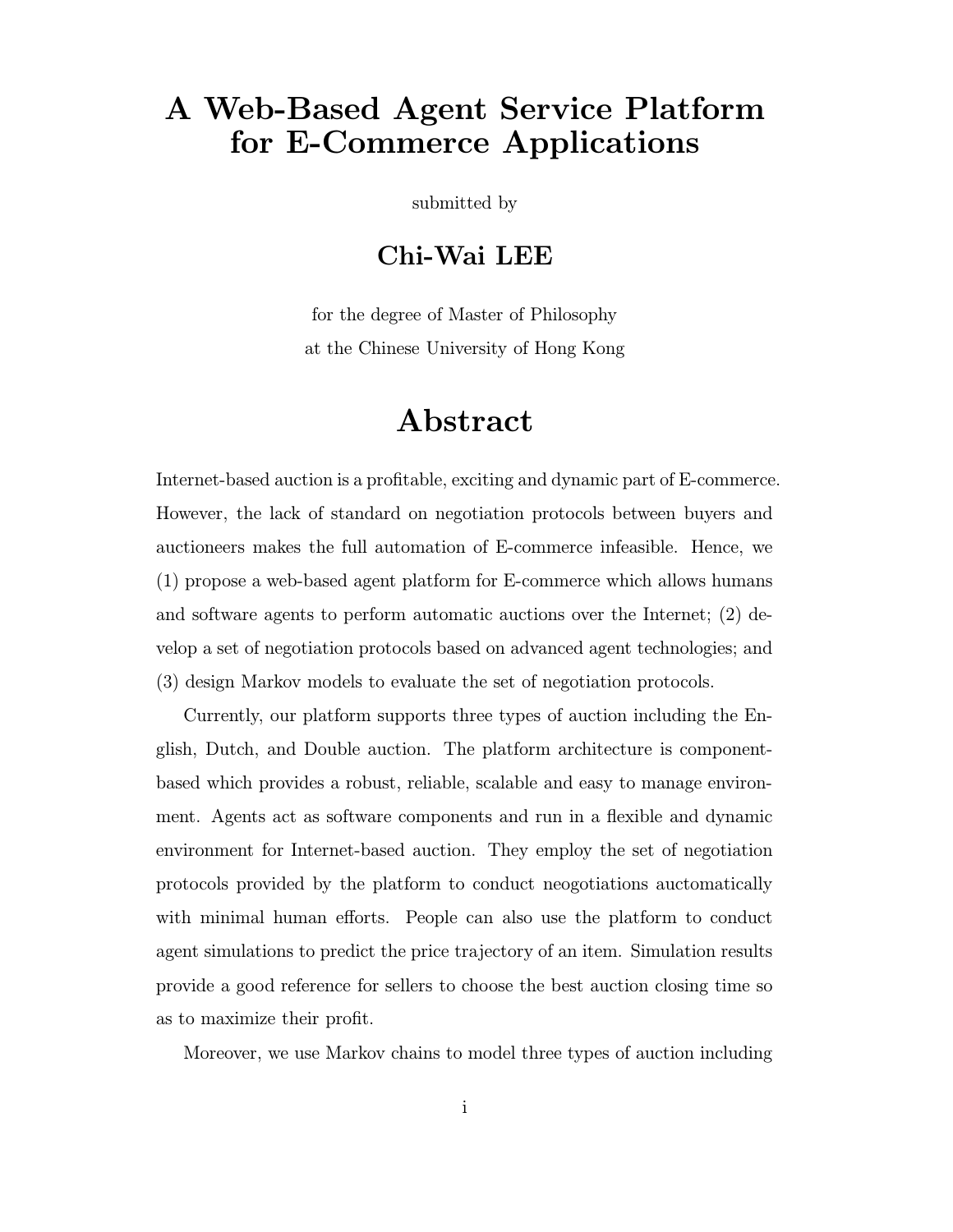the English, Dutch and Double auction and compute the offering price using some stochastic techniques. Markov chain is a mathematical tool to analyze system behaviour. Steps involve calculation of transition probabilities, computation of the transition probability matrix, and transition of system states. The result is used to compare with the one simulated by agent simulation and to evaluate the negotiation protocols modeled by software agents.

Our experimental results show that (1) the Markov chain can model independently simulated bidder's behaviour accurately, (2) a wider range of bidder's behaviour can be simulated with agents having partial knowledge of other bidders' valuations and the auction closing time. In summary, our agent-based platform can incorporate realistic scenarios for simulation in online auction and other E-commerce applications.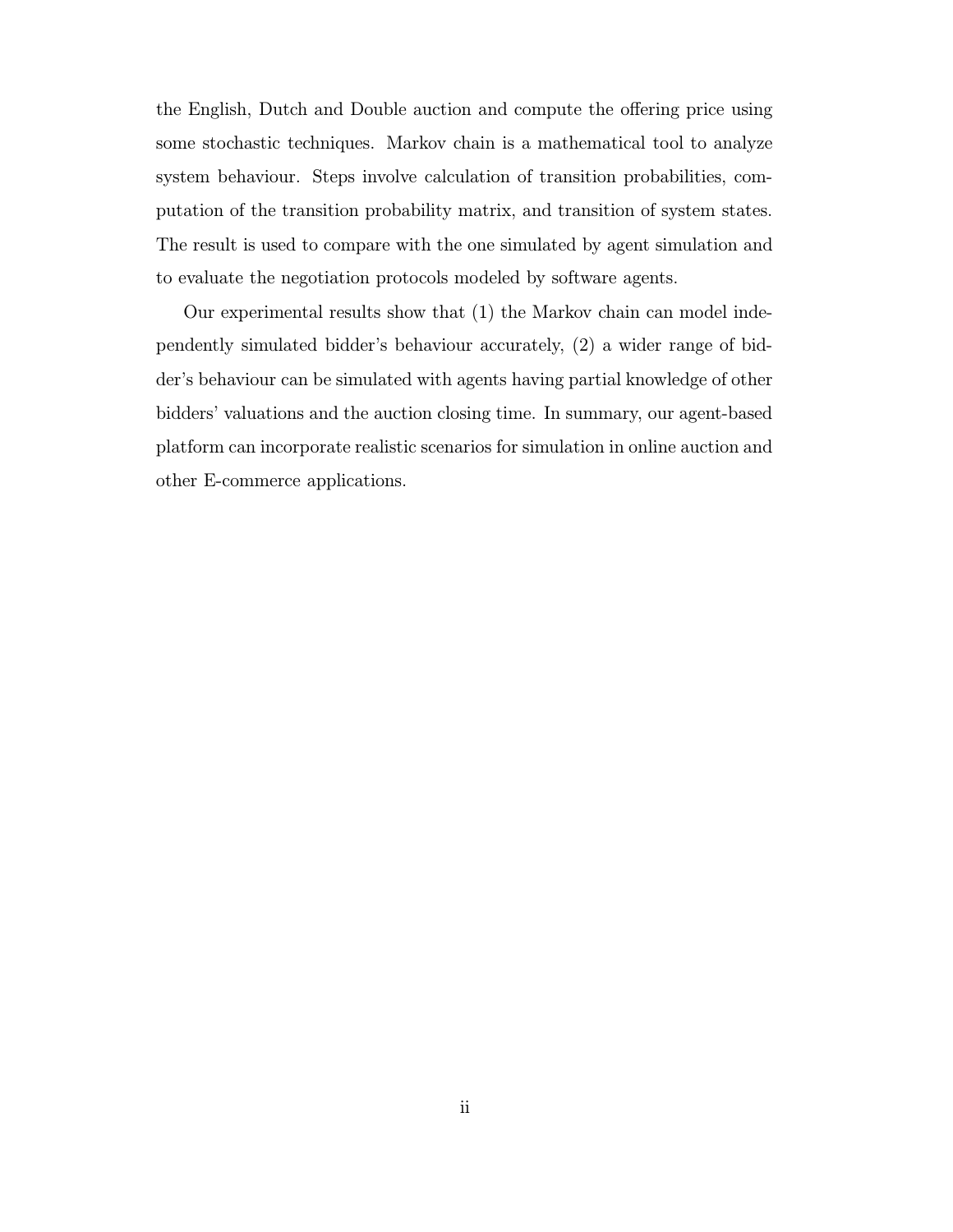## Acknowledgment

First of all, I would like to thank Prof. Michael Lyu, my supervisor, for getting me interested in the area of E-commerce and agent technology, and his consistent and sound critiques of my ideas and work. I am particularly grateful for his enthusiasm, constant support, and encouragement. My research could not have been finished reasonably without insightful advice from him.

I am grateful to Prof. Irwin King for his great help throughout my study and serving on my supervisory committee. My great gratitude goes to Prof. Ho-Fung Leung and Prof. Kam-Wing Ng, who marked my term papers and gave me valuable suggestions. I also want to thank Prof. Belli Fevzi for graciously consenting to be my external marker.

Thanks to all the other I have made at the Chinese University of Hong Kong for making my stay at CUHK an enjoyable period of time.

Finally, I am always indebted to my family, especially my parents and my sister. I would like to thank them for their love. This thesis would not have been possible without all their support and confidence.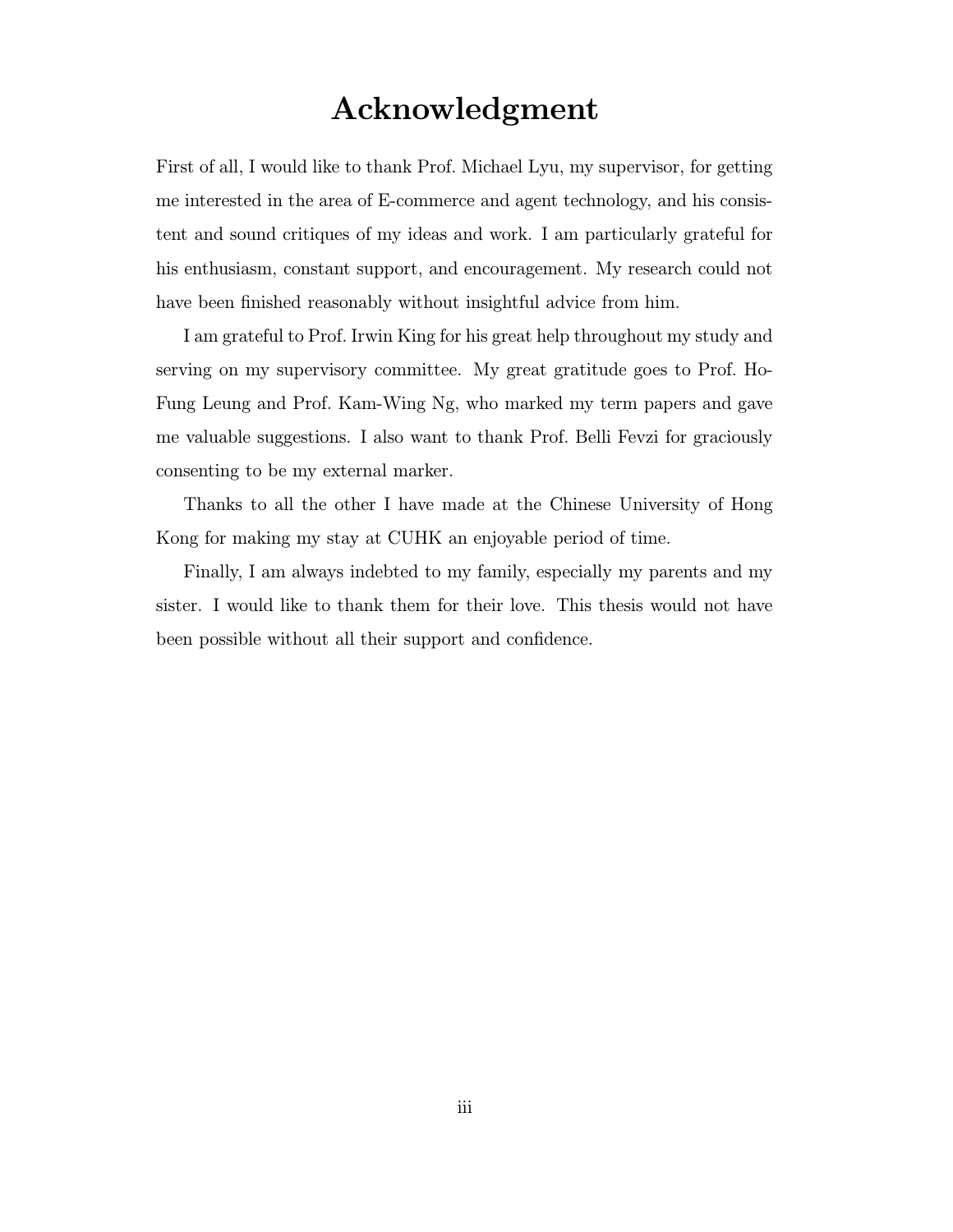# **Contents**

|                | Abstract<br>$\mathbf{i}$ |                 |                                                 |                |  |  |  |  |  |
|----------------|--------------------------|-----------------|-------------------------------------------------|----------------|--|--|--|--|--|
|                |                          | Acknowledgement |                                                 | iii            |  |  |  |  |  |
| $\mathbf 1$    |                          | Introduction    |                                                 | $\mathbf{1}$   |  |  |  |  |  |
|                | 1.1                      |                 |                                                 | $\mathbf{1}$   |  |  |  |  |  |
|                | 1.2                      |                 |                                                 | $\overline{5}$ |  |  |  |  |  |
|                | 1.3                      |                 |                                                 | $\overline{5}$ |  |  |  |  |  |
|                | 1.4                      |                 |                                                 | $\overline{7}$ |  |  |  |  |  |
| $\overline{2}$ |                          |                 | <b>Literature Review</b>                        | 8              |  |  |  |  |  |
|                | 2.1                      |                 |                                                 | 8              |  |  |  |  |  |
|                | 2.2                      |                 |                                                 | 9              |  |  |  |  |  |
|                | 2.3                      |                 |                                                 | 11             |  |  |  |  |  |
|                |                          | 2.3.1           | Business Models                                 | 12             |  |  |  |  |  |
|                |                          | 2.3.2           |                                                 | 13             |  |  |  |  |  |
|                |                          | 2.3.3           | Time Duration of Auctions                       | 14             |  |  |  |  |  |
|                |                          | 2.3.4           | Minimum Bids and Reserve Prices                 | 15             |  |  |  |  |  |
|                |                          | 2.3.5           | Auction Properties and Bidder Behaviours        | 15             |  |  |  |  |  |
|                |                          | 2.3.6           | Comparison of English, Dutch and Double auction | 16             |  |  |  |  |  |
|                | 2.4                      |                 | Agents Developing Tools and Tool-kits           | 17             |  |  |  |  |  |
|                | 2.5                      |                 |                                                 | 18             |  |  |  |  |  |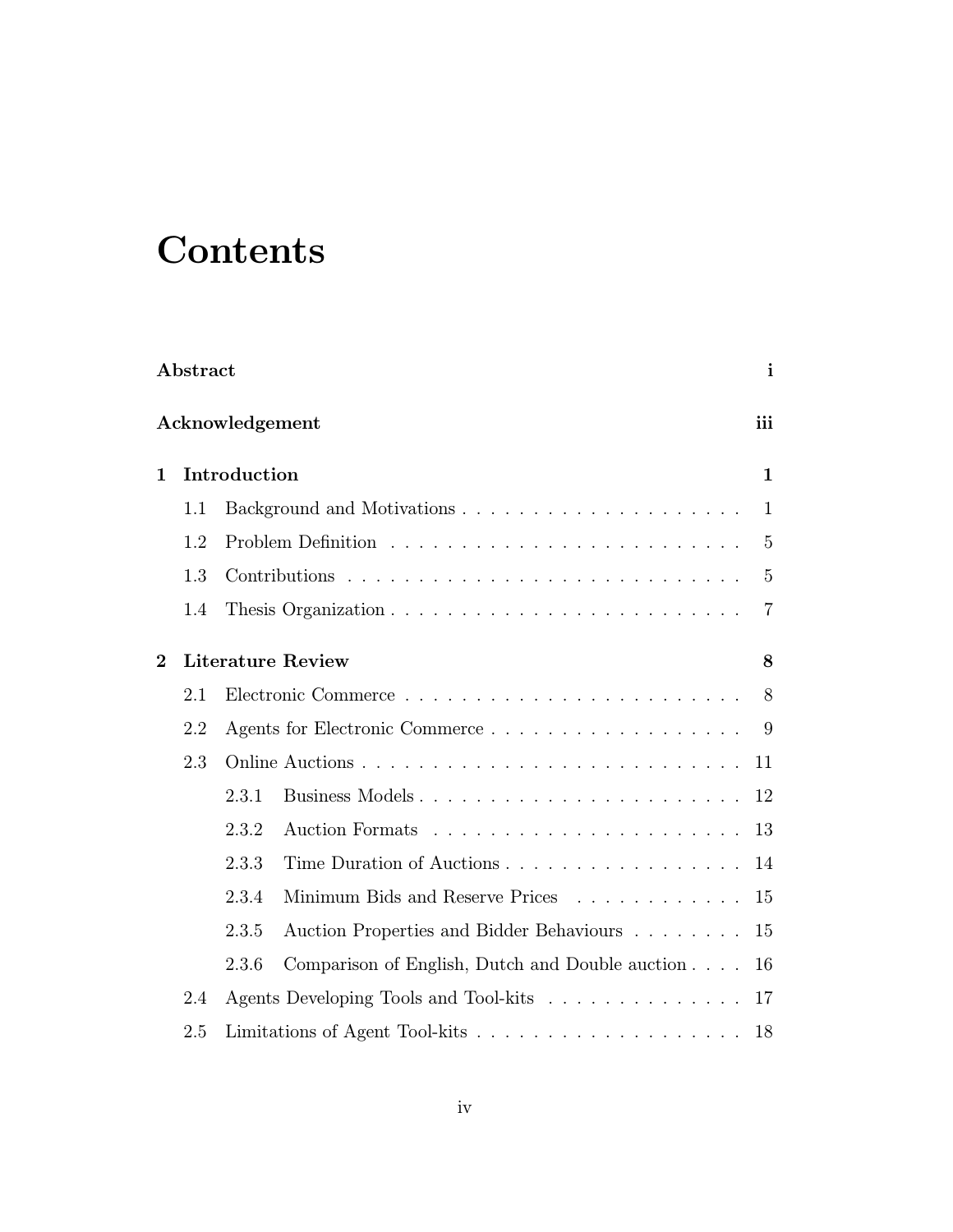|   | 2.6 |                      | Markov Processes for Stochastic Modeling<br>20                 |    |  |  |  |  |  |  |
|---|-----|----------------------|----------------------------------------------------------------|----|--|--|--|--|--|--|
|   |     | 2.6.1                | Continuous Time Markov Chain                                   |    |  |  |  |  |  |  |
|   |     | 2.6.2                |                                                                |    |  |  |  |  |  |  |
|   |     | 2.6.3                | Example: discrete time Markov chain with stationary            |    |  |  |  |  |  |  |
|   |     |                      |                                                                | 22 |  |  |  |  |  |  |
| 3 |     |                      | Markov Chain Model                                             | 25 |  |  |  |  |  |  |
|   | 3.1 |                      |                                                                | 25 |  |  |  |  |  |  |
|   |     | 3.1.1                | Variables                                                      | 27 |  |  |  |  |  |  |
|   |     | 3.1.2                |                                                                |    |  |  |  |  |  |  |
|   |     | 3.1.3                |                                                                | 29 |  |  |  |  |  |  |
|   |     | 3.1.4                | Propositions of the Markov Model                               | 31 |  |  |  |  |  |  |
|   |     | 3.1.5                |                                                                |    |  |  |  |  |  |  |
|   | 3.2 |                      | Markov Chain for Dutch Auction                                 | 38 |  |  |  |  |  |  |
|   |     | 3.2.1                |                                                                | 39 |  |  |  |  |  |  |
|   |     | 3.2.2                |                                                                | 39 |  |  |  |  |  |  |
|   |     | 3.2.3                | Propositions of the Markov Model                               | 42 |  |  |  |  |  |  |
|   |     | 3.2.4                |                                                                | 43 |  |  |  |  |  |  |
|   | 3.3 |                      | Progression of the Price Vector for English and Dutch Auction. | 43 |  |  |  |  |  |  |
|   | 3.4 |                      |                                                                | 45 |  |  |  |  |  |  |
|   |     | 3.4.1                |                                                                | 47 |  |  |  |  |  |  |
|   |     | 3.4.2                |                                                                |    |  |  |  |  |  |  |
|   |     | 3.4.3                | Propositions of the Markov Model                               | 49 |  |  |  |  |  |  |
|   |     | 3.4.4                |                                                                | 53 |  |  |  |  |  |  |
|   | 3.5 |                      | Progression of the Price Vector for Double Auction             | 53 |  |  |  |  |  |  |
|   | 3.6 |                      |                                                                | 54 |  |  |  |  |  |  |
| 4 |     | <b>System Design</b> |                                                                | 57 |  |  |  |  |  |  |
|   | 4.1 |                      |                                                                | 58 |  |  |  |  |  |  |
|   | 4.2 |                      |                                                                | 59 |  |  |  |  |  |  |
|   |     |                      |                                                                |    |  |  |  |  |  |  |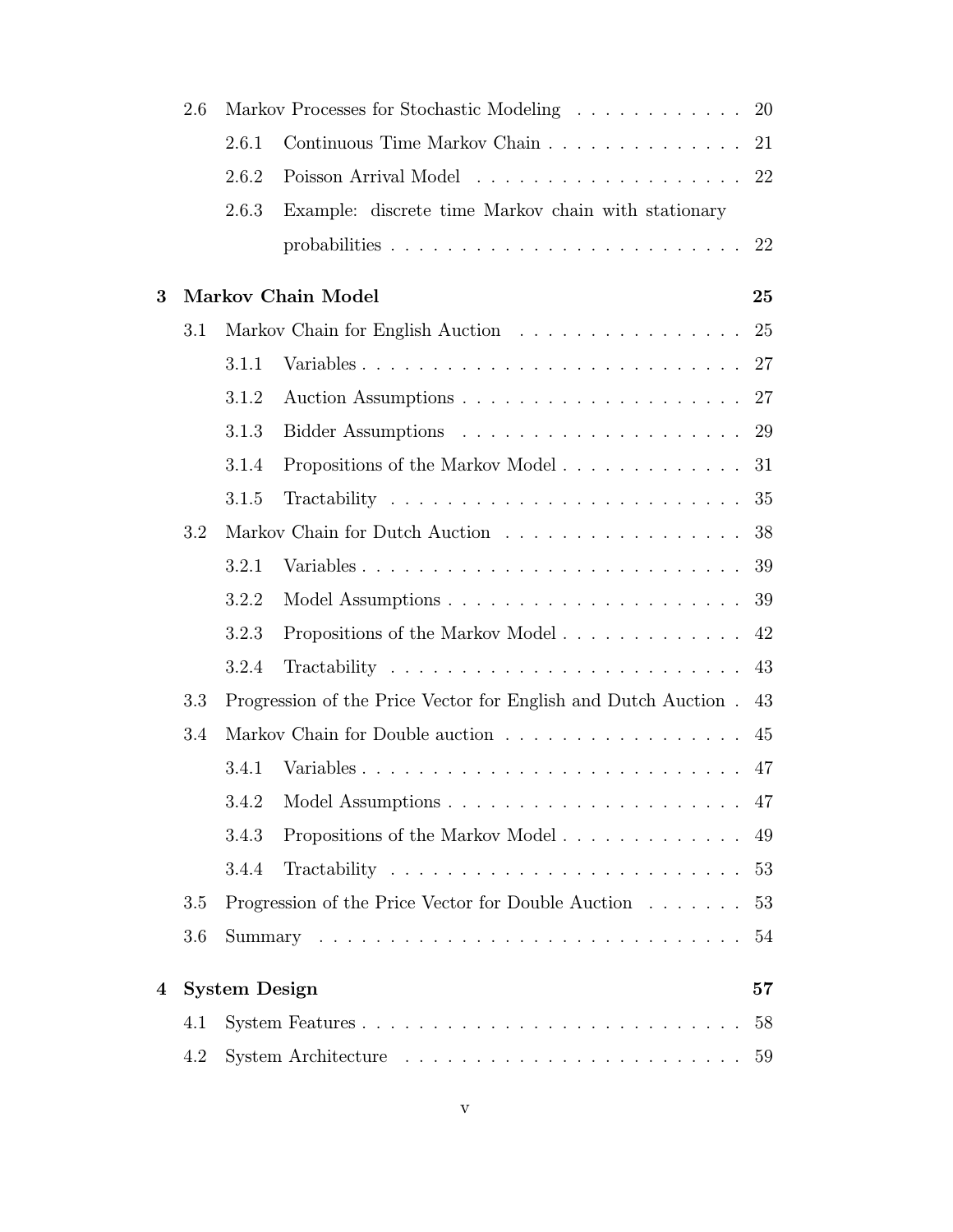|          |     | 4.2.1             |                                                                          |    |  |  |  |  |  |  |
|----------|-----|-------------------|--------------------------------------------------------------------------|----|--|--|--|--|--|--|
|          |     | 4.2.2<br>61<br>62 |                                                                          |    |  |  |  |  |  |  |
| 4.2.3    |     |                   |                                                                          |    |  |  |  |  |  |  |
|          |     | 4.2.4             | Database Abstraction Layer 62                                            |    |  |  |  |  |  |  |
|          | 4.3 |                   |                                                                          | 62 |  |  |  |  |  |  |
|          | 4.4 |                   | Implementation Details                                                   | 65 |  |  |  |  |  |  |
|          |     | 4.4.1             | Choosing a Scripting Language                                            | 65 |  |  |  |  |  |  |
|          |     | 4.4.2             |                                                                          | 68 |  |  |  |  |  |  |
|          |     | 4.4.3             | Server-Side Java with Jakarta-tomcat                                     | 69 |  |  |  |  |  |  |
|          |     | 4.4.4             |                                                                          | 70 |  |  |  |  |  |  |
|          |     | 4.4.5             |                                                                          | 72 |  |  |  |  |  |  |
|          | 4.5 |                   |                                                                          | 73 |  |  |  |  |  |  |
| $\bf{5}$ |     |                   | <b>Experimental Results</b>                                              | 75 |  |  |  |  |  |  |
|          | 5.1 |                   | 75                                                                       |    |  |  |  |  |  |  |
|          | 5.2 |                   | Experiment One: A small English auction                                  | 76 |  |  |  |  |  |  |
|          | 5.3 |                   | Experiment Two: A large English auction                                  | 80 |  |  |  |  |  |  |
|          | 5.4 |                   | Experiment Three: A small Dutch auction $\ldots \ldots \ldots \ldots$ 82 |    |  |  |  |  |  |  |
|          | 5.5 |                   | Experiment Four: A large Dutch auction $\ldots \ldots \ldots \ldots$     | 83 |  |  |  |  |  |  |
|          | 5.6 |                   | Experiment Five: Partial knowledge on other BAs 84                       |    |  |  |  |  |  |  |
|          | 5.7 |                   | Experiment Six: Partial knowledge on closing time $\dots \dots$          | 86 |  |  |  |  |  |  |
|          | 5.8 |                   | Experiment Seven: A small Double auction 87                              |    |  |  |  |  |  |  |
|          | 5.9 |                   |                                                                          | 89 |  |  |  |  |  |  |
|          |     |                   |                                                                          | 90 |  |  |  |  |  |  |
| 6        |     | Conclusion        |                                                                          | 91 |  |  |  |  |  |  |
|          |     |                   | A Markov Chain for English Auction                                       | 93 |  |  |  |  |  |  |
|          |     |                   |                                                                          | 93 |  |  |  |  |  |  |
|          |     |                   |                                                                          |    |  |  |  |  |  |  |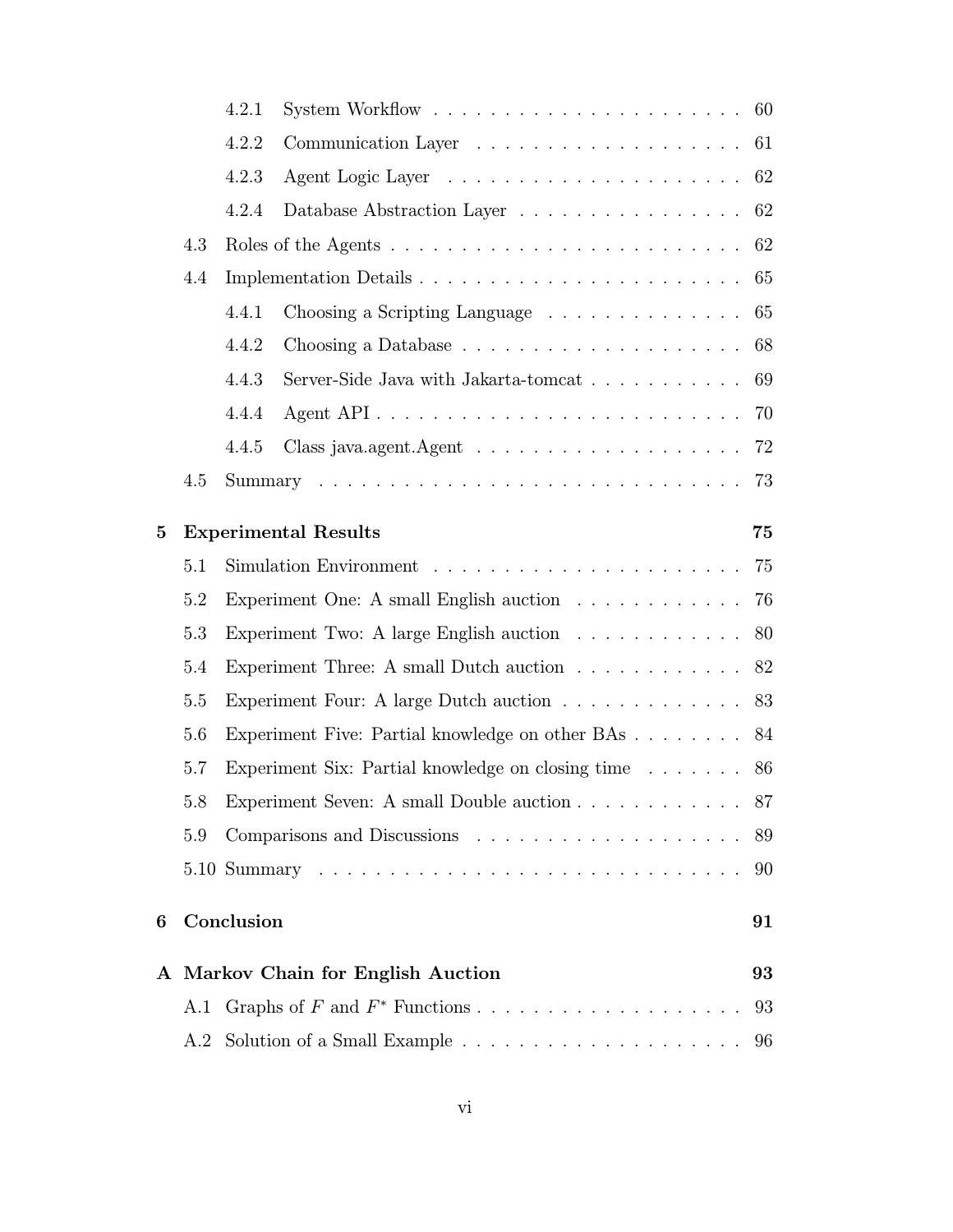|   |                            |  | A.2.1 Computation of Transition Probabilities 97                                                |     |  |  |  |  |
|---|----------------------------|--|-------------------------------------------------------------------------------------------------|-----|--|--|--|--|
|   |                            |  | A.2.2 Progression of the Price Vector 97                                                        |     |  |  |  |  |
|   |                            |  |                                                                                                 |     |  |  |  |  |
| В |                            |  | Markov Chain for Double Auction                                                                 | 101 |  |  |  |  |
|   |                            |  |                                                                                                 |     |  |  |  |  |
|   |                            |  |                                                                                                 |     |  |  |  |  |
|   |                            |  | B.2.1 Computation of Transition Probabilities 102                                               |     |  |  |  |  |
|   |                            |  |                                                                                                 |     |  |  |  |  |
| C |                            |  | <b>Implementation Details</b>                                                                   | 105 |  |  |  |  |
|   |                            |  | C.1 Tables Design in MySQL $\ldots \ldots \ldots \ldots \ldots \ldots \ldots \ldots \ldots 105$ |     |  |  |  |  |
|   |                            |  | C.2 Sample Apache Configuration File 109                                                        |     |  |  |  |  |
|   |                            |  |                                                                                                 |     |  |  |  |  |
|   | <b>Bibliography</b><br>112 |  |                                                                                                 |     |  |  |  |  |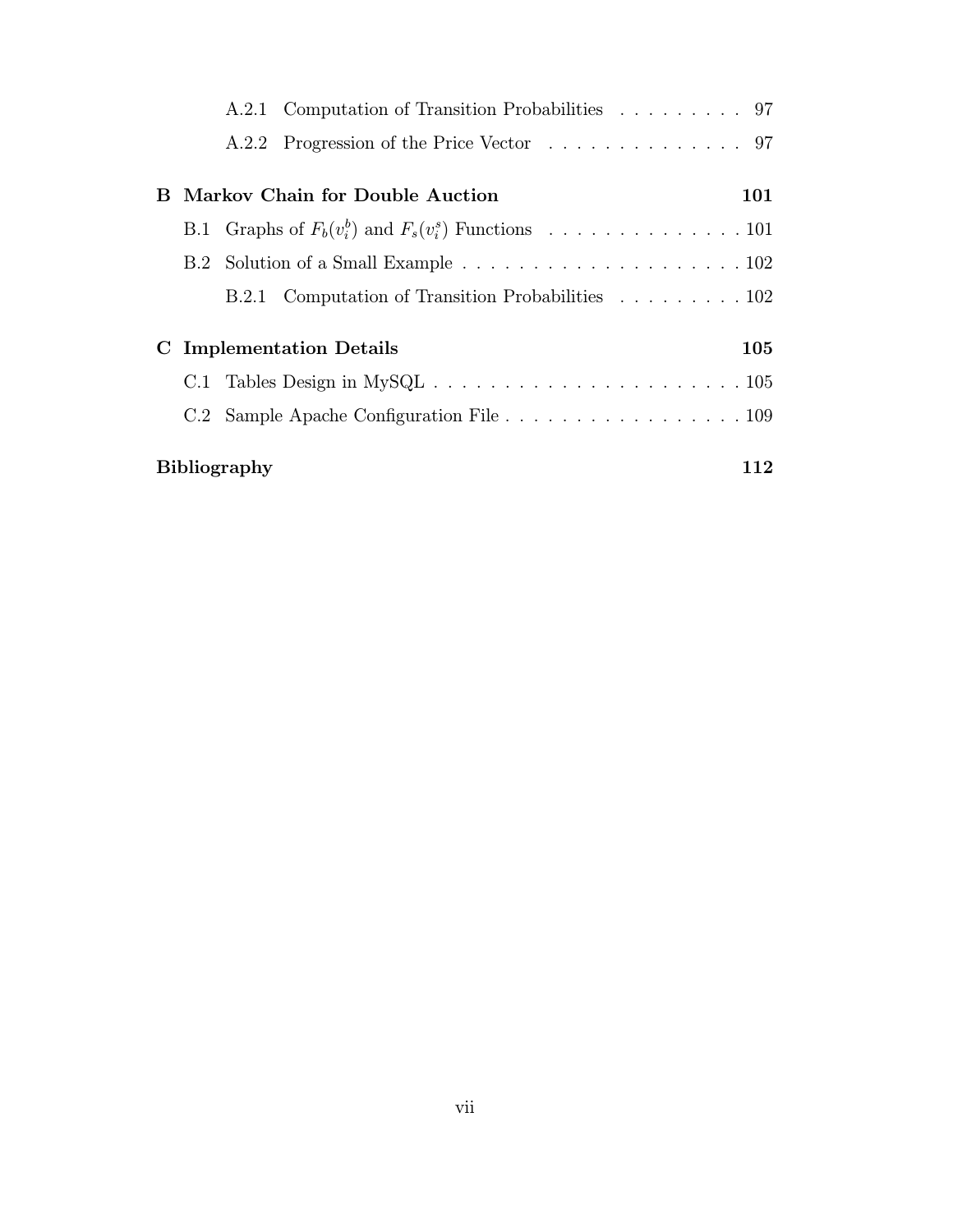# List of Figures

| 1.1 | $\overline{4}$                                                                                 |  |
|-----|------------------------------------------------------------------------------------------------|--|
| 2.1 | Comparison of English, Dutch and Double auction.<br>16                                         |  |
| 2.2 | 18<br>Comparison of Java-based agent developing tools.                                         |  |
| 2.3 | 19<br>Comparison of non Java-based agent developing tools                                      |  |
| 2.4 | 21<br>Comparison of Neural Network and Markov Chain.                                           |  |
| 2.5 | Poisson arrival model. $\ldots \ldots \ldots \ldots \ldots \ldots \ldots \ldots \ldots 22$     |  |
| 3.1 | The waiting queue model. $\ldots \ldots \ldots \ldots \ldots \ldots \ldots$<br>26              |  |
|     |                                                                                                |  |
| 3.2 | Possible state space transitions. $\ldots \ldots \ldots \ldots \ldots \ldots \ldots 34$        |  |
| 3.3 | Large scale of state space of an auction. $\ldots \ldots \ldots \ldots \ldots$<br>-34          |  |
| 3.4 | The Markov model for Dutch auction. $\ldots \ldots \ldots \ldots \ldots \ldots 39$             |  |
| 3.5 | 43                                                                                             |  |
| 3.6 |                                                                                                |  |
| 3.7 | 52                                                                                             |  |
| 3.8 |                                                                                                |  |
| 3.9 | Similarities of Markov models<br>56                                                            |  |
| 4.1 | Architectural overview<br>60                                                                   |  |
| 4.2 | 63<br>Roles of the agents. $\dots \dots \dots \dots \dots \dots \dots \dots \dots \dots \dots$ |  |
| 4.3 | -67                                                                                            |  |
| 4.4 | Administrator page created by system modules. 67                                               |  |
|     |                                                                                                |  |
| 4.5 | User interface of buyer agent and simulation agent. $\ldots$ ,<br>71                           |  |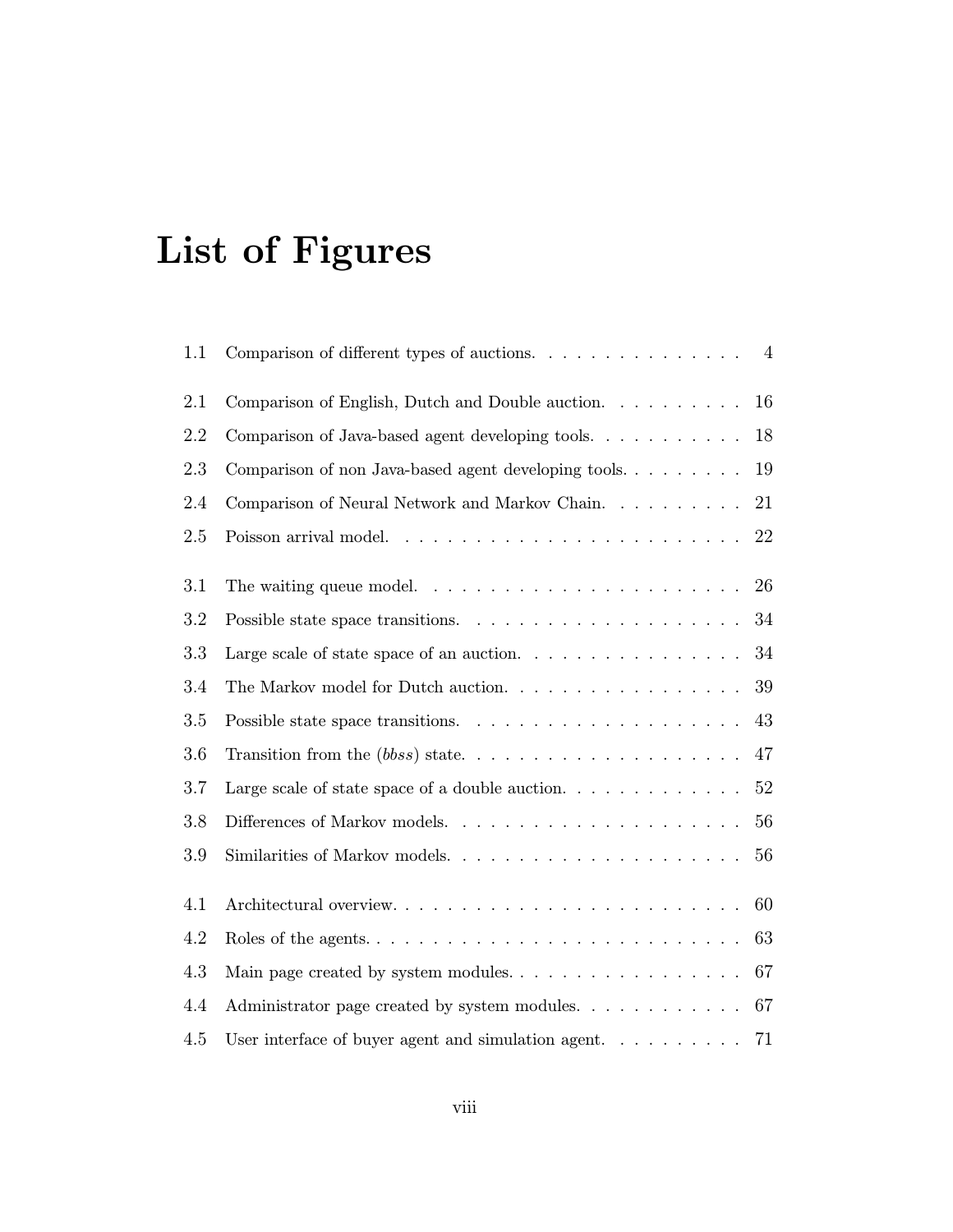| 5.1 |                                                                                     |  |  | 77 |
|-----|-------------------------------------------------------------------------------------|--|--|----|
| 5.2 | cdf of BA's valuations for an item. $\ldots \ldots \ldots \ldots \ldots$            |  |  | 78 |
| 5.3 | Expected revenue over time for a small English auction. $\dots$ .                   |  |  | 78 |
| 5.4 | cdf of BA's valuations for an item. $\ldots \ldots \ldots \ldots \ldots$            |  |  | 81 |
| 5.5 | Expected revenue over time for a large English auction. $\ldots$ .                  |  |  | 81 |
| 5.6 | Expected revenue over time for a small Dutch auction. $\ldots$ .                    |  |  | 83 |
| 5.7 | Expected revenue over time for a large Dutch auction                                |  |  | 84 |
| 5.8 | Revenue vectors under partial knowledge of other BAs                                |  |  | 85 |
| 5.9 | Revenue vectors under partial knowledge of closing time. 87                         |  |  |    |
|     | 5.10 Graph of $F_b(p)$ and $F_s(p)$ for initial distribution $\sim U(1,5)$ 88       |  |  |    |
|     | 5.11 Shout price over time for a small Double auction.                              |  |  | 89 |
|     |                                                                                     |  |  |    |
| A.1 | Graph of $F(p)$ for initial distribution $\sim U(1,5)$ .                            |  |  | 93 |
| A.2 |                                                                                     |  |  | 94 |
| A.3 |                                                                                     |  |  | 94 |
| A.4 |                                                                                     |  |  | 95 |
| A.5 |                                                                                     |  |  | 96 |
| A.6 | <b>P</b> matrix with transition probabilities of a small auction. $\ldots$ .        |  |  | 97 |
| A.7 |                                                                                     |  |  | 98 |
| A.8 |                                                                                     |  |  | 98 |
| A.9 |                                                                                     |  |  | 98 |
|     | A.10 Probabilistic progression of an Auction across its state space 99              |  |  |    |
|     |                                                                                     |  |  |    |
|     |                                                                                     |  |  |    |
|     |                                                                                     |  |  |    |
| B.1 | Graph of $F_b(v_i^b)$ and $F_s(v_i^s)$ for initial distribution $\sim U(1,5)$ . 101 |  |  |    |
| B.2 |                                                                                     |  |  |    |
| B.3 |                                                                                     |  |  |    |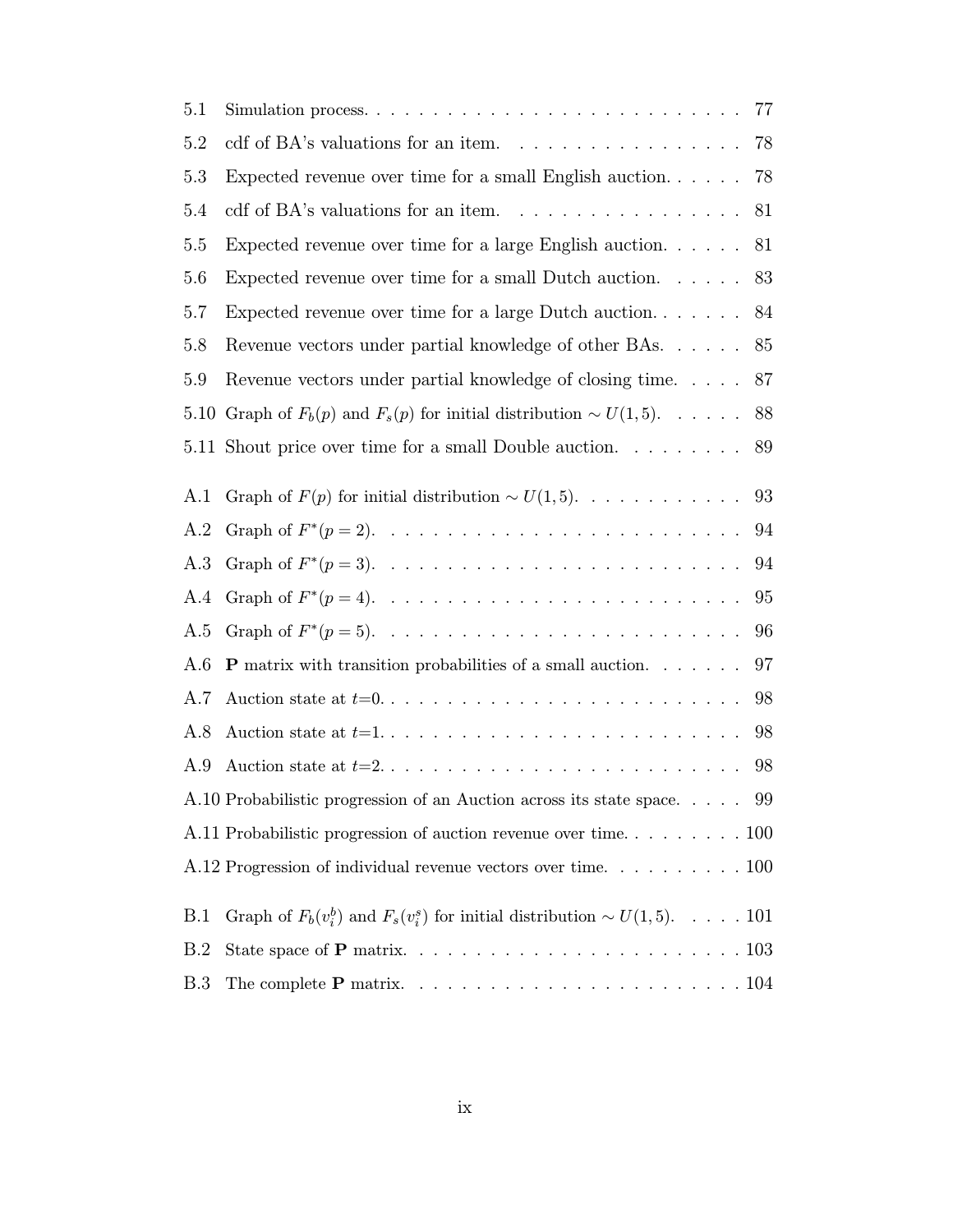# List of Tables

| 3.1 | Variables for the English Markov model<br>27                                                       |
|-----|----------------------------------------------------------------------------------------------------|
| 3.2 | Transition probabilities of the Markov model. $\lambda$ and $\mu$ kept                             |
|     | 33                                                                                                 |
| 3.3 | 37<br>Approximate transition probabilities of the Markov model                                     |
| 3.4 | Variables for the Dutch Markov model<br>40                                                         |
| 3.5 | 42<br>Transition probabilities of the Markov model.                                                |
| 3.6 | Variables for the Double Markov model. $\ldots \ldots \ldots \ldots$<br>48                         |
| 3.7 | Transition probabilities of the Markov model. $\lambda$ and $\mu$ kept                             |
|     | 50                                                                                                 |
| 4.1 | 64                                                                                                 |
| 4.2 | Method summary<br>72                                                                               |
| 5.1 | Parameter value of Experiment One (Markov model). 79                                               |
| 5.2 | Parameter value of Experiment One (Simulation environment). . 79                                   |
| 5.3 | Parameter value of Experiment Seven (Markov model).<br>88                                          |
| C.1 |                                                                                                    |
| C.2 | Table of agent. $\ldots \ldots \ldots \ldots \ldots \ldots \ldots \ldots \ldots \ldots \ldots 106$ |
| C.3 |                                                                                                    |
| C.4 |                                                                                                    |
| C.5 |                                                                                                    |
| C.6 | Table of product. $\ldots \ldots \ldots \ldots \ldots \ldots \ldots \ldots \ldots \ldots 108$      |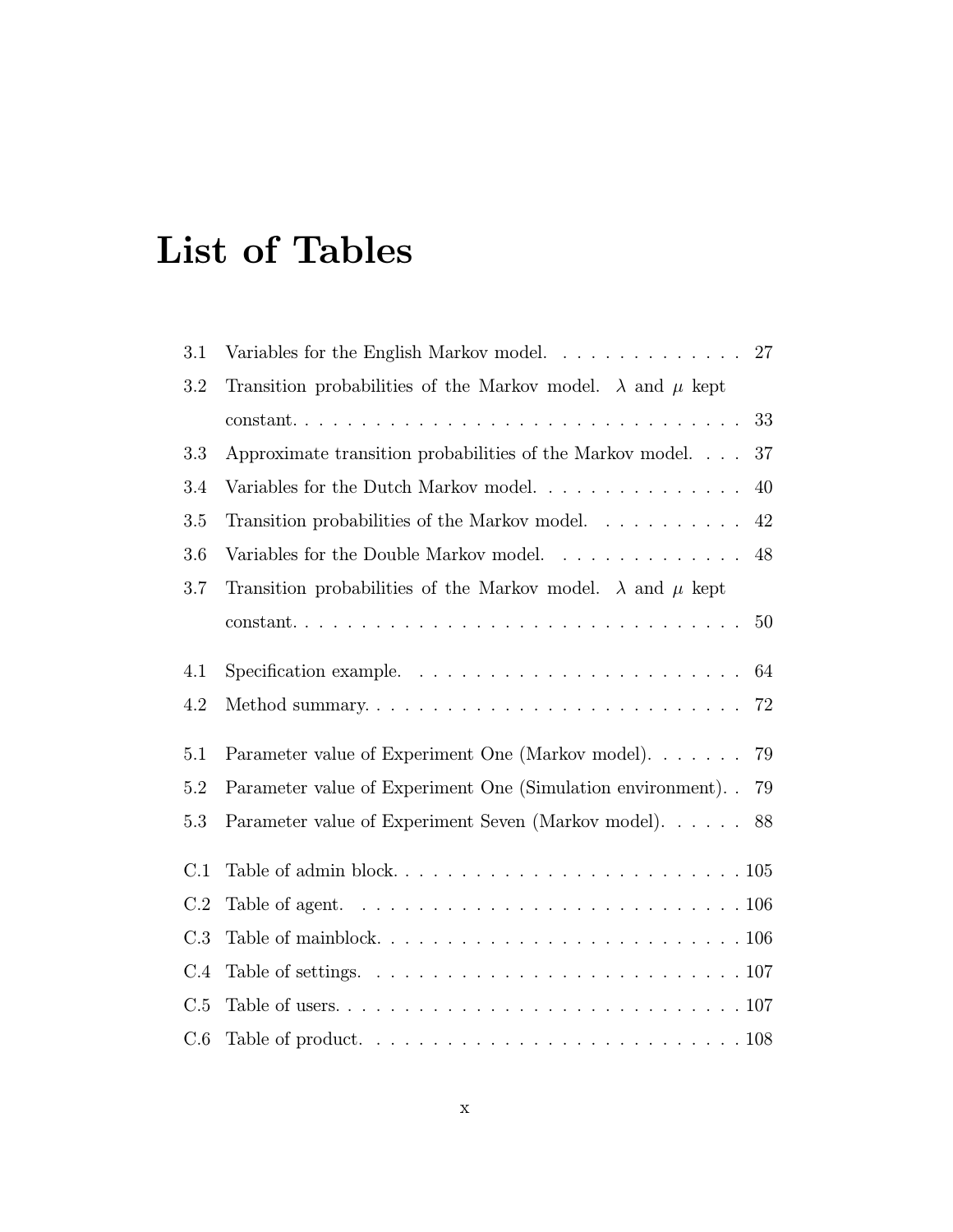## Chapter 1

# Introduction

Agents and E-commerce have recently been a very hot topic in the academic as well as in the commercial and legal arena. Combining these two fields offers lucrative opportunities for conducting E-business transactions. In the following context, we will study the background of E-commerce and discuss the use of software agents to automate a large number of E-business transactions.

## 1.1 Background and Motivations

With the advent and proliferation of the Internet, E-commerce or E-business have recently been a very hot topic in the academic as well as in the commercial arena. Nowadays, the term E-commerce refers specially to the commercial activities conducted on the Internet [1]. The term E-business is more specific, it refers to the integration of systems, processes, organizations, value chains and entire markets using Internet-based and related technologies. Bidding, auction, and bargaining are examples of E-business applications.

In recent years, companies of all sizes ranging from international corporations to small companies are migrating towards an E-commerce marketplace. Recent statistics show that the electronic market will continue to grow in the near future because the number of potential customers will grow to 90 million by the end of year 2001 [2].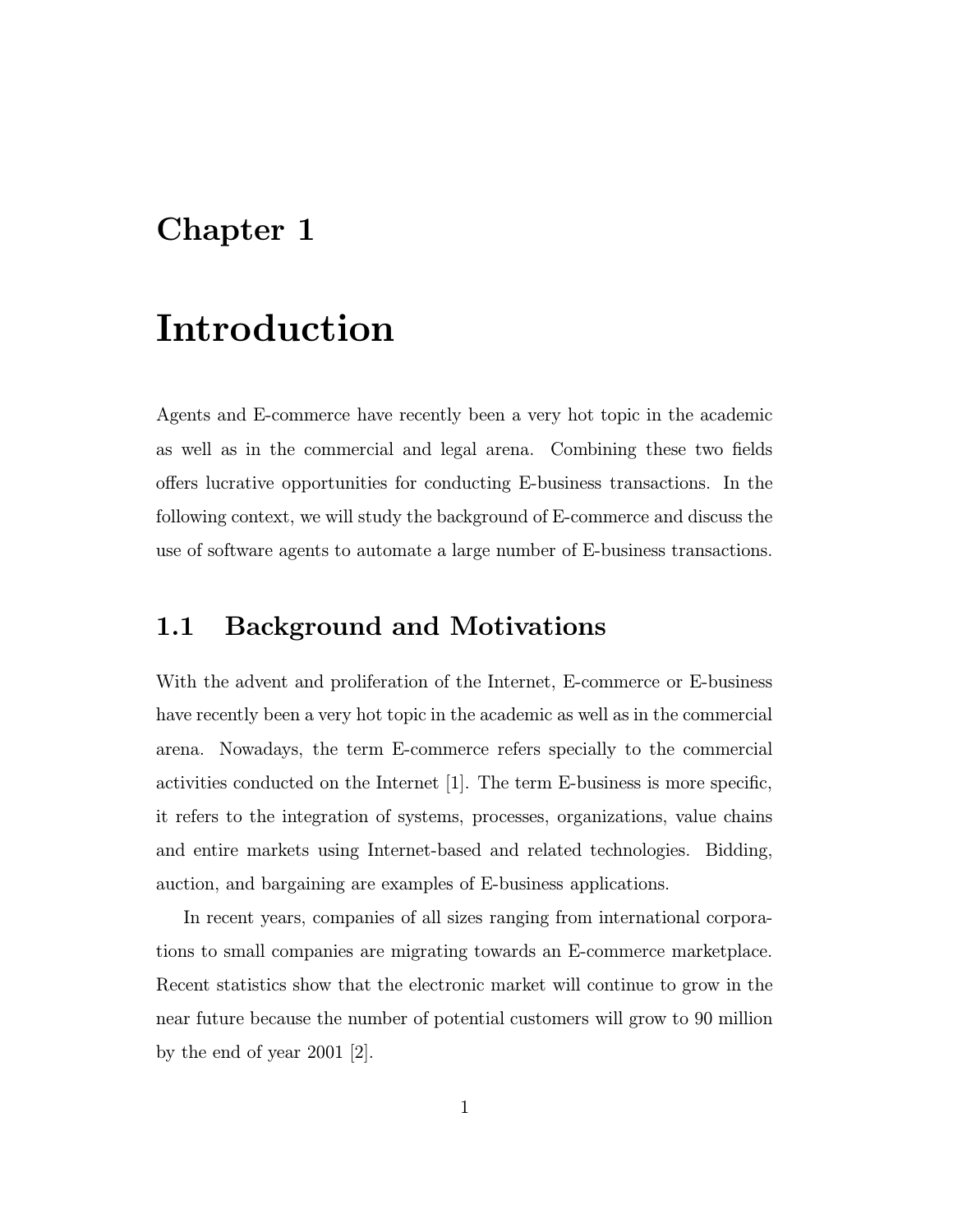For E-business transactions, customers and sellers often negotiate with each other. In the negotiation stage, two or more parties bargain with each other to determine the price or other terms of the transaction on the Internet. Traditionally, negotiations are conducted with human interactions. However, the order of E-business transaction is very large. To cite an example, eBay [3] made a monthly revenue at \$70,000,000 in year 2000 [2]. Hence, it is desirable to carry out this negotiation process either automatically or at least semiautomatically with human interventions only when necessary. Another reason for the automation is the technology push of a growing standardized communication infrastructure which allow separately designed agents belonging to different organizations can interact in an open environment in real time and safely carry out transactions. The third reason is strong application pull for computer support for negotiation at the operative decision making level. Consequently, researchers and practitioners are attracted to develop automated negotiation systems [4, 5, 6]. However, the lack of standard on negotiation strategies and inflexible system design makes it difficult to develop fully automated negotiation systems.

Nevertheless, the concept of software agent provides a new way of analysis, design, and implementation of such complex systems. An agent is a software entity with some of the following characteristics: continuous execution, environmental awareness, agent communication, autonomy, adaptiveness, mobility, and reproduce. An autonomous and intelligent agent is well-suited for many areas, especially for the E-commerce.

- 1. Information filtering. Agents can monitor and retrieve useful information, and do transactions on behalf of their owners or analyze data in the global markets.
- 2. Cost reduction. Agents can try to find the best deal for the customer with less expensive cost, quicker response, and less user effort.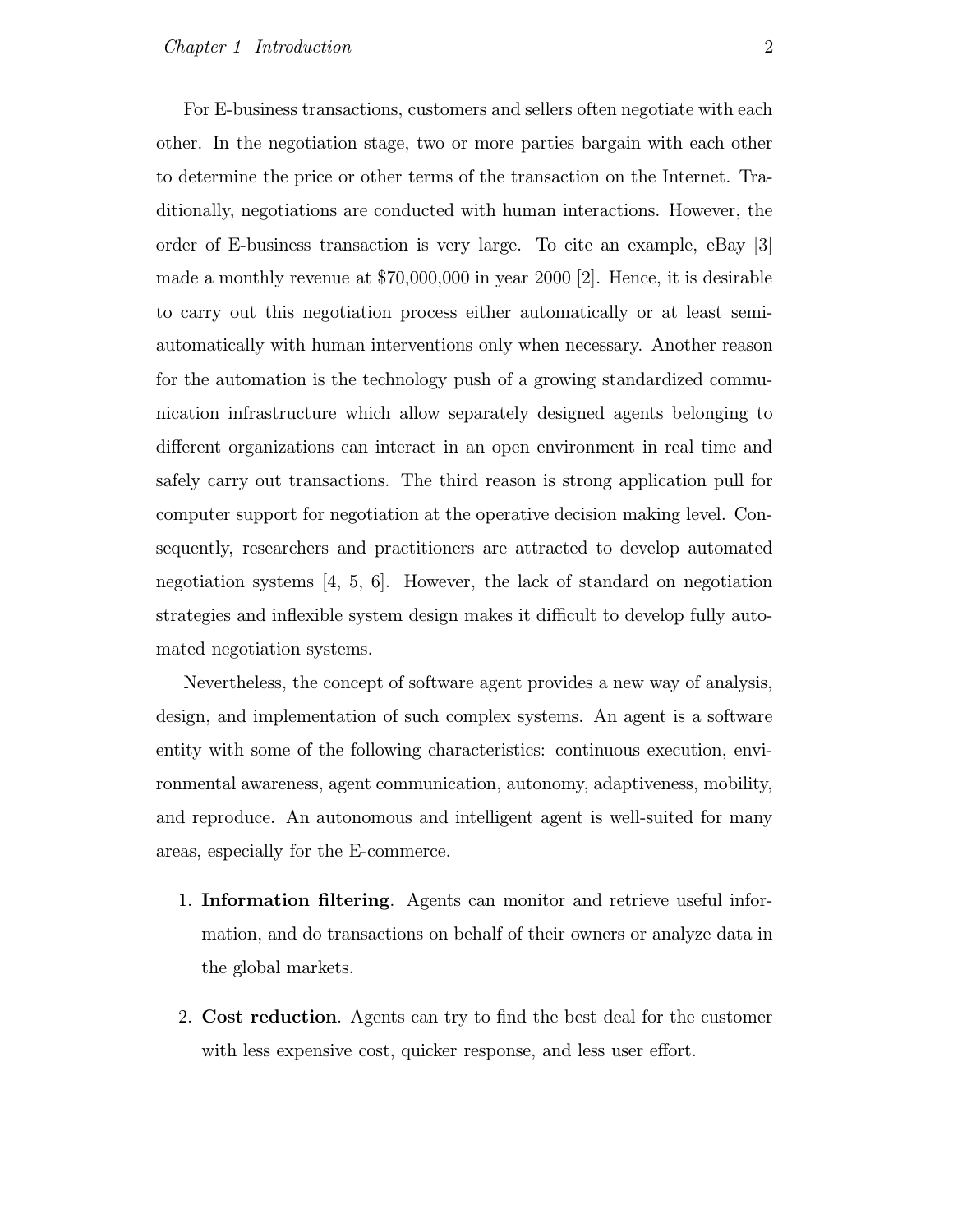- 3. Automatic negotiation. Agents can make rational decisions for humans, and negotiate the price of the trade with peer agents strategically.
- 4. Supply chain management. Agents can also manage the supply chain network of a company at a low cost.

The above automations can save labor time of human negotiators, and in addition, other savings are possible because computational agents can be more effective at finding beneficial short-term contracts than humans.

Since the research potential of developing an agent-based automated negotiation system is very high and the advantages of using such system are prominent, we have designed and implemented a web-based agent platform for conducting negotiations automatically [7, 8, 9]. There are several forms of negotiation such as bidding, auction, and bargaining [10], but not all of them are supported in our system. Bidding is the simplest form of negotiation, in which a buyer specifies the product or service he wants to acquire from suppliers and asks for their bids. Auction consists of an auctioneer and potential bidders. It is usually discussed in situations where the auctioneer wants to sell an item and gets the highest possible payment for it while the bidders want to acquire the item at the lowest possible price. Bargaining is the most complex form of negotiation. It involves issuing proposal and counter-proposal between negotiation parties until a mutual agreement or disagreement is reached.

Our platform employs a set of negotiation strategies in the auction process for the following reasons: (1) an auction is useful when selling an item of undetermined quality, (2) an auction is more flexible than setting a fixed price, (3) an auction can be programmed using software agents with a negotiation strategy and the agents negotiate a solution with the seller automatically, and (4) an auction is an excellent method of distributing goods to those who value them most highly.

There are hundreds of different types of auctions [11]. Their basic types are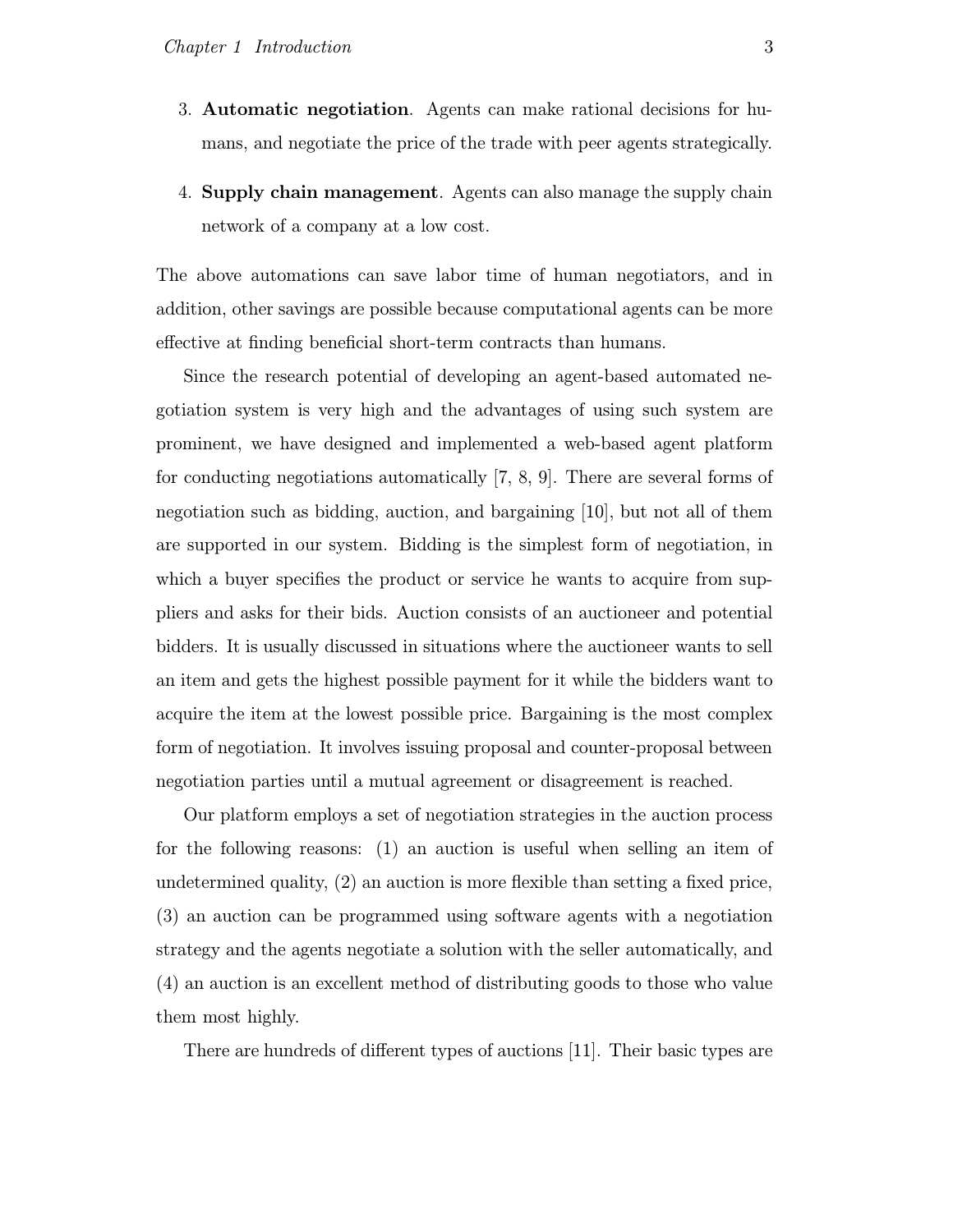English auction (first-price ascending), Japanese auction (second-price ascending), First-price sealed-bid auction, Vickery auction (second-price sealed-bid), and Dutch auction (first-price descending). Some of the variants of basic types of auctions are Continuous double auction (continuous-time double auction), Call auction (discrete-time double auction), Iterated double auction (combines good features of both call auction and continuous double auction), Survival auction (combines the benefits of both sealed-bid auction and ascending-bid auction), and Combinatorial auction. The characteristics of auction types discussed above are summarized in Figure 1.1. This work is done by Leung [11].

| <b>Auction Type</b> |       | <b>Auction</b><br>mode |      | <b>Duration</b><br>time |       | <b>Control of</b><br>process |     | Number of<br>goods |         | <b>Ratio of Buver-</b><br><b>Seller</b> | Price of trade     |
|---------------------|-------|------------------------|------|-------------------------|-------|------------------------------|-----|--------------------|---------|-----------------------------------------|--------------------|
|                     | One-  | Two-                   | One- | Multi-                  | aucti | third                        | one | many               | Many to | Many to                                 |                    |
|                     | sided | sided                  | shot | rounds                  | oneer | party                        |     |                    | one     | many                                    |                    |
| English             | X     |                        |      | x                       | X     |                              | x   |                    | X       |                                         | Highest bid        |
| Japanese            | X     |                        |      | x                       | X     |                              | X   |                    | X       |                                         | Last offer         |
| Vikrev              | X     |                        | X    |                         | X     |                              | X   |                    | X       |                                         | Second highest bid |
| Dutch               | x     |                        |      | X                       | X     |                              | X   |                    | X       |                                         | Last offer         |
| <b>CDA</b>          |       | X                      |      | X                       |       | X                            |     | X                  |         | X                                       | Different prices   |
| Call                |       | X                      | X    |                         | X     |                              |     | X                  |         | X                                       | Equilibrium price  |
| Iterated double     |       | X                      | X    |                         |       | x                            |     | X                  |         | X.                                      | Equilibrium price  |
| Survival            | X     |                        |      | x                       | X     |                              | x   |                    | X       |                                         | Highest bid        |
| Combinatorial       |       | X                      | X    |                         | X     |                              |     | X                  |         | X                                       | ------             |

Figure 1.1: Comparison of different types of auctions.

Currently, the negotiation strategies supported in our auction process are English, Dutch and Double auction. In the English auction, each bidder finds his interested item and read the current price. His valuation of that item is kept private and we assume there are no interactions between bidders. The bidder may decide to leave the auction or submit bid to become the current winner. When no bidder is willing to raise the price further, the auction ends, and the bidder with the highest bid wins the item at the price of his bid. A bidder's strategy is to always bid a small amount more than the current highest bid, and stop when his valuation is reached [12]. In the Dutch auction, the seller continuously lowers the price until one of the bidders takes the item at the current price. A bidder's strategy is to bid for the highest price that he can pay for an item. Dutch auctions are efficient in terms of time because the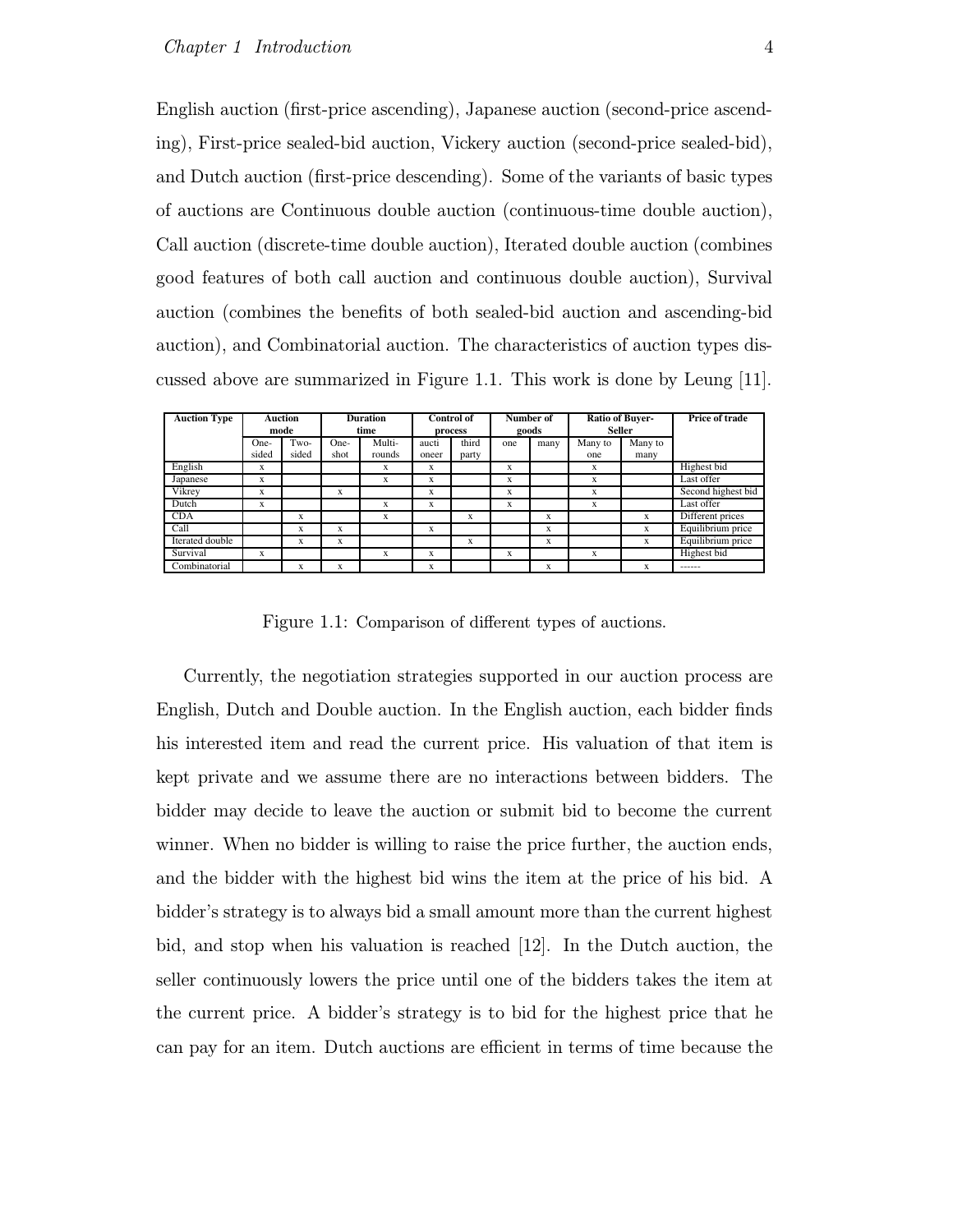auctioneer can decrease the price at a brisk pace [12]. The Double auction is similar to the stock market in which both of the buyer and seller can adjust the offering price until a match is found [12].

## 1.2 Problem Definition

There are many web sites or systems provide auction services over the Internet. The earliest one is Onsale [13], opened in May 1995, and eBay [3], opened in September 1995. They are the first few web sites taking advantage of the web technology, including the use of electronic forms, search engines, and product categories. Other famous auction service providers are Priceline's demand oriented bidding service [14], and Cathy Pacific's sealed-bid auction to sell airline tickets [15]. Nevertheless, these systems are not fully automated negotiation systems and do not allow individual bidder to choose the best negotiation strategy. Our solution is to use software agents to analyze information and respond to changing market conditions. However, many existing agent tool-kits and developing tools cannot support E-business transactions and require software developers with some backgrounds in agent theory. The challenges of developing such a complex system are concerning (1) how to represent, describe, and control systems of agents, (2) how to get them to cooperate effectively, (3) how to design a negotiation strategy for each agent, and (4) how to evaluate the negotiation strategy in terms of social welfare, such as the expected revenue and the profit of the auction.

## 1.3 Contributions

The main contributions of our work are:

#### 1. Development of a web-based agent system

We develop an automated negotiation system and the set of negotiation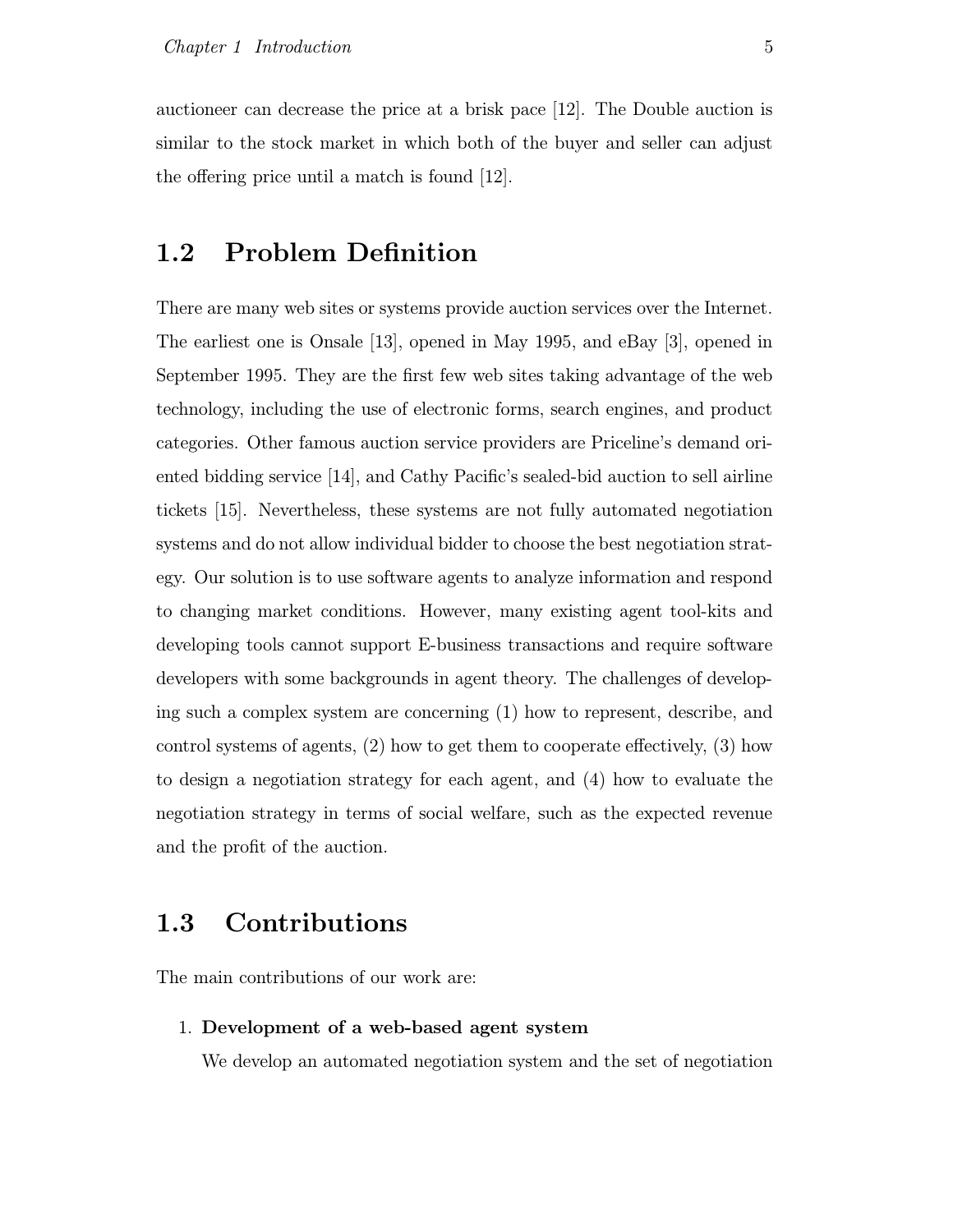strategies [16, 17]. One of the E-commerce applications supported by the system is online auction services. It also provides a set of agent API for agent developers to develop other E-commerce applications. The system is developed using most of the leading software technologies, such as Java/Servlet which is a cross-platform server-side Java program, PHP which is a server-side script language and MySQL which is a Open Source SQL database.

#### 2. Agent modeling

We implement software agents which can analyze information and respond to changing market conditions quickly [17]. Each software agent is provided with negotiation strategies and the system allows it to choose the best strategy to maximize its profit in the auction process. Moreover, each agent can receive user requests and forward execution results to user in an interactive mode.

#### 3. Agent simulation

We simulate a wide range of negotiation behaviours, such as late bidding, jump bid, lying auctioneer, and bidder collusion [17]. Our system allows agent developers to create a pool of agents for auction simulation in a batch mode. Agent developers can monitor the growth of the expected revenue and the profit throughout the whole process which allow them to determine the best closing time of the auction in advance of the actual action.

#### 4. Revenue prediction using Markov model

We design three Markov chain models to model the English, Dutch, and Double auction [17]. Agent can use the model to predict the expected revenue, profit, and the time to reach the maximum profit under a given negotiation strategy. The result can be used as a reference to select the best strategy in the dynamic and evolving auction environment.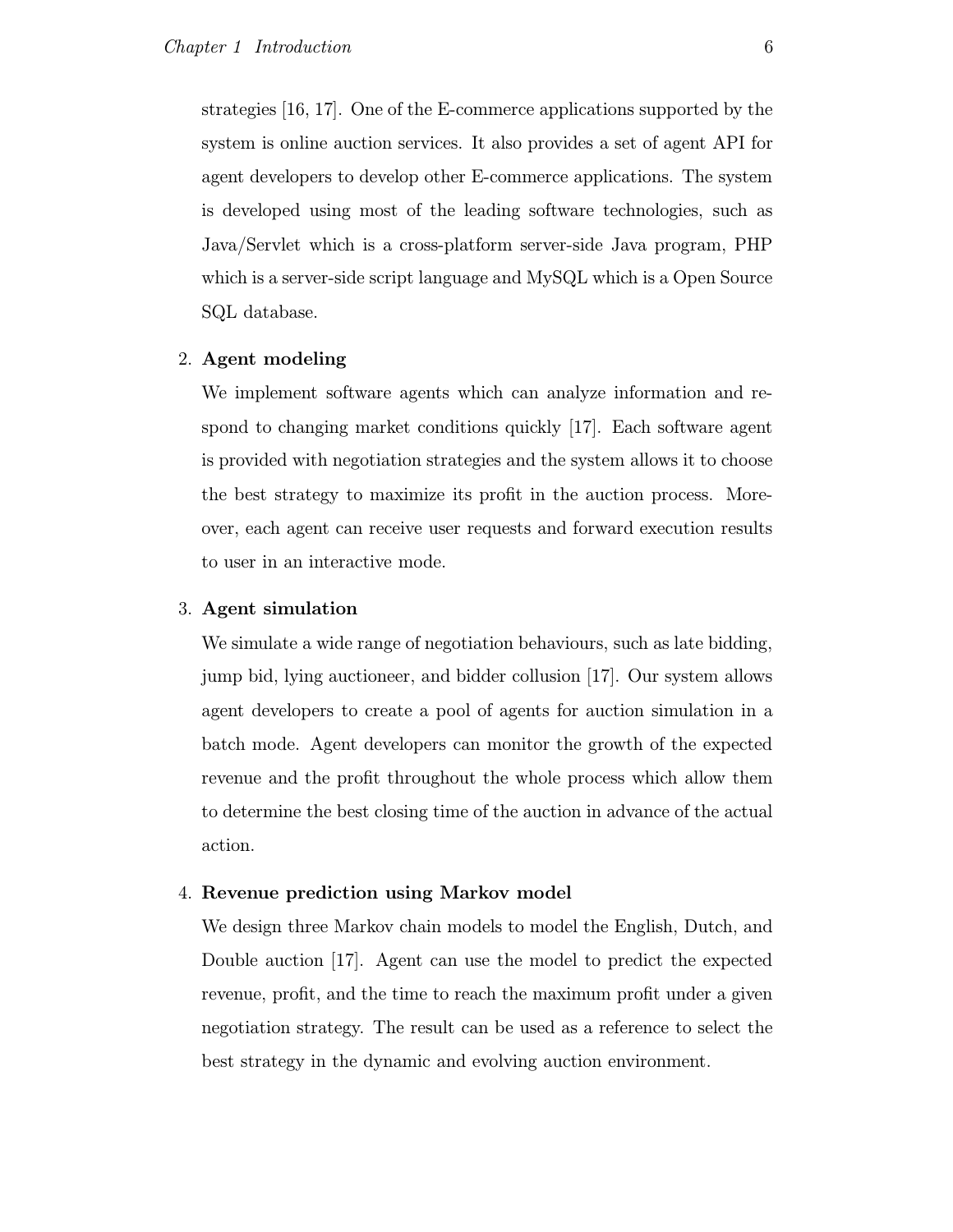Our experimental results show that:

- 1. the Markov chain can model independently simulated bidder's behaviour accurately, predict the expected revenue of a one item English auction with small errors, allow agent developers to scale up the input parameters to match the result of an actual auction.
- 2. a wider range of bidder's behaviour can be simulated with agents having partial knowledge of other bidders' valuations to bid and the auction closing time. The partial knowledge is programmed in the agent logic. In summary, our agent-based platform can incorporate realistic scenarios for simulation in online auction and other E-commerce applications.

### 1.4 Thesis Organization

This thesis is organized as follows. Chapter 2 describes: (1) the roles and techniques of agents in E-commerce, (2) the auction formats and existing negotiation strategies, and (3) the principle of Markov chain model for modeling online auction and evaluating the negotiation strategies. Chapter 3 describes using Markov chain as a baseline approach to model the negotiation phase in English auction, Dutch auction, and Double auction. Chapter 4 introduces the multi-agent platform focusing on the agent API, system components, and overall architecture. Chapter 5 discusses the setup of our simulation environment for the experiments and present the experimental investigation and results. Conclusion of the thesis is provided in Chapter 6.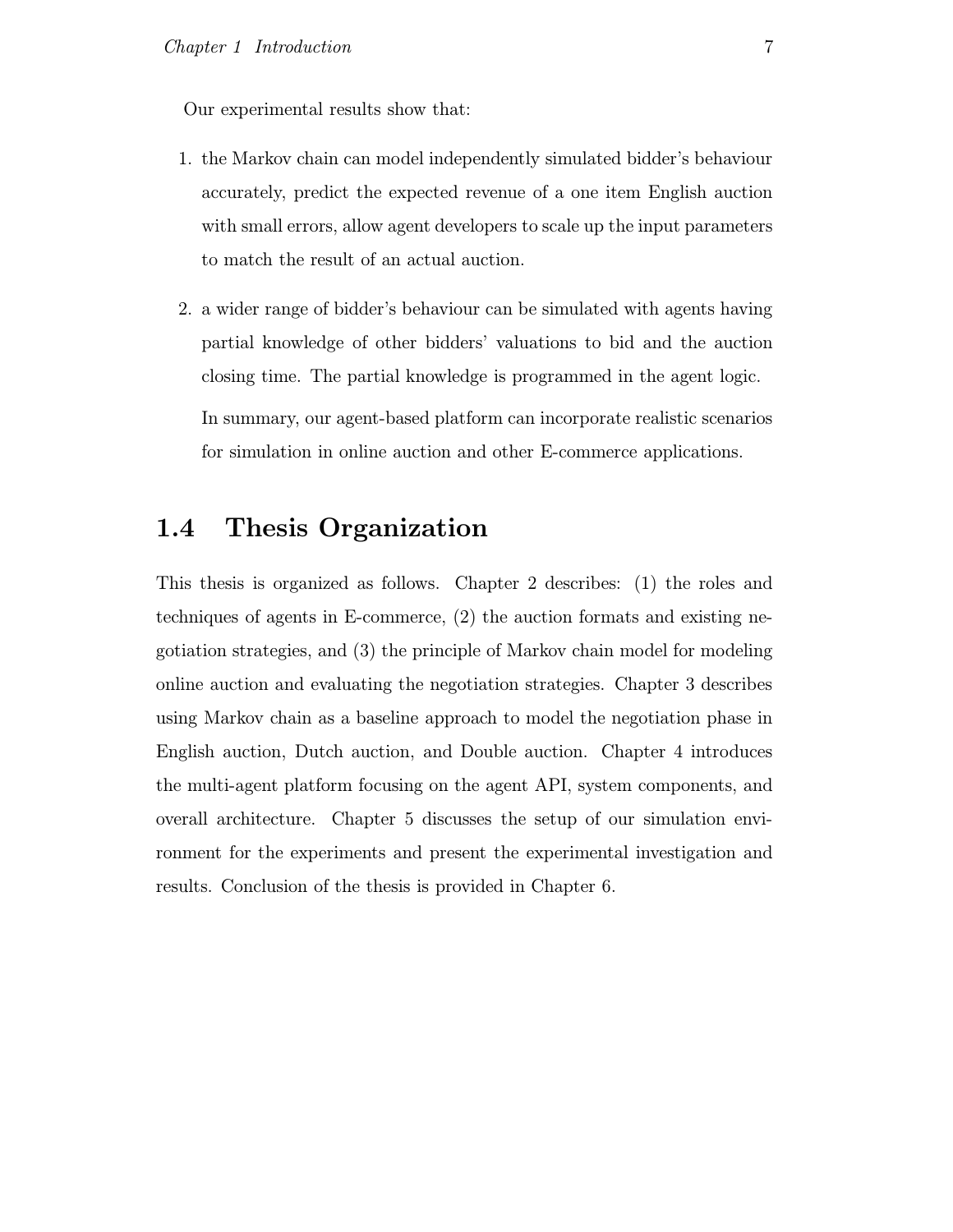## Chapter 2

# Literature Review

This chapter introduces software agents and explains the benefits of using agents in E-commerce area. Then, we discuss online auction as one of the E-commerce applications. We will investigate auction formats and existing negotiation strategies. Finally, we will introduce the principle of Markov chain model for evaluating the negotiation strategies.

### 2.1 Electronic Commerce

E-commerce is a way to do real-time business transactions via Internet. The Internet environment provides a low-cost and convenient way for E-commerce. In fact, E-commerce is a broad concept that includes virtual browsing of goods on sale, selection of goods to buy, and payment method. E-commerce operates via the Internet using all or any combination of technologies designed to exchange data, to access data, and to capture data. There are two business models for E-commerce systems, they are the Business-to-Customer (B2C) model and the Business-to-Business (B2B) model. Most web-based commercial applications are in B2C E-commerce, in which users can navigate a company's web site to conduct transactions. On the other hand, the B2B model focuses on the transactions and electronic market transactions between organizations [18]. The difference between B2C and B2B model is the client category. Most of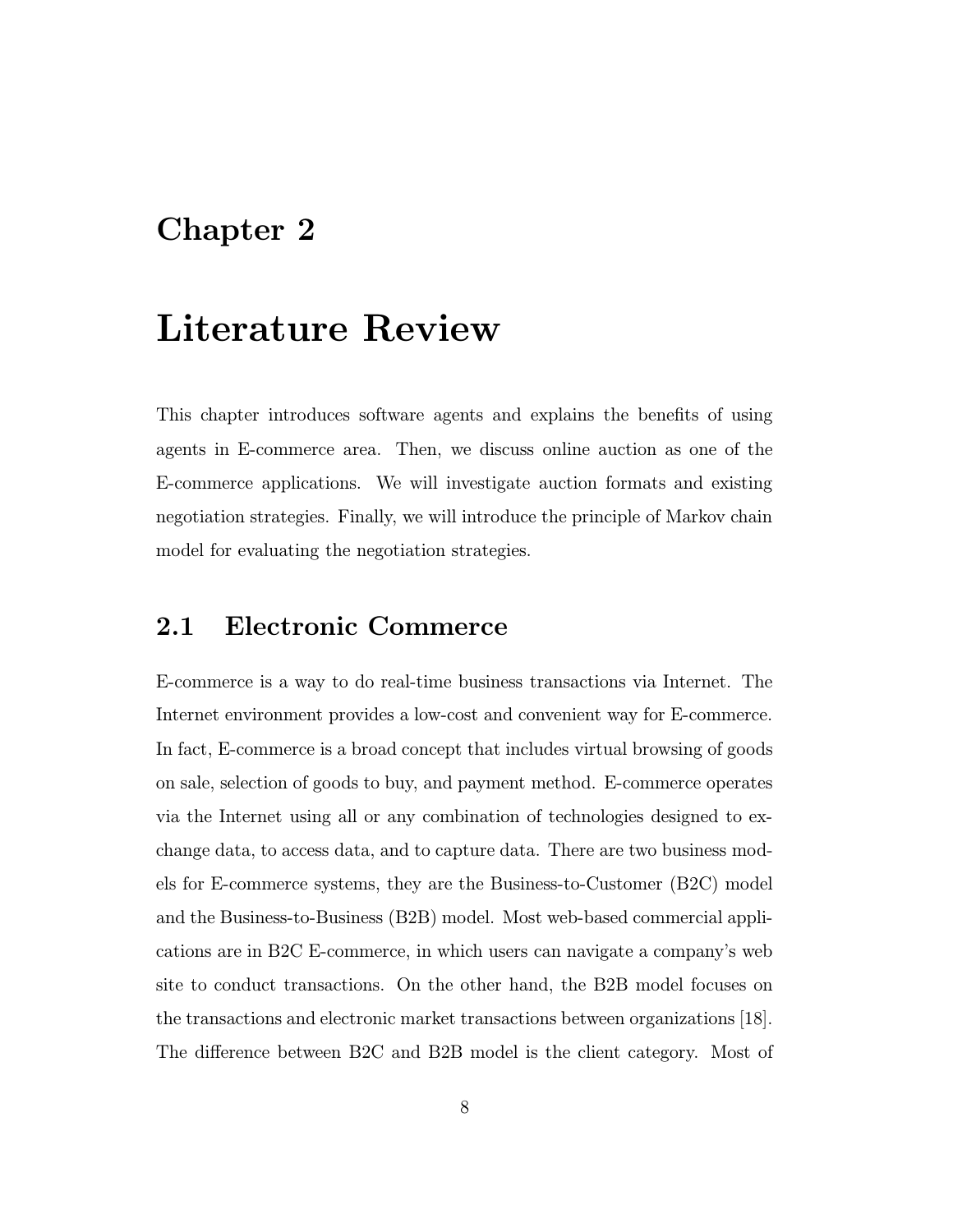the clients of B2C E-commerce are small or medium size companies or even end-users while the clients of B2B E-commerce are large enterprises.

### 2.2 Agents for Electronic Commerce

Software agents are well suited for developing E-commerce systems. The relationship between agent and E-commerce can be found easily from agent's characteristics. From the end-user perspective, an agent is a program that assists people and acts on their behalf. It may possess some of the following characteristics [19, 20, 11]:

- 1. Continuous execution. Agents run continuously in achieving their design goals which is given by their owner. Their lifetime is determined by owners. Agents can remain alive in their execution environment after completing their design goals until they are terminated explicitly by owners.
- 2. Environmental awareness. Agents have the ability to interact with their execution environment and to act asynchronously and autonomously. They can sense changes in the environment and act according to those changes.
- 3. Agent communication. Agents may interact with peer agents via communication/coordination protocols in order to share their knowledges with others and achieve their design goals.
- 4. Autonomy. Agents have control over their own actions and require minimum human efforts. They are able to work independently without direct human interventions.
- 5. Adaptiveness. Agents may adapt their behaviours in accordance with their experiences to suit the preferences and interests of various users.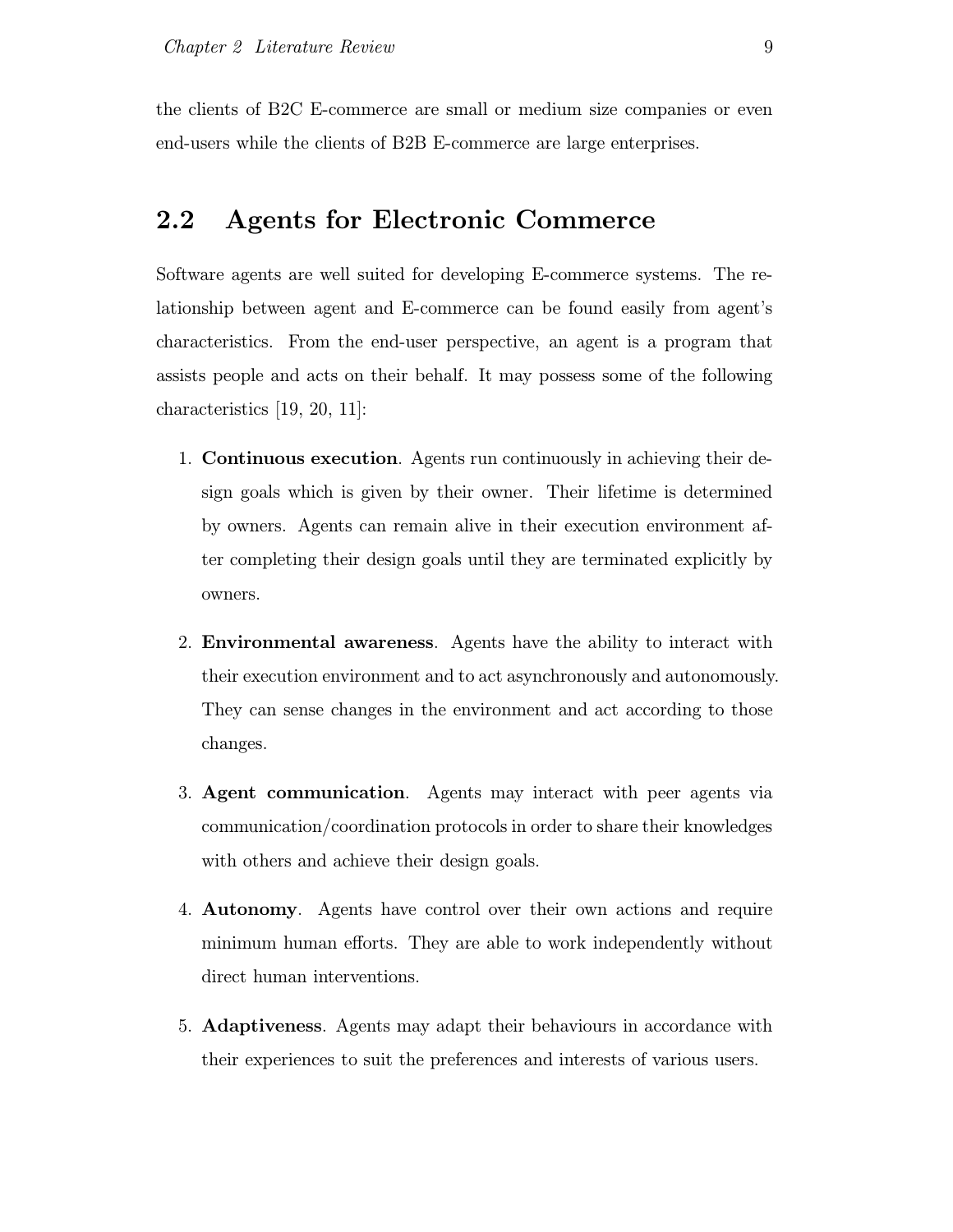- 6. Mobility. Agents may travel from one host to another. The ability to travel allows agents move to a system that contains an object with which the agents want to interact.
- 7. Reproduce. Agents may be able to reproduce themselves and cooperate with each other to share the workload until they achieve their design goals.

According to a survey done by Leung [11], he categorized agent-based Ecommerce applications into four categories. (1) Agents can monitor and retrieve useful information, and perform transactions on behalf of their owners or analyze data in the global markets [21]. For instance, some agentmediated E-commerce systems aim to help users find the products they need, e.g., Jango [22], PersonaLogic [23], and Firefly [24]; (2) agents can try to find the best deal for the customer with less expensive cost, quicker response, and less user effort. For instance, some systems provide the ability to choose a supplier or a merchant based on some selection criteria, such as Bargain-Finder [25], Jango and Kasbah [26]; (3) agents can make rational decisions for humans, and negotiate the price of the trade with peer agents strategically. For instance, there are some E-commerce web sites for online auction, e.g. eBay [3], PriceLine [14], and Cathy Pacific [15], focusing on price negotiation for both sellers and buyers using various negotiation strategies; (4) agents can also manage the supply chain network of a company at a low cost [27].

One of the objectives of our agent system is to provide a flexible, stable, scalable and dynamic environment for online auction which are not supported by current negotiation web sites.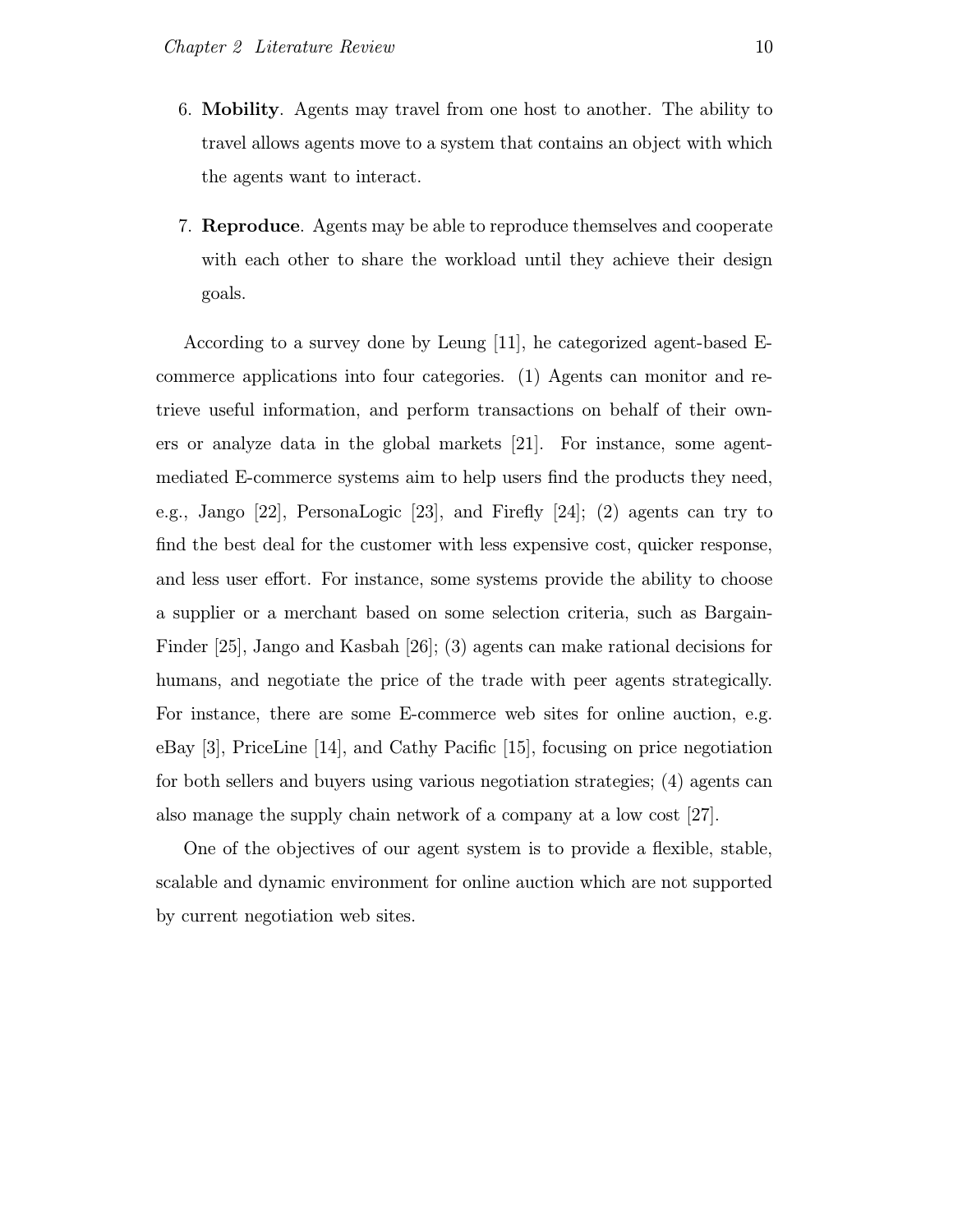#### 2.3 Online Auctions

Auctions on the Internet have become a fascinating new type of exchange mechanism. Every day hundreds of thousands of different auctions take place online, for goods ranging from Star Wars action figures to laboratory ventilation hoods. Internet technology has lowered the costs of organizing an auction. Currently, online auctions trade billions of dollars' worth of goods per year, and are growing at a rate of more than 10% per month [2].

Online auction technology provides several benefits relative to traditional auctions: (1) Internet auctions give bidders increased convenience, both geographic and temporal, relative to traditional auctions. Instead of having to come to an auction house to participate fully in the bidding, the bidder can stay at his home or office; (2) traditional auctions require all bidders to participate at the same time, tying each bidder up for the entire length of the auction, but Internet auctions typically have asynchronous bidding lasting days or weeks, giving bidders much more flexibility about when to submit bids; (3) on the Internet, one can easily obtain a relatively large group of bidders on short notice, rather than scheduling an auction a month in advance and being restricted to local bidders who could travel to the auction at the scheduled time; (4) furthermore, search engines and clickable hierarchies of categories for browsing make it more convenient for a bidder to find the goods she's looking for.

Internet auctions also have their disadvantages over traditional auctions: (1) it is difficult for bidders to inspect the goods before bidding in an online auction. Online auctioneers try to solve this problem by using the following methods: sellers can post electronic images of their items, provide large amount of text descriptions, and answer bidder's question via email; (2) another difficulty with online auctions is the potential problem of fraud. When the auction takes place in person, money can be exchanged for the good before the winning bidder leaves the room. By contrast, the winner of online auction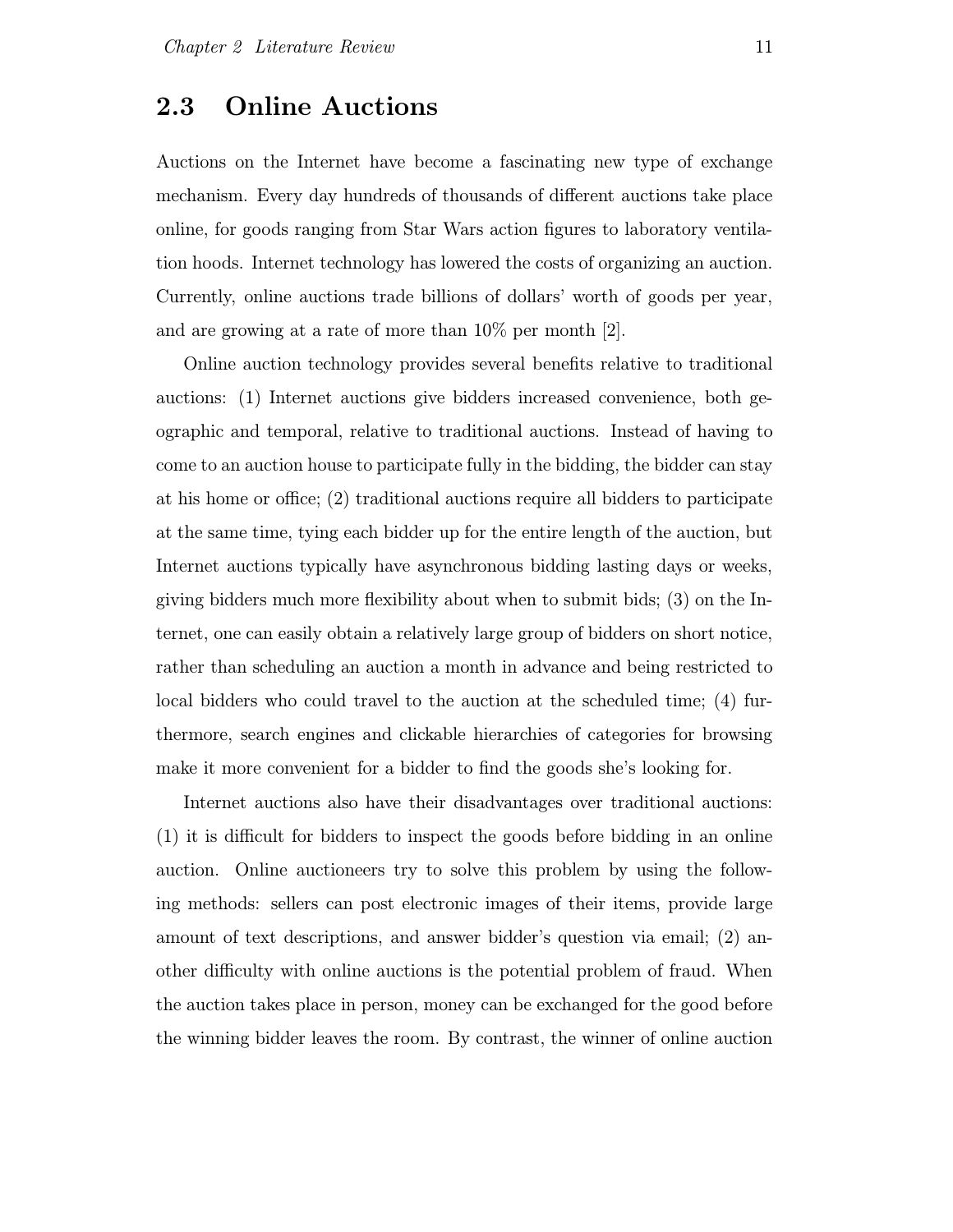must trust that the seller will send the good in return for the payment of the bid amount. Indeed, there have been a number of cases of fraud reported by bidders in online auctions. However, the amount of fraud is tiny compared with the number of transactions which take place.

The second disadvantage gives some difficulties to agent developers in modeling an online auction with software agents. The honesty of an agent's owner cannot be guaranteed by his agent. In other words, an buyer agent is not able to give security to another buyer agent about the time of payment. Some of the online auction providers discourage fraud by encouraging users to send their complaints to courts. Until now, we cannot find any good agent modeling methods to detect fraud and solve it by the agent itself.

Besides, frauds can also be happened in the agent's side. Some personal information such as credit card number and payment details are stored in the agent during the auction. Agent developers should guarantee his agents will not disclose its owner information to other agents. Agent should be able to refuse any communications come from untrusted peers.

#### 2.3.1 Business Models

The two primary business models for online auctions are merchant sites and listing-agent sites. A merchant site, such as Onsale [28], offers its own merchandise for sale, acting as a retailer who happens to conduct its transactions through auction. A listing site, such as eBay [3], acts as an agent for other sellers, allowing them to register their items and running the auctions on their behalf. The listing site usually neither possesses the auctioned goods nor handles their payment and shipment; all the transaction details are worked out by the buyer and seller on their own.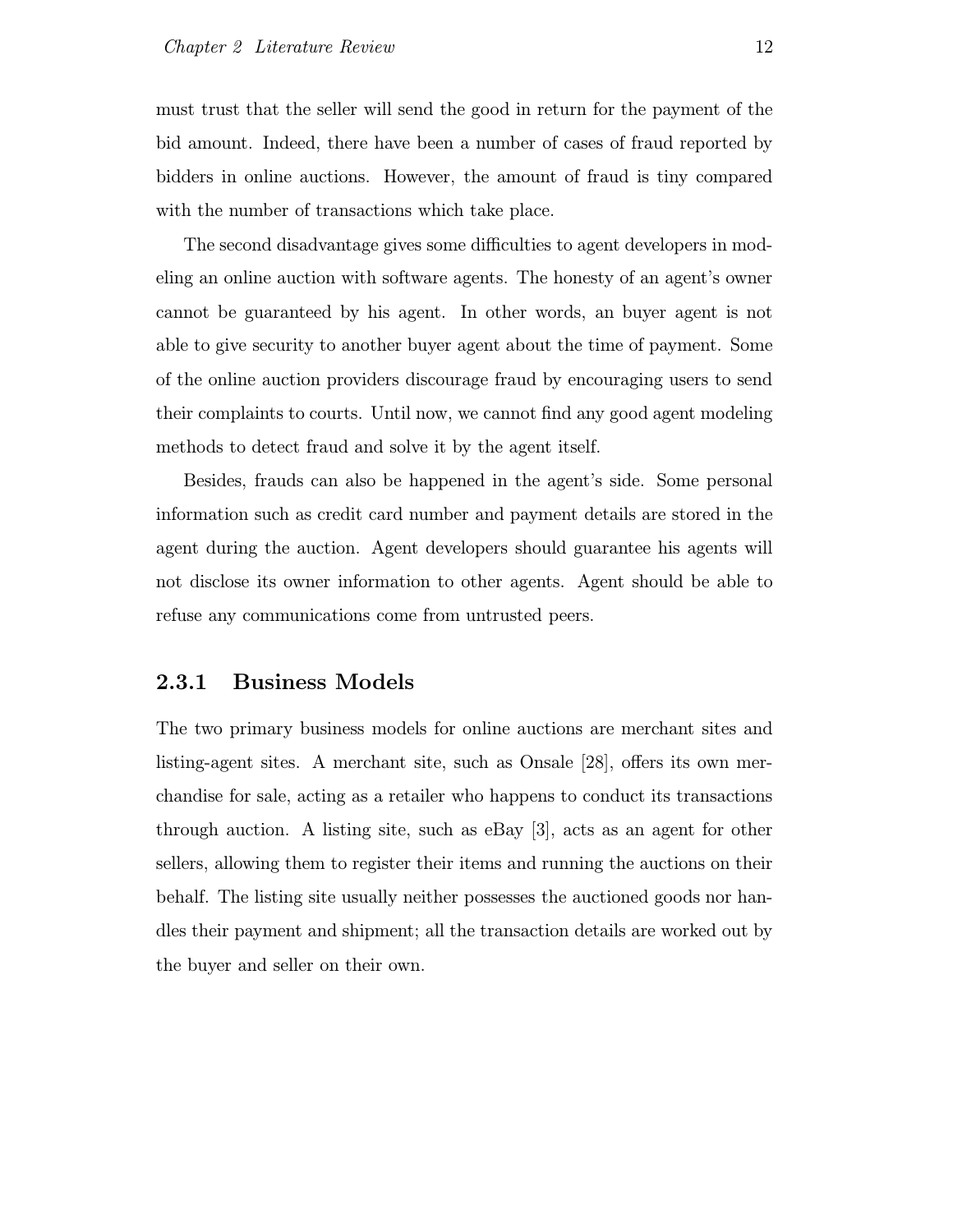#### 2.3.2 Auction Formats

Among the merchant or listing-agent sites, we can find several different auction formats: English, Dutch, sealed-bid and Double auction [29]. The English ascending-bid auction is the most familiar type of auction in online auction. According to a survey done in August 1999 [2], there are 121 out of 142 sites used English ascending-price auctions, 21 used sealed bids, 3 used Dutch descending price rules, and 4 were continuous double auction.

English auction. Ascending-bid auctions are the most prevalent auction format in the Internet, and they make bidder participation relatively easy [30]. Once the bidder finds the item he is interested in, he can read the current high bid, and decide whether to raise it by filling out his own bid amount in a text box in his web browser. After submitting his bid, he will see an automatic update of the auction status, showing whether he can become the current winner. He can leave the site as the winner bidder, and return at any time before the close of the auction to check on its status again. Most of the large auction sites make it easy for bidders to return to their auctions of interest. Moreover, most of these sites provided automated out-bid notification email messages to let bidders know instantly when they are no longer the current winner in an auction [31].

Sealed-bid auction. In Sealed-bid auction, bidders submit a single, irrevocable sealed bid. The bids are opened simultaneously, and the winner is the highest bidder, who claims the item at the price he bid. Usually, the offering price of sealed-bid auction is lower than the English auction because bidders are less aggressive if they do not know the bidding price of other bidders. Therefore, it is not widely used compared with the English auction. The advantage of Sealed-bid auction is able to assure the privacy of bidding price.

Dutch auction. In Dutch auction, the price starts at some relatively high level and continues until the first bid determines the winner. One potential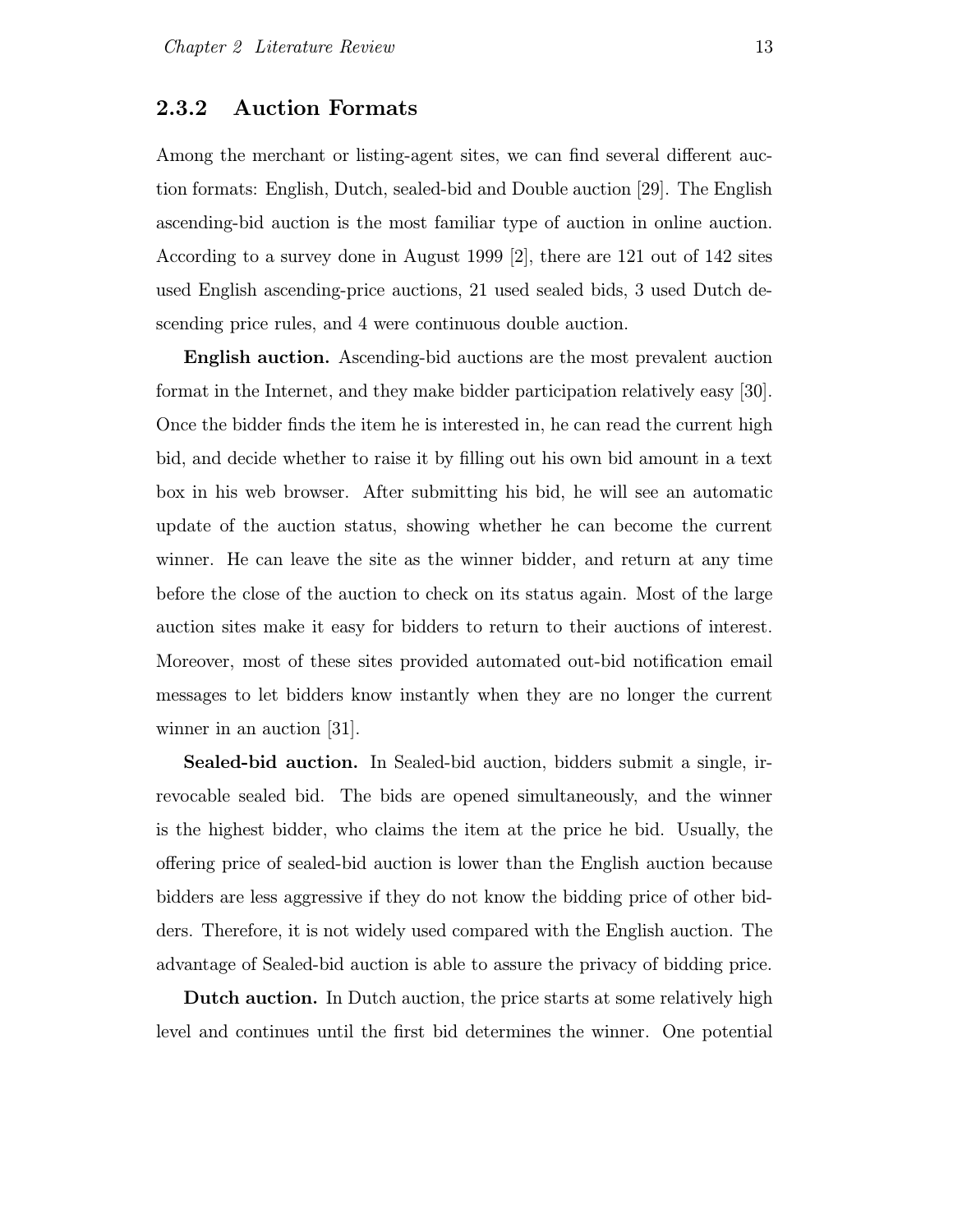disadvantage to Dutch auction is that the closing time of the auction is too short which do not allow asynchronous bidding [32]. This problem is not solved by my agent system.

Double auction. In Double auction, it allows continuous update of offers by sellers as well as bids by buyers. Buyers and sellers post buy and sell offers, and where they are allowed to strike a deal at any time. Entry and exit of agents are allowed such that buyers and sellers come to and go out of the auction at any time. A transaction is consummated as soon as a buy offer and a sell offer cross [33]. The problem of Double auction is the creation of large market size. Usually, there are hundreds of buyer and seller in an on-going Double auction. The complexity of finding the best offering price is large and it takes time to converge the offering price to an equilibrium value.

#### 2.3.3 Time Duration of Auctions

In online auctions, sellers often specify the closing time of the auction in advance [34]. Choosing the best closing time of the auction can maximize the profit gained by the seller. Therefore, the seller should consider this time factor seriously at the beginning of the auction. In a survey conducted in August 1999 [2], the author found that most listing sites give sellers the opportunity to choose their own auction length. To cite an example, sellers can choose a length of 3, 5, 7, or 10 days for their auctions in eBay [3]. The mean length of auctions at the different sites in that survey was 9.3 days, with a modal length of 7 days. The very short auction took place at merchant sites, most of the merchant sites offer auctions in minutes basis. Some example are Onsale's 60 minute "express auctions" and the First Auction's 3-minute "flash auctions". Time duration is an important factor to affect the profit. If a seller specify a short auction closing time, he may lost his profit because most of the interested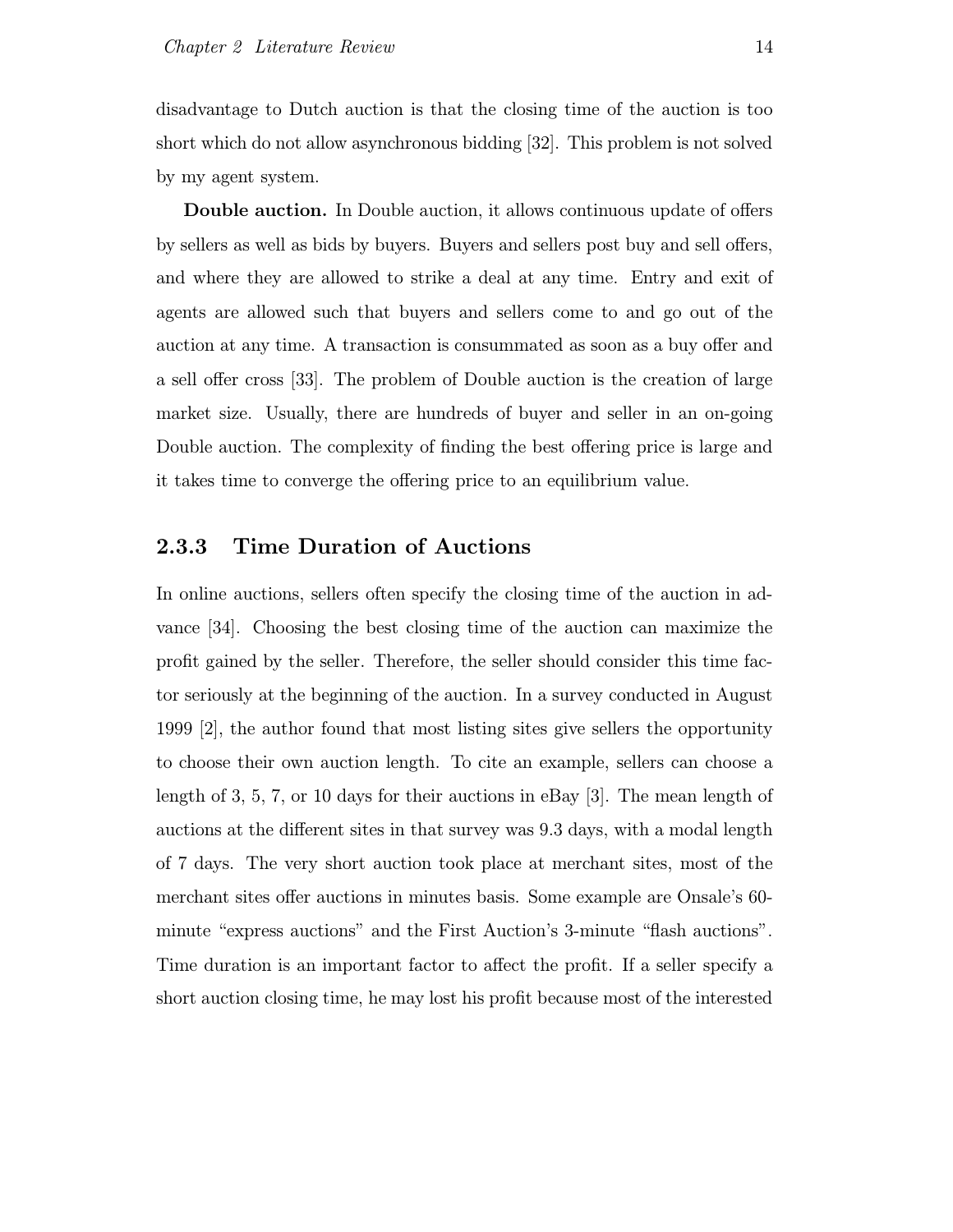bidders have not submitted their bids. On the other hand, a long auction closing time cannot increase the offering price too much because bidders usually become more conservative to bid towards the end of the auction.

#### 2.3.4 Minimum Bids and Reserve Prices

Online auctions usually specify a minimum acceptable bid amount, below which no bids will be accepted. On listing-agent sites, an individual seller will chooses this as a parameter in the beginning of the auction. In addition, many sites also feature a secret reserve price, specified in advance but not revealed to the bidders until the end of the auction. If the highest bid does not exceed the amount of the reserve price, the good will not be sold.

The effect of reserve price is prominent in online auction [35]. Reserve price can be useful to the seller in the following way. The apparent model is that starting out the bidding at a falsely low minimum bid might generate interest and build bidding momentum, sending the bidding price up to the reserve price. If the setting of reserve price is too low, the bidding price might not go up.

In addition, to the extent that bidding requires costly effort, reserve prices might drive away bidders. There are some discussions of the reserve price feature states, "Most buyers do not like reserve price auctions and will avoid them at all costs. It is very upsetting to win an item only to be told that your winning bid was not high enough. Overuse of high reserve prices will force people to bid on other items.". Hence, it is hard to determine a suitable reserve price for an auction.

#### 2.3.5 Auction Properties and Bidder Behaviours

In online auctions, there are two terminologies to describe the bidding strategies. Common value auction means that when a person wants to buy an item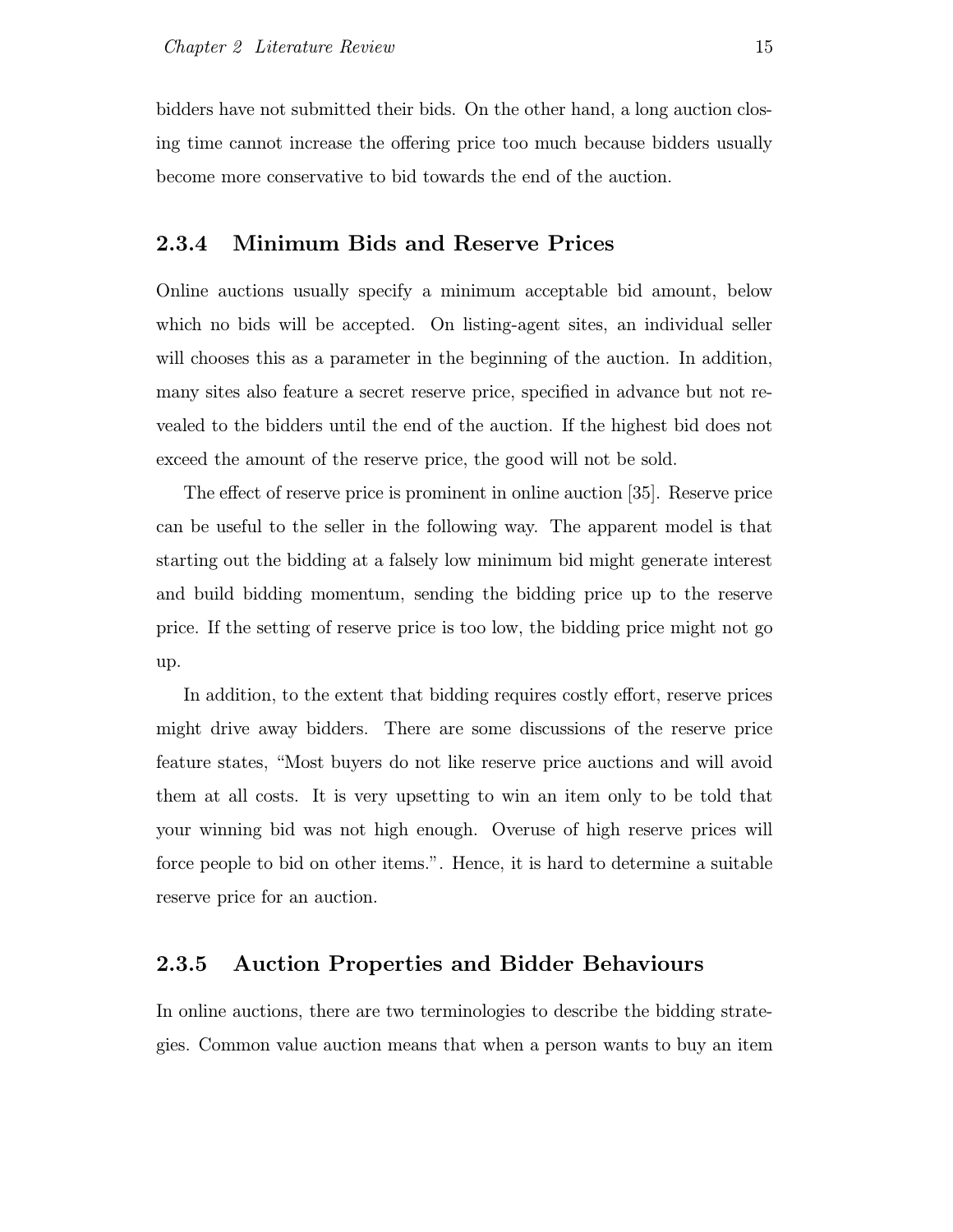for personal consumption, the motivation of bid submission is also determined by the valuation of prospective bidders. It assumes bidders know the valuations of the others. On the other hand, private value auction means that a bidder is motivated to pay up to his valuation, independent of valuations made by bidders. A private valuation is a subjective decision. It is private in that one bidder does not know another's value. Besides, bidder's behaviours can be classified into two categories. Risk averse means bidders likely to raise their bids so that they are more likely to win. Risk neutral means bidders will not raise their bids. If the bid is larger than their valuation, they will stop bidding.

#### 2.3.6 Comparison of English, Dutch and Double auction

The characteristics of English, Dutch and Double auction are summarized in Figure 2.1. The objective of this comparison is to understand their features which allow us to model their negotiation phase with software agents.

| <b>Auction Type</b> |       | <b>Auction</b><br>mode |      | <b>Duration</b><br>time |       | <b>Control of</b><br>process |     | Number of<br>goods | Ratio of Buyer- | Seller  | Price of trade          |
|---------------------|-------|------------------------|------|-------------------------|-------|------------------------------|-----|--------------------|-----------------|---------|-------------------------|
|                     | One-  | Two-                   | One- | Multi-                  | aucti | third                        | one | many               | Many to         | Many to |                         |
|                     | sided | sided                  | shot | rounds                  | oneer | party                        |     |                    | one             | many    |                         |
| English             | X     |                        |      | X                       | X     |                              | X   |                    | X               |         | Highest bid<br>$\ast$   |
| Dutch               | X     |                        |      | x                       | X     |                              | X   |                    | X               |         | Last offer<br>$**$      |
| <b>CDA</b>          |       | X                      |      | X                       |       | X                            |     | X                  |                 | X       | Different prices<br>*** |

Figure 2.1: Comparison of English, Dutch and Double auction.

The English and Dutch auction are very similar in principle. Both of them are one-sided model in which the auctioneer controls the negotiation phase. They used to sell a single item and the ratio of buyer to seller is many to one. Moreover, they have a pre-defined auction closing time and a pre-defined minimum bid value. There is only one big difference between them. It is the selling price trajectory. The selling price of an English auction grows from a lowest to a highest value. In contrast, the selling price of a Dutch auction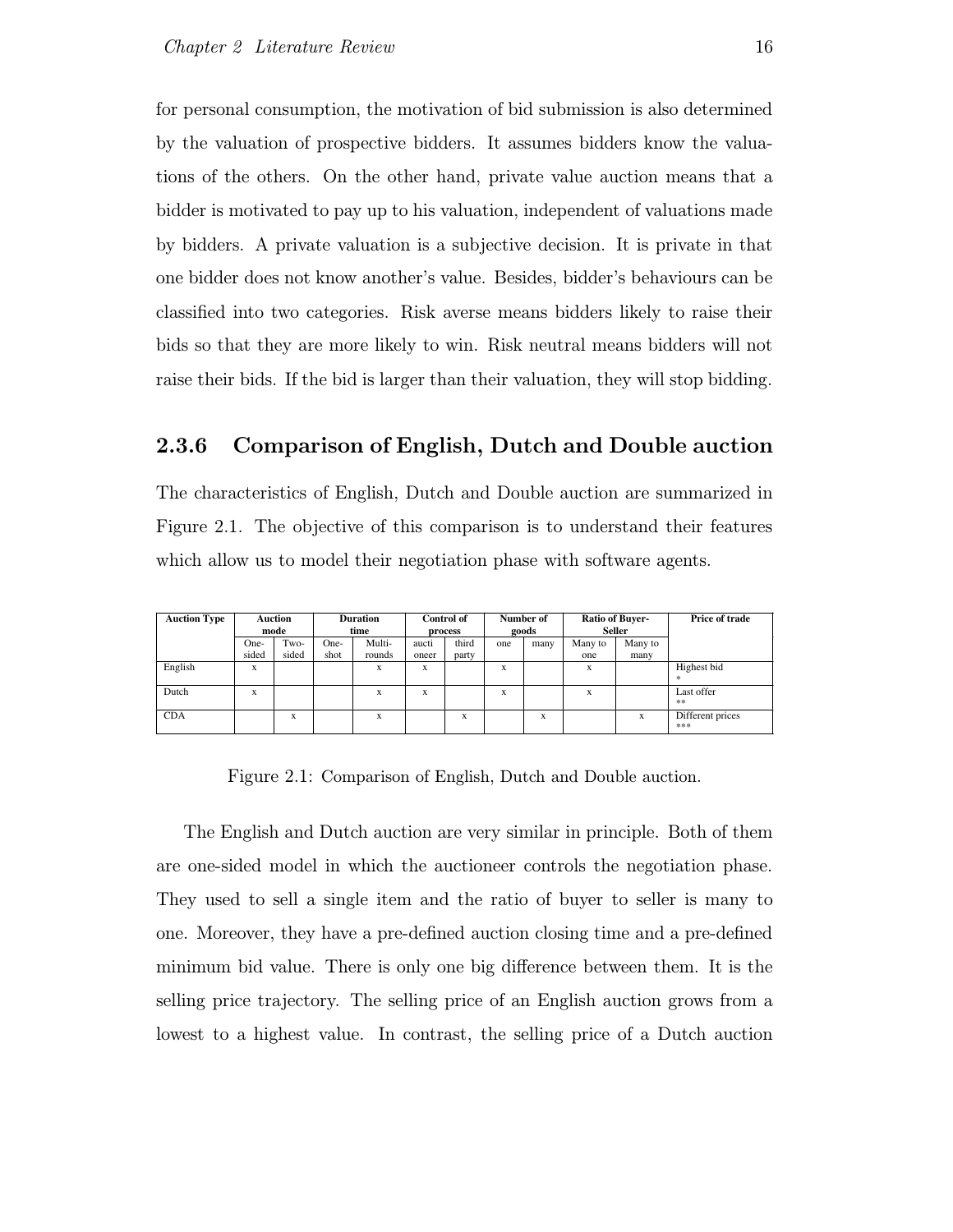drops from a highest to a lowest value. In summary, modeling the negotiation phase of an English or a Dutch auction by agents is straight forward.

Modeling a double auction is somewhat more difficult than the previous auction types. Double auction is two-sided driven, i.e. buyer and seller can offer shout prices to each other until a match is found. The match is determined by the current value of shout prices. Usually, the highest shout price offered by a buyer will match the lowest shout price offered by a seller. Moreover, the ratio of buyer to seller is many to many. Therefore, there are more than one possibility to reach the equilibrium price. Software agent should be able to find out the best plan which complicates its logic. Hence, modeling Double auction with software agents is a complex and difficult process.

### 2.4 Agents Developing Tools and Tool-kits

Some agent tool-kits and developing tools have already been applied to facilitate the constructing software agents and agent systems for E-commerce applications. However, they have different strength and weakness. Their weakness makes them unable to support a high loading and secure web-based working environment. We will compare them in terms of resource management, interagent communication, security, components reusability, distributed processing, and ease to use.

Figure 2.2 and Figure 2.3 show the comparison of existing agent developing tools including Agent Builder, Agent Tcl [36], Tacoma [37], Aglets [38], Concordia, and Jumping Beans.

There are two main categories of agent developing tools available in the market. They are Java-based and non Java-based. Java-based developing tools require agent developers use Java to implement their agents and the core system is written in Java. Usually, Java-based developing tools have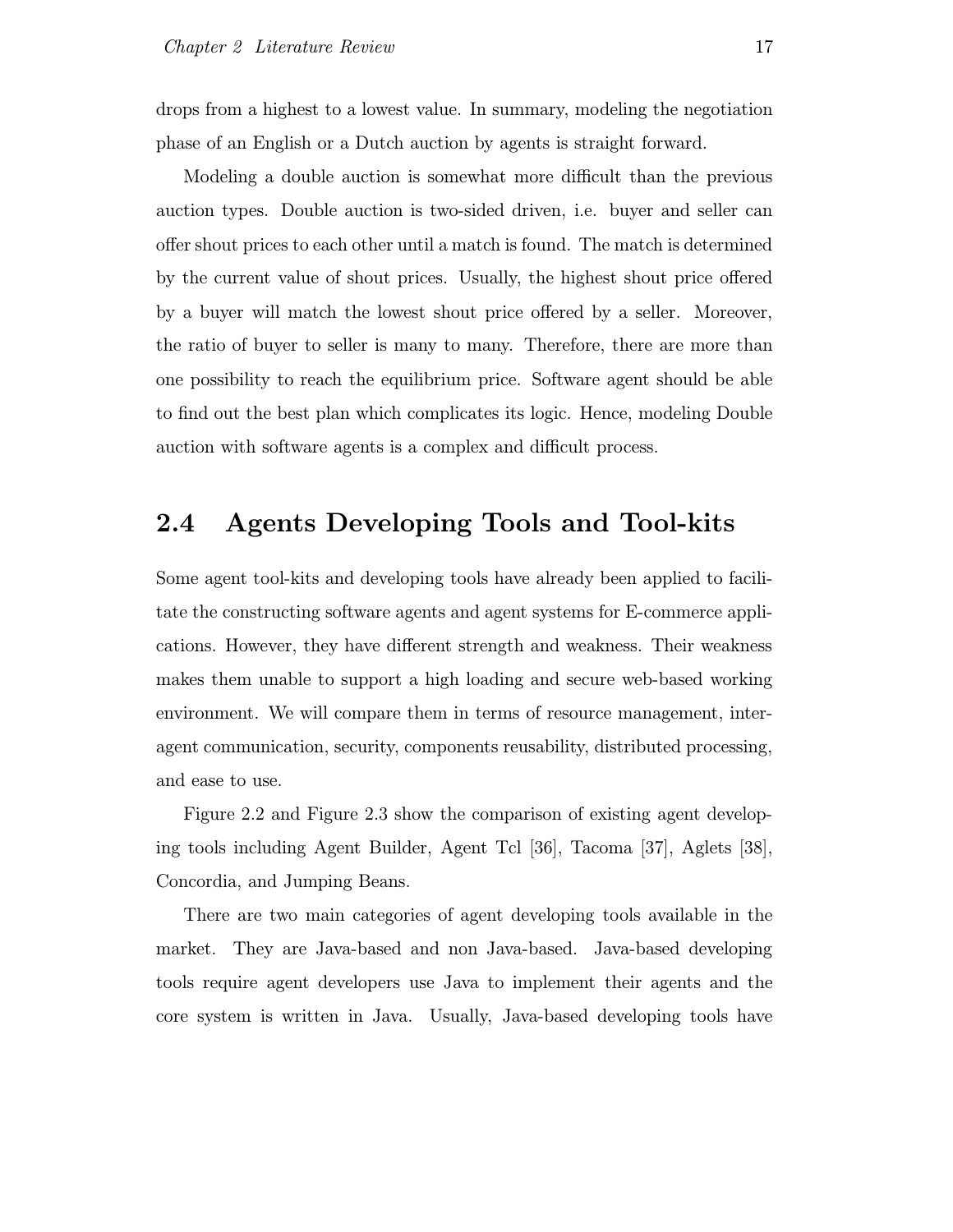| <b>Developing</b><br>Tools | <b>Resource</b><br>management                                                              | Inter-agent<br>communication                                                                   | <b>Security</b>                                                         | <b>Components</b><br>reusability                                         | <b>Distributed</b><br>processing                                                           | <b>Ease to use</b>                                                                |
|----------------------------|--------------------------------------------------------------------------------------------|------------------------------------------------------------------------------------------------|-------------------------------------------------------------------------|--------------------------------------------------------------------------|--------------------------------------------------------------------------------------------|-----------------------------------------------------------------------------------|
| Agent Builder              | Core system<br>supports multi-<br>thread and<br>resources are<br>allocated when<br>needed. | Developing<br>environment<br>supports agent<br>communication<br>infrastructure.                | Core system<br>does not<br>support<br>security.                         | Developing<br>environment<br>supports<br>reusable layers<br>and classes. | Core system<br>supports a<br>framework for<br>the cooperation<br>of multiple<br>platforms. | Developing<br>environment<br>allows<br>developers<br>with no agent<br>background. |
| Aglets                     | Core system<br>supports multi-<br>thread and<br>resources are<br>allocated when<br>needed. | Developing<br>environment<br>supports well<br>developed classes<br>for agent<br>communication. | Core system<br>does not<br>support<br>security.                         | Developing<br>environment<br>supports<br>reusable layers<br>and classes. | Core system<br>does not support<br>distributed<br>processing.                              | Developers<br>should have<br>agent<br>knowledge.                                  |
| Concordia                  | Core system<br>supports multi-<br>thread and<br>resources are<br>allocated when<br>needed. | Developing<br>environment<br>supports well<br>developed classes<br>for agent<br>communication. | Agents are<br>protected from<br>the attack of<br>malicious<br>agent.    | Developing<br>environment<br>supports<br>reusable layers<br>and classes. | Core system<br>does not support<br>distributed<br>processing.                              | Developers<br>should have<br>agent<br>knowledge.                                  |
| Jumping<br>Beans           | Core system<br>supports multi-<br>thread and<br>resources are<br>allocated when<br>needed. | Developing<br>environment<br>supports well<br>developed classes<br>for agent<br>communication. | Agents are<br>protected from<br>the attack of<br>malicious<br>platform. | Developing<br>environment<br>supports<br>reusable layers<br>and classes. | Core system<br>does not support<br>distributed<br>processing.                              | Developers<br>should have<br>agent<br>knowledge.                                  |

Figure 2.2: Comparison of Java-based agent developing tools.

good support in resource management and component reusability. Non Javabased developing tools allow agent developers use C, C++ or some scripting languages like Perl to implement their agents. However, non Java-based developing tools usually weak at component reusability and does not have enough security infrastructure to protect agents.

### 2.5 Limitations of Agent Tool-kits

Nonetheless, these agent developing tools have the following limitations.

• Scalability. Some tool-kits like Agent Builder takes intensive system resources. From our observations, only four to five agents can be executed concurrently. If we try to create agents over the limit, we found that the whole tool-kits will be messed and system crashes. In web-based environment, scalability is an important considerations. Usually, there are over a hundred concurrent human users. If each of them tries to create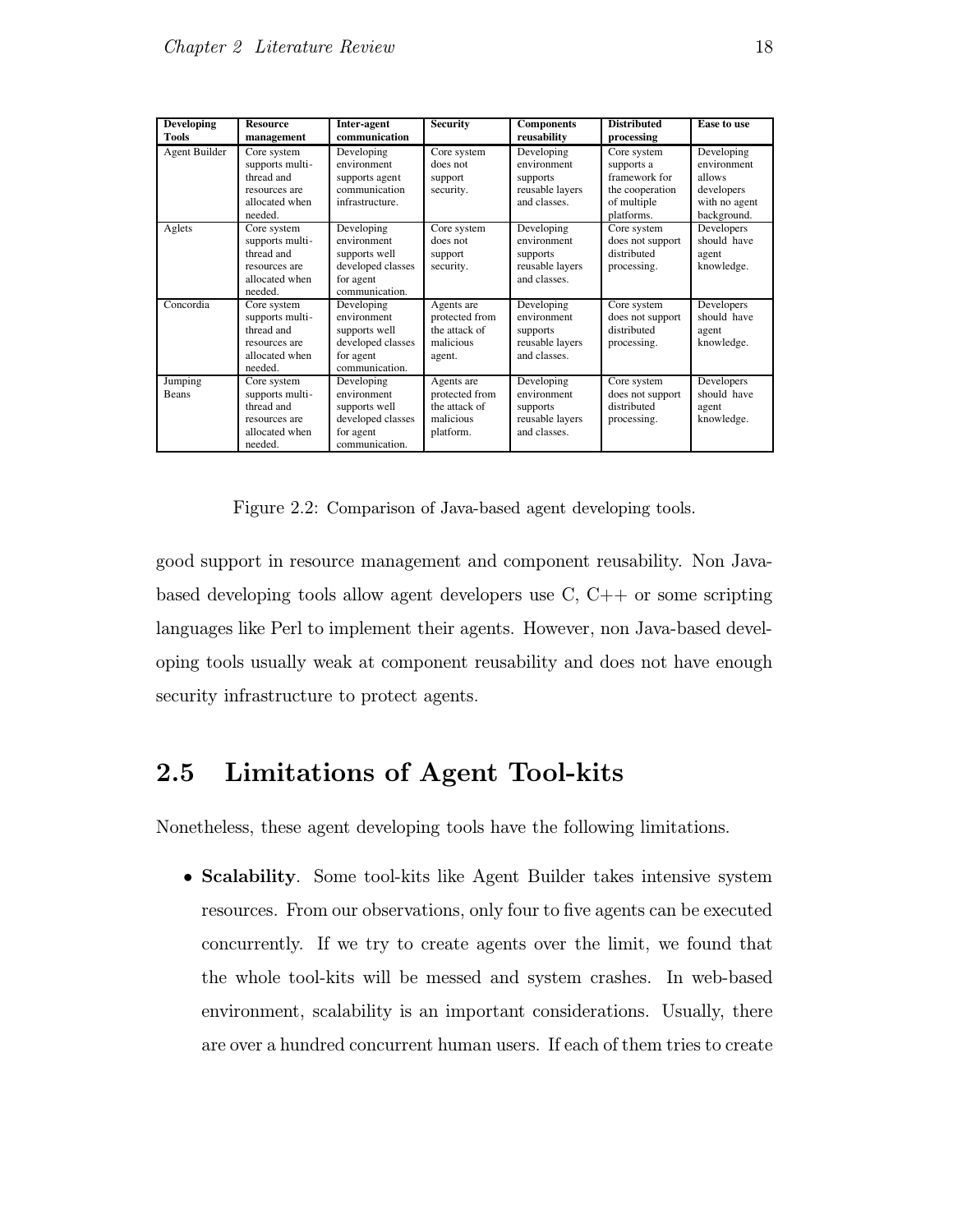| <b>Developing</b><br>Tools | <b>Resource</b><br>management                                                              | Inter-agent<br>communication                                                    | <b>Security</b>                                 | <b>Components</b><br>reusability                                                 | <b>Distributed</b><br>processing                                                           | Ease to use                                      |
|----------------------------|--------------------------------------------------------------------------------------------|---------------------------------------------------------------------------------|-------------------------------------------------|----------------------------------------------------------------------------------|--------------------------------------------------------------------------------------------|--------------------------------------------------|
| Tacoma                     | Core system<br>supports multi-<br>thread and<br>resources are<br>allocated when<br>needed. | Developing<br>environment<br>supports agent<br>communication<br>infrastructure. | Core system<br>does not<br>support<br>security. | Developing<br>environment<br>does not support<br>reusable layers<br>and classes. | Core system<br>supports a<br>framework for<br>the cooperation<br>of multiple<br>platforms. | Developers<br>should have<br>agent<br>knowledge. |
| D Agents                   | Core system<br>supports multi-<br>thread and<br>resources are<br>allocated when<br>needed. | Large overhead<br>for agent<br>communication.                                   | Core system<br>supports<br>security.            | Developing<br>environment<br>does not support<br>reusable layers<br>and classes. | Core system<br>does not support<br>distributed<br>processing.                              | Developers<br>should have<br>agent<br>knowledge. |

Figure 2.3: Comparison of non Java-based agent developing tools.

one agent, the total number of agents will exceed one hundred. The above agent tool-kits cannot provide a stable and scalable environment to fulfill the high user-demand condition.

- Feasibility. Other than scalability in web-based environment, feasibility is also a major factor. Current agent tool-kits only allow developers to create agents inside its agent console. If the agent applications is designed for web-based, we cannot create agents simply using a HTTP request. There are some solutions to solve the above problem. One way is to install a Java Virtual Environment in the server side to forward a HTTP request to the agent tool-kits. On the other hand, the reply can be forwarded from agent tool-kits back to a HTTP reply. However, this solution is too indirect making a bad performance and developers needs to understand the flow of the system.
- Flexibility. Current agent tool-kits impose less flexibility on agentinterface. In web-based environment, the agent interface must be as user-friendly as possible. However, we cannot create an interface using current tool-kits. Current agent tool-kits also do not understand data in the format of HTML forms. Hence, they are not flexible enough to create a good web-based interface.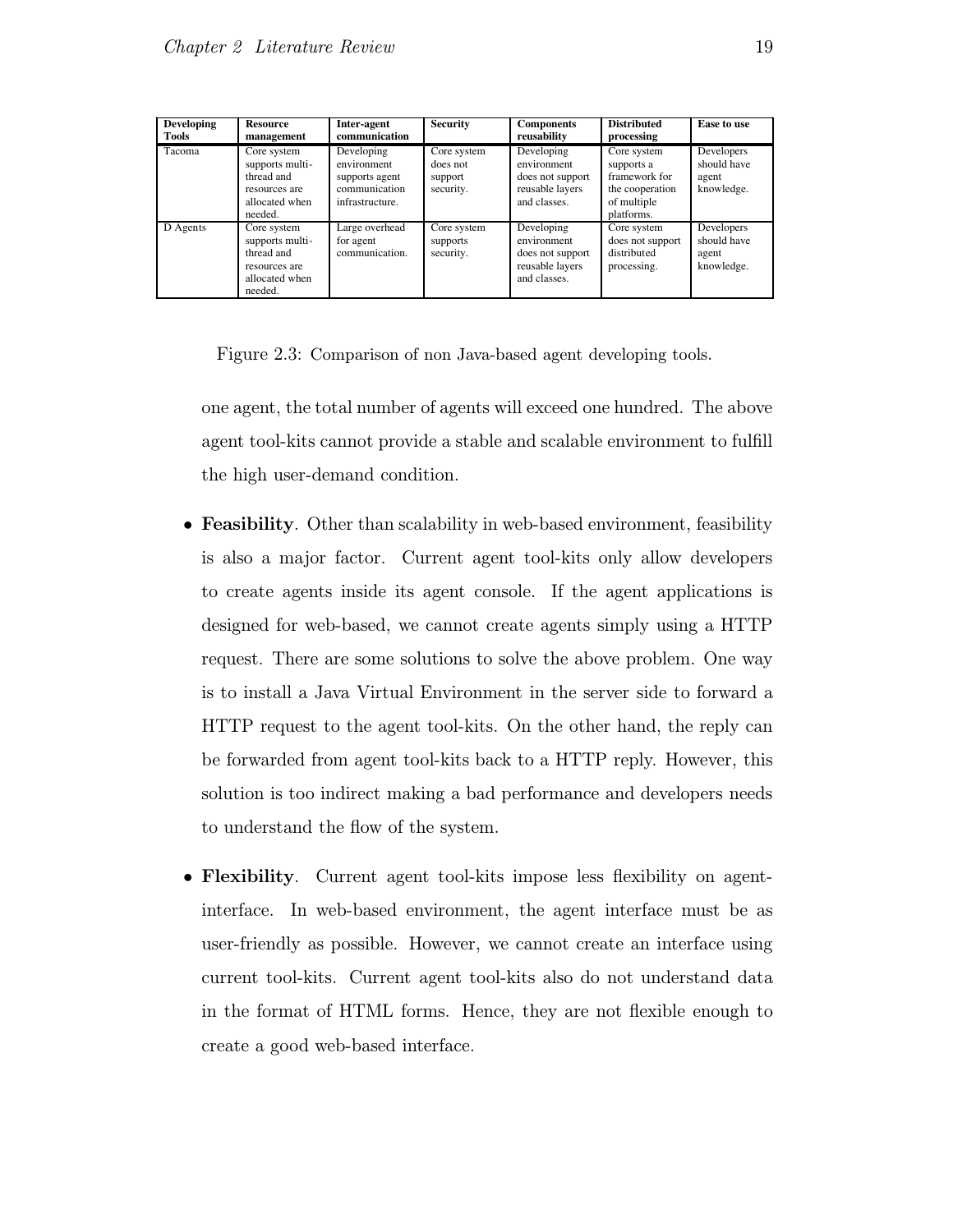• Security. Security is the last but also an important factor. Current agent tool-kits do not provide any secure channel between the agent and the human user. If we employ them in the web-based environment, this will create many security problems, like stealing credit card number and password in the HTML form.

To conclude, current agent tool-kits are not suitable for web-based agent applications. The need of developing a web-based agent platform to lessen the above limitations is prominent. Hence, it motivates us to develop a complete web-based agent platform to support E-commerce applications.

## 2.6 Markov Processes for Stochastic Modeling

In this section, we will provide the basic principles of Markov chain for stochastic modeling. They will be used in Chapter 3 in which we try to model an online auction using Markov chain and use the Markov chain to predict the price trajectory. The result will be extremely useful for both seller and buyer to maximize his profit in the auction.

Markov chain is a mathematical tool to analyze system behaviour. It have been used in statistical physics for many years, their usefulness for general statistical modeling has been appreciated recently. The literature on Markov chain methodology and its applications is scattered and rapidly expanding. In the E-commerce area, Markov chain can be applied in supply chain management [39] and stock market simulations [40]. The steps of using Markov chain for stochastic modeling involves calculation of transition probabilities, computation of the transition probability matrix, and transition of system states.

There are other tools which can be used to predict market conditions of E-commerce applications. The most famous one is the neural network. Some previous works used neural networks to do stock market prediction [41, 42, 43]. Their goal is to do stock price pattern recognition and use the result to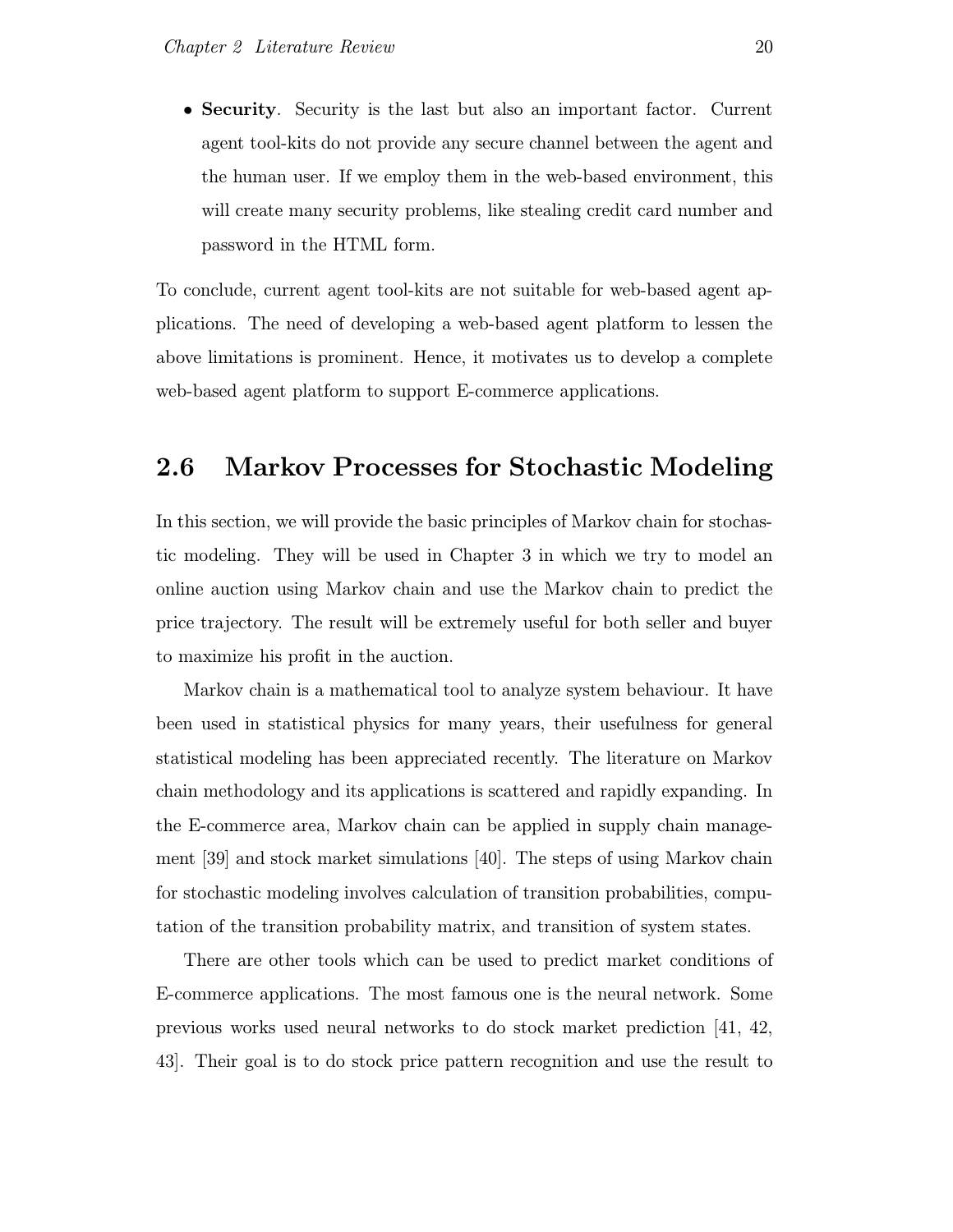forecast the behaviour on the financial market. Usually, the result of using a neural network to do market prediction is good but the correctness depends heavily on training data. The major drawback of using neural network is the long converging and training time. However, the Markov model does not require any training data set and the converging time is shorter. However, we cannot conclude that Markov model is better than neural network in terms of prediction. The reason is that Markov model may simplify a real scenario and make too much assumptions. It can only be applied in modeling simple system behaviour. Figure 2.4 shows the comparison between them.

|                   | <b>Neural Network</b>          | <b>Markov Model</b>                   |
|-------------------|--------------------------------|---------------------------------------|
| Training Data Set | Need                           | No need                               |
| Converging Time   | Long                           | Short                                 |
| Accuracy          | Good. It allows complex system | Undetermined. It allows simple system |
|                   | behaviours and requires fewer  | behaviours and requires too many      |
|                   | assumptions.                   | assumptio ns.                         |

Figure 2.4: Comparison of Neural Network and Markov Chain.

#### 2.6.1 Continuous Time Markov Chain

First, we will define Markov chain in continuous time with discrete state space. A Markov chain is a sequence  $X_0, X_1, ..., X_n$  of discrete random variables with the property that the conditional distribution of  $X_{n+1}$  given  $X_0, X_1, ..., X_{n-1}$ ; depends only on the value of  $X_n$  but not further on  $X_0, X_1, ..., X_{n-1}$ ; i.e. for any set of values  $h, j, \ldots, k$  belonging to the discrete state space,

$$
prob(X_{n+1} = k | X_0 = h, ..., X_n = j) = prob(X_{n+1} = k | X_n = j). (2.1)
$$

The continuous time Markov chain differs from the discrete time in the sense that transitions occurring between times n and  $n + 1$  being replaced by that of state transitions occurring in a short time interval  $(t, t + \Delta t)$ .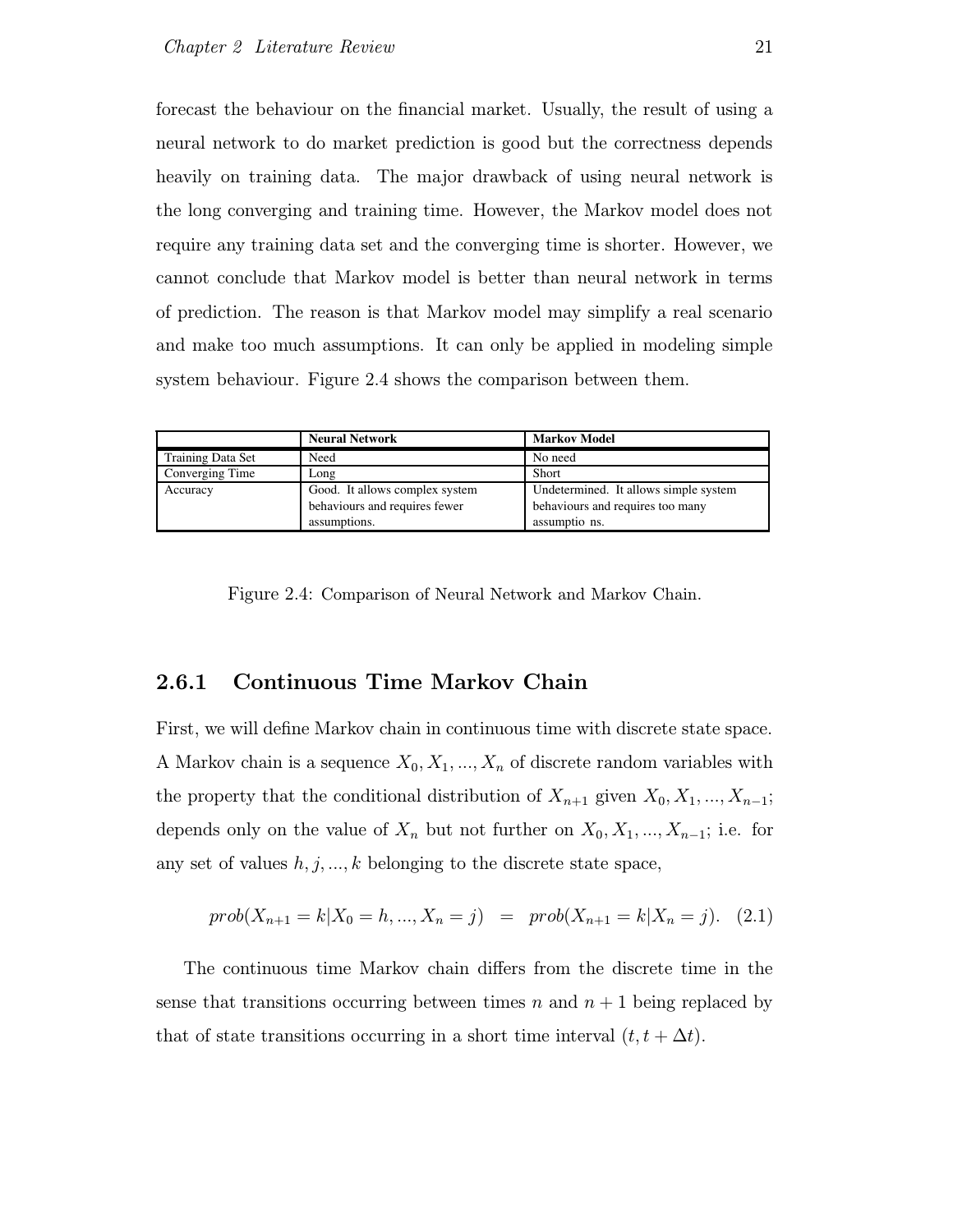#### 2.6.2 Poisson Arrival Model

Markov chains are often best described by diagrams, an example of continuous time Markov chain with Poisson arrival is shown in Figure 2.5. Poisson arrival is usually used in Markov chain modeling to simulate the arrival rate of events, e.g. customer arriving to a bank etc. Althrough it may not be suitable for most of the modeling examples, it provides a baseline to analyze system behaviours.



Figure 2.5: Poisson arrival model.

In figure 2.5,  $\lambda$  is the average number of arrivals per unit time. It is also called the arrival rate. There are four units of time in the figure. Each of them is a length of time  $t$  and we assume the arrival rates at different time intervals are constant.

The properties of Poisson arrival are:

- For a length of time  $t$ , the probability of  $n$  arrivals is  $P_n(t) = \frac{(\lambda t)^n}{n!}$  $\frac{(t)^n}{n!}e^{-\lambda t}$ .
- For two non-overlapping intervals, the number of arrivals in each of the interval is independent.
- The inter-arrival times between successive arrivals are independent of each other.

## 2.6.3 Example: discrete time Markov chain with stationary probabilities

Next, let us consider some details of Markov chain with two states. This is the simplest non-trivial state space in which we will use it to model an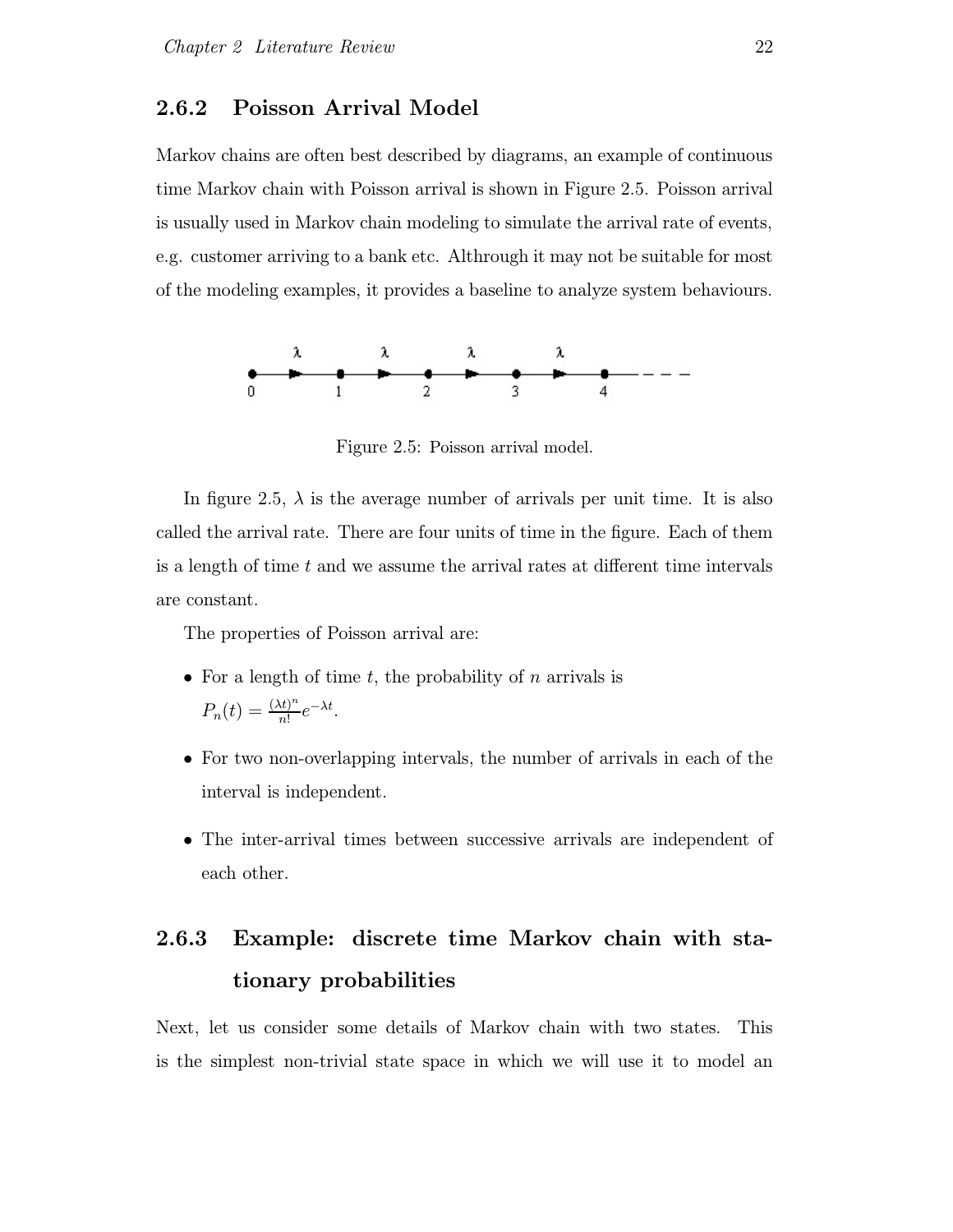online auction. We may regard one of the states as "success", denoted by 1 and the other as "failure", denoted by 0. Therefore, we have an example of dependent Bernoulli trials in which the probability of success or failure at each trial depends on the outcome of the previous trial.

Suppose that if the nth trial results in failure, the probability of failure at the  $(n+1)$ th trial is  $1-\alpha$  and the probability of success at the  $(n+1)$ th trial is α. Similarly if the *n*th trial results in success, there are probabilities  $1-\beta$  and  $\beta$  of success and failure respectively at the  $(n + 1)$ th trial. Alternatively we may say that if the system is in state 0 at time n, there is a probability  $1 - \alpha$ of being in state 0 at time  $n+1$  and a probability  $\alpha$  of being in state 1 at time  $n+1$ . Similarly if the system is in state 1 at time n, the probabilities of being in state 1, state 0 at time  $n + 1$  are  $1 - \beta$ ,  $\beta$  respectively. These probabilities are called transition probabilities and we may write them in the matrix form as shown in Equation 2.2.

$$
\mathbf{P} = \begin{bmatrix} 1 - \alpha & \alpha \\ \beta & 1 - \beta \end{bmatrix}.
$$
 (2.2)

The matrix element in position  $(j, k)$  denotes the conditional probability of a transition to state k at time  $n+1$  given that the system is in state j at time n. Note that we are making the assumption that the transition probabilities are independent of time. Also, we exclude the trivial cases (i)  $\alpha + \beta = 0$ , i.e.  $\alpha = 0, \beta = 0$ ; in this case the system remains forever in its initial state; (ii)  $\alpha + \beta = 2$ , i.e.  $\alpha = 1, \beta = 1$ ; in this case the system alternates deterministically between the two states.

Now we can let a row vector  $\mathbf{p}^{(\mathbf{n})} = (p_0^{(n)})$  $\stackrel{(n)}{0},p_1^{(n)}$  $\binom{n}{1}$  denote the probabilities of finding the system in states 0 or 1 at time  $n$  when the initial probabilities of the two states are given by  $\mathbf{p}^{(0)} = (p_0^{(0)})$  $\stackrel{(0)}{0},\stackrel{(0)}{p_1^{(0)}}$  $_1^{\text{(0)}}$ ). Consider the event of being in state 0 at time n. This event can occur in two mutually exclusive ways; either state 0 was occupied at time n−1 and no transition out of state 0 occurred at time *n*; this has probability  $p_0^{(n-1)}(1-\alpha)$ . Alternatively state 1 was occupied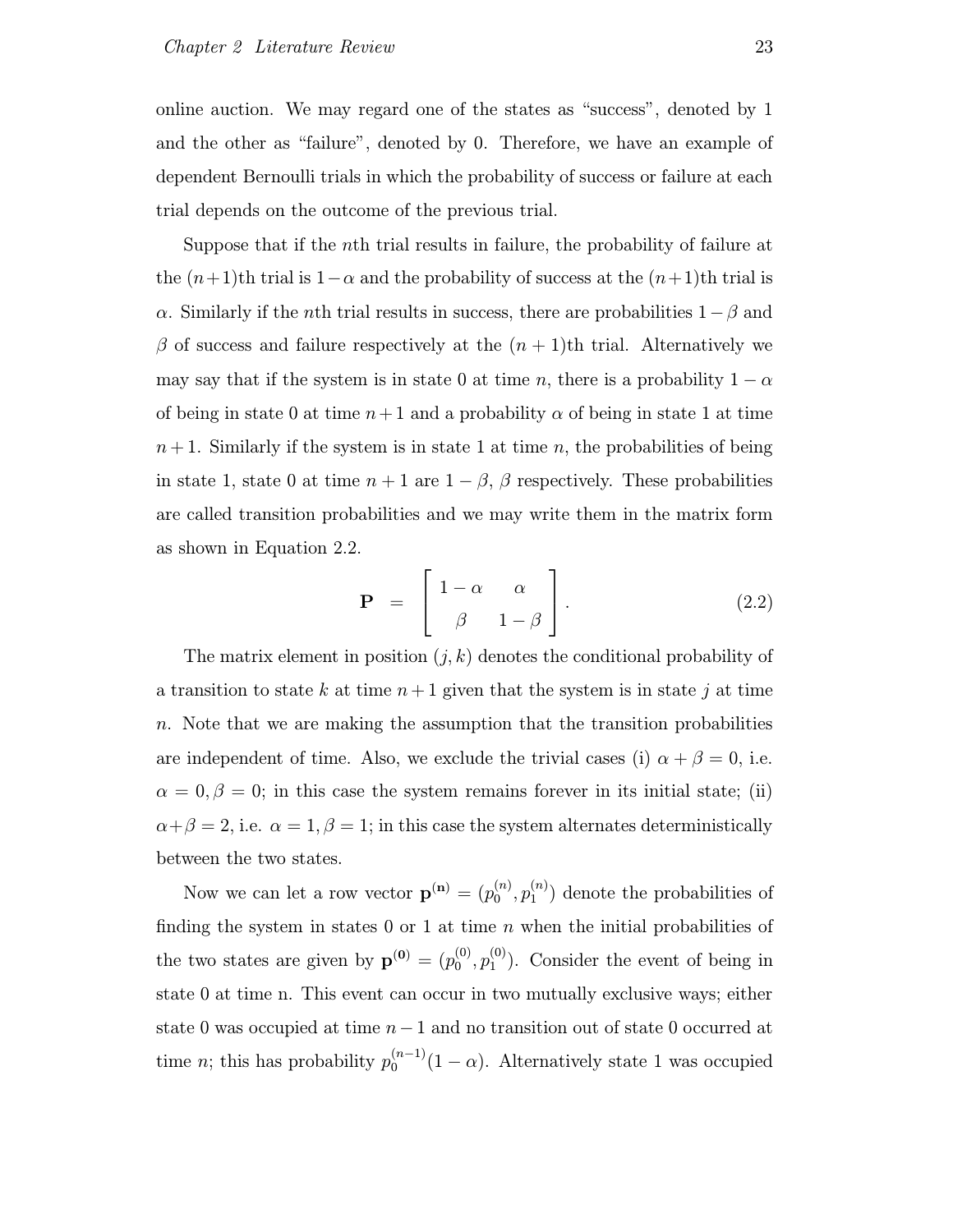at time  $n-1$  and a transition from state 1 to state 0 occurred at time n; this has probability  $p_1^{(n-1)}\beta$ . Considerations such as these lead to the following recurrence relations,

$$
p_0^{(n)} = p_0^{(n-1)}(1-\alpha) + p_1^{(n-1)}\beta,
$$
\n(2.3)

$$
p_0^{(n)} = p_0^{(n-1)}\alpha + p_1^{(n-1)}(1-\beta), \qquad (2.4)
$$

which in matrix notation may be compactly written

$$
\mathbf{p}^{(\mathbf{n})} = \mathbf{p}^{(\mathbf{n}-1)} \mathbf{P}, \tag{2.5}
$$

and on iteration

$$
\mathbf{p}^{(\mathbf{n})} = \mathbf{p}^{(\mathbf{n}-2)} \mathbf{P}^2 \tag{2.6}
$$

$$
= \dots \tag{2.7}
$$

$$
= \mathbf{p}^{(0)} \mathbf{P}^{\mathbf{n}}.\tag{2.8}
$$

Thus, given the initial probabilities  $p^{(0)}$  and the matrix of transition probabilities  $P$ , we can find the state occupation probabilities at any time *n*.

In our work, the row vector  $p^{(n)}$  is the auction state, we can use similar technique to find out the transition probabilities and compute the matrix P. Then we can find out the auction state by Equation 2.6. From the auction state vector, we can find out the selling price of an item because we try to formulate the state as a function of selling price and number of bidders. For details, please read Chapter 3.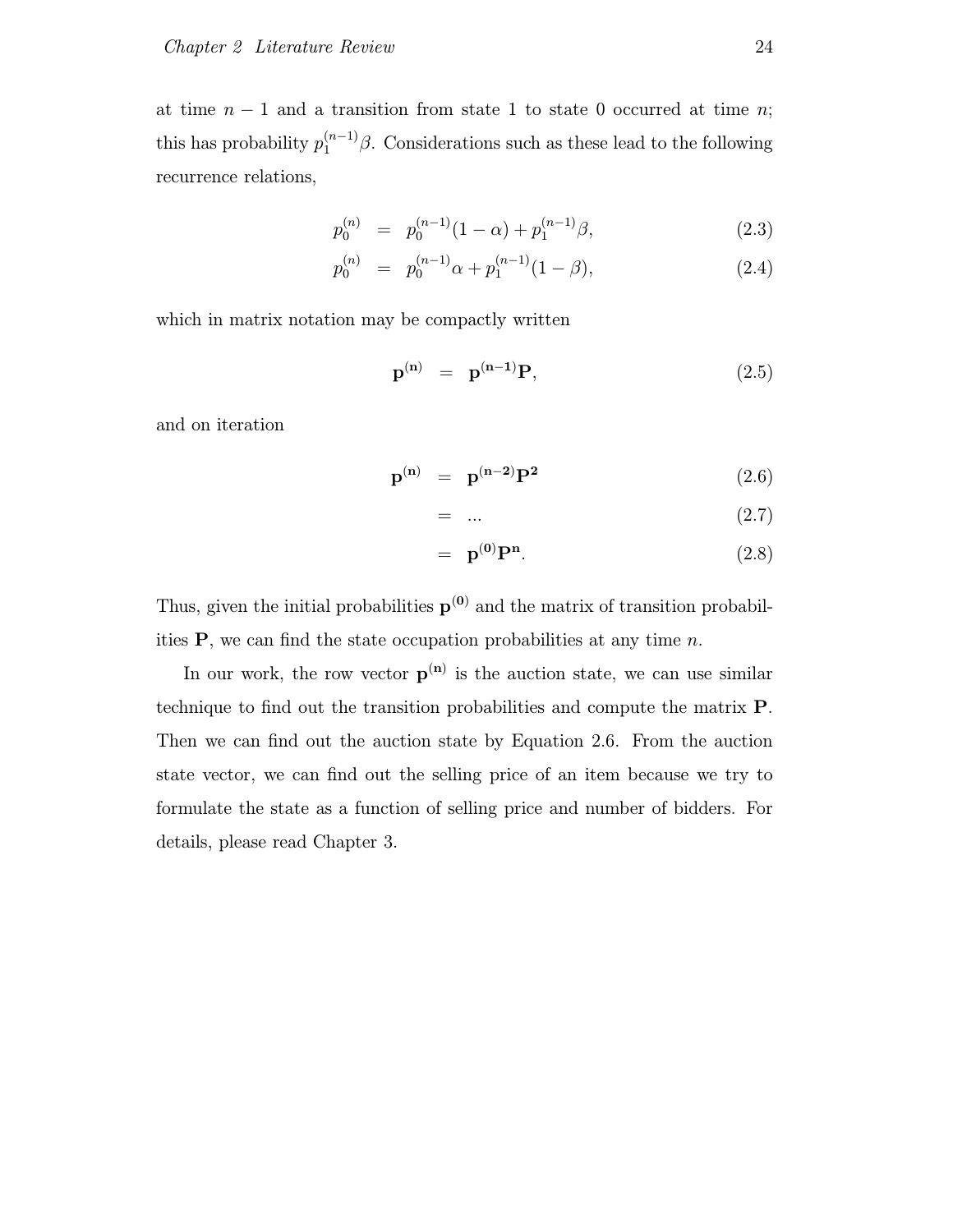## Chapter 3

# Markov Chain Model

This chapter develops three Markov chain models for three types of auction including English, Dutch, and Double using stochastic modeling techniques. The objectives of this work are:

- 1. Determine the best auction closing time for the seller agent in English and Dutch auction so that its owner can maximize his/her profit.
- 2. Predict the selling price for English, Dutch, and Double auction.
- 3. Compare the predicted revenue with the actual auction data as a baseline approach to measure the correctness of the bidders's behaviour.

## 3.1 Markov Chain for English Auction

In this section, we will introduce the waiting queue model which is used to predict the revenue trajectory and the final selling price of English auction under some assumptions. The waiting queue model is shown in Figure 3.1. It is a system state diagram which captures the sequence of events in English auction. State transition is triggered by bidder's actions.

The sequence of events in the waiting queue model is described as follows: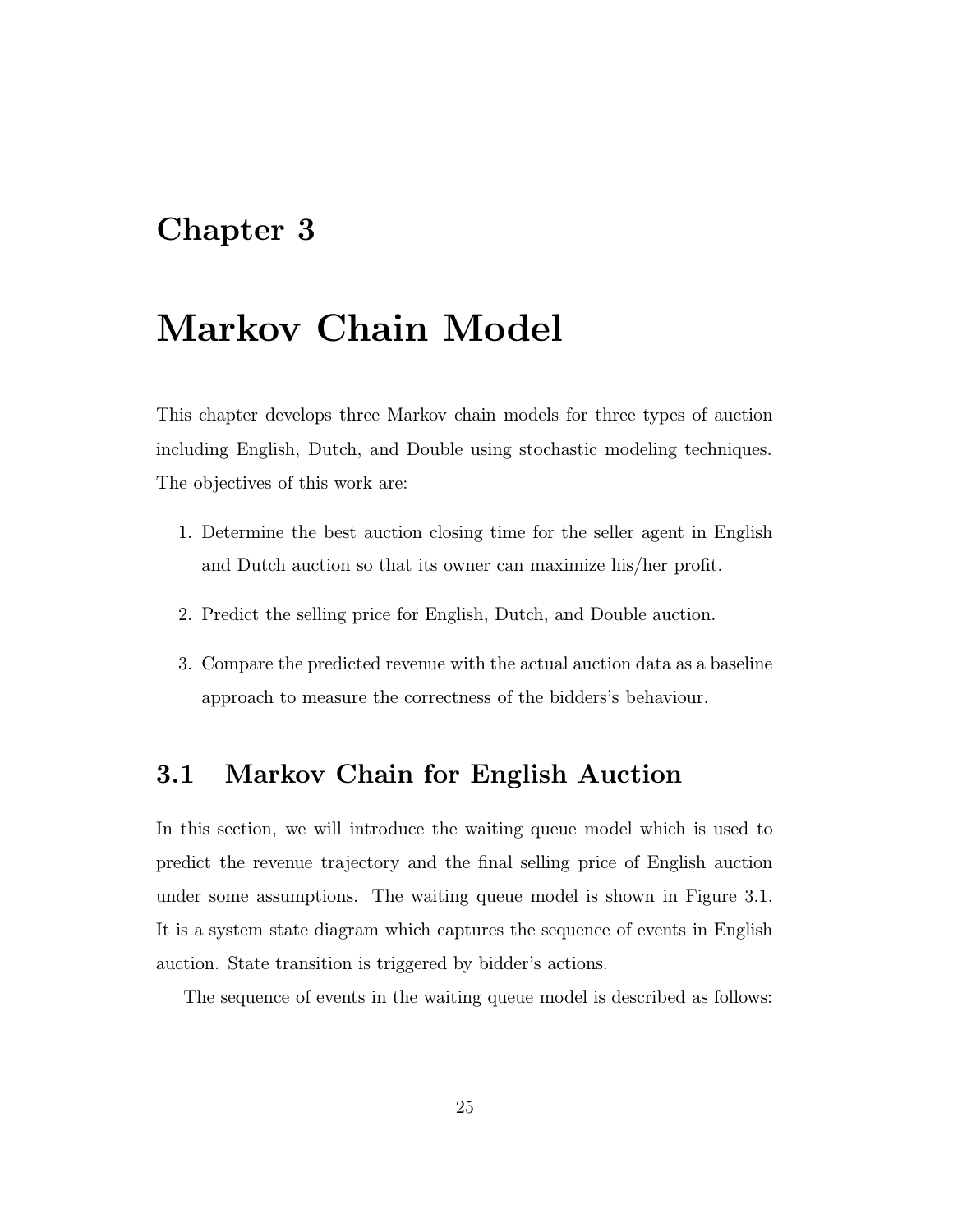

Figure 3.1: The waiting queue model.

- 1. The system state S0 means that new bidder arrives at the auction site. The system state remains in S0 unless a new bidder submit a bid or drop out.
- 2. New bidder reads the current price. He/She must offer a going price of  $\wp$ in order to bid successfully. If this is the case, system state proceeds from S0 to S1. The system state S1 means that new bidder bids successfully, the auctioneer registers he/she as a potential winner and updates the going price to  $\wp + \text{c}$  where  $\text{c}$  is the minimum bid increment.
- 3. If the bidder does not want to pay \$p, he/she drops out of the auction.
- 4. The previous potential winner is bumped to the waiting queue to join any others there. The waiting queue contains all previous potential winners who have been bumped. They wait in the queue until awaken. System state proceeds from S1 to S2. The system state S2 means that the number of bidders in the waiting queue is increased by 1.
- 5. A previous potential winner awakens from the waiting queue and visits the auction again, reading the new going price. The decision is the same as the arrival of a new bidder. System state proceeds from S2 to S0.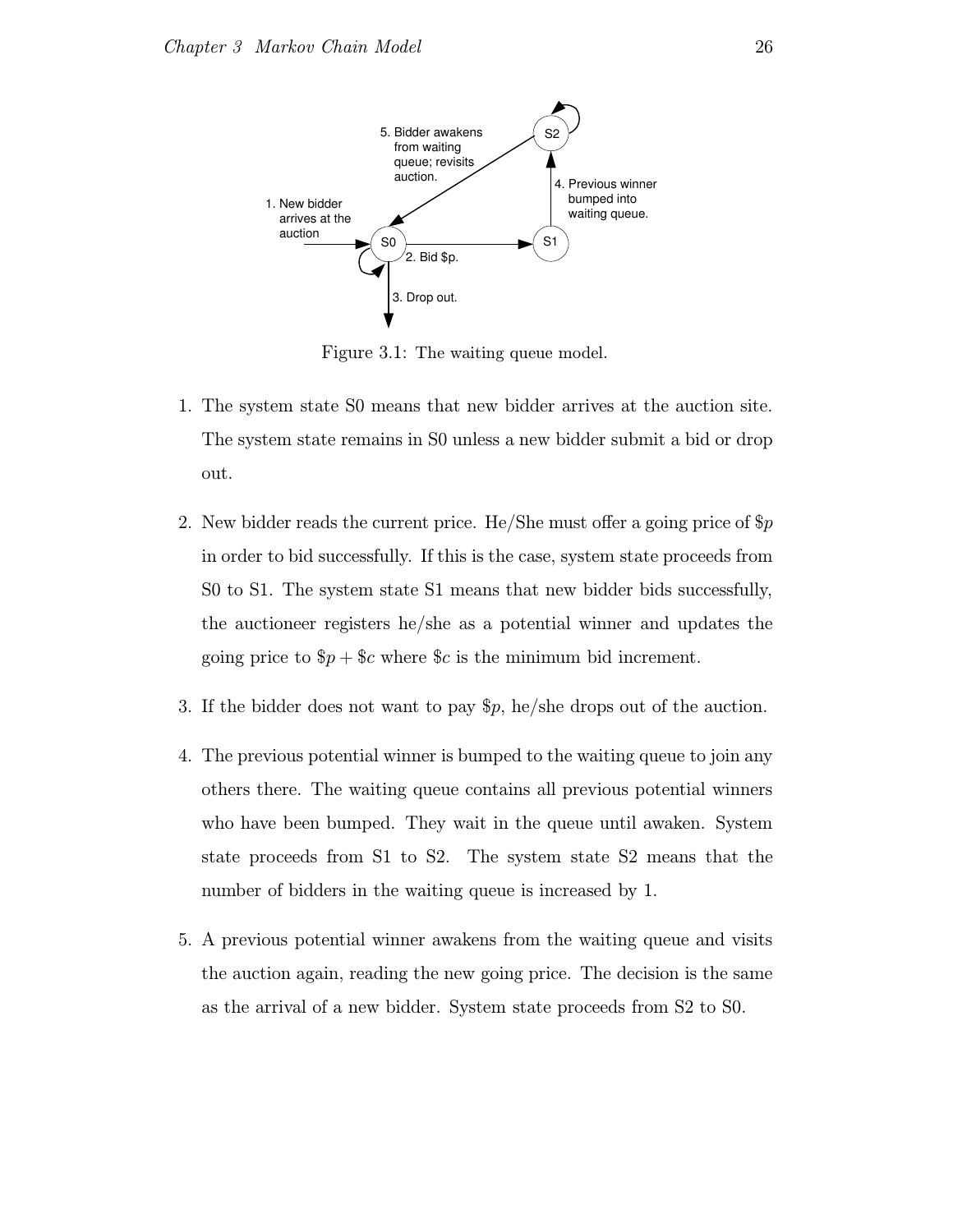## 3.1.1 Variables

In this section, we will introduce variables for modeling the English auction.

| Variable         | Definition                                                              |  |
|------------------|-------------------------------------------------------------------------|--|
| $\boldsymbol{A}$ | A is the English auction.                                               |  |
| N                | number of identical items for sale.                                     |  |
| $b_i$            | $b_i$ is the i <sup>th</sup> bidder arrives at the auction.             |  |
| $\mathcal{r}$    | reserve price of an item.                                               |  |
| $\overline{c}$   | minimum bid increment of the auction.                                   |  |
| t                | index of events which is a finite positive integer.                     |  |
| p(t)             | going price of the auction at time $t$ , i.e., this is the bid required |  |
|                  | to become the potential winner.                                         |  |
| $\lambda$        | arrival rate of new bidders.                                            |  |
| $\mu$            | departure rate at which each individual bidder awakens from the         |  |
|                  | waiting queue and revisits the auction.                                 |  |
| Q                | a set of bidders in the waiting queue.                                  |  |
| L                | number of bidders in the waiting queue.                                 |  |
| $L_{\max}$       | maximum value of $L$ computed by the current going price.               |  |
| $v_i$            | valuation of the $i^{th}$ bidder.                                       |  |
| F(p)             | cumulative distribution function(cdf), the output is the probability    |  |
|                  | to submit bid at current going price.                                   |  |
| F(p)             | $1-F(p)$                                                                |  |

Table 3.1: Variables for the English Markov model.

## 3.1.2 Auction Assumptions

We make the following assumptions about the auction. They are well-validated with actual auction data.

1. The auction opens at a pre-set and advertised time.

Validation: This is how the Internet English auctions are run. The auction opening time is determined by the seller. A seller should register his item to the auctioneer and let the auctioneer post the details on the web. Hence, all interested bidders know the exact opening time. This assumption does not have any effects on the result.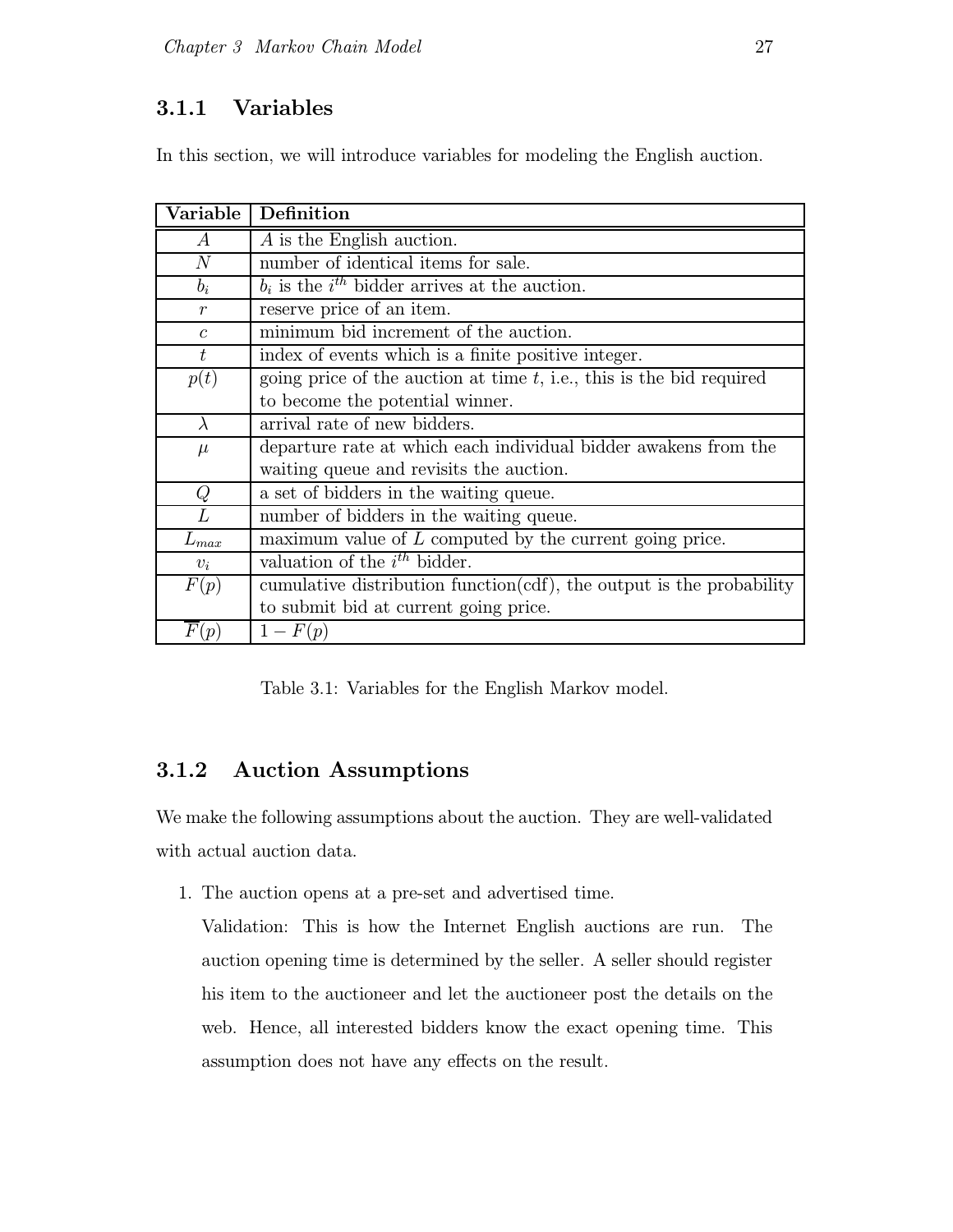2. The auction closes at a pre-set, advertised time which does not depend on the auction activity.

Validation: This is an assumption made for the Markov model. The actual English auction has a going phase in which bids after the posted closing time are sometimes accepted. However, we are trying to model an Internet English auction in which the common practice is to let the seller to specify the auction closing time before the auction starts. To cite an example, eBay [3] allows the seller to set the maximum duration time to seven days. After the deadline, no more bids are allowed to submit.

3. The auction sells a single unit of item; the current going price is provided for making a bidding decision at the time of the bid.

Validation: This is how the Internet English auctions are run and we provide the current going price to all bidders. We assume bidders are riskneutral and they will not change their valuation in the auction. Bidder's behaviour will be discussed in more details in the next section. They should be able to decide whether to submit bid or not by comparing the current going price with their valuations.

4. The auction does not advertise future auctions or items, nor does it contain any information about the transaction history.

Validation: This is an assumption made for the model. Onsale [28] tries to create a scarcity mentality, in which it tries to make bidders feel as if this is their last chance to purchase the item, but many bidders realize that some items will be offered again in the future. If that is the case, bidders may not show interests in the current chance and therefore decrease the probability to bid and affect the selling price. Besides, each bidder will not consider previous transaction prices before submitting his bids. Their decision is based on the current going price only. For example, if the current going price is greater than his valuation, he will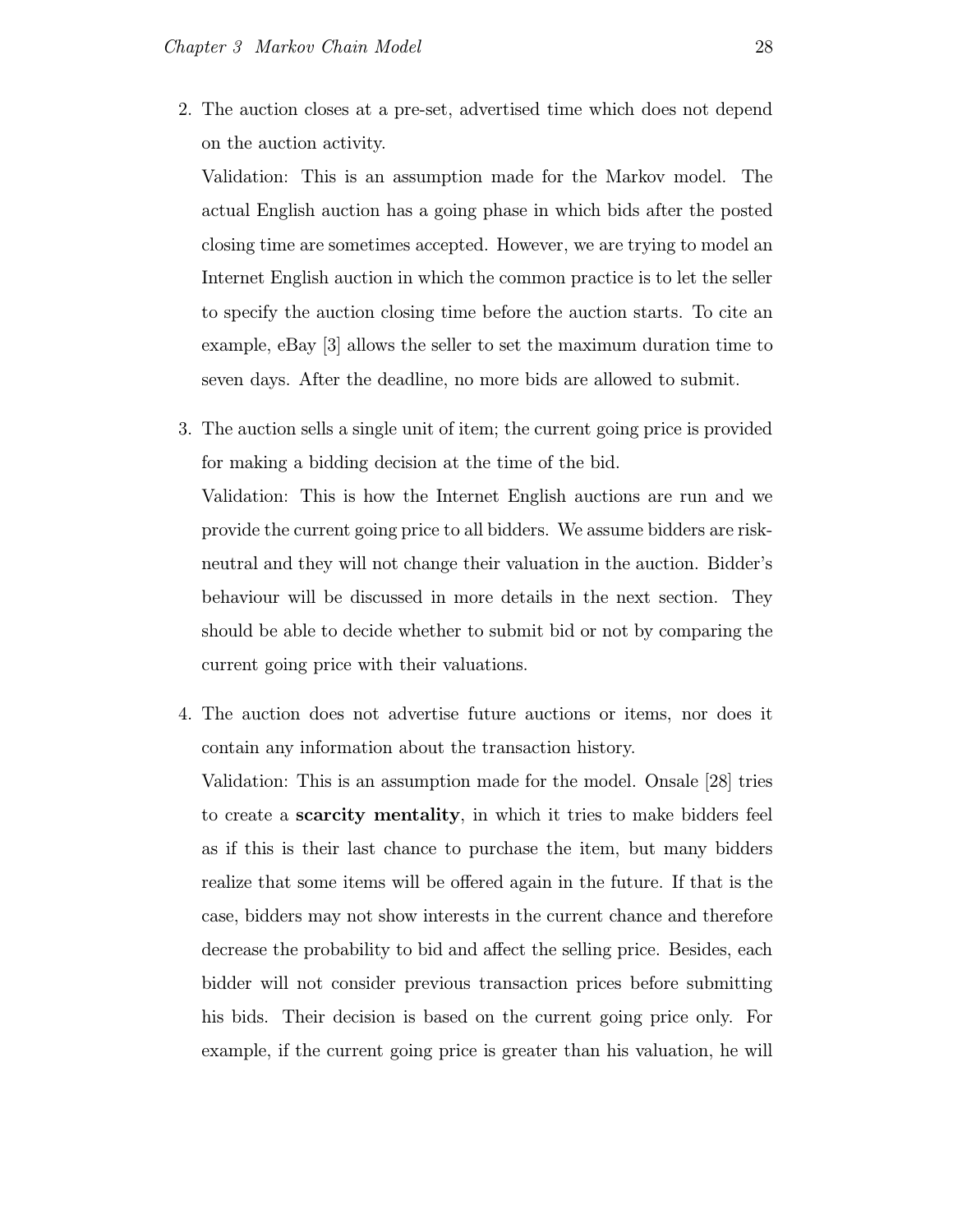not submit a new bid. This is common in Internet auction. Usually, Internet auction providers provide the current price, description of the item and seller's name to buyers only. Any buyers do not know who submit bids and their bid value before they make their bidding decision.

5. The auction sends an email to bidders immediately to (1) confirm placement of a bid, (2) notify the bidder when a bid has been bumped out of contention, and (3) notify the bidder when an auction has closed, and whether this bidder won.

Validation: This is how the actual English auctions are run. If we cannot guarantee bidders receive reply immediately, they may lost interests in submitting new bids which reduce the final selling price of an item; thus reducing the expected revenue.

#### 3.1.3 Bidder Assumptions

The following assumptions are made about the bidders and their behaviour. They are well-validated with actual auction data.

1. No bidders purchased the same item before.

Validation: This is a common behaviour of most bidders. About 75% [3] of all bids comes from a bidder bidding in only that auction for only that item. Besides, bidders do not continue to bid for a particular item after they have won it. Only 7% [3] of bidders continue to bid for the same item, and fewer than half of them  $\sim 3\%$  [3] win the same item again.

2. There is no collusion among bidders.

Validation: This is an assumption made for the model. Since bidders cannot see each other's name and do not have access to email addresses or phone number, collusion would be difficult and their valuations is kept private. This kind of setting is also called private value English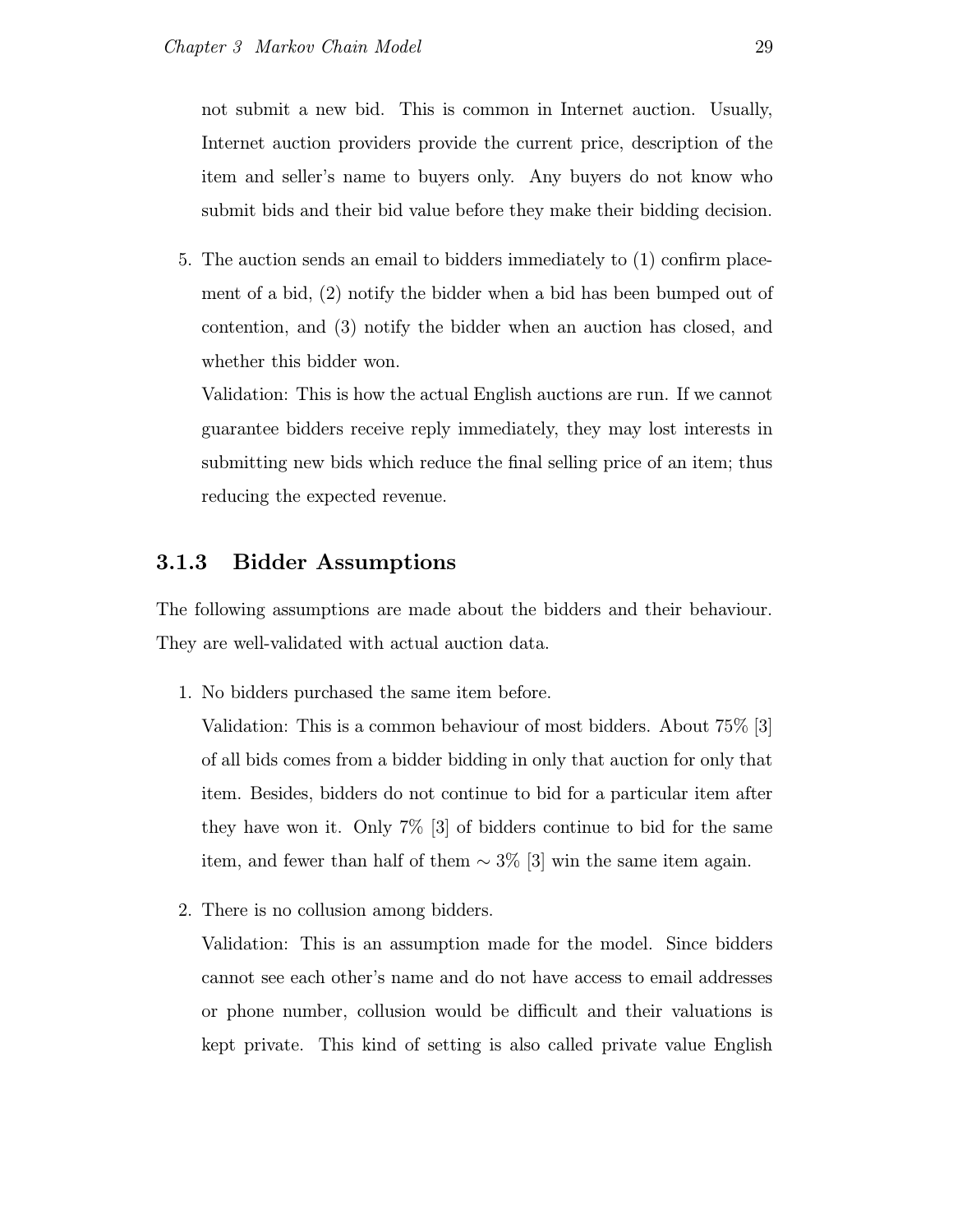auction in which the value of the good depends only on the bidder's own preferences [12]. If we allow bidders interact with each other, they can take many actions to keep the value of the current transaction price which violates the motivations of English auction.

3. The  $i^{th}$  bidder has valuation  $v_i$  for the item. The  $v_i$  for all bidders is independent and  $F(p)$  follows an uniform distribution. The bidders do not update their valuations in the auction.

Validation: This is an assumption made for the model. Our model is not general enough for bidding all kinds of items. We can only apply it to bid items with a fixed price and all risk-neutral bidders know the fixed price before bidding. For example, the price of a palm handheld is US\$449 which is pre-set by its manufacturer. It is also shared to all buyers because buyers can know the price by reading advertisment given by the manufacturer. This means all bidders have the same  $v_i$ . Riskneutral bidders guaratee that their probability to submit bids at different transaction price is similar and we can assume that it follows an uniform distribution.

4. If a bidder wants to become the potential winner, the bidder will place a bid in the amount of  $\hat{p}$ , and bump the previous potential winner into the waiting queue. The bidder will not make several bid increments at once.

Validation: This is a common behaviour of most bidders. Sometimes there are jump bidders who will make several bid increment, but we ignore the jump bid phenomenon.

5. If the bidder thinks the going price is too expensive  $(v_i < p)$ , the bidder will drop out of this auction forever.

Validation: If we assume that our model is only dedicated to bidding items with a fixed price and the fixed price is shared by all bidders, this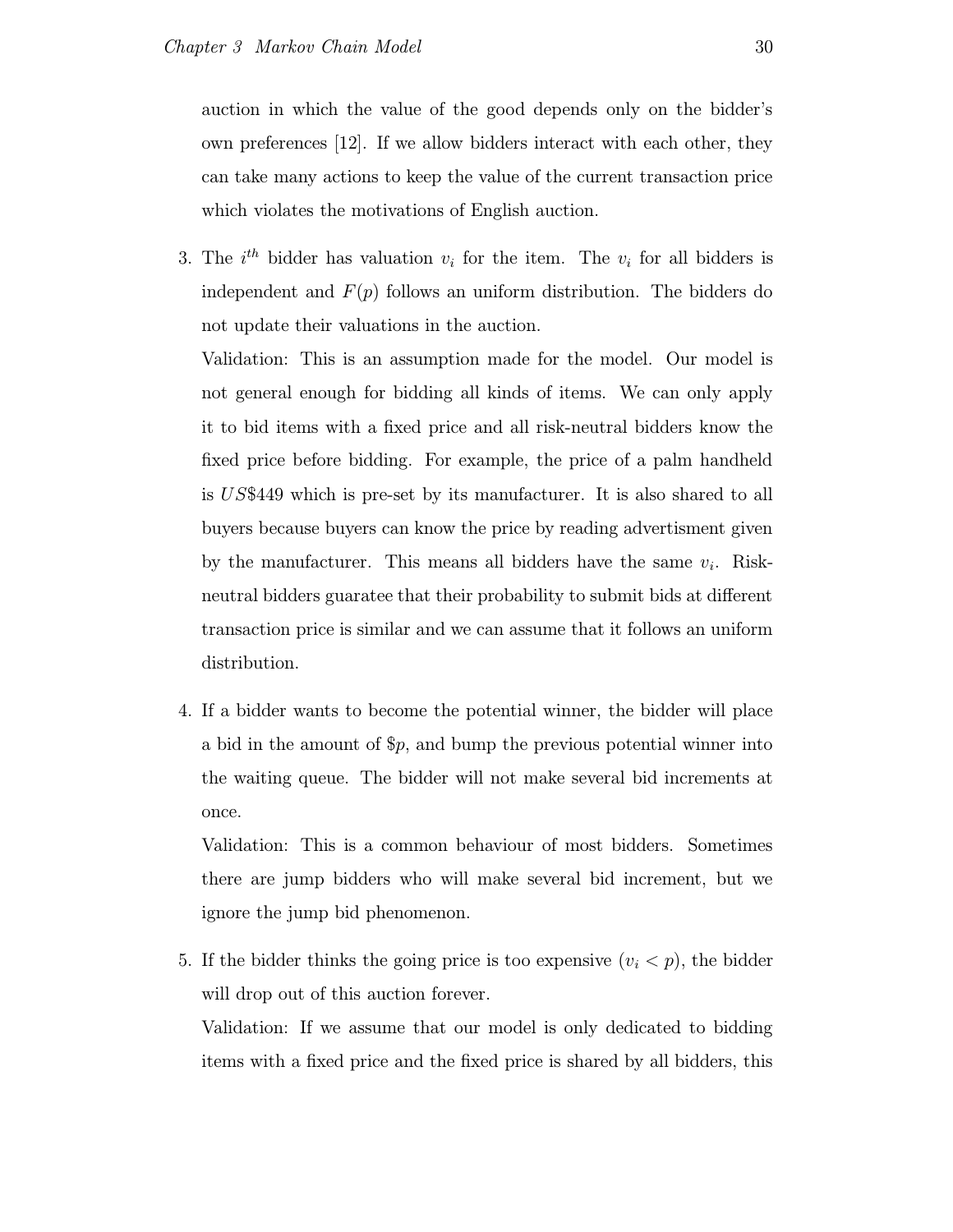assumption holds because bidders do not have to bid for that item when  $p > v_i$ . They can simply buy the same item from the manufacturer.

6. After making a successful bid, the bidder goes off to do other things. From the auctioneer's point of view: (1) He/She will awaken independently and randomly after a period of time and re-check the auction status;  $(2)$  If the bidder re-visits while the auction is still going on, he/she will behave as described in assumption 6 above; and (3) If the bidder re-visits after the auction has closed, he/she loses his chance to win the auction.

Validation: This is an assumption made for the model, but it is quite obvious because bidders will receive email to notify him/her about the current status of the auction when an event happened.

### 3.1.4 Propositions of the Markov Model

The following section presents the Markov chain model for modeling English auction.

Without loss of generality, we set  $c = $1$ , using a \$1 bid increment. Furthermore, we define an event as the arrival of a bidder at the auction, no matter whether the bidder came as a new arrival or the bidder was awakened from the waiting queue. To count as an event, the bidder needs only to arrive; he/she does not need to decide to bid.

We use the time index  $t$  to measure the number of events which have taken place, not as a measure of the exact time of an event.

# Proposition 1: New bidders arrive at the auction in accordance with a Poisson arrival model with parameter  $\lambda$ .

Define  $B(t)$  as the number of bidders who have arrived by time t.  $B(t)$  is a Poisson arrival model because: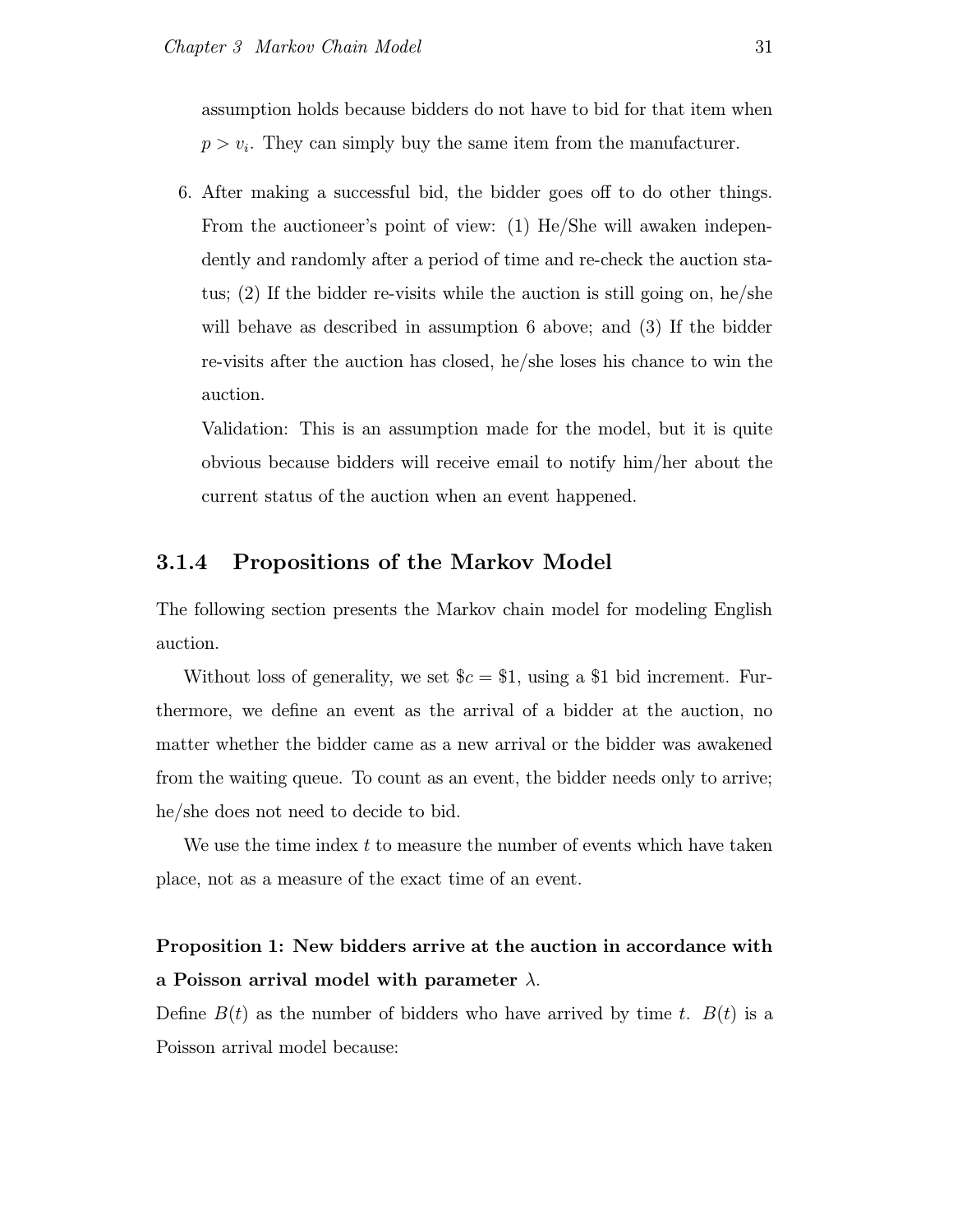- $B(0) = 0$ .
- The probability of two events happening at exactly the same time is zero. The server cannot process two arrivals simultaneously, so even two arrivals occur at the same time, they would be queued in an arbitrary order at the server and processed one after the other.
- The number of arrival at different time intervals is dependent.
- The inter-arrival time between successive arrivals are independent and it equals to  $\frac{1}{\lambda}$ .

Proposition 2: Bidders awaken from the waiting queue in accordance with a Poisson arrival model with parameter  $\mu L$ .

• The arguments are similar to the previous proposition.

Proposition 3: The state of an one-item auction can be described by  $A_t(N, p, L)$ , and can be abbreviated for the model as  $A_t(p, L)$ , with t is the event index,  $p$  is the going price, and  $L$  is the number of bidders in the waiting queue.

- To fully describe the state of an auction, we would use  $A_t(N, p, Q)$ . However, the use of set Q would make the problem become intractable. It is because there are tens or hundred bidders in real auction, and keeping track of each bidder's behaviour history would cause an explosion of the state space.
- We try to model the entrance and exit of the auction using the waiting queue. The rate of entrance to the waiting queue depends on the going price  $\wp$  and the arrival rate  $\lambda$  of new bidders. The rate of exit from the waiting queue depends on the departure rate  $\mu$  and the number of bidders L in the queue. Hence, the use of L approximates the full information contained in set Q.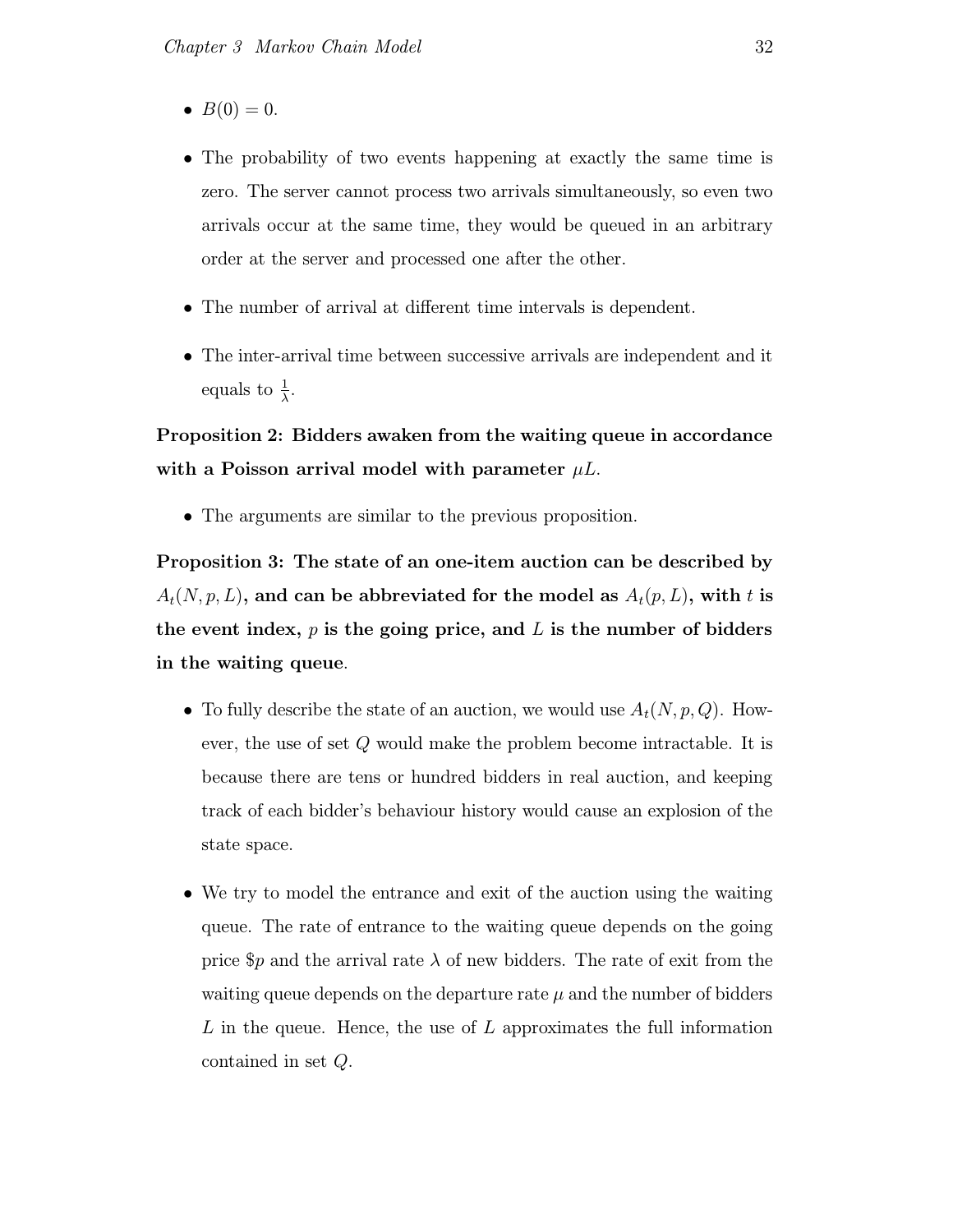Proposition 4: Assume bidders behave as assumption 6 and 7, we can compute the transition probabilities which are shown in Table 3.2 where  $F(p)$  is the probability to submit bid at current going price p.

| <b>Transition</b>                        | Probability                            |
|------------------------------------------|----------------------------------------|
| 1. $A_t(p, L) \to A_{t+1}(p, L)$         | $\frac{\lambda}{\lambda + \mu L} F(p)$ |
| 2. $A_t(p, L) \to A_{t+1}(p + c, L + 1)$ | $\frac{\lambda}{\sqrt{1+\mu I}}F(p)$   |
| 3. $A_t(p, L) \to A_{t+1}(p, L-1)$       | F(p Q)                                 |
| 4. $A_t(p, L) \to A_{t+1}(p + c, L)$     | $\tau F(p Q)$                          |

Table 3.2: Transition probabilities of the Markov model.  $\lambda$  and  $\mu$  kept constant.

1. The first event was the arrival of a new bidder. He/she read the going price \$p and decided to drop out. Bidder can come from the waiting queue or he can be a new comer, the total arrival rate of a bidder equals to  $\lambda + \mu L$ . The ratio of the number of newcomer to the total number of arrival is  $\frac{\lambda}{\lambda+\mu L}$ . If the bidder decides to drop out, the transition probability equals to,

$$
\frac{\lambda}{\lambda + \mu L} \overline{F}(p). \tag{3.1}
$$

- 2. The second event was the arrival of a new bidder. He/she read the going price \$p, and decided to bid \$p, bumping the previous bidder to the waiting queue.
- 3. The third event was the wake up of an old bidder from the waiting queue. He/she read the going price  $\wp$  and decided to drop out. The ratio of number of bidders coming from waiting queue to total number of arrival is  $\frac{\mu L}{\lambda + \mu L}$ . If the bidder decides to drop out, the transition probability equals to,

$$
\frac{\mu L}{\lambda + \mu L} \overline{F}(p). \tag{3.2}
$$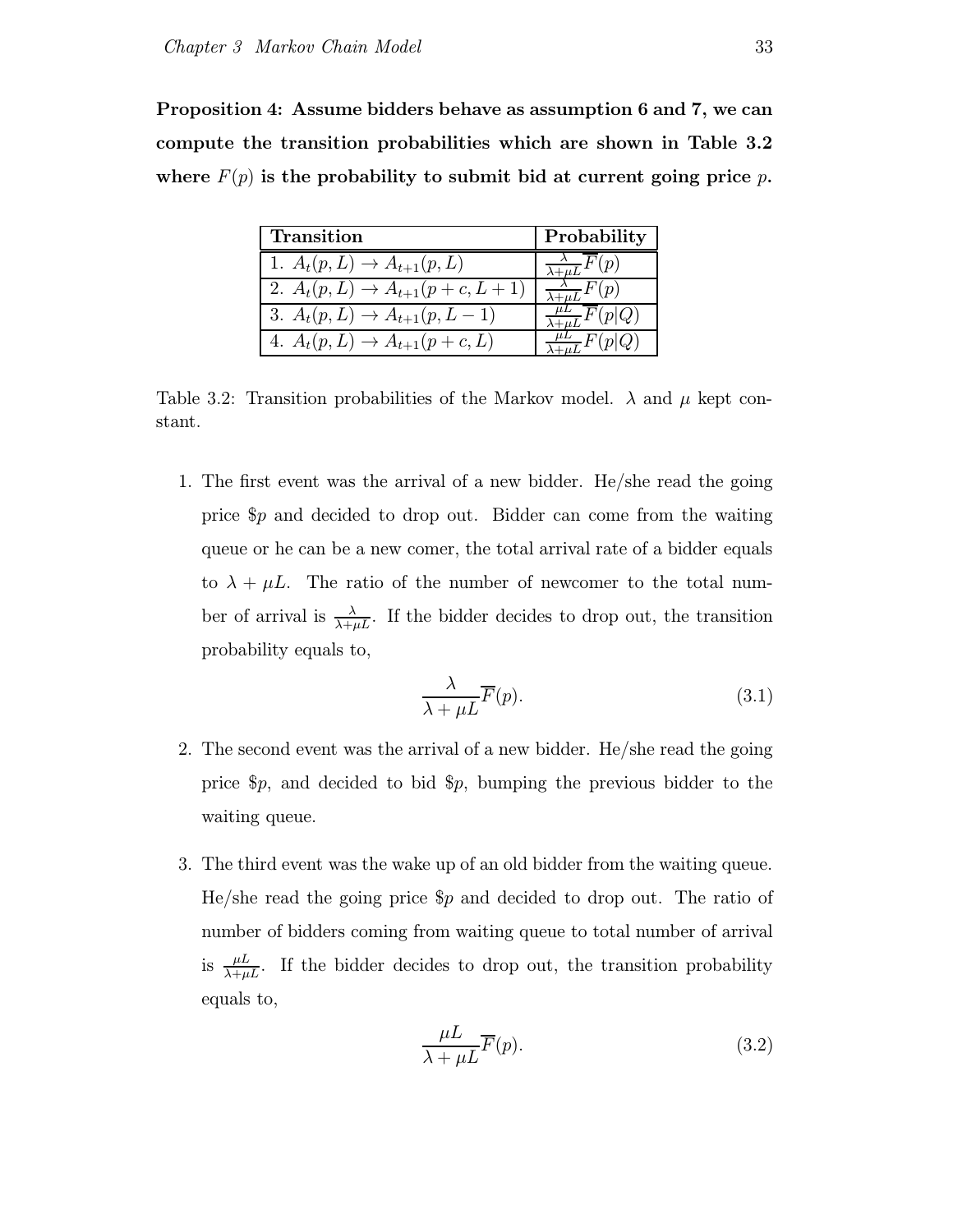4. The fourth event was the wake up of an old bidder from the waiting queue. He/she read the going price  $\wp$ , and decided to bid  $\wp$ , bumping the previous bidder to the waiting queue.

The possible transitions from  $A_t(p, L)$  to other points in the state space can be mapped as shown in Figure 3.2.



Figure 3.2: Possible state space transitions.

On a larger scale, this gives Figure 3.3 with  $p = 5$  and  $L = 5$ . The auction will change state over the arrival of any new events.



Figure 3.3: Large scale of state space of an auction.

Proposition 5: Using proposition 1 to proposition 4, we can model the auction  $A_t(p, L)$  as a Markov chain.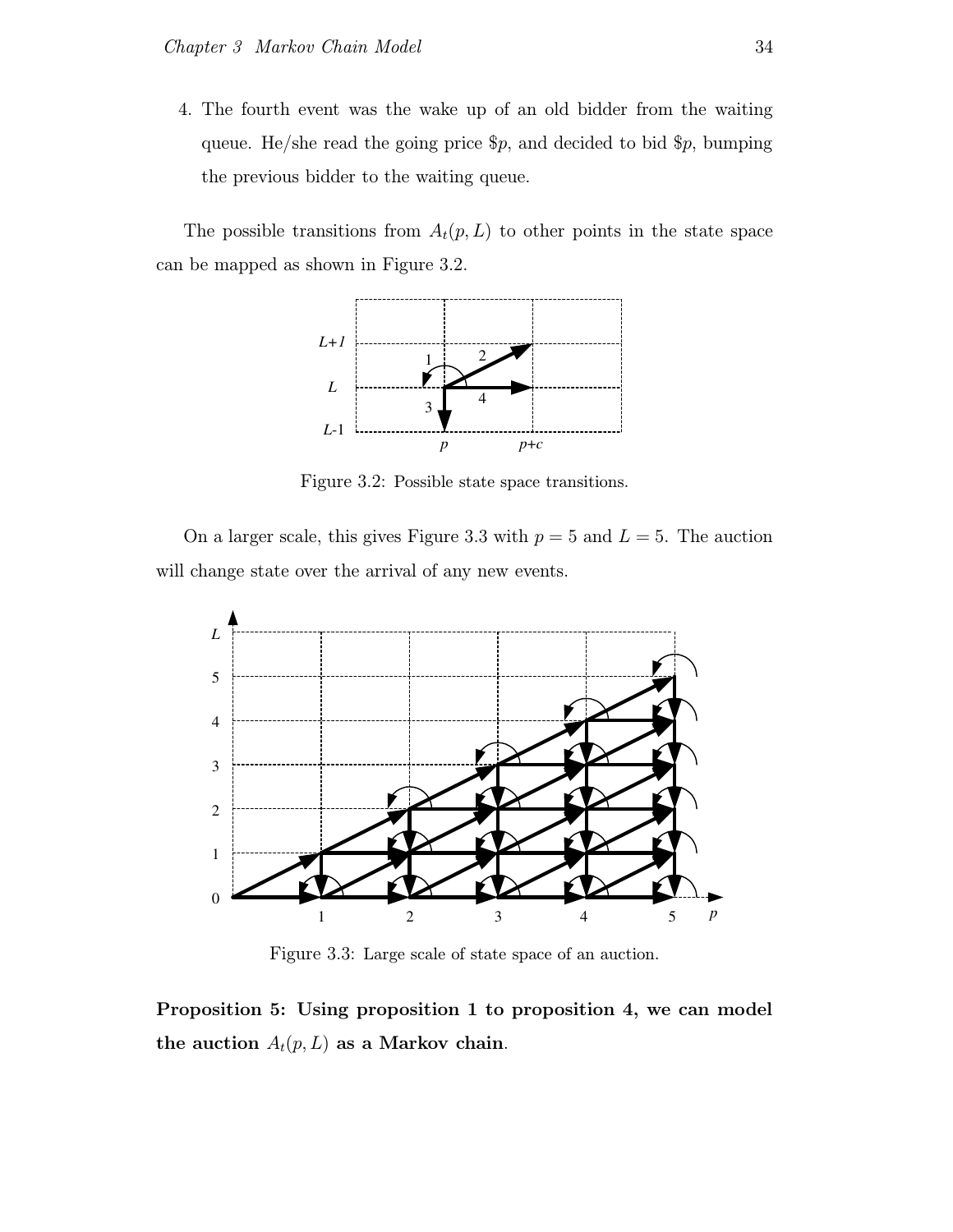- The conditional distribution of the future states of the auction  $A_{t+1}$ depends on the current state  $A_t$  but not on the path taken to arrive at  $A_t$ .
- Arrival of new bidders follows Poisson arrival model, hence it should be memoryless.
- Departure of bidders from the waiting queue follows the Poisson arrival model, hence it should be memoryless.
- The transition probabilities of the current auction state depends on the current value of  $p$  and  $L$ , but not the path taken to arrive at either  $p$  or L.
- Hence, it satisfies the Markov chain properties.

## 3.1.5 Tractability

The previous section gives some intuitions about the state space model. In order to solve the model and obtain insights into the system behaviour, the following assumptions and approximations should be made.

The biggest challenge is the treatment of the waiting queue. The model assumes it is possible to keep track of individual bidder in the waiting queue — in particular, it is possible to determine the previous bid levels of a newly awakened bidder, and from there determine the new, conditional probability that he will meet the new price of an auction,  $F(p|Q)$ .

This is simply too much information to keep track of, especially considering that many online English auctions have tens and possibly hundreds of bidders in them. It is impossible to predict when each individual bidder will be reawaken, and assigning probability functions to it would introduce more variability into the model without gaining much insight. Hence, we try to manage this intractability in two steps, which are outlined below.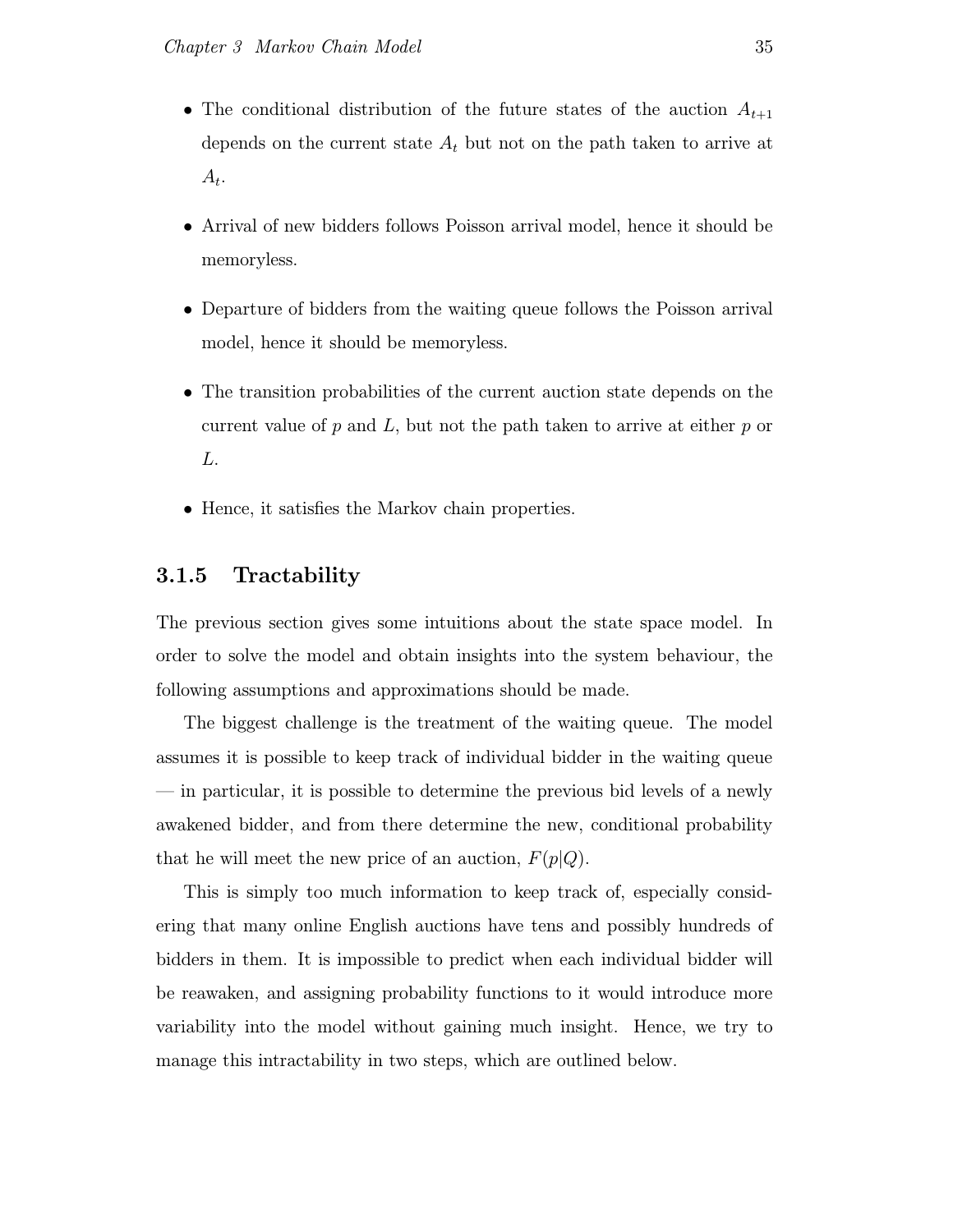First, we assume the waiting queue is fully stacked. A fully stacked queue will have one bidder for each level in it, i.e., it will have one bidder bids \$1, one bidder bids \$2, one bidder bids \$3, etc. We recognize that in reality the bidder at \$2 may subsequently drop out of the auction, leaving a gap at the \$2 level. However, the assumption that the queue is fully stacked assumes there are no gaps in the queue.

Second, we approximate  $F(p|Q)$  with  $F^*(p)$ . Rather than keeping track of separate posterior cdf for each bidder in the waiting queue, we average the posterior cdf of all bidders in the queue. We assign this average posterior cdf to each bidder in the queue. The calculation of  $F^*(p)$  is as follows:

#### Define

- \$p ∗ is the going price for the auction at the current time.
- $L_{max}$  is the maximum number of distinct bidders who could possibly be in the waiting queue, given that the selling price has been driven from  $\text{\$r}$  up to  $\text{\$p*}$ .  $L_{max}$  can be calculated by using:

$$
L_{max} = \frac{p^* - r}{c} - 1. \tag{3.3}
$$

#### Given

- The current going price is  $\oint p^*$ .
- The bidder came from the waiting queue.
- The waiting queue is fully stacked, which implies that there are  $L_{max}$ bidders in it.

#### Calculate

• First, calculate  $L_{max}$  which corresponds to  $p^*$ .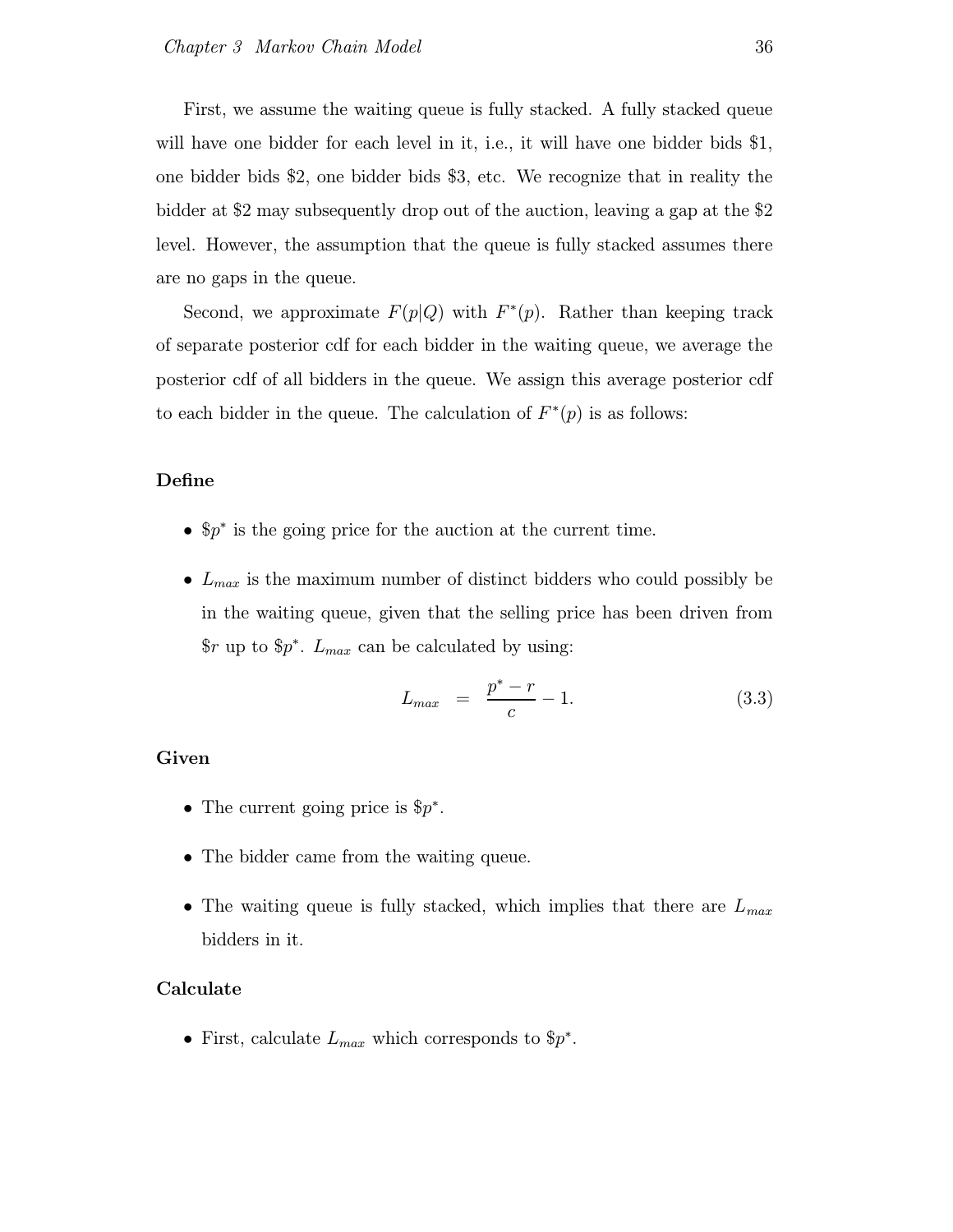• Second, calculate  $F^*(p)$ .

If  $L_{max} = 0$ ,

$$
F^*(p) = F(p). \tag{3.4}
$$

This is because there is nobody in the waiting queue. Hence, the posterior cdf for the empty queue is the same as the arrival of new bidders. If  $L_{max} > 0$ ,

$$
F^*(p) = \frac{L_{max} - 1}{L_{max}} F^*(p - 1) + \frac{1}{L_{max}} F(v_i | v_i \ge p - c). \tag{3.5}
$$

This is a weighted average of the cdf of all the previous occupants of the queue and the posterior cdf of the latest arrival to the queue.

Table 3.3 shows the new probability transition matrix of the auction, substituting the approximation  $F^*(p)$  for the exact expression  $F(p|Q)$ . Moreover, a small example of calculating  $F^*$  functions can be found in Appendix A with  $r = 1$  and  $c = 1$ .

| Transition                            | Probability                               |
|---------------------------------------|-------------------------------------------|
| $A_t(p,L) \rightarrow A_{t+1}(p,L)$   | $\frac{\lambda}{\lambda + \mu L} F(p)$    |
| $A_t(p, L) \to A_{t+1}(p + c, L + 1)$ | $\frac{\overline{\lambda}}{\sqrt{F}}F(p)$ |
| $A_t(p, L) \to A_{t+1}(p, L-1)$       | $-F^*(p)$                                 |
| $A_t(p,L) \rightarrow A_{t+1}(p+c,L)$ | (p)                                       |

Table 3.3: Approximate transition probabilities of the Markov model.

This approximation of  $F^*(p)$  differs from the previous model  $F(p|Q)$  in the following ways.

• The state space will be measured in terms of the going price  $\hat{p}$ , and the actual number of bidders in the waiting queue L. However, the probabilistic behaviour of the waiting queue bidders will be determined by a weighted average which depends on the number of people could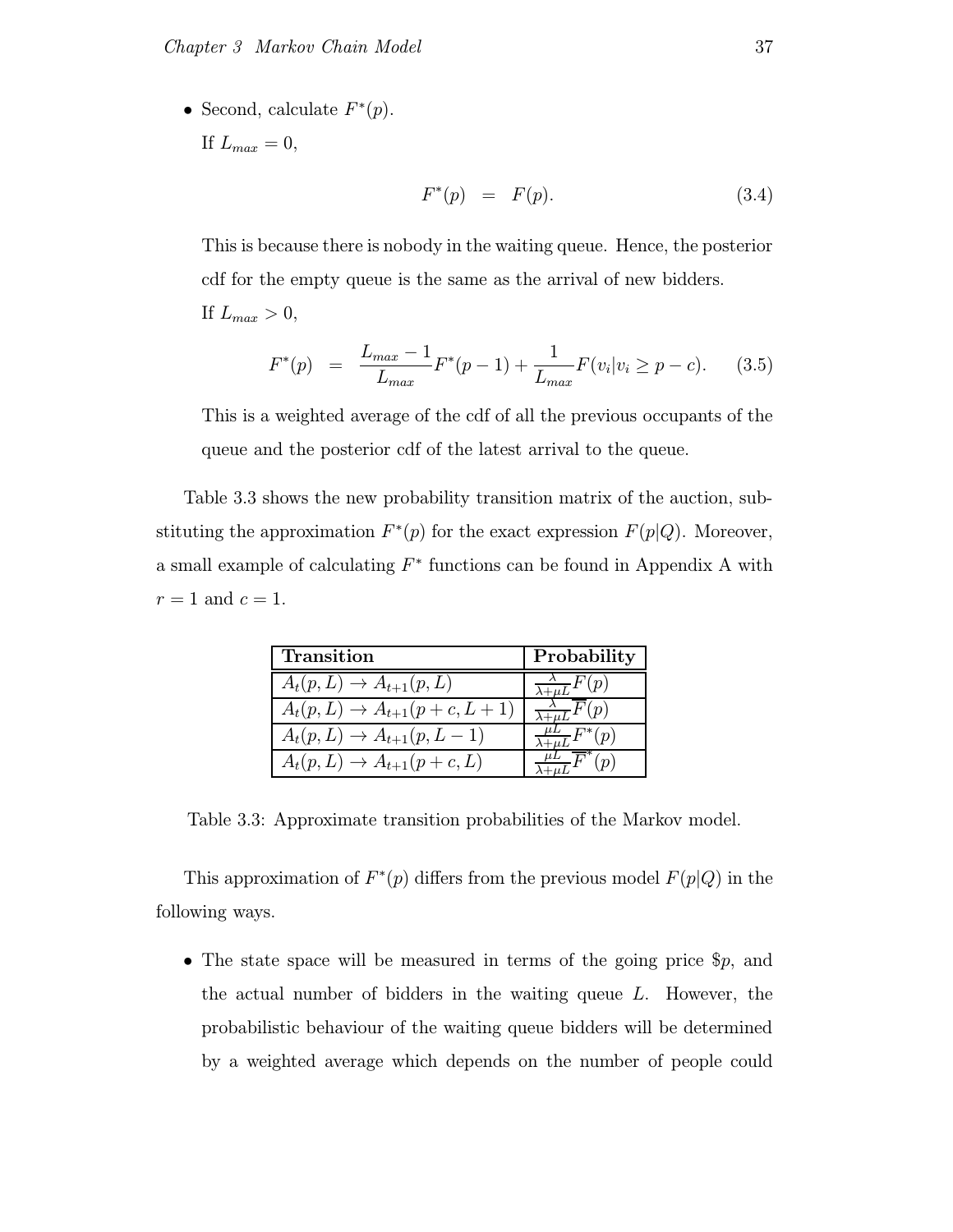possibly join the queue, not by the number of people actually are in the queue.

- $F^*(p)$  is calculated based on  $L_{max}$  which is calculated from p.  $L_{max}$  is not necessarily the number of bidders currently in the waiting queue, but it is the most who could ever have been there under the current going price \$p.
- Using  $F^*(p)$  instead of  $F(p|Q)$  will give more conservative auction behaviour results, giving a lower selling price. The prediction result will converge to an equilibrium value as the number of events is increased. The reason is that the waiting queue will accumulate more and more bidders towards the end of auction. According to Equation 3.3,  $L_{max}$  will increase and give a smaller  $F^*(p)$ . Hence, the transition probability will decrease and keep the going price at its old value. In other words, the going price will not grow further but converge to an equilibrium value.

# 3.2 Markov Chain for Dutch Auction

In this section, we will introduce the Markov model which is used to predict the revenue trajectory and the final selling price of Dutch auction under some assumptions. The model is similar to the one which is used in English auction and it is shown in Figure 3.4.

The sequence of events in the model is described as follows:

- 1. The system state S0 means that new bidder arrives at the auction site. It remains in S0 unless a new bidder submits a bid or the new bidder decides to wait.
- 2. The system state proceeds from S0 to S1 if the bidder decides to revisit the auction later. The waiting queue contains all previous bidders who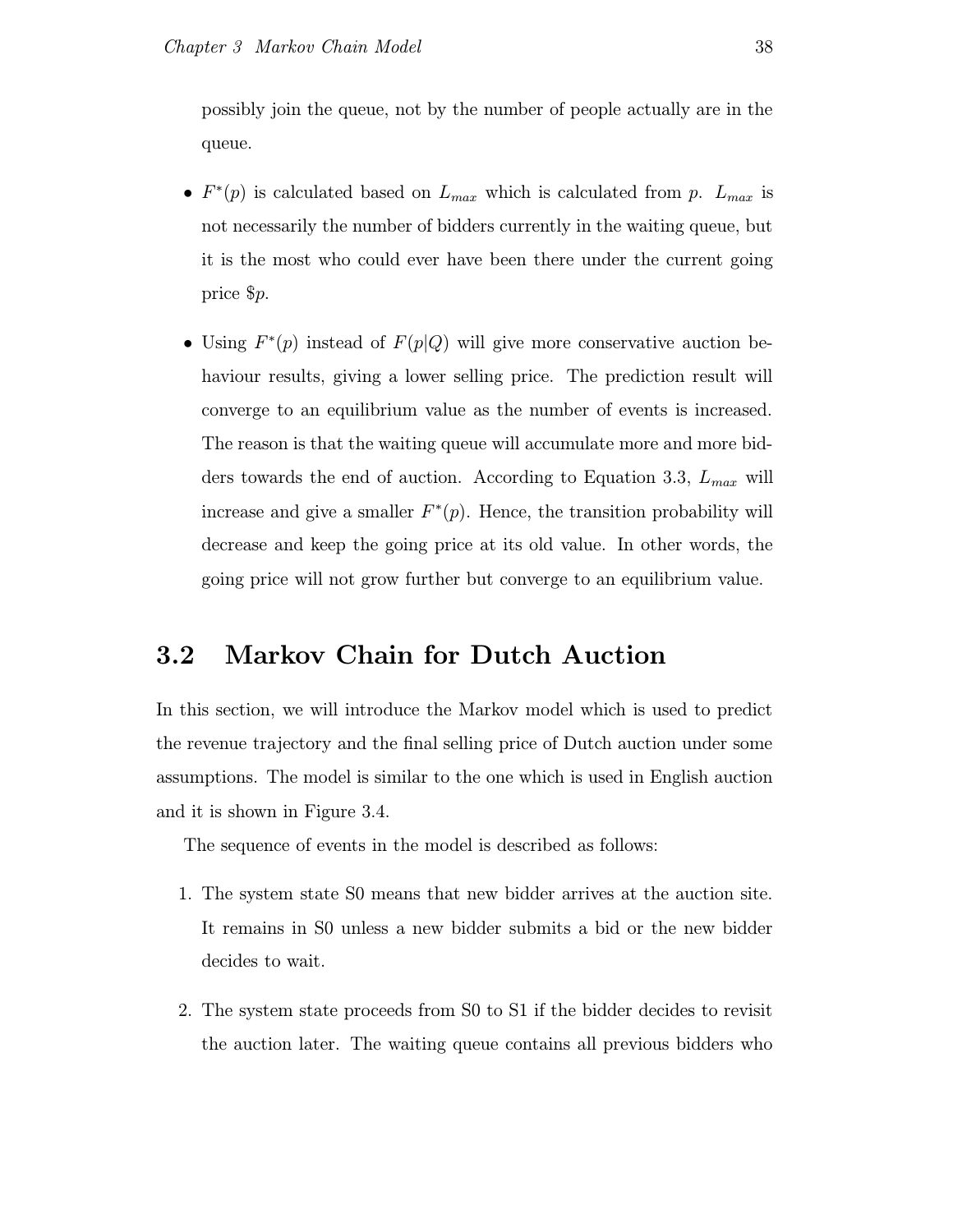

Figure 3.4: The Markov model for Dutch auction.

are waiting. They wait in the queue until awaken. At this time, the auctioneer drops the selling price from  $p$  to  $p - \text{\$c.}$ 

- 3. A previous bidder awakens from the waiting queue, and visits the auction again, reading the new selling price. The decision is the same as the arrival of a new bidder. The system state proceeds from S1 to S0 whenever a bidder awakens from the waiting queue.
- 4. If the new bidder bids successfully by submitting bid at the value of  $\mathcal{P}_p$ , the auctioneer registers he/she as the final winner and the system state proceeds from S0 to S2.

### 3.2.1 Variables

In this section, we will introduce variables for modeling the Dutch auction. Table 3.4 summarizes all the variables and their definitions

## 3.2.2 Model Assumptions

The assumptions used in Dutch auction including auction and bidders are similar to those discussed in English auction. Some amendments are listed as follows.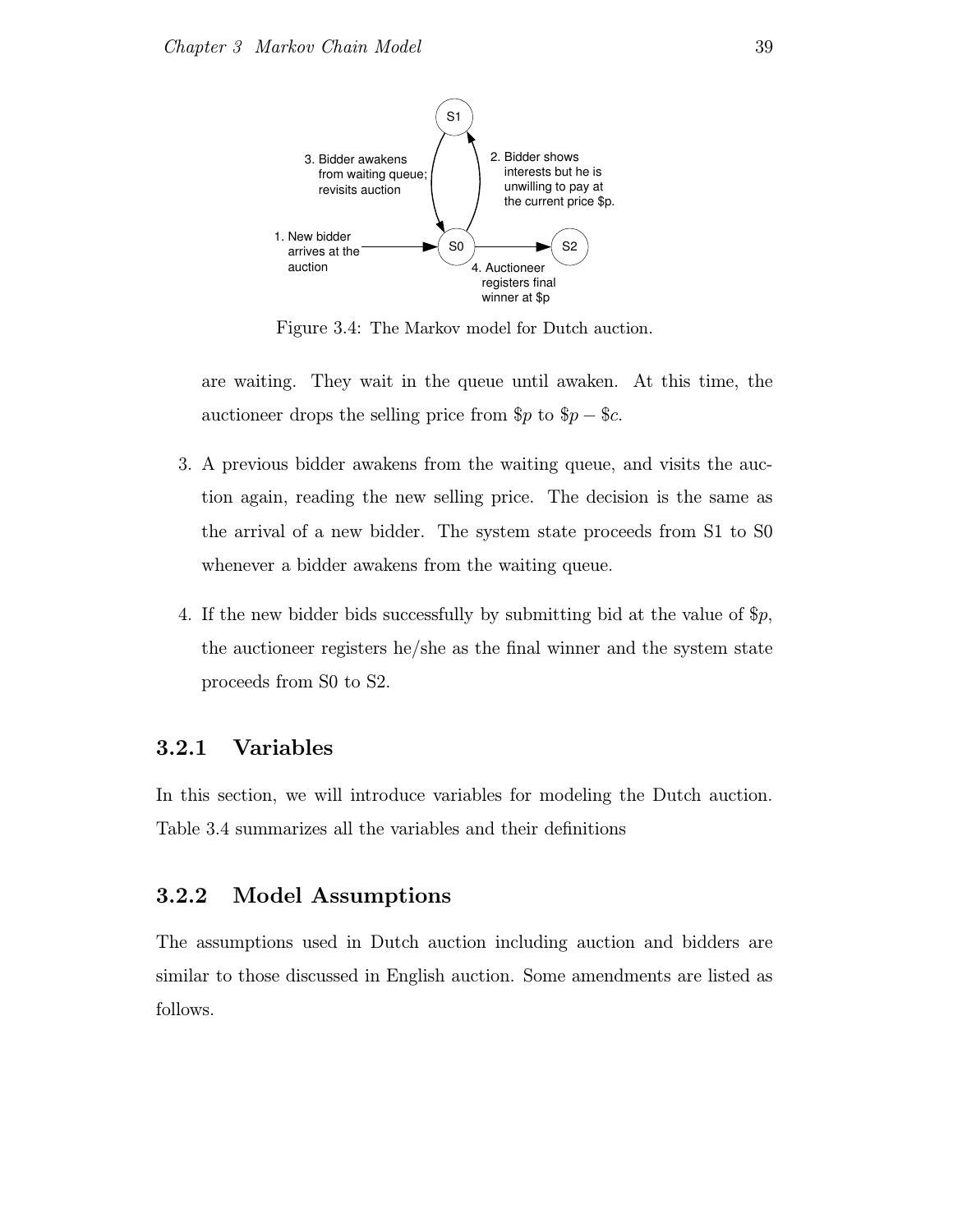| Variable          | Definition                                                               |  |  |
|-------------------|--------------------------------------------------------------------------|--|--|
| $\boldsymbol{A}$  | A is the Dutch auction.                                                  |  |  |
| N                 | number of identical items for sale.                                      |  |  |
| $b_i$             | $b_i$ is the $i^{th}$ bidder arrives at the auction.                     |  |  |
| $\boldsymbol{r}$  | reserve price of an item.                                                |  |  |
| $\mathcal{C}$     | minimum bid decrement of the auction.                                    |  |  |
| t                 | index of events which is a finite positive integer.                      |  |  |
| p(t)              | going price of the auction at time $t$ , i.e., this is the bid required  |  |  |
|                   | to become the final winner.                                              |  |  |
| $\lambda$         | arrival rate of new bidders.                                             |  |  |
| $\mu$             | departure rate at which each individual bidder awakens from the          |  |  |
|                   | waiting queue and revisits the auction.                                  |  |  |
| Q                 | a set of bidders in the waiting queue.                                   |  |  |
| $\overline{L}$    | number of bidders in the waiting queue.                                  |  |  |
| $L_{max}$         | maximum value of $L$ computed by the current going price.                |  |  |
| $v_i$             | valuation of the $i^{th}$ bidder                                         |  |  |
| F(p)              | cdf, the output is the probability to submit bid at current going price. |  |  |
| $\overline{F}(p)$ | $1-F(p)$                                                                 |  |  |

Table 3.4: Variables for the Dutch Markov model.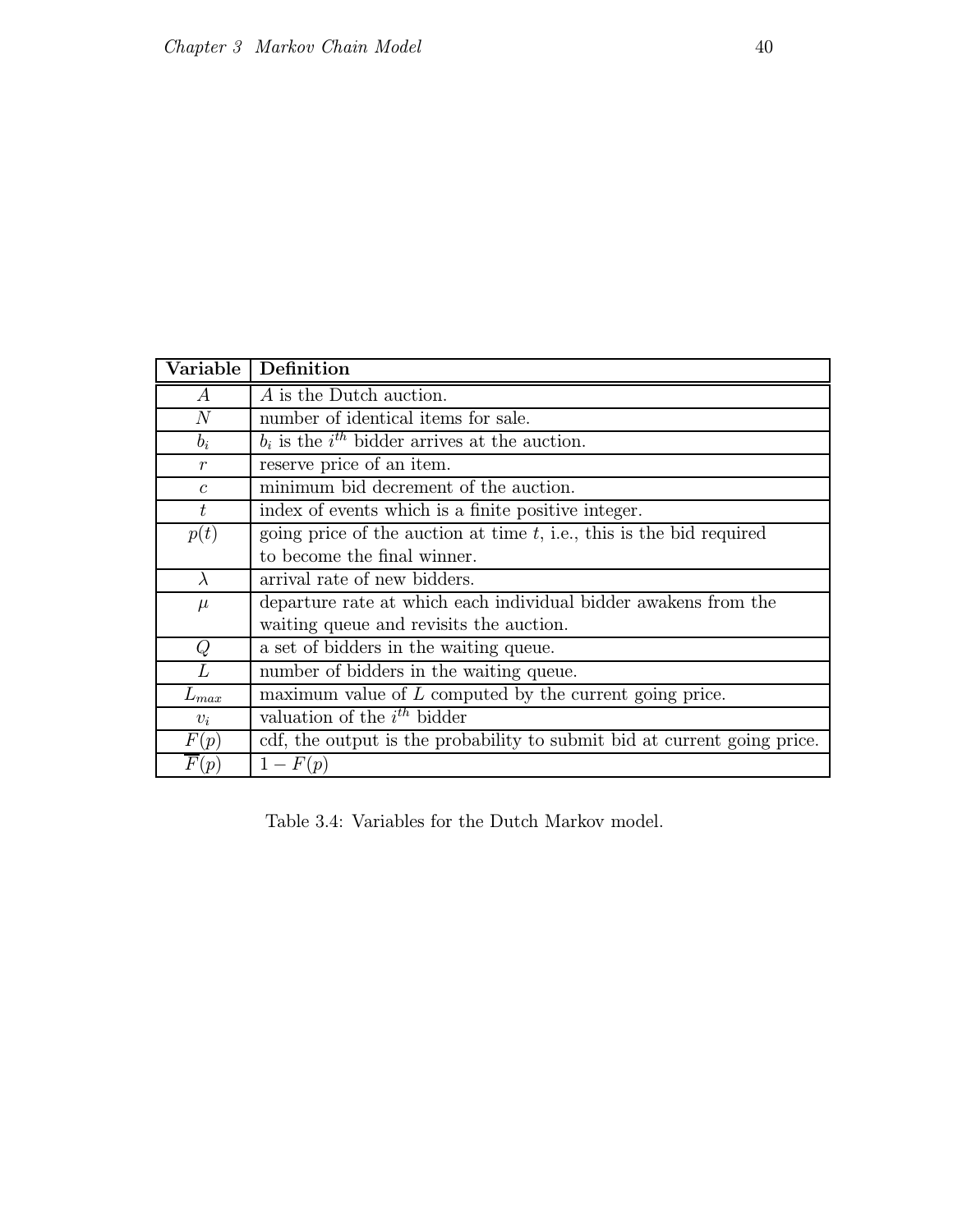- 1. The auction will not be closed until the coming of the first bid from any bidders which does not depend on the auction activity. Validation: This is an assumption made for the Markov model and how the actual Dutch auctions are run.
- 2. The auction sends email to bidders immediately to notify the bidder when an auction has closed, and whether that bidder won. Validation: This is how the actual Dutch auctions are run.
- 3. If the bidder thinks the going price is too expensive  $(v_i < p)$ , the bidder will enter the waiting queue and revisits auction again. Validation: This is an assumption of the model. We have no way to validate this short of sitting with unsuccessful bidders and interviewing them as they lose. However, we believe bidders will not lost their interests in several days.
- 4. If a bidder wants to become the final winner, the bidder will place a bid in the amount of \$p. The auctioneer register him as the final winner. Validation: This is how the actual Dutch auction runs.
- 5. After entering the waiting queue, the bidder goes off to do other things. From the auctioneer's point of view: (1) He will awaken independently and randomly after a period of time and re-check the auction status; (2) If the bidder re-visits while the auction is still going on, he will behave as a new bidder; and (3) If the bidder re-visits after the auction has closed, he losses his chance to win the auction.

Validation: This is an assumption made for the model, the argument is the same as the English auction.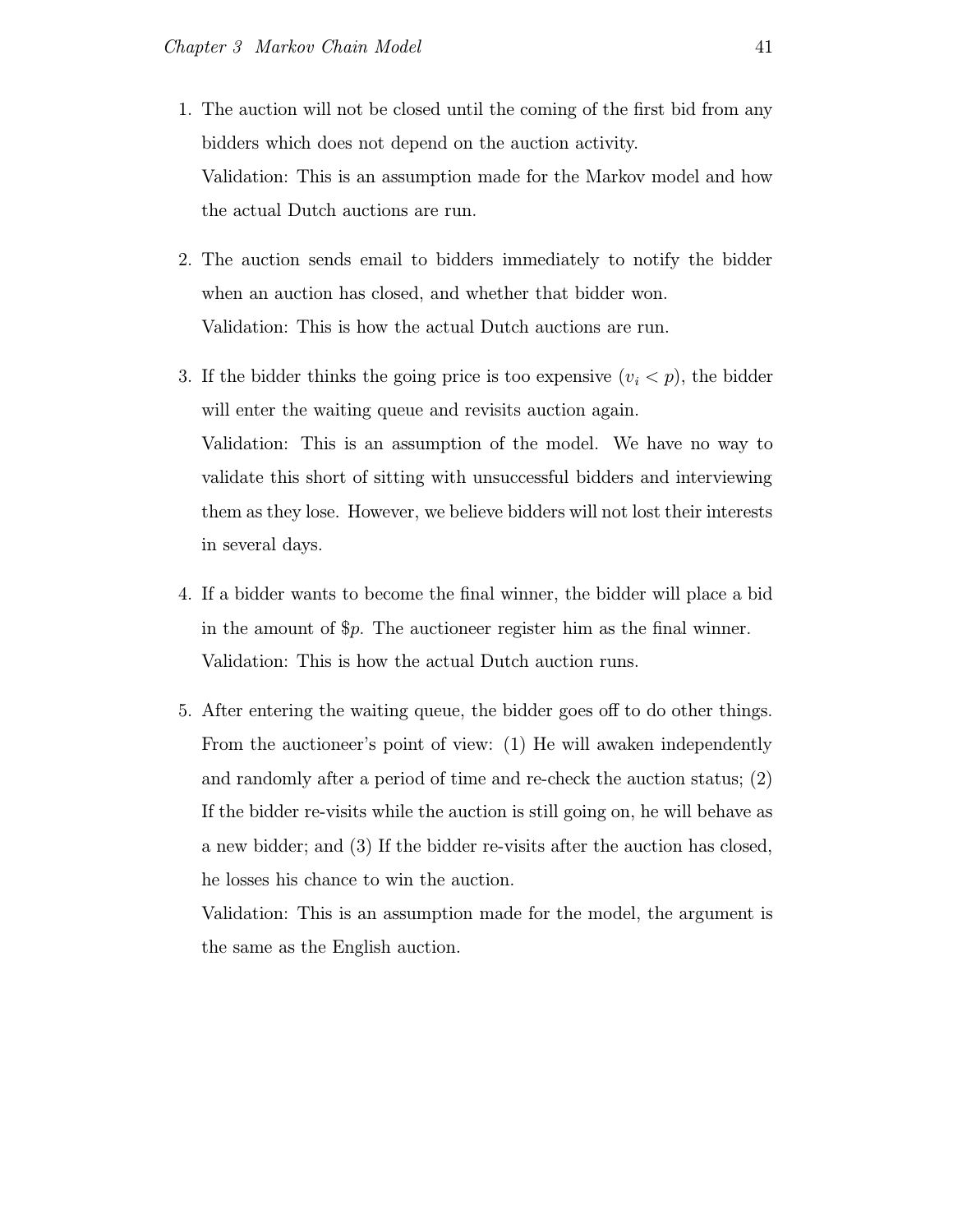#### 3.2.3 Propositions of the Markov Model

The following section presents the Markov chain model for modeling Dutch auction. Most of the propositions are similar to those discussed in English auction except for the followings.

Without loss of generality, we set  $c=-1$ , using a \$1 bid decrement. Furthermore, we define an event as the arrival of a new bidder or bidder awakened from the waiting queue. To count as an event, the bidder needs only to arrive; he/she does not need to make a bidding decision.

Proposition 1: Assume bidders behave as shown in Figure 3.4, we can compute the transition probabilities which are shown in Table 3.5.

| Transition                               | Probability                            |
|------------------------------------------|----------------------------------------|
| 1. $A_t(p, L) \to A_{t+1}(p + c, L + 1)$ | $\frac{\lambda}{\lambda + \mu L} F(p)$ |
| 2. $A_t(p, L) \to A_{t+1}(p, L)$         | $\frac{\lambda}{\lambda} F(p)$         |
| 3. $A_t(p, L) \to A_{t+1}(p + c, L)$     | $\frac{\mu}{\sqrt{2\pi}}F(p Q)$        |
| 4. $A_t(p, L) \to A_{t+1}(p, L-1)$       | $\frac{\mu}{\sqrt{2}}F(p Q)$           |

Table 3.5: Transition probabilities of the Markov model.

- 1. The first event was the arrival of a new bidder. He/she reads the going price p and decided to enter waiting queue.
- 2. The second event was the arrival of a new bidder. He/she reads the going price p and decided to bid p.
- 3. The third event was the wake up of an old bidder from the waiting queue.  $He/she$  reads the going price  $p$  and decided to enter waiting queue.
- 4. The fourth event was the wake up of an old bidder from the waiting queue. He/she reads the going price  $p$  and decided to bid  $p$ .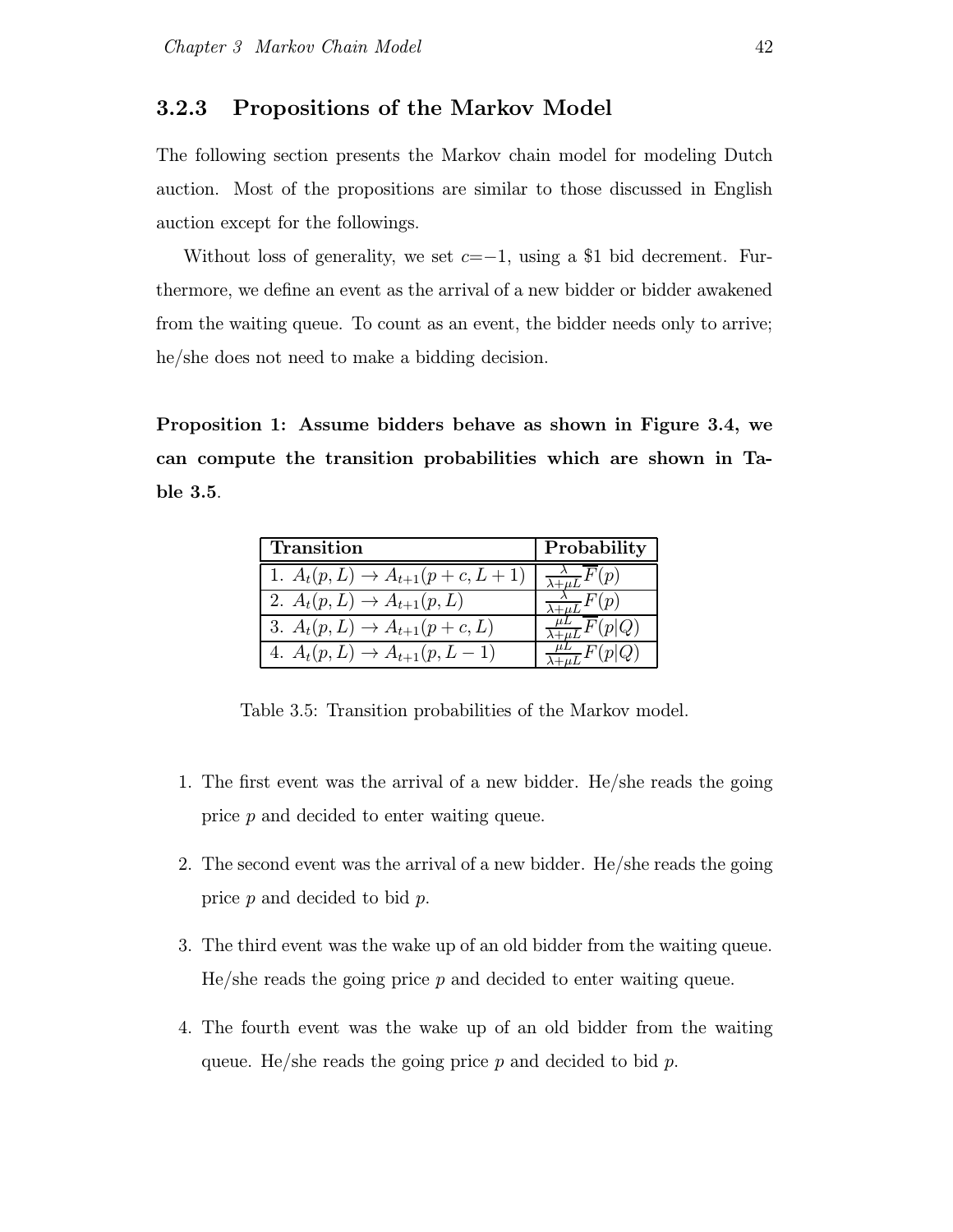The possible transitions from  $A_t(p, L)$  to other points in the state space can be mapped in Figure 3.5.



Figure 3.5: Possible state space transitions.

## 3.2.4 Tractability

In the previous section, we have discussed the challenge of the treatment of the waiting queue in English auction. In Dutch auction, we use similar technique to determine the conditional probability that a awakened bidder meet the new price of an auction  $F(p|Q)$ . The assumption is the same as before, i.e., we assume the waiting queue is fully stacked. The approximation is done by averaging the posterior cdf of all bidders in the queue.

The definition of  $L_{max}$  and  $p^*$  is still valid in this section. However, the value of c must be less than zero because the meaning of c changes to bid decrement in this case.  $L_{max}$  can be calculated by Equation 3.3 and  $F^*(p)$  can be calculated by Equation 3.5. The calculation of  $F^*$  functions is similar to the English auction. Please refer to Appendix A.

# 3.3 Progression of the Price Vector for English and Dutch Auction

In the previous sections, we have introduced transition probabilities. We can use it to compute the transition probability matrix P. Each element in P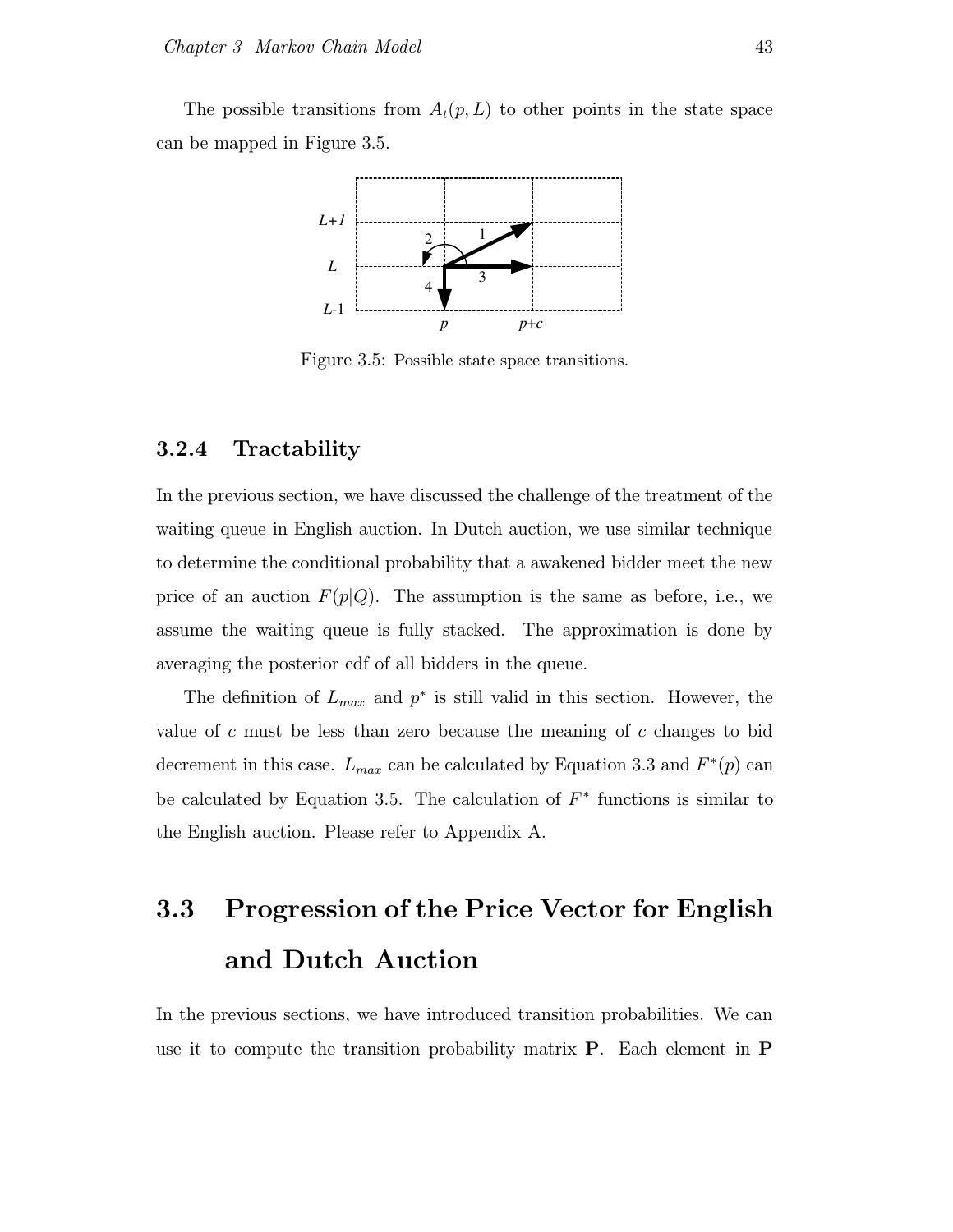corresponds to the transition probability from one state to another state.

Now, we let  $\pi_t$  be the probability vector describing the state of the auction after the  $t<sup>th</sup>$  event has occurred (with an event being either a new arrival or an awakening from the queue, regardless of whether he decides to bid or not).

At  $t = 0$ , the auction state is defined as:

$$
\left(\begin{array}{cccc}1&0&0&0&\dots\end{array}\right)
$$

In other words, we mean the auction will begin with probability 1 in state  $(0,0)$ . We call this matrix as  $\pi_0$ .

The dimension of the probability vector depends on the number of states in either English or Dutch auction. Given the maximum selling price of the item, the reserved price of the item, and the minimum bid increment/decrement, the dimension of the probability vector can be calculated by Algorithm 3.1.

Algorithm 3.1 Find dimension of price vector

- 1 /\* initializes variables \*/
- 2 int *count*=0;
- 3 int dimension=1;
- 4 float *r*=reserved\_price;
- 5 float max-price;  $\frac{1}{3}$  it is the buyer's valuations of the item  $\frac{k}{3}$
- 6 /\* without loss of generality, c is either 1 or -1  $*/$
- 7 float c=minimum bid increment or minimum bid decrement;
- 8 for  $i=r$  to max price do
- 9 if  $(i count++\kappa + count \geq 2)$  then do
- 10 for  $j=1$  to  $i-1$  do
- 11 dimension++;
- 12 end if
- 13 end for

Using the transition probability matrix  $P$  and the probability vector, other auction states starting from  $t = 1$  can be calculated by Algorithm 3.2.

Algorithm 3.2 Find all price vectors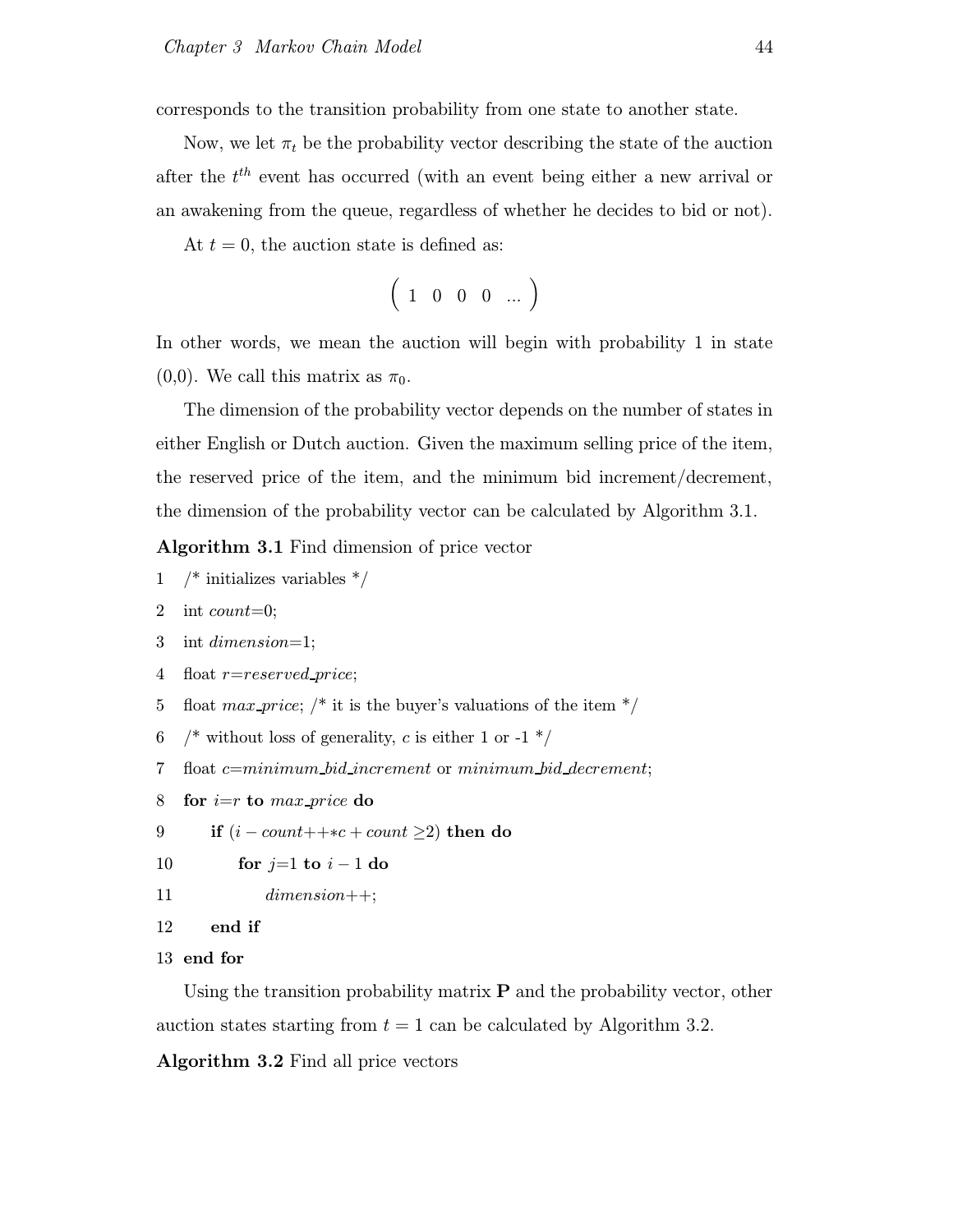- 1 initialize  $\pi_0$ ; /\* See Appendix \*/
- 2 compute  $F(p)$ ;
- 3 compute  $F^*(p)$ ;
- 4 compute transition probability matrix **P** using  $F(p)$  and  $F^*(p)$ ;
- 5 for  $t=1$  to round do
- 6  $\pi_t = \pi_{t-1} \cdot \mathbf{P};$
- 7 /\* read Appendix for calculation of expected revenue \*/
- 8 compute expected revenue at time t from  $\pi_t$ ;
- 9 end for

Mathematically, at  $t = 1$ , the auction state is represented by  $\pi_1 = \pi_0 \cdot \mathbf{P}$ where **P** is the transition probability matrix. At  $t = 2$ , the auction state is represented by  $\pi_2 = \pi_0 \cdot \mathbf{P}^2$ . The probabilistic progression of the auction for the next several time periods can be calculated in a similar way. From that, we can obtain a set of price vector starting from the beginning of an auction to a certain time event. The bidding price will be upper bounded by the valuation of bidders. An example of price vector progression is shown in Appendix A. The set of price vector is presented in Figure A.10. Having computed the progression of price vector, we can compare the result with real auction data and draw some conclusions about the Markov chain model. The discussion will be provided in Chapter 5.

# 3.4 Markov Chain for Double auction

In this section, we will discuss the Markov chain for modeling Double auction. Modeling a Double auction using Markov chain is more complicated compared with the English and the Dutch auction for three reasons. (1) The state space becomes a function of number of seller agents and buyer agents, arrival rate of new buyer and new seller, and the distribution of buy and sell prices, (2) more transition probabilities are involved, and (3) more agents are participated.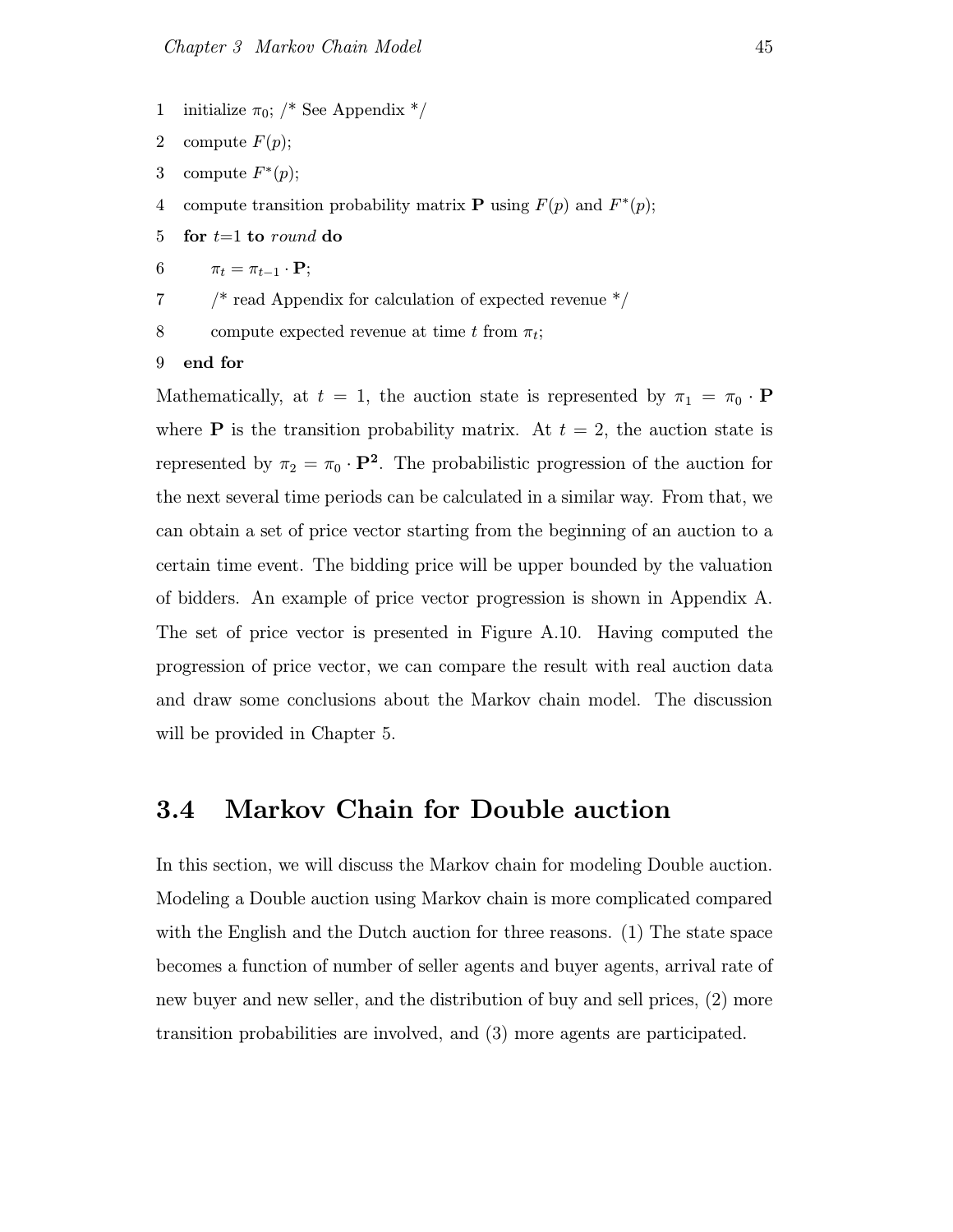We believe the Markov model is a good tool to model the Double auction. Agent's strategy plays no role here. It is because an agent meets many different agents in its lifetime, modeling individual agents tends to be incorrect and incomplete. In such a case, modeling the overall auction process is more accurate. Even when strategies about each individual agent are available, the complexity of such a model is too enormous.

In the Markov model of Double auction, we have a pool of buyer agents, a pool of seller agents, and an auction agent. The auction agent continuously matches the highest shout price given by a buyer agent to the lowest shout price given by a seller agent, given that the shout price of buyer agent is greater than the shout price of the seller agent.

If an incoming shout price of a buyer agent cannot match with the existing shout price from any one of the seller agent, the new buyer's offer becomes a new standing offer. Then seller agent will decrease its shout price and buyer agent will increase its shout price. Since buyer agents (seller agents) with shout prices higher (lower) than any standing sell (buy) offer get matched, the buyer's standing offers (if any) always have lower offer prices than the seller's standing offers (if any). Therefore, standing offers ordered by lowest to highest shout price are always in a  $(bbb...bss...s)$  sequence where b is the standing buy offer and s is the standing sell offer.

We now describe how to build the Markov chain model using b and s. Each state in the Markov chain represents the status of the auction. For example, the (bbss) state represents the case where they are two standing buy offers and two standing sell offers. If we assume offers arrive at most one at a time, the sequence of events in the model can be described as follows:

- 1. No new offer arrives.
- 2. A buy offer arrives, and it matches with the lowest seller.
- 3. Because of no matches, a new buy offer becomes a standing offer.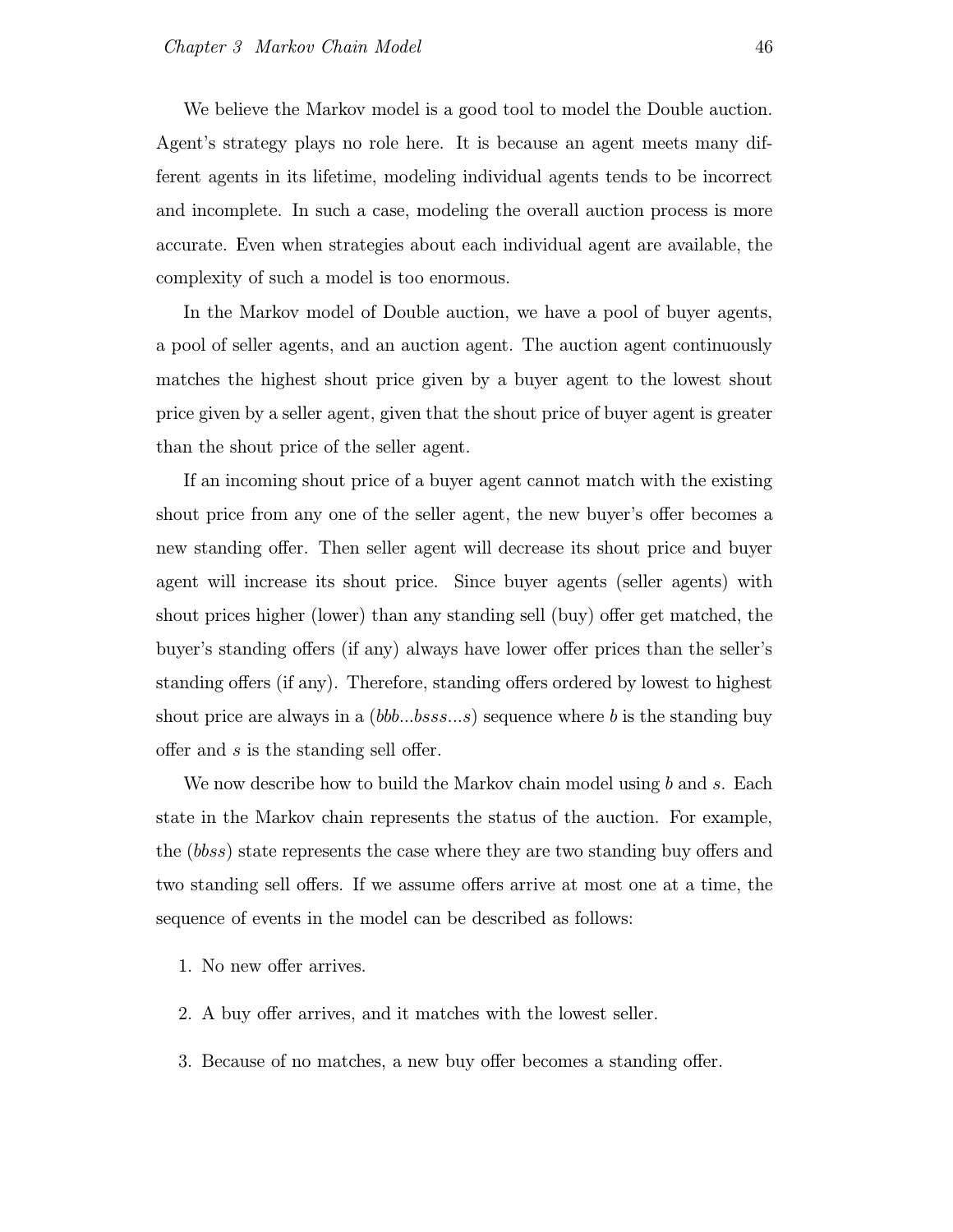

Figure 3.6: Transition from the (bbss) state.

- 4. A sell offer arrives, and it is matched with the highest buyer offer.
- 5. Because of no match, a new sell offer becomes the highest standing offer.

## 3.4.1 Variables

In this section, we will introduce variables for modeling the Double auction.

## 3.4.2 Model Assumptions

- 1. Sell offer or buy offer arrives at most one at a time.
- 2. Auction agent will register any one of the buyer agents as winner after it finds a match between a sell offer and a buy offer.
- 3. The auction sells multiple items.
- 4. The auction does not advertise future auctions or items.
- 5. The auction sends mail to buyers immediately to (1) confirm placement of shout price, and (2) notify the buyer when a deal is made.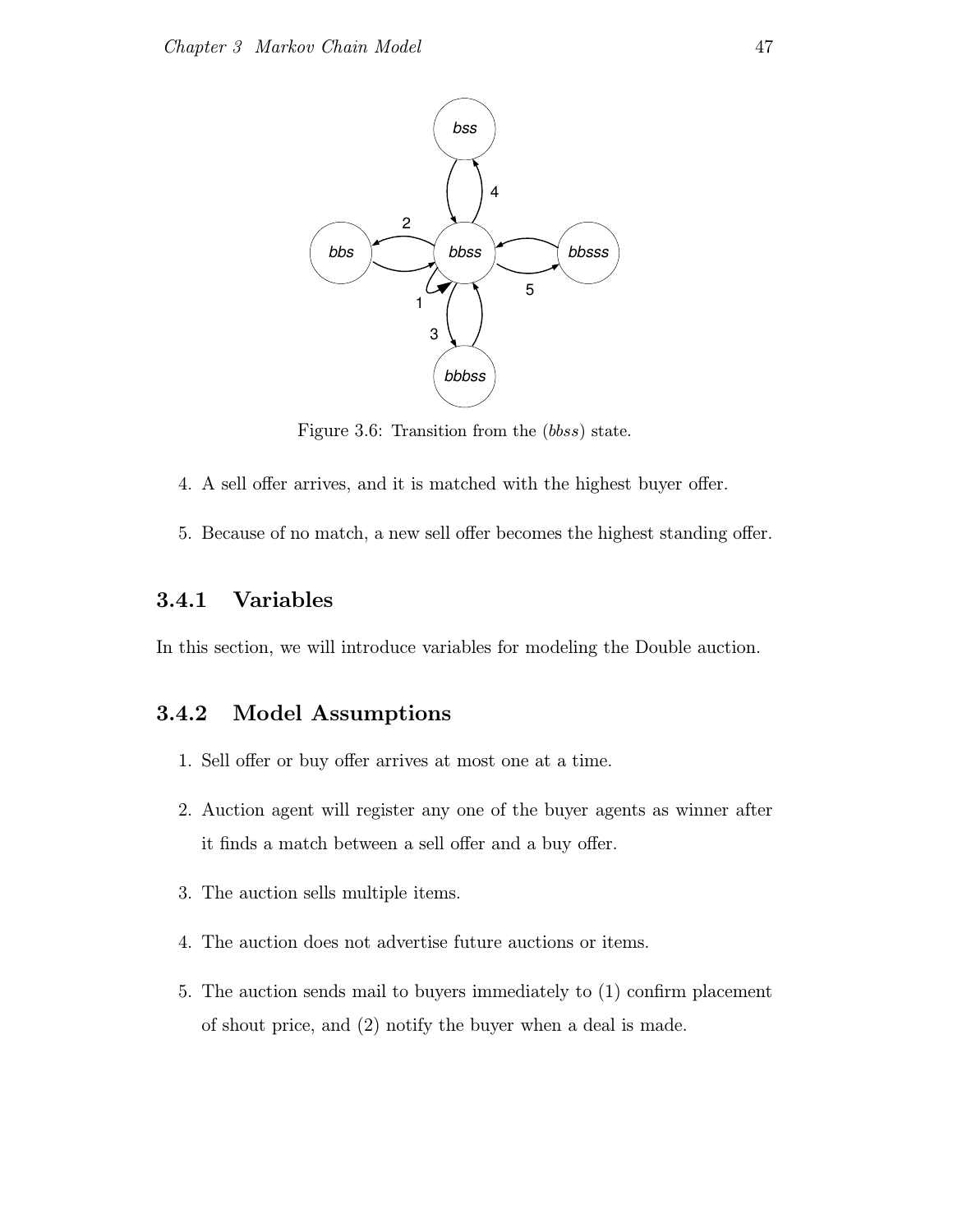| Variable                              | Definition                                                     |  |
|---------------------------------------|----------------------------------------------------------------|--|
| $\overline{A}$                        | A is the Double auction.                                       |  |
| $\overline{N}$                        | number of identical items for sale.                            |  |
| $b_i$                                 | $b_i$ is the $i^{th}$ buyer arrives at the auction.            |  |
| $s_i$                                 | $s_i$ is the $i^{th}$ seller arrives at the auction.           |  |
| t                                     | index of events which is a finite positive integer.            |  |
| $\lambda$                             | arrival rate of new buyers.                                    |  |
| $\mu$                                 | arrival rate of new sellers.                                   |  |
| $N_b$                                 | number of buyers in the auction.                               |  |
| $N_s$                                 | number of sellers in the auction.                              |  |
| $v_i^b$                               | valuation of the $i^{th}$ buyer.                               |  |
| $v_i^s$                               | valuation of the $i^{th}$ seller.                              |  |
| $F_b(p^b)$                            | cdf, specify the probability distribution of submitting bid at |  |
|                                       | different shout price.                                         |  |
| $F_s(p^s)$                            | cdf, specify the probability distribution of submitting bid at |  |
|                                       | different shout price.                                         |  |
| $\overline{F_b}(v_i^b)$               | $1 - F_b(v_i^b)$                                               |  |
| $F_s(v_i^s)$                          | $1 - F_s(v_i^s)$                                               |  |
| $\int_{0}^{p} F_b(v_i^b)$<br>$P_b(p)$ | Probability a buyer accepts the shout price at $\text{\$}p$    |  |
| $F_s(v_i^s)$<br>$P_s(p)$              | Probability a seller accepts the shout price at $\hat{p}$      |  |

Table 3.6: Variables for the Double Markov model.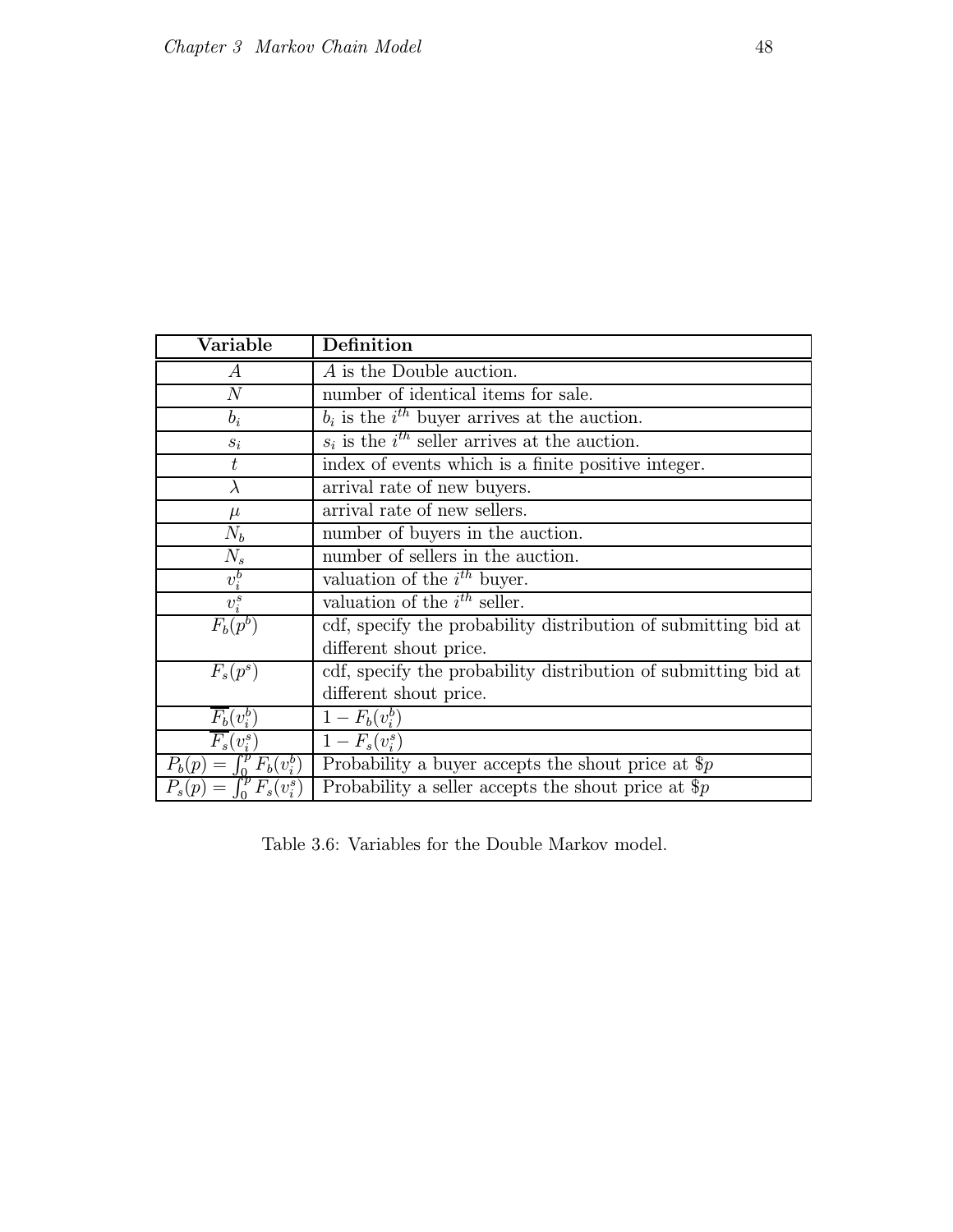- 6. There is no interaction between buyer agents or seller agents.
- 7. The  $i^{th}$  buyer has valuation  $v_i^b$  for the item.  $F_b$  is uniformly distributed. The  $v_i^b$  for all buyers is independent and identically distributed. The buyers do not update their valuations in the auction. The argument is the same as the English auction.
- 8. The  $i^{th}$  seller has valuation  $v_i^s$  for the item.  $F_s$  is uniformly distributed. The  $v_i^s$  for all sellers is independent and identically distributed. The sellers do not update their valuations in the auction. The argument is the same as the English auction.

### 3.4.3 Propositions of the Markov Model

The following section presents the Markov chain model for modeling the Double auction. We use the time index  $t$  to measure the number of events which have taken place, not as a measure of the exact time of an event.

Proposition 1: New buyers and sellers arrive at the auction in accordance with a Poisson Process with parameter  $\lambda$  and  $\mu$ .

Define  $B(t)$  as the number of buyers/sellers who have arrived by time t.  $B(t)$ is a Poisson Process because:

- $B(0) = 0$ .
- $B(t)$  exhibits independent increments. The number of arrivals in disjoint time increments is independent. Each new buyer/seller independently and with small probability for each point in time decides to visit the auction, without interaction with other buyers/sellers.
- The probability of two events happening at exactly the same time is zero. The server cannot process two arrivals simultaneously, so even two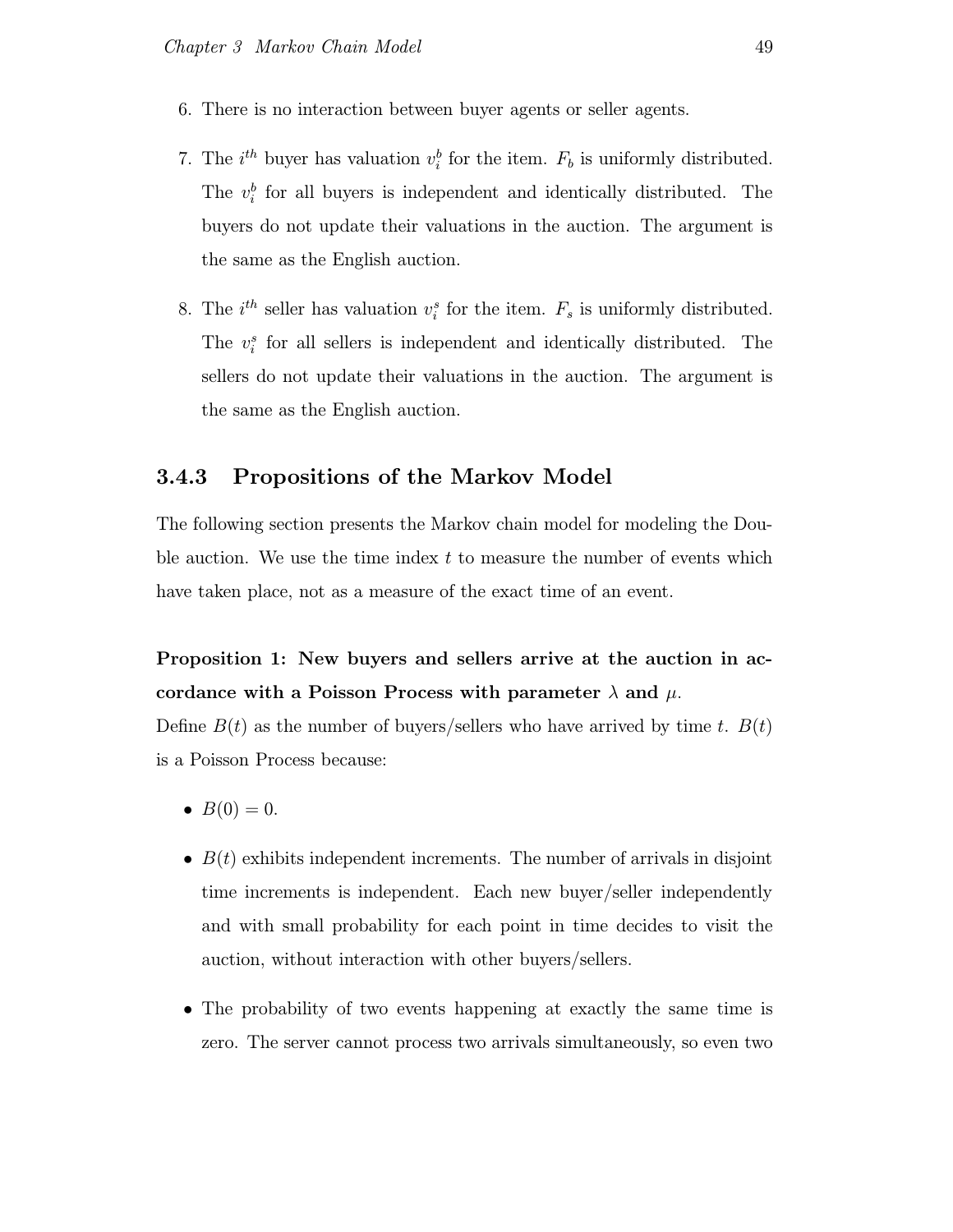arrivals occur at the same time, they would be queued in an arbitrary order at the server and processed one after the other.

Proposition 2: The state of the double auction can be described by  $A_t(N_b,N_s), \text{ with } t \text{ is the event index } N_b \text{ is the number of buyers and }$  $N<sub>s</sub>$  is the number of sellers.

• We try to model the double auction using the state diagram as shown in Figure 3.6. To reduce the state space, we cannot keep track of each buyer/seller's behaviour. We use  $N_b$ ,  $N_s$  and try to average their cdf to approximate the full information contained in the state space. This will be explained in section 3.4.4.

Proposition 3: Assume buyers and sellers behave as assumption 2, 7 and 8, we can compute the transition probabilities which are shown in Table 3.7.

| Transition                                            | Probability                                                    |
|-------------------------------------------------------|----------------------------------------------------------------|
| $A_t(N_b, N_s, p) \to A_{t+1}(N_b, N_s - 1, p)$       | $\frac{\lambda}{\lambda+\mu}P_b(p)P_s(p)$                      |
| $A_t(N_b, N_s, p) \to A_{t+1}(N_b + 1, N_s, p \pm c)$ | $\frac{\lambda}{\lambda+\mu}P_b(p)\prod_{i=1}^{N_s}(1-P_s(p))$ |
| $A_t(N_b, N_s, p) \to A_{t+1}(N_b - 1, N_s, p)$       | $\frac{\mu}{\lambda+\mu}P_s(p)P_b(p)$                          |
| $A_t(N_b, N_s, p) \to A_{t+1}(N_b, N_s + 1, p \pm c)$ | $\frac{\mu}{\lambda+\mu}P_s(p)\prod_{i=1}^{N_b}(1-P_b(p))$     |
| $A_t(N_b, N_s, p) \rightarrow A_t(N_b, N_s, p)$       | $1 - P_b(p) P_s(p)$                                            |

Table 3.7: Transition probabilities of the Markov model.  $\lambda$  and  $\mu$  kept constant.

• The first event was the arrival of a new buy offer, and it is matched with a sell offer with the lowest offering price. The ratio of the number of buy offers to total number of offers is  $\frac{\lambda}{\lambda+\mu}$ . Hence, the transition probability equals to,

$$
\frac{\lambda}{\lambda + \mu} P_b(p) P_s(p). \tag{3.6}
$$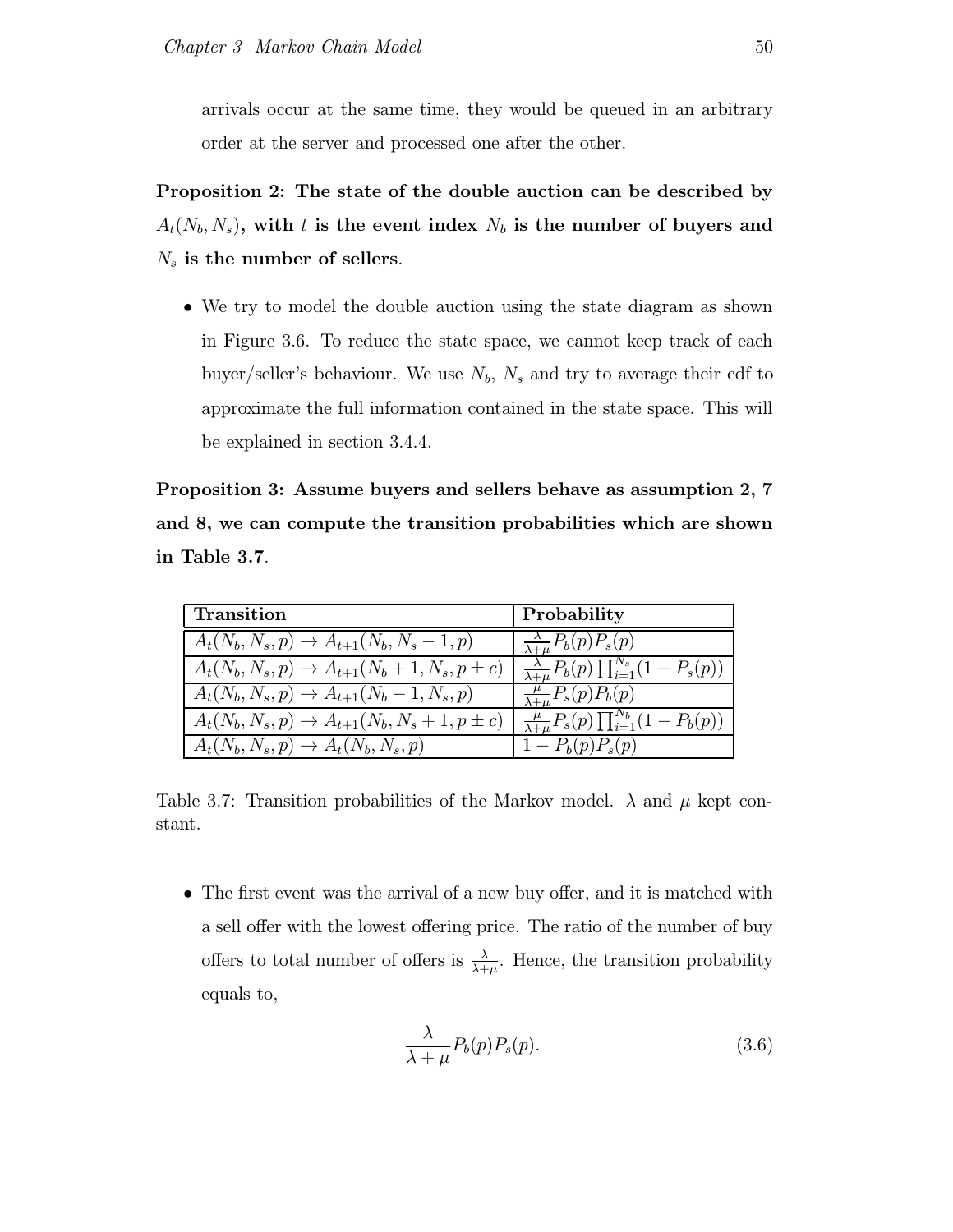• The second event was the arrival of a new buy offer, but it cannot match any one of the sell offer. Therefore, it becomes a standing offer. The probability of rejecting all sell offers at shout price p is  $\prod_{i=1}^{N_s} (1 - P_s(p))$ where  $N_s$  is the number of sell offers. Hence, the transition probability equals to,

$$
\frac{\lambda}{\lambda+\mu}P_b(p)\prod_{i=1}^{N_s}(1-P_s(p)).
$$
\n(3.7)

• The third event was the arrival of a new sell offer, and it matches with a buy offer with the highest offering price. The ratio of the number of sell offers to total number of offers is  $\frac{\mu}{\lambda+\mu}$ . Hence, the transistion probability equals to,

$$
\frac{\mu}{\lambda + \mu} P_b(p) P_s(p). \tag{3.8}
$$

• The forth event was the arrival of a new sell offer, but it cannot match any one of the buy offer. Therefore, it becomes a standing offer. The probability of rejecting all buy offers at shout price p is  $\prod_{i=1}^{N_b} (1 - P_b(p))$ where  $N_b$  is the number of buy offers. Hence, the transition porbability equals to,

$$
\frac{\mu}{\lambda + \mu} P_s(p) \prod_{i=1}^{N_b} (1 - P_b(p)).
$$
\n(3.9)

• The fifth event was that there is no new offer arrived and there is no match between existing buy offer and sell offer.

Using the state transition diagram as shown in Figure 3.6, we can represent the state space in a larger scale. If  $N_b = 5$  and  $N_s = 5$ , the result is shown in Figure 3.7.

The transition to the "success" state happens when all seller offers can be matched. The transition to the "fail" state happens when none of the seller offers can be matched.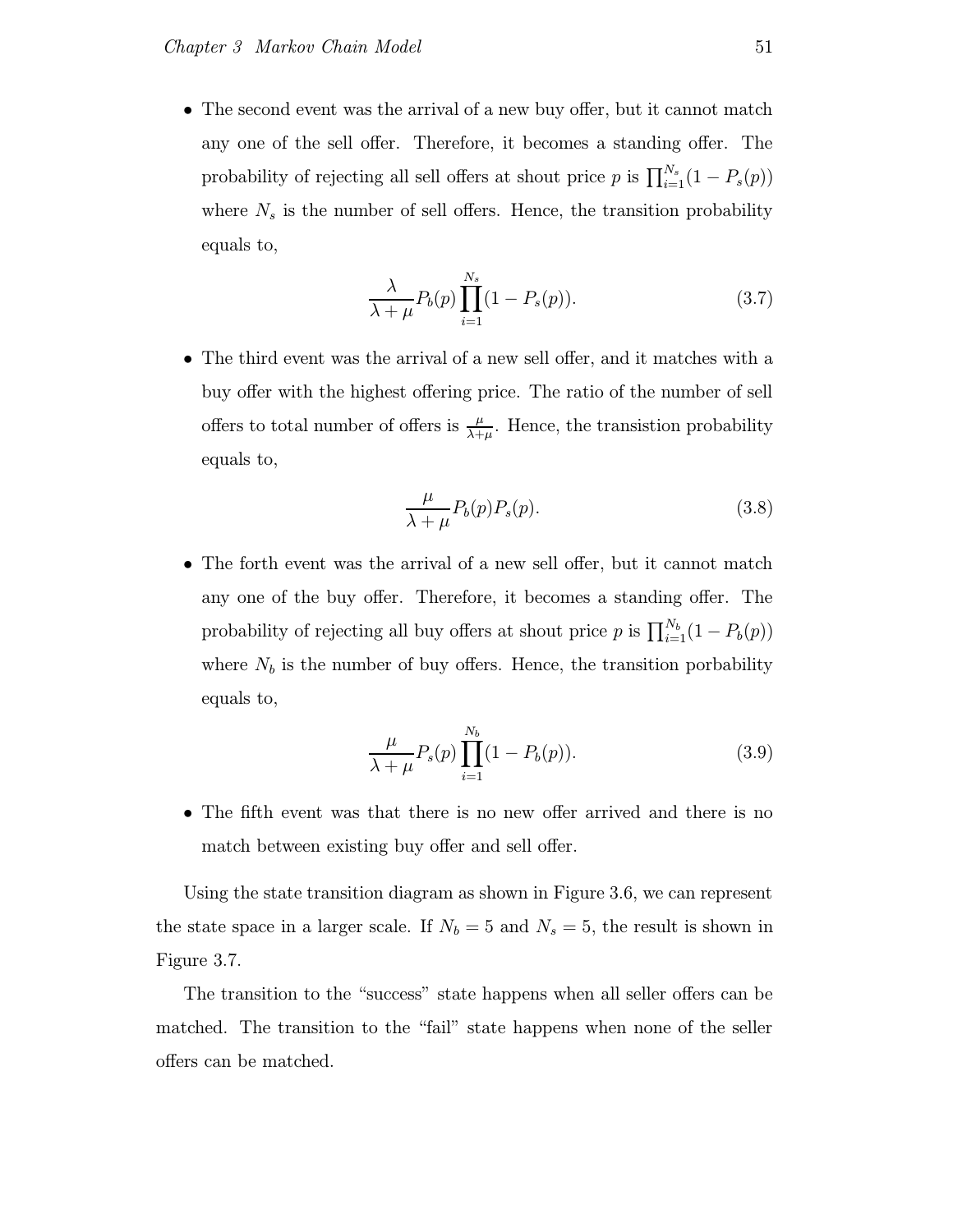

Figure 3.7: Large scale of state space of a double auction.

Proposition 4: Using proposition 1 to proposition 3, we can model the auction  $A_t(N_b, N_s)$  as a Markov chain.

- The conditional distribution of the future states of the auction  $A_{t+1}$ depends on the current state  $A_t$  but not on the path taken to arrive at  $A_t$ .
- Arrival of buyers/sellers follows Poisson process, hence it should be memoryless.
- The transition probabilities of the current auction state depends on the current value of  $N_b$  and  $N_s$ , but not the path taken to arrive at either  $N_s$  or  $N_b$ .
- Hence, it satisfies the Markov chain properties.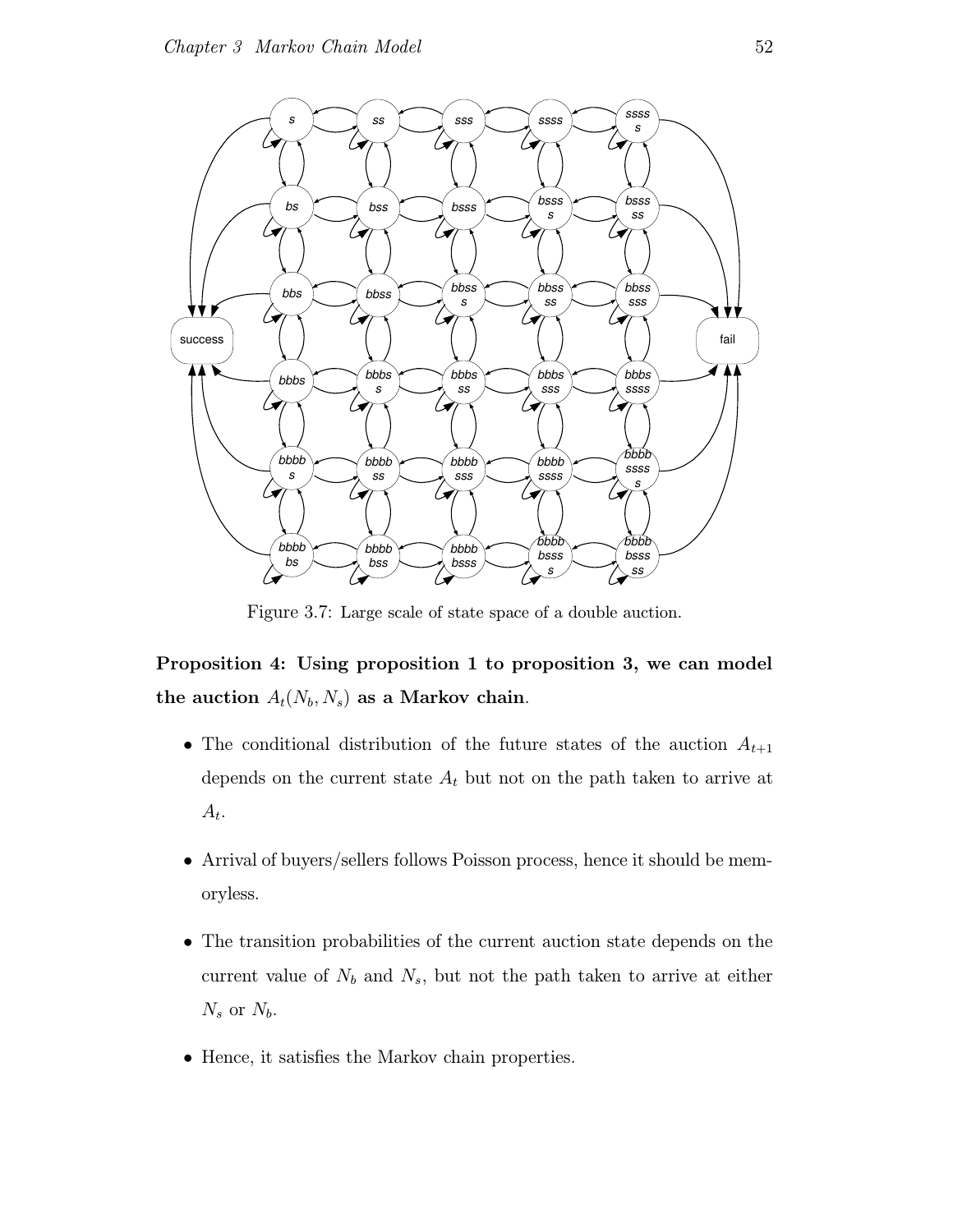### 3.4.4 Tractability

In the previous section, we give some intuitions about the state space model. The model assumes it is possible to keep track of individual bidder in the system — in particular, it is possible to determine the previous shout price of an existing standing sell/buy offer, and from there determine the new, conditional probability that the buyer/seller agent will meet the new shout price.

However, many double auctions involve hundreds of buyers and sellers in them. Hence, it is impossible to keep track of individual bidder information. Moreover, the buyer to seller ratio is many to many which expands the state model tremendously. It is impossible to assign probability functions to a new shout price. Hence, we try to manage the intractability by assuming all sellers use the same  $F_s(p)$  and all buyers share the same  $F_b(p)$ . The distribution of either  $F_s(p)$  or  $F_s(p)$  will remain unchanged in the auction. We understand the approximation will deteriorate the prediction result. However, it makes the problem of state space expansion become tractable and solvable. Appendix B shows the steps of computing the transition probability matrix  $P$  using transition probabilities defined in Table 3.7.

# 3.5 Progression of the Price Vector for Double Auction

In the previous section, we have introduced the transition probabilities. Now, we can use them to compute the transition probability matrix  $P$ . The dimension of matrix **P** depends on the value of  $N_s$  and  $N_b$ . If  $N_s = 5$  and  $N_b = 5$ , the dimension of matrix **P** equals to  $(N_b + 1) * N_s \times 4 * (N_b + 1) * N_s$ , i.e.,  $30 \times 120$ . Each element of matrix **P** corresponds to the transition probability from one state to another state.

Again, we let  $\pi_t$  be the probability vector describing the state of the auction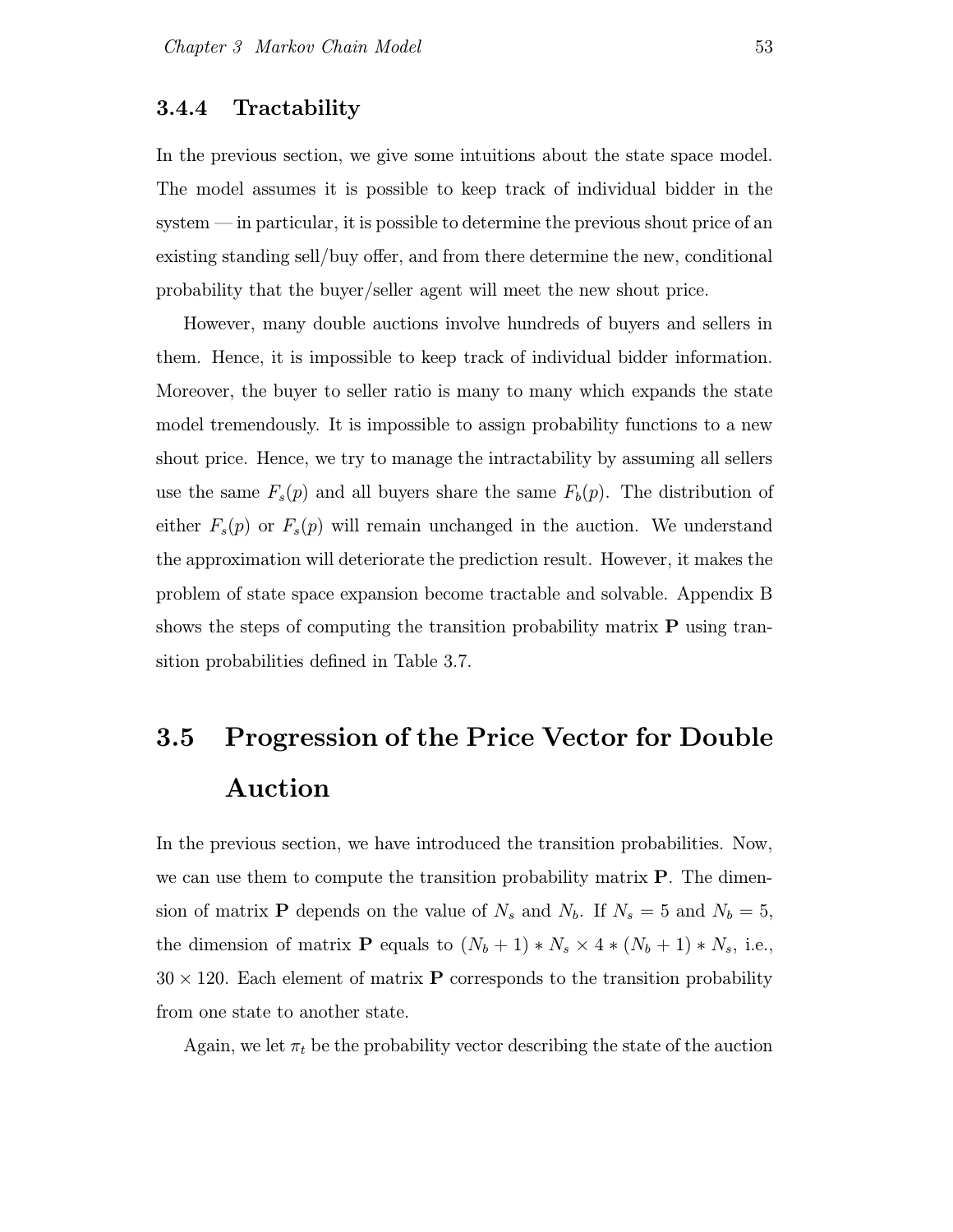after the  $t^{th}$  event has occurred (with an event being an arrival of a new buyer or an arrival of a new seller).

Let  $N_s = 5$  and  $N_b = 5$ ; At  $t = 0$ , the auction state is defined as:

$$
\left(\begin{array}{cccc}1&0&0&0&\dots\end{array}\right)
$$

where the dimension of the state vector equals to  $1 \times 120$ .

This means that the Double auction starts with probability 1 in state  $(0, 0)$ . Using the transition probability matrix  $P$  and the probability vector, other auction state can be calculated by Algorithm 3.3.

Algorithm 3.3 Find all price vectors

- 1 /\* initializes variables \*/
- 2  $N_b = number of buyers;$
- 3  $N_s = number of sellers;$
- 4 compute  $F_b(v_i)$ ;
- 5 compute  $F_s(v_i)$ ;
- 6 compute transition probability matrix **P** using  $F_b(v_i)$ ,  $F_s(v_i)$ ,  $N_s$  and  $N_b$ ;
- 7 for  $t=1$  to round do

$$
8 \qquad \pi_t = \pi_{t-1} \cdot \mathbf{P};
$$

9 compute expected revenue at time t from  $\pi_t$ ;

10 end for

# 3.6 Summary

In this chapter, we have introduced three Markov chain models for predicting the expected revenue of English, Dutch, and Double auction. An online auction can be modeled as a Markov process based on some assumptions. Some assumptions are well validated using real data from eBay [3]. But some may not. Therefore, we cannot say that our model is fit for bidding all kinds of item or modeling different bidder's behaviour. The reason is that Markov model is not designed for modeling complicated system behaviour. Otherwise, the state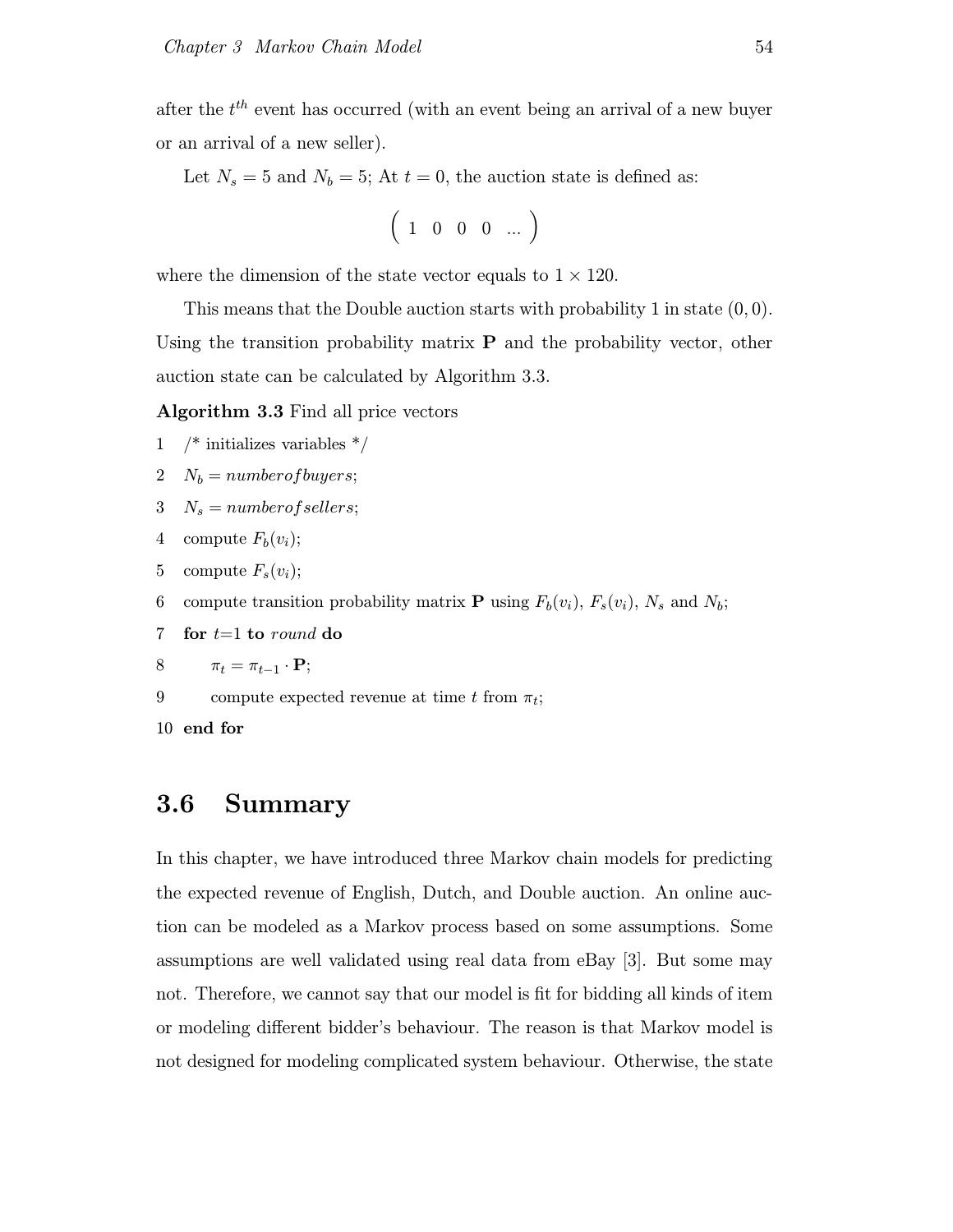space will become very large and the complexity to solve the mathematics will become intractable. However, it can be used as a baseline to observe simplified system behaviour and this motivates us to use other tools like agent simulation approach. We believe that more complex scenario can be modeled by agent simulation. Details will be covered in Chapter 4.

Besides, we have studied the derivation of the transition probability and the steps of calculating expected revenue. Figure 3.8 shows the differences of the three Markov chain models and Figure 3.9 shows the similarities of the Markov models between English and Dutch auction. Discussion of models and prediction results will be provided in Chapter 5.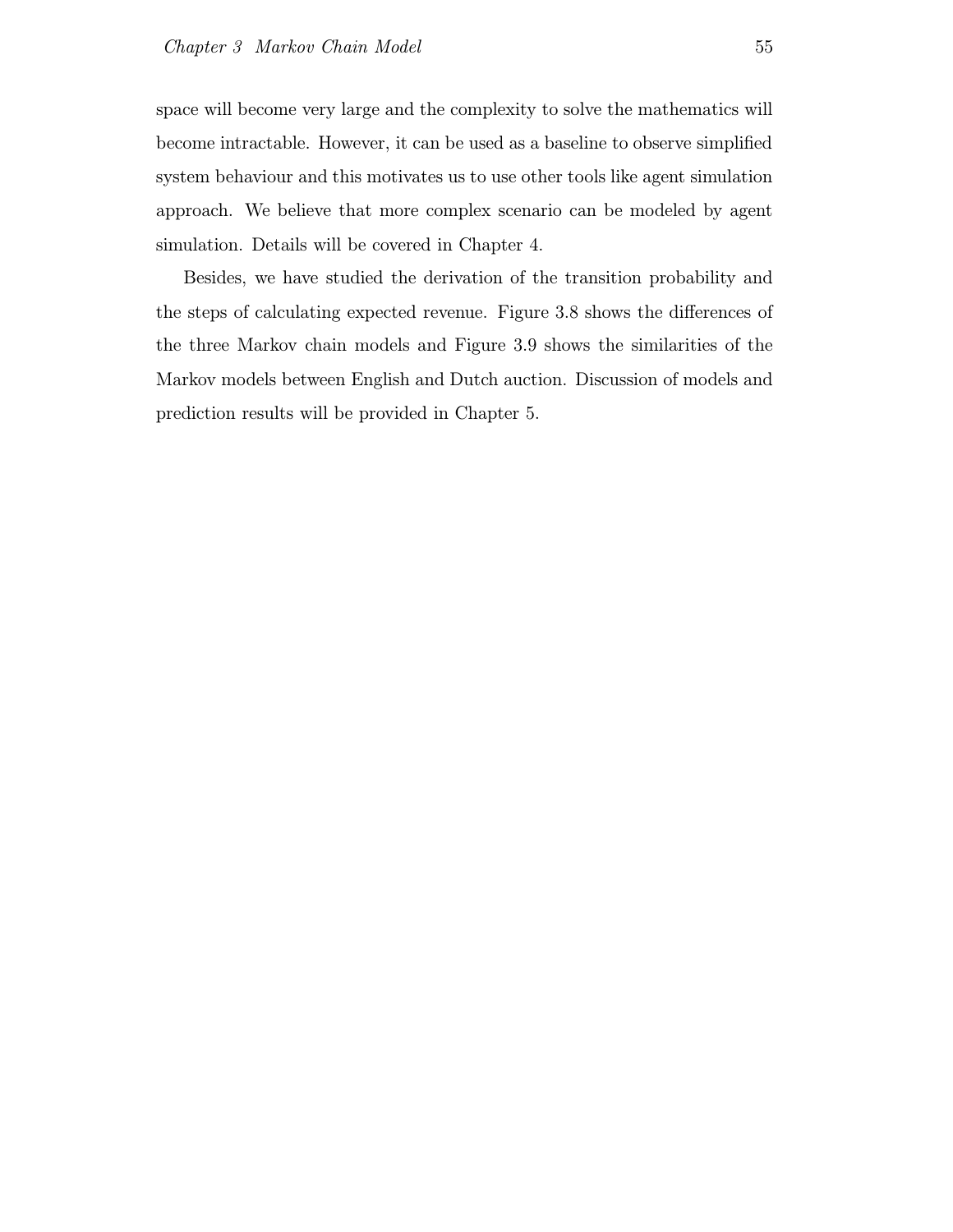|                                          | <b>Markov model of English auction</b>                                                                                                           | <b>Markov model of Dutch auction</b>                                                                                                     | <b>Markov model of Double auction</b>                                                                                                       |
|------------------------------------------|--------------------------------------------------------------------------------------------------------------------------------------------------|------------------------------------------------------------------------------------------------------------------------------------------|---------------------------------------------------------------------------------------------------------------------------------------------|
| Sequence of<br>events                    | New bidders arrive, read current<br>price, and submit bids in ascending<br>order. Bidder with the highest bid<br>value will become a new winner. | New bidders arrive, read current<br>price, and submit bids in descending<br>order. The first bidder submits bid<br>will become a winner. | Buyers and sellers submit shout<br>prices continuously until a match<br>between a standing sell offer and a<br>standing buy offer is found. |
| State space<br>vector                    | Function of arrival rate of new<br>bidders and current selling price.                                                                            | Function of arrival rate of new<br>bidders and current selling price.                                                                    | Function of number of sellers and<br>number of buyers.                                                                                      |
| Auction state                            | Determined by 16 variables.                                                                                                                      | Determined by 16 variables.                                                                                                              | Determined by 18 variables.                                                                                                                 |
| Number of<br>assumptions                 | 12                                                                                                                                               | 12                                                                                                                                       | 8                                                                                                                                           |
| Number of<br>transition<br>probabilities | 4                                                                                                                                                | 4                                                                                                                                        |                                                                                                                                             |
| Dimension of<br><b>P</b> matrix          | Small compared with Double<br>auction Markov model.                                                                                              | Small compared with Double<br>auction Markov model.                                                                                      | Large and high complexity in<br>computation.                                                                                                |

Figure 3.8: Differences of Markov models.

|                         | <b>Markov model of English auction</b> | <b>Markov model of Dutch auction</b> |
|-------------------------|----------------------------------------|--------------------------------------|
| Arrival of new bidders  | Poisson process with parameter 1.      | Poisson process with parameter 1.    |
| Dimension of $P$ matrix | Square matrix.                         | Square matrix.                       |
| Bidder valuations       | Uniformly distributed and keep         | Uniformly distributed and keep       |
|                         | constant.                              | constant.                            |
| Bidder interaction      | No                                     | N <sub>0</sub>                       |
| Time management         | No time latency, reply bidder          | No time latency, reply bidder        |
|                         | immediately.                           | immediately.                         |

Figure 3.9: Similarities of Markov models.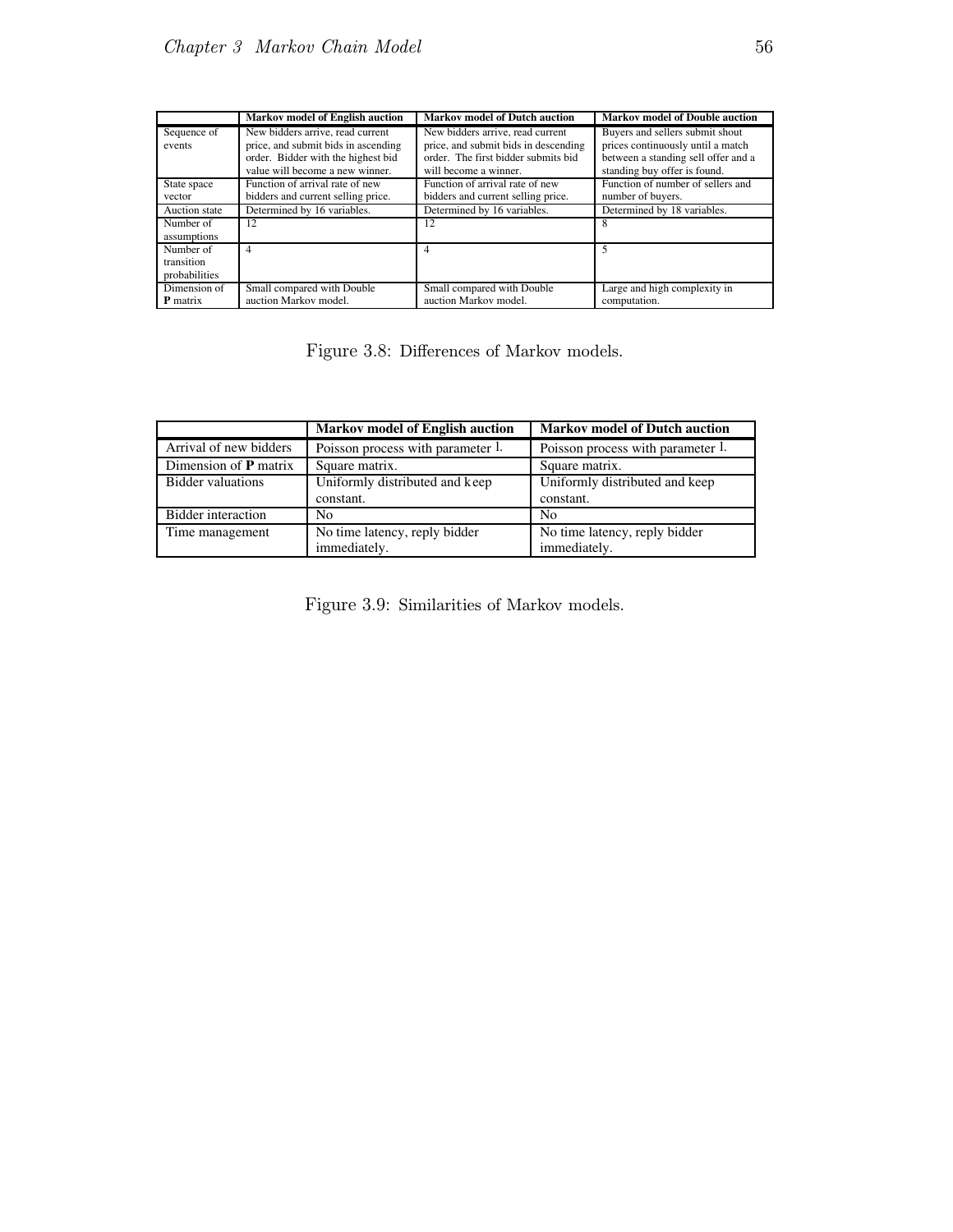# Chapter 4

# System Design

Today one of the most valuable online businesses is auction. The huge success and popularity of eBay [3] online English auction service has taken the world by storm. Nonetheless, eBay [3] service is limited to bidding. It does not provide any recommendations or guidances to either bidders or sellers so as to maximize their interests, such as profit. Our system aims at providing solutions to bidders and sellers using intelligent agents. From the agent's point of views, it will

- try to maximize the profit of the selling item for the seller,
- determine the best auction closing time by simulation and
- negotiate with bidders automatically without any seller interventions.

From the system's point of view, we define the following requirements for our services.

- The system must be scalable, portable, reliable, and secure.
- The system must meet the "four As" of availability: accessible, anytime, anywhere, and on any device.
- The system must be cost effective.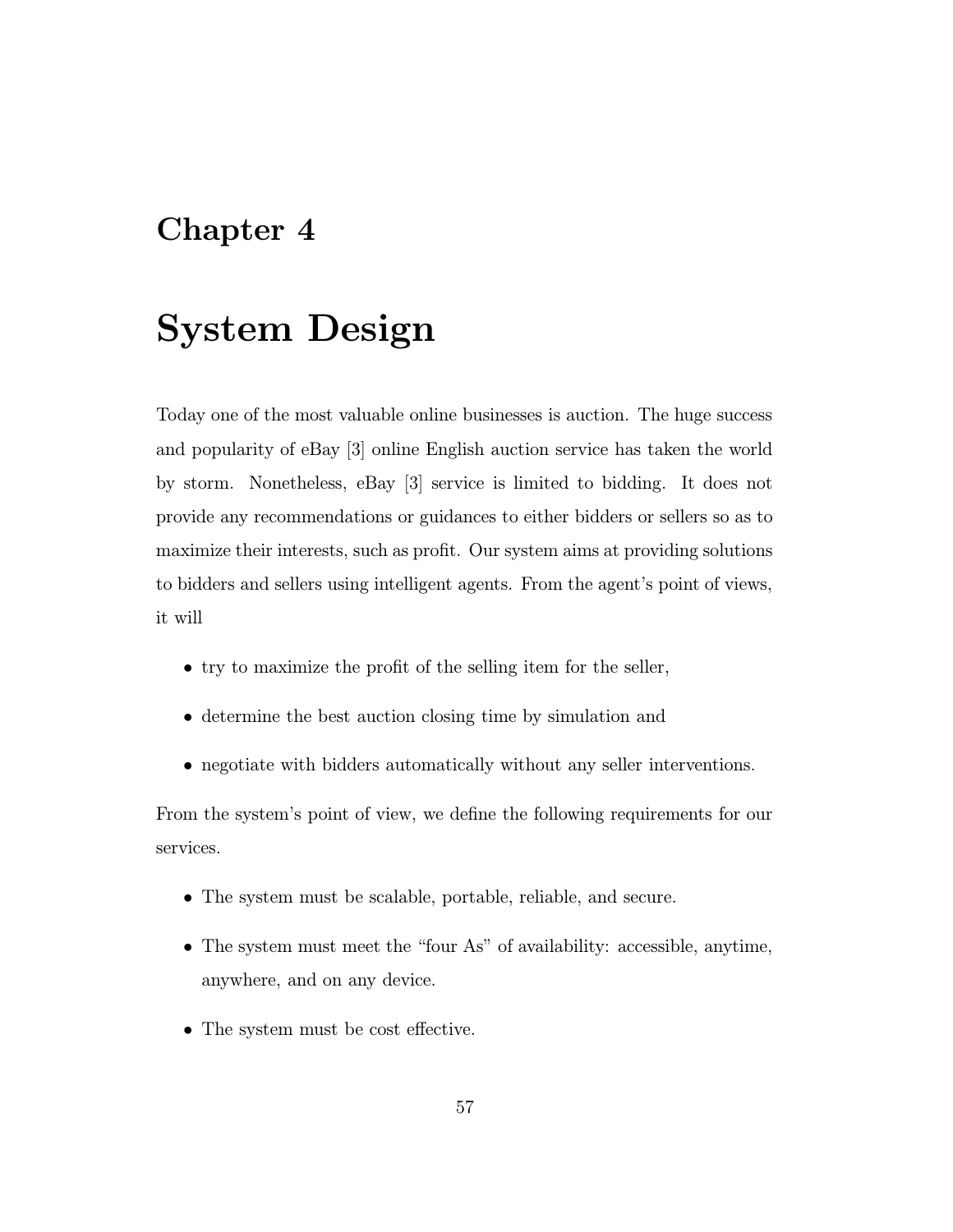We have evaluated some E-commerce web sites [4, 5, 6, 44, 45, 46, 47, 48] and agent development platforms [38, 36, 49]. Nonetheless, we found nothing that fit our needs. Current agent development platforms were either extremely expensive to maintain and develop on or they were too inflexible or unreliable for us.

# 4.1 System Features

The design goals of this system are to:

- 1. enable agent developers to design and add new agent components to the infrastructure as simply and as quickly as possible, with a minimum understanding of the architecture;
- 2. create a component-based architecture that is robust, reliable, and easy to manage and control in a production environment. A component is a part of a system and interact with other components to complete a task; and
- 3. minimize the production cost with the use of modest hardware equipments but support high user load.

Our goals can be satisfied by using an N-tier architecture, but beyond that we want one that placed no limits on possible solutions. The N-tier architecture allows developers easily build and manage web-based agent applications. Developers can separate the presentation and agent logic into two layers. Develop components for agent logic is simple by design. Agent developers write the logic using Java. Our system runs these components in a highly scalable, portable, high-performance, and secure transaction environment. With our system, agent developers should avoid the time and expense of a weeklong class just to learn the details of the system architecture followed by another week of Java training.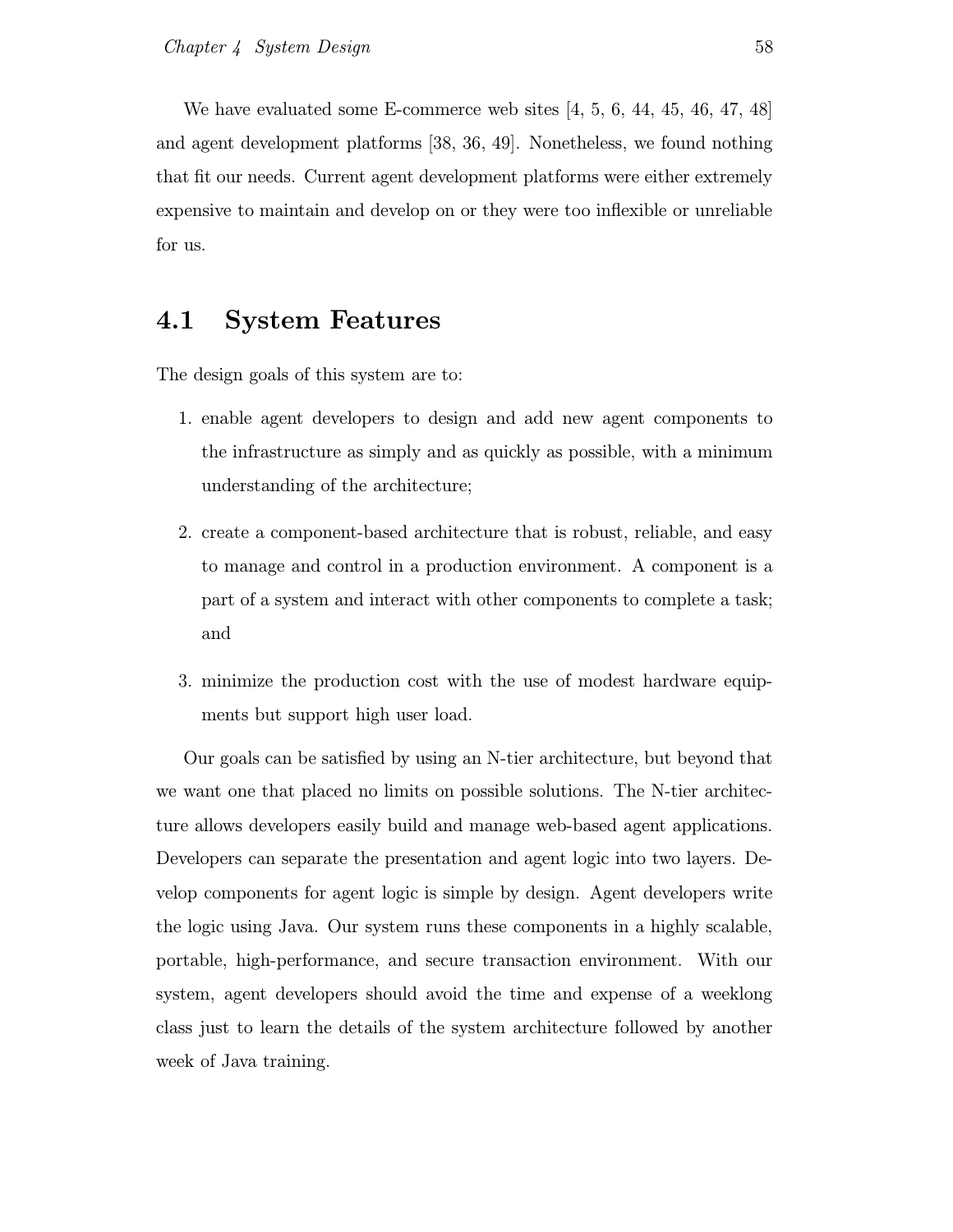Moreover, our system includes many features that support high-application availability: timeout checks, automatic component restart, and recovery procedures. Agent logic components run as servlets for extremely fast response from the Apache web server. Moreover, the system will dynamically creates additional component instances to handle increased transactional demands, destroying them when they are no longer needed. This feature allows the system to allocate resources optimally to satisfy current demands. Resources are used as specified by configuration files but are only used as necessary. Moreover, we provide a web interface to manage our configuration files. Configuration files are used to specify page layouts, update rules for resource allocation, and manage user profiles.

This architecture is well-suited for many web-based agent service projects with modest hardware settings. The core system components are written in Java on Linux. We can thus easily port to any system that supports Java, from embedded platforms to an IBM 390 mainframe. We are currently running it on a PII 300 server. The total production hardware cost was under \$10,000. Resources are only allocated when needed, enabling rapid responses on our modest hardware.

# 4.2 System Architecture

The architecture is based upon the classic N-tier model with some enhancements. Figure 4.1 shows the architectural overview. There are three layers in the system. They are the Communication Layer, Agent Logic Layer, and Database Abstraction Layer. This model separates them with each other but they work dependently  $[16]$ <sup>1</sup>.

 $1$ http://137.189.90.57/ cwlee/phpnuke/html/index.php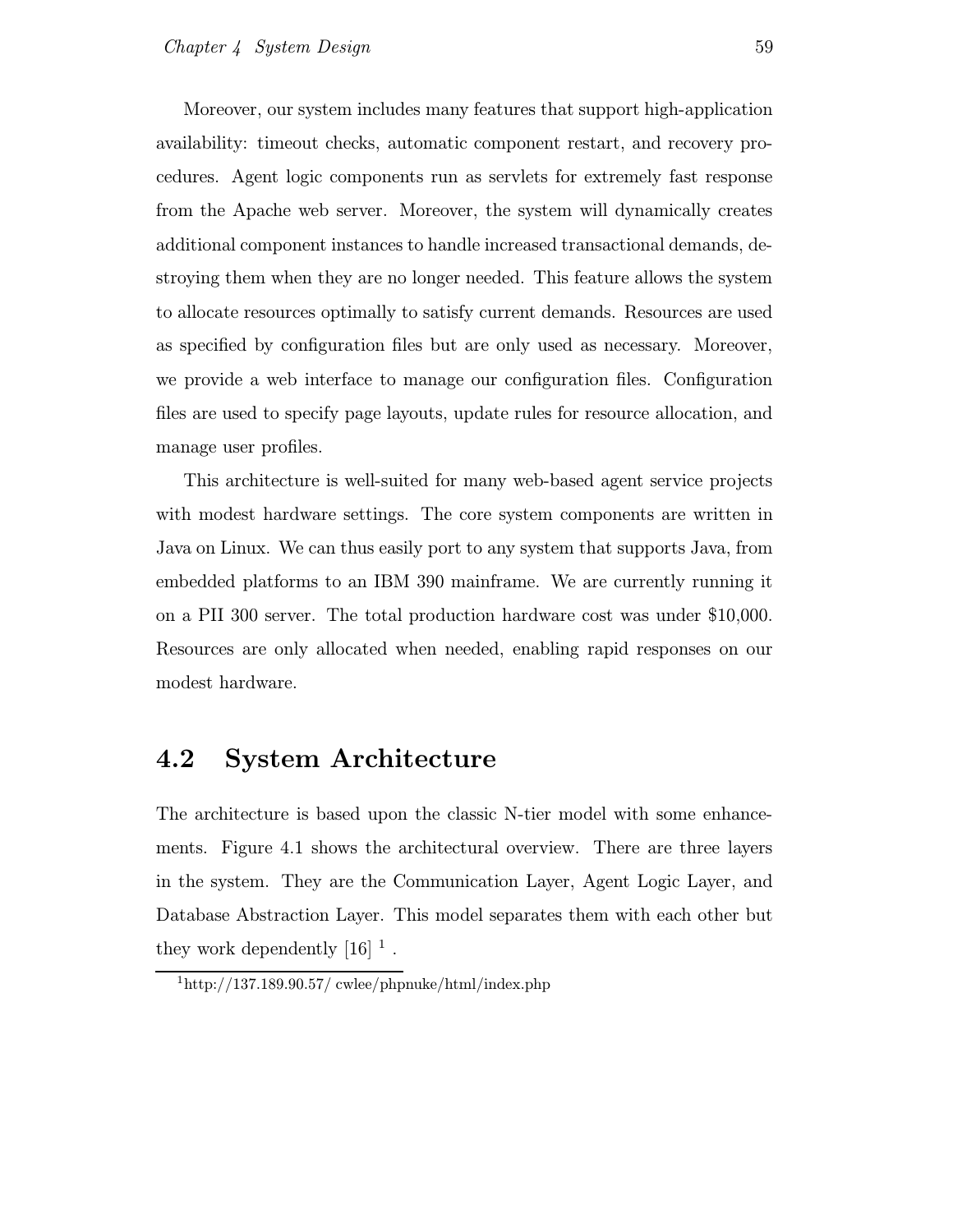

Figure 4.1: Architectural overview.

# 4.2.1 System Workflow

The system follows the N-tier model and its architecture makes it capable to deal with dynamic working environments like Internet. Currently, the Communication Layer, Agent Logic Layer, and Database Abstraction Layer co-operate with each other to provide online auction services to users. The workflow progresses as follows:

- Intelligent data clients, such as Linux workstations, Windows 2000/98/95 workstations, Mac workstations, batch inputs, virtually all commercial versions of UNIX and other devices optimized for specific data and representation functions gather information for subsequent processing and display information.
- In the Communication Layer, translator validates the transaction request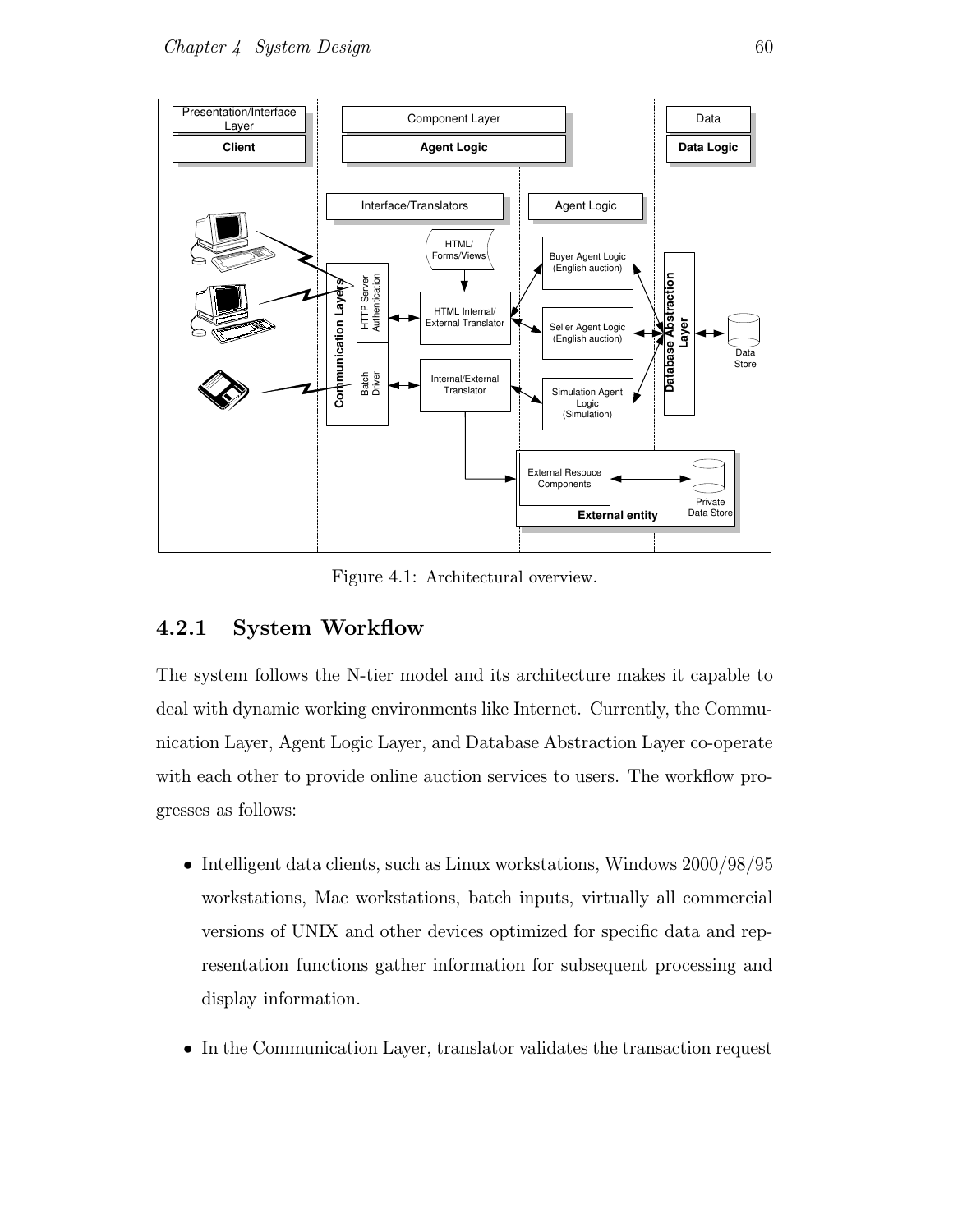and then forwards the request and data to the Agent Logic Layer.

- Agent Logic Layer's components can access databases with several methods. We can connect to any databases via their application programming interfaces, ODBC, or JDBC in the Database Abstraction Layer. The agent logic component returns the response and associated data back to translator, which sends the response back to the data client.
- The format of the response objects can be specified by giving a template to the translator in the Communication Layer. The translator merges the data with the template and returns the result. Templates can handle tabular data in the response objects.

## 4.2.2 Communication Layer

Translators, which is part of the Communication Layer, package data for the agent logic components. It also formats data that is sent back to the original client source. As one technique to format the data, the translator can use a template. The template is generated at run time. The dynamic content can be created by using a scripting language, the Document Object Model, or DOM– together with HTML and CSS. The script will be executed at the server, not at the client. Translators enable developers to focus on the agent logic without the distraction of how the data is formatted or presented. More importantly, this allows reuse of components if the data client changes. Having the presentation logic separated from the agent logic speeds software development and allows for faster application deployment and updates. It also enables developers, particularly web and graphics programmers, to focus on the presentation without having to worry about the agent logic or database I/O.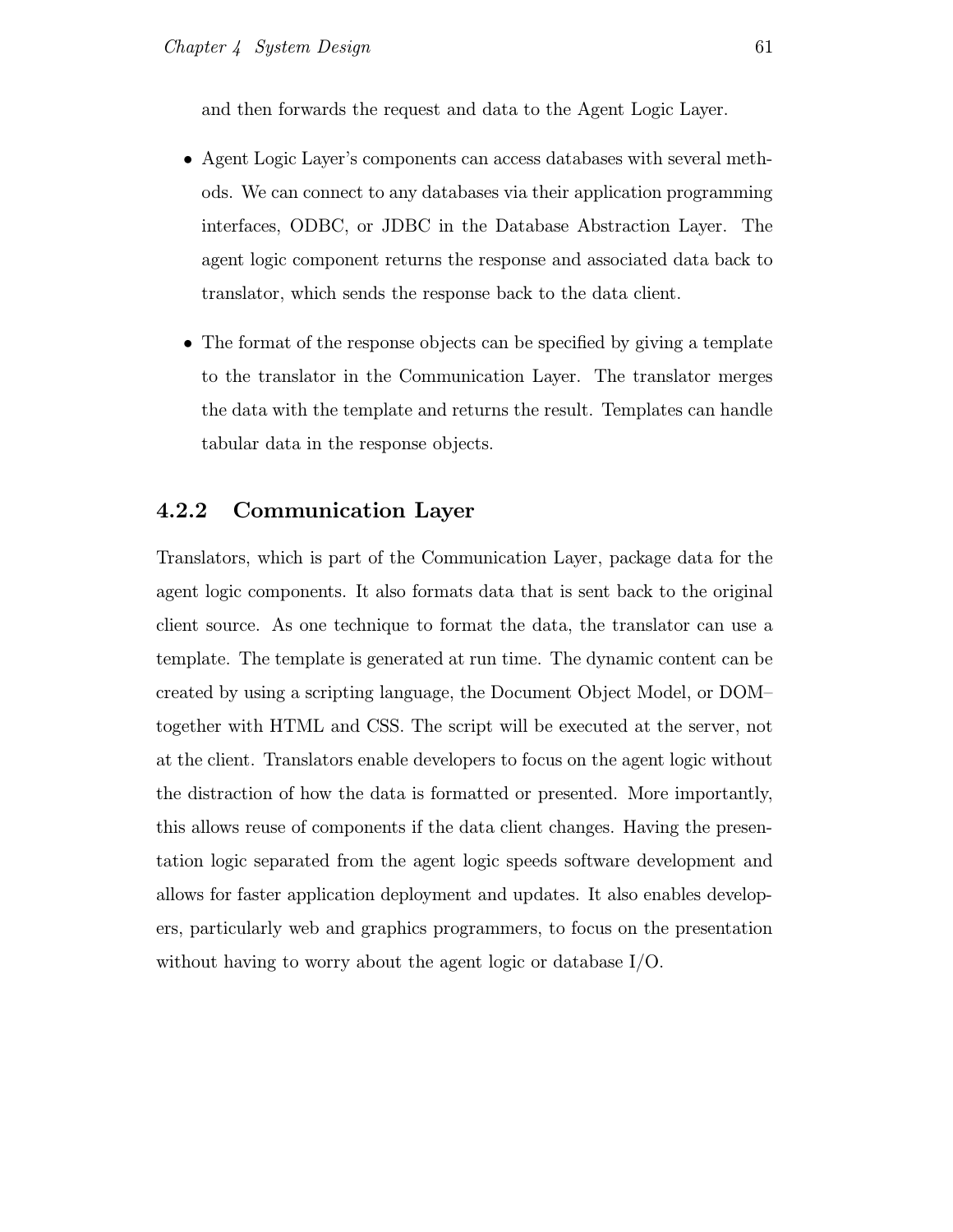### 4.2.3 Agent Logic Layer

Our system uses a component software model. Data clients and other requesters invoke agent logic components and developers design agent logic components or modify their components by focusing on the agent processes. This development strategy enables developers to build components quickly with their existing knowledge and skills. Moreover, developers have the ability to alter the availability of individual agent logic components without affecting any other components.

#### 4.2.4 Database Abstraction Layer

The Database Abstraction Layer provides a common interface for database interaction. This layer enables developers to interact with other databases without modifying agent logic component code.

The advantage of the Database Abstraction Layer is that an agent logic component need not be notified if the underlying data source changes, say from DB2 running on an IBM mainframe to Oracle running on Linux. Components programmers need not have their logic depend upon the specifics of a particular database. There are no SQL manipulation routines in an agent logic component, for example. All of the data source access is through a specific component that translates generic requests into a format for a particular data source.

### 4.3 Roles of the Agents

Our platform is a multi-agent system in which three semi-autonomous agents interact or work together to perform a user's goal in auctions. They are the Buyer Agent(BA), Seller Agent(SA), and Database Agent(DA). Figure 4.2 shows the complete system architecture and the relationships between the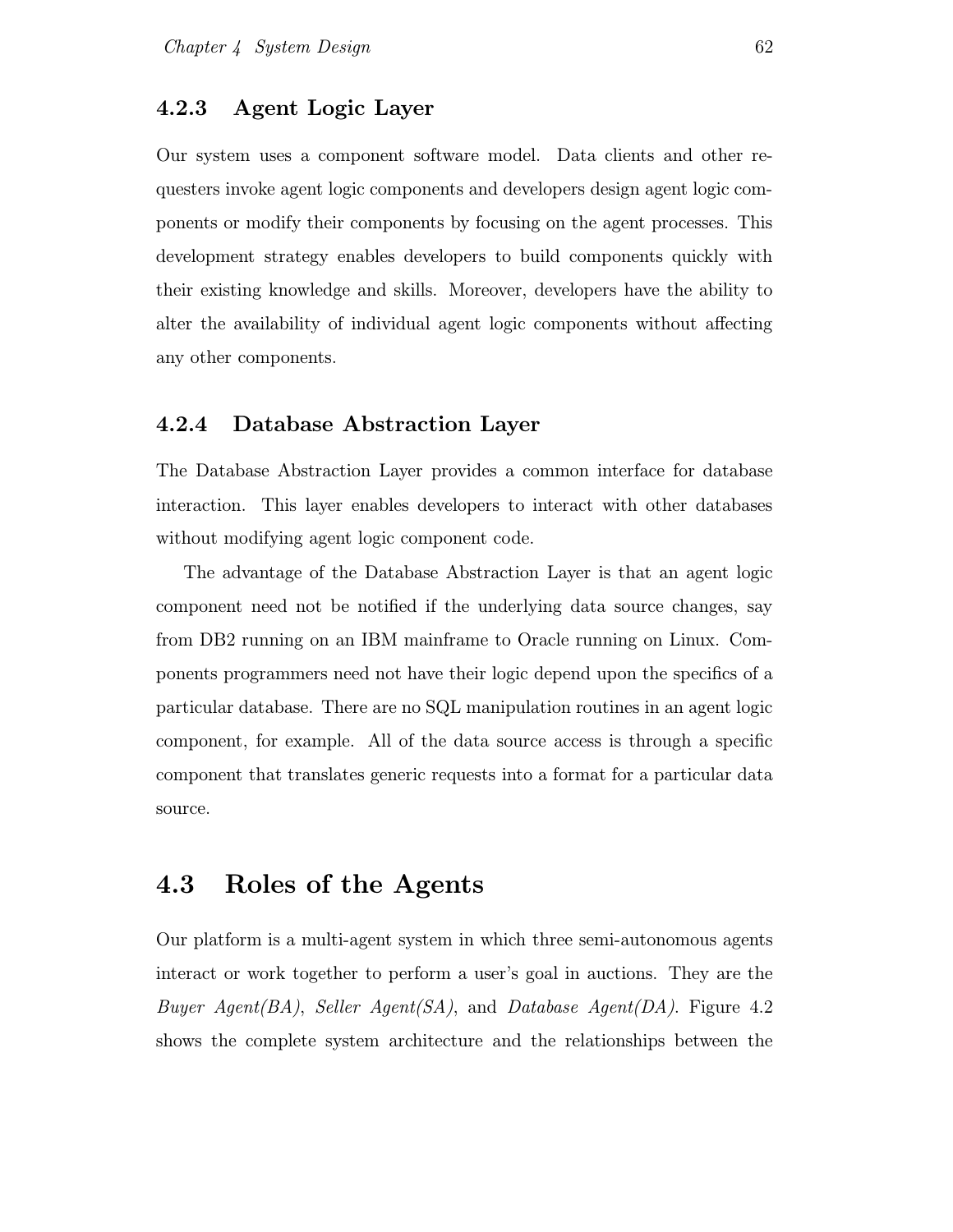platform and client computers.



Figure 4.2: Roles of the agents.

In the proposed web-based platform, sellers and buyers should register in our registry before using our automated negotiation service. An SA will be created for the seller, and a BA will be created for the buyer. Both will be registered in the agent registry database. After that, potential sellers can advertise information about their goods and services on our web site. The product information is stored in one of the databases until the completion of the auction process. Buyers can browse advertisements and identify potential sellers through their web browser.

A buyer initiates the negotiation phase by issuing an initial negotiation request to the BA. The BA requests for product or services specifications from the buyer. The BA queries the product description database and the agent registry for the list of SAs that may satisfy the buyer's interest. The buyer chooses one of the potential SAs from the list and specifies the maximum and minimum bid. The BA stores the buyer's preferences into the database and sends a start-negotiation request to the SA. After that, the BA will negotiate with the SA with the English ascending-bid auction which will be described in Section 2.3. During the negotiation phase, the BA is responsible for confirming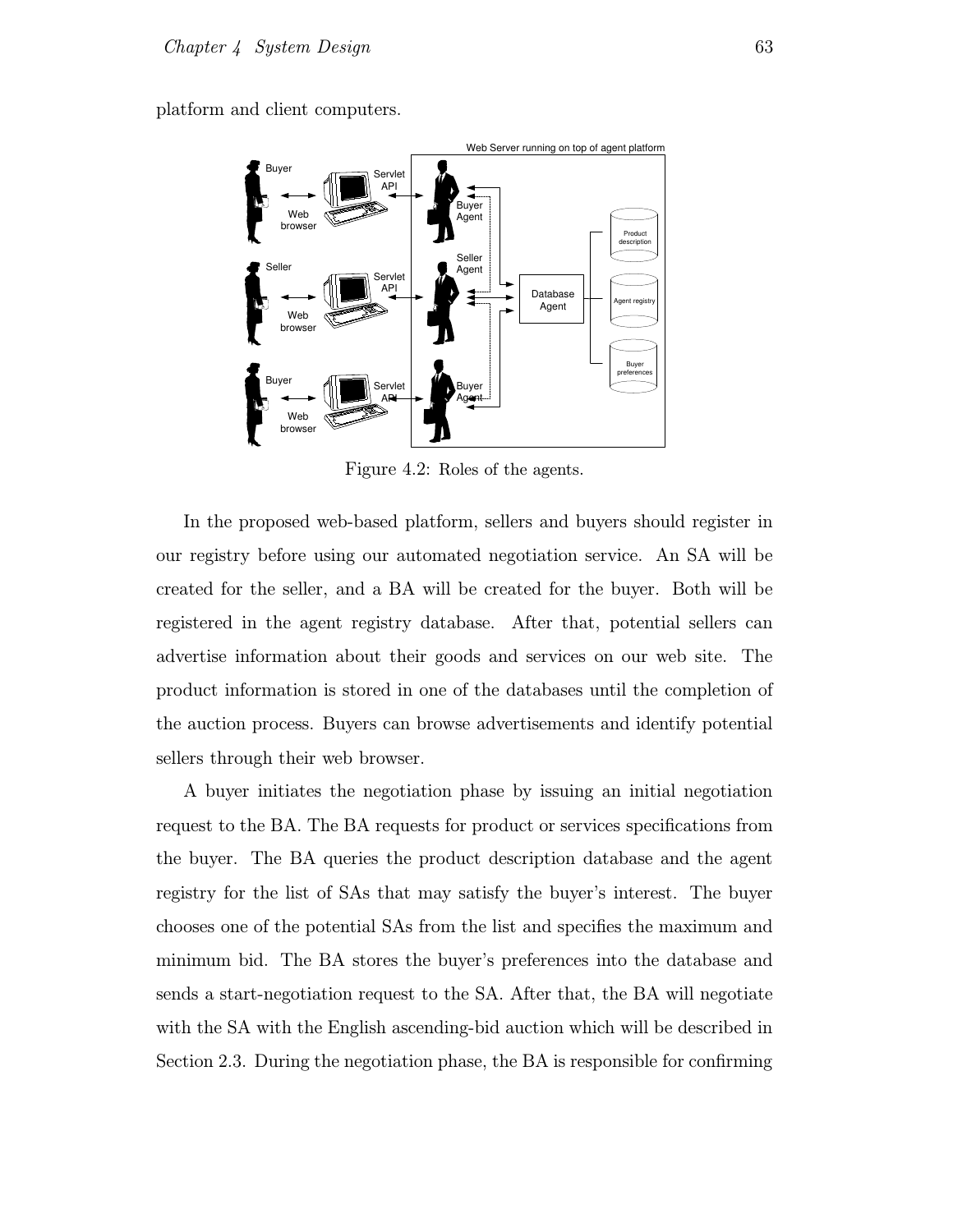the placement of a bid to the buyer and notifying the buyer when he is no longer the current winner.

The SA receives seller's request for the product or service he wants to sell and advertises the request to the product description database. After that, it will wait for the initial negotiation request from any BAs. The SA plays as an auctioneer and negotiates with the BA until the completion of the auction or the auction is terminated by the buyer. During the auction process, the SA assumes (1) the seller sells a single item, (2) the seller does not advertise future auctions or items, and (3) the auction process closes at a preset time which does not depend on the auction activity. The SA is also responsible for notifying the buyer after the auction has closed.

The DA manages the set of databases including the Product Description, the Agent Registry, and the Buyer Preferences. The Product Description database stores the specification of the seller's product or services. If the item is selling in an English Auction, an example is shown in Table 4.1. The Agent

| <b>Attributes</b>     | Value                            |
|-----------------------|----------------------------------|
| Seller Name           | T&T computer shop                |
| Product Name          | Microsoft Windows 98 2nd Edition |
| Reserve Price         | \$600                            |
| Minimum Bid Increment | \$20                             |
| Closing Time          | 23:00 03/02/01                   |
| Comments              | <b>Operating System</b>          |

Table 4.1: Specification example.

Registry is a yellow page for the DA. The content of Agent Registry is agent's name, agent's type, and agent's data. The agent name composes of the IP address of the buyer or seller and the creation time of that agent. The agent type specifies the agent's role and the agent data stores temporary values.

The Buyer Preference database is designed for the BA. It stores the negotiation strategy of the buyer such as the minimum bid, the minimum bid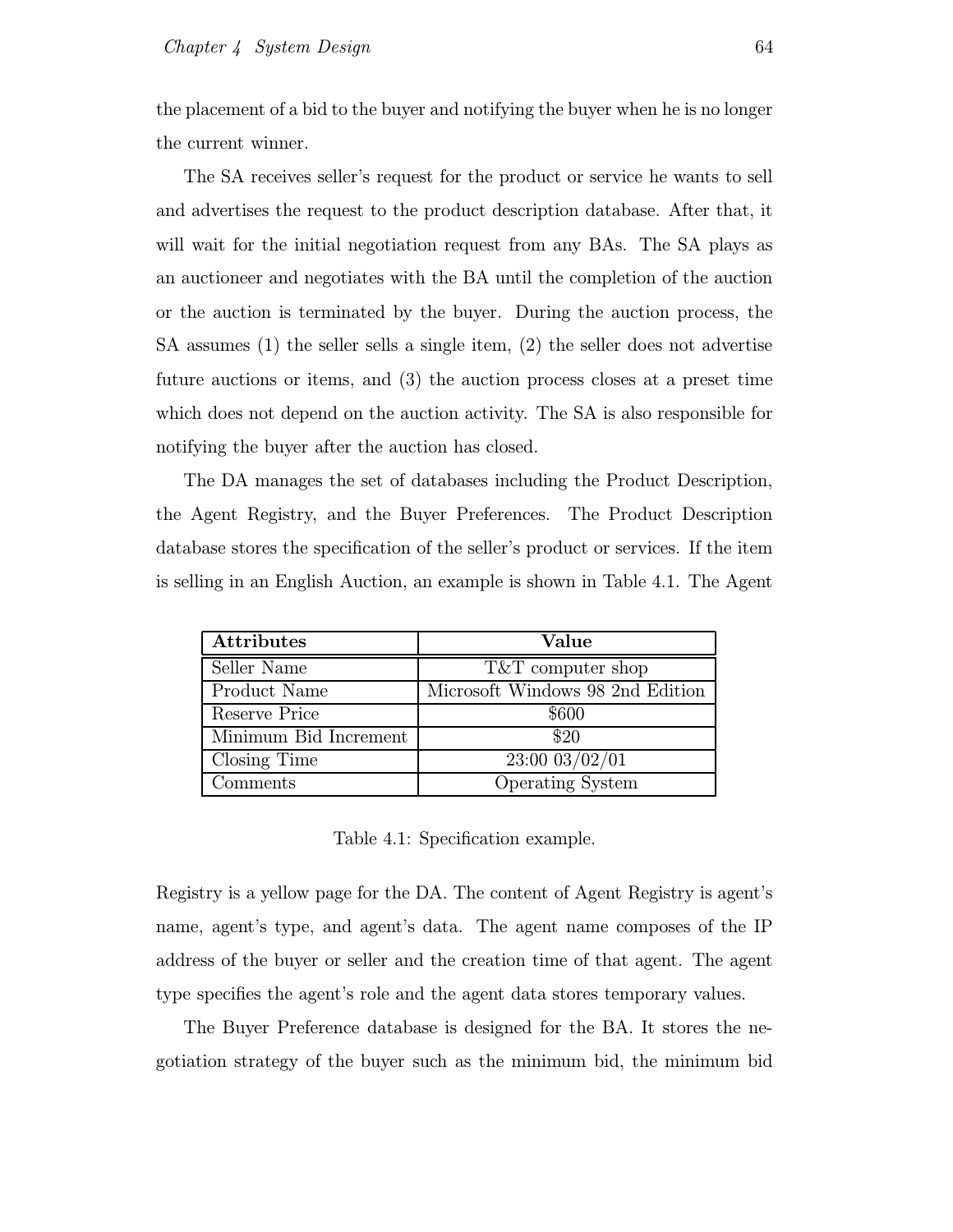increment, and the maximum bid. The BA will follow these negotiation constraints until an agreement is reached or the auction process is terminated by the seller or the buyer.

## 4.4 Implementation Details

Our system is build on top of the Linux. Linux is a kernel, the core part of an operating system that handles networking, hardware management, and basically makes the whole thing run. Most people, however, refer to Linux as the entire operating system and applications together, an alternative to Microsoft Windows or Apple's MacOS. Linux can replace Windows on your desktop, or windows NT on your server.

### 4.4.1 Choosing a Scripting Language

There are many scripting languages available for the Linux platform. Several are appropriate for the Communication Layer. Scripting languages are used in the server-side to generate dynamic web documents automatically. They are also used to tie together the user interface presented to the user, which will be written in HTML and accessed via a web browser, and the back end of the system and database used by the auctions. In the system, the translator component is the one which widely uses the scripting language.

#### PHP

We choose PHP(ver. 4.0.4) as our server-side scripting language used in the translator component. The details are as follows. PHP [50] is an open-source, HTML-embedded scripting language. Unlike Perl, which was born as a tool to assist in system administration, it was designed from the ground up to work with web pages. Hence, the biggest advantage of PHP is that it was optimized for scripting for the Web only, with no more other things to do, and because of this, can generate web pages faster and easily integrate into HTML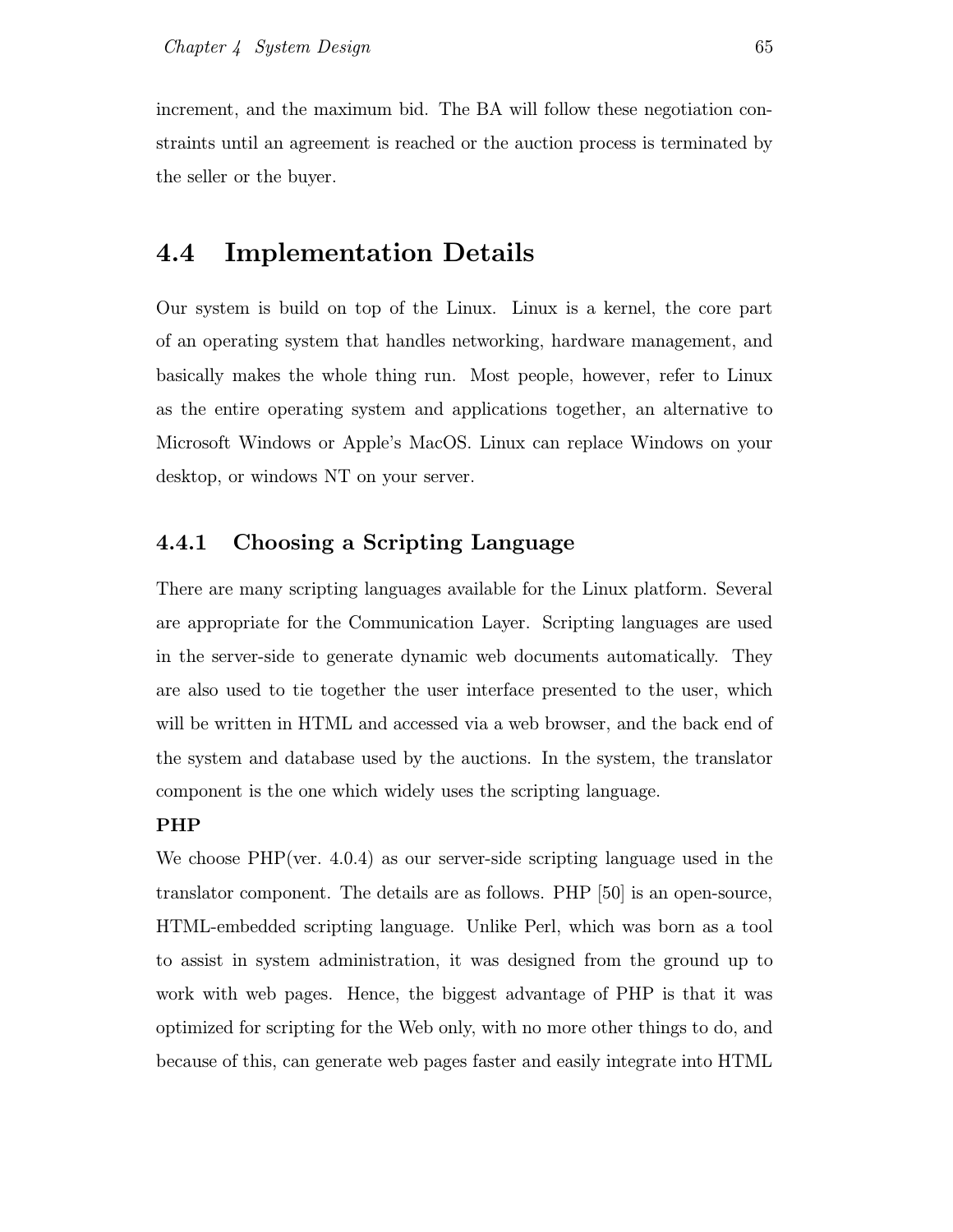document. Moreover, PHP has a less confusing and stricter format without losing flexibility. Hence, it is easy to learn and study.

In the translator component, there are two types of PHP modules. They are the system modules and the language modules. The system modules are related to the user interface of the platform. Our system can be divided into two types of interfaces. They are the administration page and the user page. Some system modules are used in both interfaces while some of them are used in a particular interface. For example, header, footer, and config are used in both interfaces. For details, please read the following description.

- admin.php : This module is for generate the administrator's page and change settings of the web page
- auth.inc.php : This module is for administrators authentication
- config.php : This module is to configure the main options for your site
- counter.php : This module is to make some stats like browser, OS, and hits
- footer.php : This module is to be included in the foot of each page
- header.php : This module is to be included in the head for each page
- index.php : This modules is the main index file
- mainfile.php : This module is a collection of some useful global functions
- user.php : This module is to manage all registered user's options

Figure 4.3 and Figure 4.4 show the main page and the administrator page of the system which is created by the system modules. All contents are generated at run time after receiving a HTTP request from the client browser. Nonetheless, the dynamic content generation task does not consume too much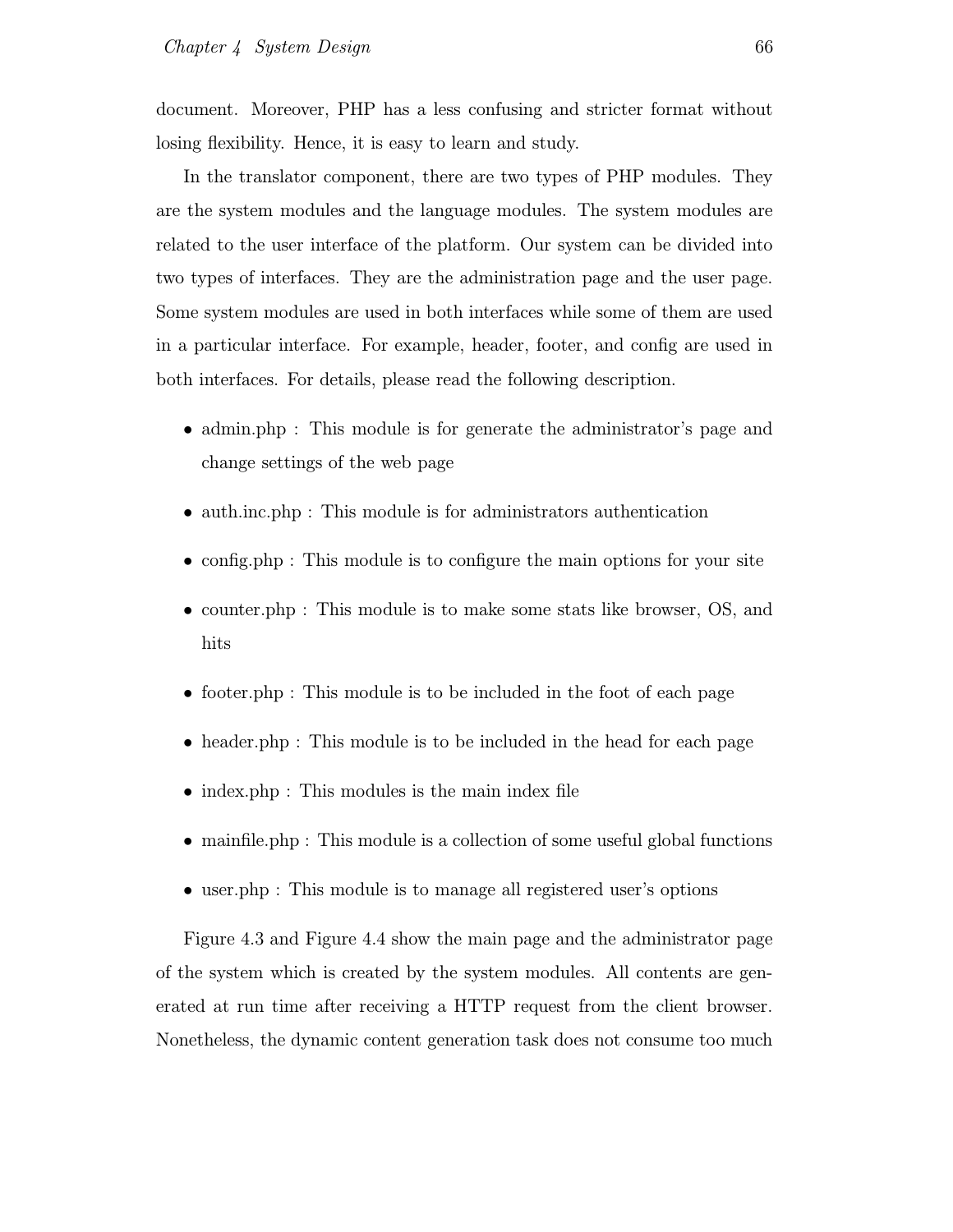system resources which allows our system to support more than hundreds of users at a time.

| MASP - Microsoft Internet Explorer<br>View Favorites Tools<br>File<br>Edit  | <b>Heb</b>                                                                                                                                                               | <b>Mid-X</b><br>$E^2$             |
|-----------------------------------------------------------------------------|--------------------------------------------------------------------------------------------------------------------------------------------------------------------------|-----------------------------------|
| <b>ITEL</b>                                                                 | 숎<br>음.<br>四种<br>ು<br><b>LA</b><br>$\frac{2}{\text{Rational}}$<br>$\frac{1}{2}$<br>$\frac{3}{n-1}$<br>$\frac{  \mathbf{u}  }{\sqrt{2}}$ Maximpa<br>Hiday<br>50<br>Search |                                   |
|                                                                             | Address @ Time //pc80057.coe.cubic.edublo/"owlee/phpruke/html/index.php                                                                                                  | $= -\sqrt{6a}$ inks <sup>19</sup> |
| <b>WASP</b>                                                                 | Bearch.<br>web agent platform                                                                                                                                            |                                   |
| Welcome                                                                     |                                                                                                                                                                          |                                   |
| Main Moriu                                                                  | <b>Horoscope Agent</b>                                                                                                                                                   |                                   |
| $\bullet$ Hame<br>· Web Links<br>· Recommend this<br>Site<br>· Your Account | Rockettle Ged on Martes, octobre 31 @ 14:47.51 CST (reed: 2 times)<br>A new horascope agent is created. You may add it to your personal page.                            |                                   |
| WASP Login                                                                  |                                                                                                                                                                          |                                   |
| <b>Rickmanne</b><br><b>Dassvord</b>                                         | <b>Welcome to WASPHI</b><br>Potted by god on Domingo, adulte 15 @ 12100100 CST tread. 40 Smitc)                                                                          |                                   |
| Login                                                                       | This is the first article in WASP. Enjoy It !!!                                                                                                                          |                                   |
|                                                                             |                                                                                                                                                                          |                                   |
|                                                                             |                                                                                                                                                                          |                                   |
|                                                                             |                                                                                                                                                                          |                                   |
|                                                                             |                                                                                                                                                                          |                                   |
|                                                                             |                                                                                                                                                                          | 뀗                                 |
| #11 History No. of Mercu Times Canadad                                      |                                                                                                                                                                          | <b>BO</b> heaven                  |

Figure 4.3: Main page created by system modules.

| Qu.<br><b>Buck</b><br>$-111$                                              | 요<br>E3<br>國<br>э<br>崩<br>Return<br>Search<br>Fercates<br>Stop<br>Address (@) first Mpc50057.com cubic edublic/"cubin-/phpruke-fritatiladain php. | 쑵.<br>Ø<br><b>History</b>                           | 圀<br>$\frac{1}{n_{\rm rel}}$<br>Edit                     | BG<br>呂<br><b>Dimmi Maninger</b>                                 | $\sqrt{2}$<br>Links <sup>19</sup> |  |  |  |
|---------------------------------------------------------------------------|---------------------------------------------------------------------------------------------------------------------------------------------------|-----------------------------------------------------|----------------------------------------------------------|------------------------------------------------------------------|-----------------------------------|--|--|--|
|                                                                           |                                                                                                                                                   |                                                     |                                                          |                                                                  | 큨                                 |  |  |  |
| <b>WASP</b>                                                               | web agent platform                                                                                                                                |                                                     |                                                          | Bearch.                                                          |                                   |  |  |  |
| Welcome                                                                   |                                                                                                                                                   |                                                     |                                                          |                                                                  |                                   |  |  |  |
| Main Menu                                                                 |                                                                                                                                                   | No New Submissions                                  |                                                          |                                                                  |                                   |  |  |  |
| $-$ Hame<br>Web Links<br>۰<br>· Recommend this<br>Isite<br>· Your Account | <b>Administration Menu</b>                                                                                                                        |                                                     |                                                          |                                                                  |                                   |  |  |  |
| WASP Login<br><b>Bickmanne</b><br>Password                                | <b>Topics Manager</b><br>NEW Article<br>Admin-Block<br>Main Block<br>Proferences<br>Ephemerids                                                    | Left Blocks<br>Surveys/Polls<br><b>Elle Manager</b> | <b>Right Blocks</b><br><b>HTTP Referers</b><br>Headlings | 35250-<br><b>Edit Users</b><br>Sections Meneger<br>Logout / Exit | <b>Edit Admins</b><br>Web Links   |  |  |  |
| Lonia.                                                                    |                                                                                                                                                   | <b>Last 20 Articles</b>                             |                                                          |                                                                  |                                   |  |  |  |
|                                                                           | mandrake (Edit) (Delate)<br>2 Horoscope Agent<br>rechat (Edit) (Delete)<br>1 Melcome to WASPILL                                                   |                                                     |                                                          |                                                                  |                                   |  |  |  |
|                                                                           | EditStory<br>$-1$ Co <sup>1</sup><br>Story ID:                                                                                                    |                                                     |                                                          |                                                                  |                                   |  |  |  |
|                                                                           |                                                                                                                                                   | Current Poll:                                       |                                                          |                                                                  |                                   |  |  |  |
|                                                                           |                                                                                                                                                   |                                                     |                                                          |                                                                  |                                   |  |  |  |
| #11 HearchcolNexuTreesCased                                               |                                                                                                                                                   |                                                     |                                                          |                                                                  | <b>BO</b> hiterver                |  |  |  |

Figure 4.4: Administrator page created by system modules.

Our system is designed for multi-lingual purpose so that different user can set different default language. Hence, we need to translate sentences all the time. This task is implemented by the language modules. The idea is very simple; we do a translation lookup and give a sentence to a language module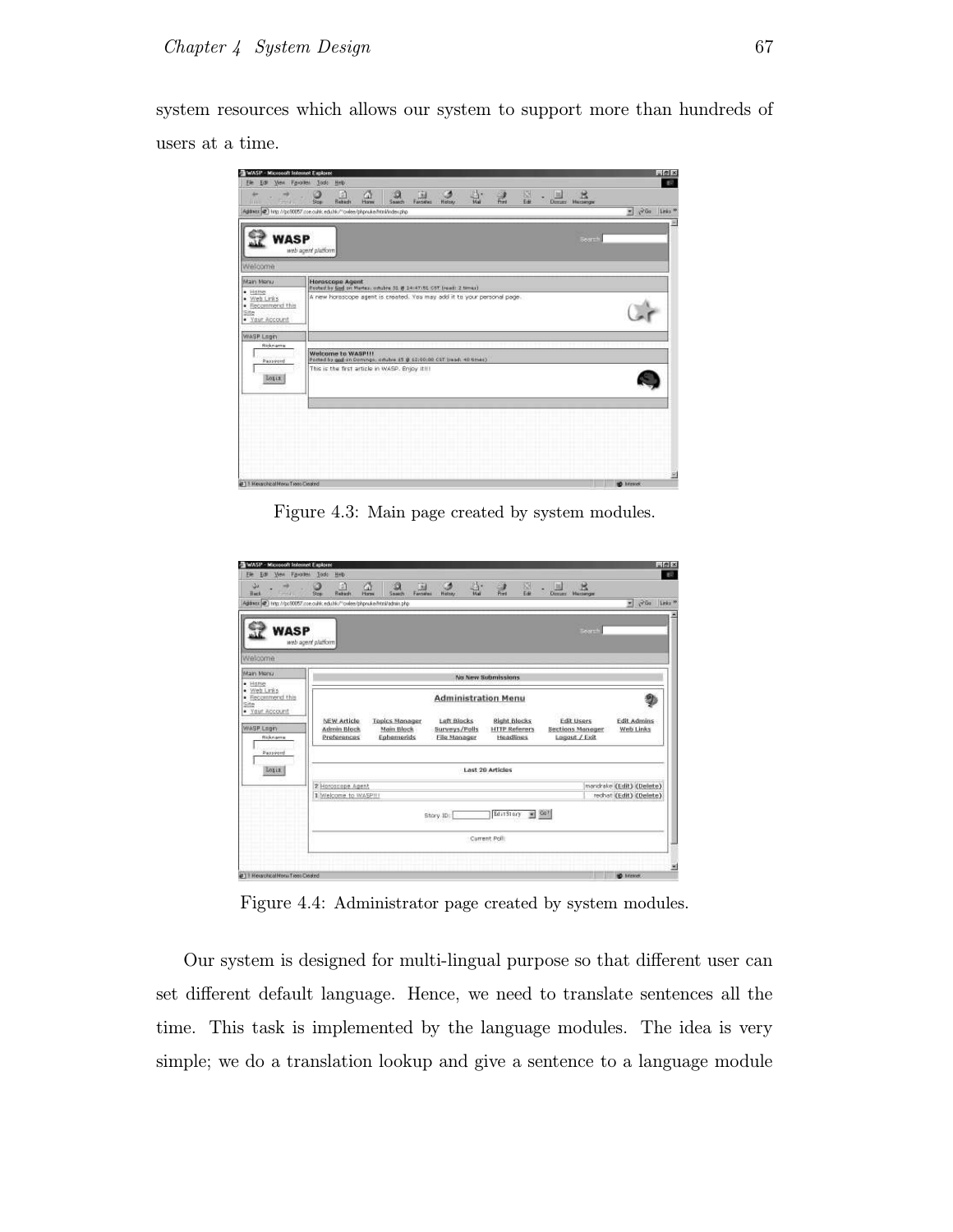to translate. The return value will be a string which consists of the translated sentence. Currently, we can support 21 languages including English, French, German, Chinese, ..., etc.

#### 4.4.2 Choosing a Database

This system requires a RDBMS, or Relational Database Management System. An RDBMS is a software package that stores data in rows and columns as tables. Various tables can be related to one another in order to answer questions posed by the end user. Their questions are known as queries.

#### MySQL

We choose MySQL [51](ver. 3.23.38) as database. The details are as follows. It was first released to the public in November 1996 and has always been available with source code. It has proven to be a very fast, multithreaded, multiuser, and robust SQL database server for a growing number of companies such as SGI, ValueClick, Nortel/Insight, Tucows.com, Cisco, and many more.

Other features of MySQL is that it is considered very fast with large record sets. Further, there seems to be a growing relationship between the team that develops MySQL and the team that develops PHP. This resulted in the MySQL library being packaged with the PHP 4.0 distribution. However, there are two main shortcomings with MySQL in relation to our system. The first one is in the area of transactions. MySQL has only limited support for foreign keys. The foreign key is an important concept of the relational model. It is the way relationships are represented and can be thought of as the glue that holds a set of tables together to form a relational database. The second one is that MySQL does not support subqueries. Luckily, our application is small and likely would not run into too much difficulty with MySQL's support of foreign keys, subqueries, and transactions, it was still a good choice for us.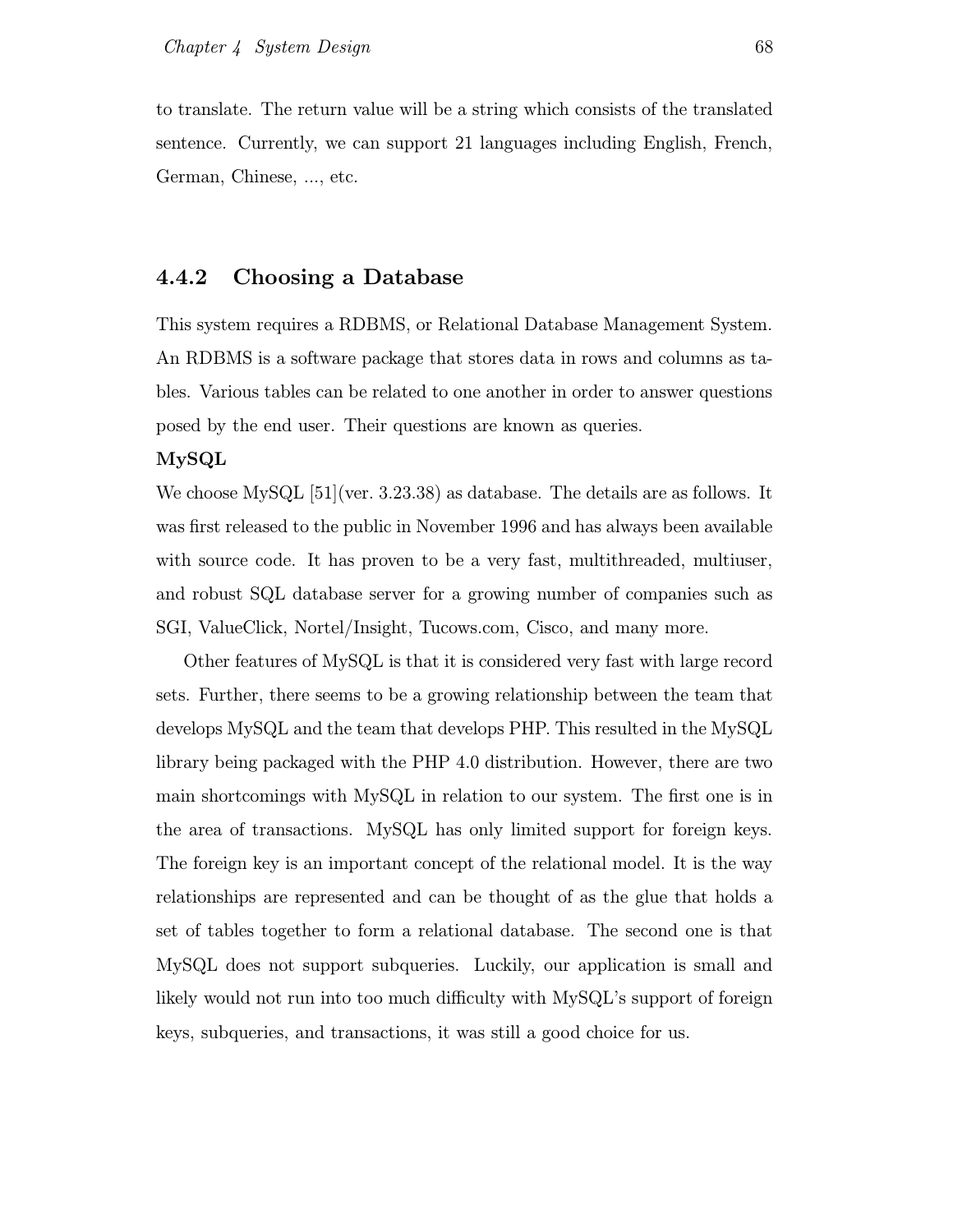We have set up six tables in MySQL to store permanent or temporary data. The schema of each table and the attribute type/value are provided in Appendix C.

#### 4.4.3 Server-Side Java with Jakarta-tomcat

In our system, the basic unit of an agent logic component is the servlet, a small program that is executed in response to an HTTP request and then generates a legal HTTP response. Since servlets are written in Java, they are written as object classes, inherited from a servlet ancestor and can take advantage of Java's threading and execption handling. Moreover, servlets run inside of a Java virtual machine, an abstraction layer that can run on any operating platform. This means that the same servlets can run on nearly any operating system, providing greater portability for our system.

Now that we must installed the JDK and the Jakarta Tomcat to support servlets. Jakarta is the overall name for Java-related projects sponsored by the Apache Software Foundation, and Tomcat is the ASF's project for servlets and JSPs.

In our system, Tomcat runs as an integration to the Apache web server. The advantages of integration are:

- Tomcat is not as fast as Apache when it comes to static pages.
- Tomcat is not as configurable as Apache.
- Tomcat is not as robust as Apache.

The integration steps are quite simple, we need to rewrite one of the apache configuration file. A sample of the configuration file is listed in Appendix C.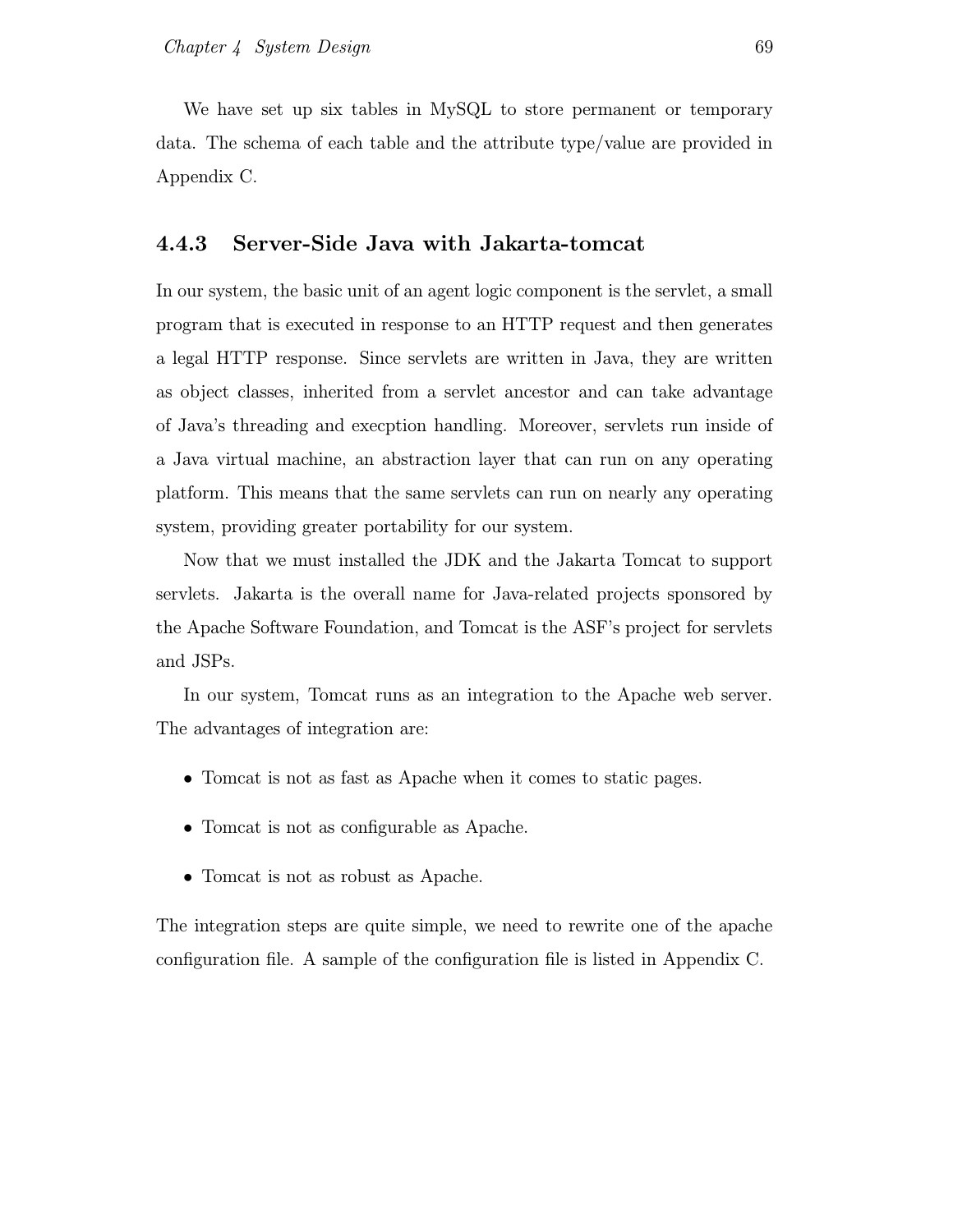#### 4.4.4 Agent API

We provide a large set of classes, interfaces and exceptions that can be used by agents for accessing the functionality of the platform. For detailed descriptions of these members and their methods, please see the following section. They are the essestial elements for creating agent, classes related to internal system operation are not listed.

#### Package java.agent

Provide classes necessary to create, initialize and remove agent. In our system, an agent can be considered as a servlet. The servlet is running inside the Tomcat container. Hence, the agent programmer should the servlet packages as well as our agent package in his servlet code which looks like the following:

```
import javax.servlet.ServletException;
import javax.servlet.http.HttpServlet;
import javax.servlet.http.HttpServletRequest;
import javax.servlet.http.HttpServletResponse;
import java.net.*;
import java.io.*;
import java.util.*;
import java.agent.*; // this is our agent package
```
Our agent package contains a number of useful methods for agent creation, agent communication and interaction with human users. In agent creation, we will register the newly created agent in the database. A new agent ID and the name of its owner will be recorded. The agent ID is a unique string to identify an agent. In agent communication, the agent can use our system API to store its messages, semi-data and the agent ID of the receiver in the database. The database acts as a blackboard for communications. Any messages posted on the broad will be read by agents. Agent with the same ID as the receiver ID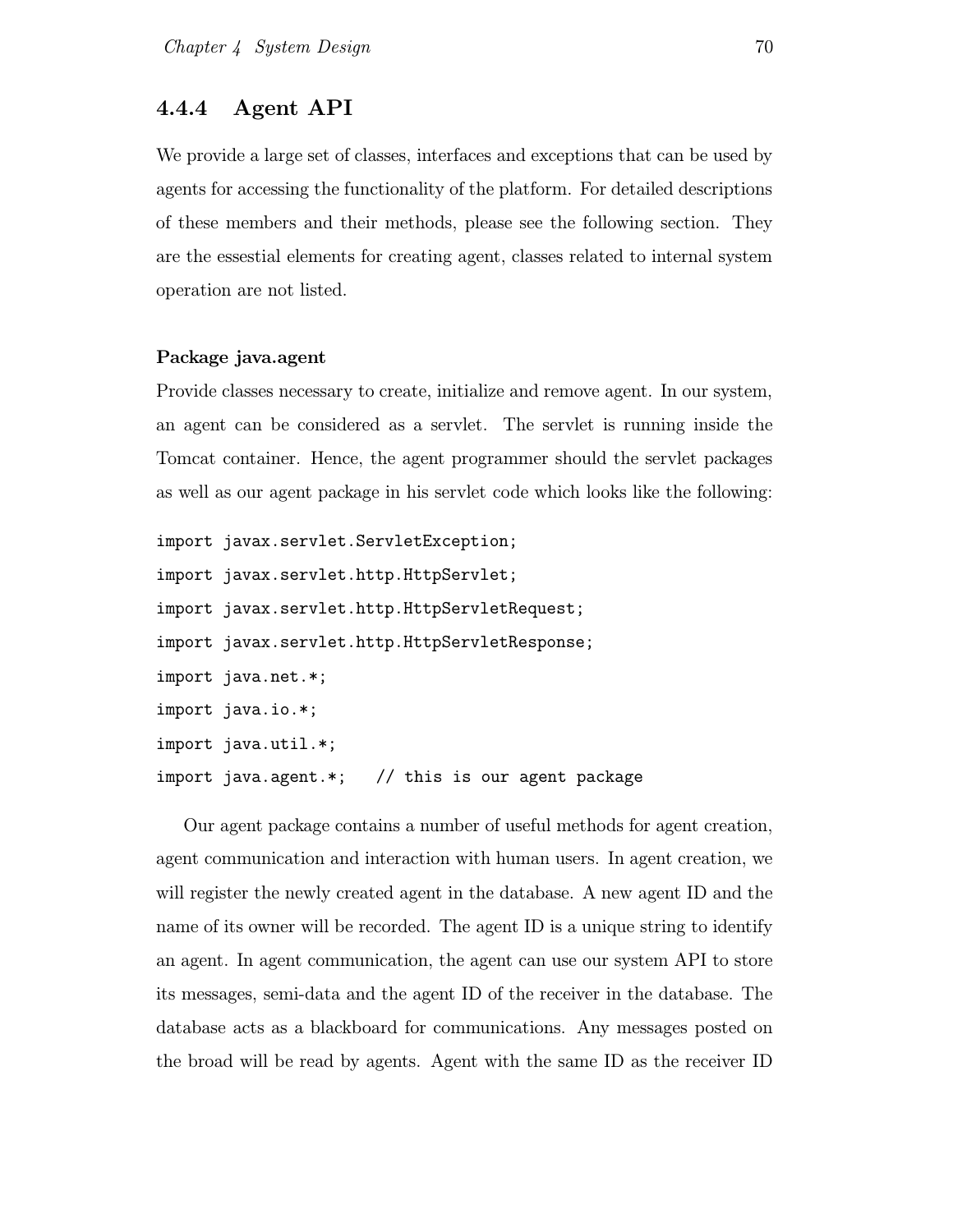will take the messages and erase it from the blackboard. In interaction with human users, our package provides methods for getting web page parameters in the format of HTML forms. These parameters can be used by the agent throughout its lifetime. The response to the human user can by generated by creating web page from the PHP modules to format the agent data.

Figure 4.5 shows the agent's interface of buyer agent and simulation agent. The interface is prepared by the Interface/Translator module inside the Communication Layer. The creation of the interface is very flexible, it can be HTML forms, tables, etc. Agent developers are advised to design the interface in a simple but friendly style in order to reduce interface setup time but still keep the ease of use for its owner.

| WASP - Microsoft Internet Eaglesed<br>Ele Edi View Figurites Tools    | Heb.                                                                                  |                                                                                                                     |                                          |                                                                                                                                                                                                                                                                                                                                                                                                                                                       | <b>Mid-X</b><br>$-127$      |
|-----------------------------------------------------------------------|---------------------------------------------------------------------------------------|---------------------------------------------------------------------------------------------------------------------|------------------------------------------|-------------------------------------------------------------------------------------------------------------------------------------------------------------------------------------------------------------------------------------------------------------------------------------------------------------------------------------------------------------------------------------------------------------------------------------------------------|-----------------------------|
| Qu<br>$B$ and                                                         | $\frac{\alpha}{1-\alpha}$<br>Ø<br>$\frac{2}{\text{Rahad}}$<br>550                     | $\overline{\lim\limits_{\substack{\longleftarrow \\ \longleftarrow}} }$<br>۵<br>$\frac{Q}{\sinh}$<br><b>History</b> | 음.<br>四种<br>$\frac{3}{n-1}$              | $\begin{array}{c c}\n\underline{\mathbf{H}} & \mathbf{g} \\ \hline\n\mathbf{M} & \mathbf{M} \\ \hline\n\mathbf{M} & \mathbf{M} \\ \hline\n\mathbf{M} & \mathbf{M} \\ \hline\n\mathbf{M} & \mathbf{M} \\ \hline\n\mathbf{M} & \mathbf{M} \\ \hline\n\mathbf{M} & \mathbf{M} \\ \hline\n\mathbf{M} & \mathbf{M} \\ \hline\n\mathbf{M} & \mathbf{M} \\ \hline\n\mathbf{M} & \mathbf{M} \\ \hline\n\mathbf{M} & \mathbf{M} \\ \hline\n\mathbf{M} & \math$ |                             |
|                                                                       | Address (@) http://pc80057.coe.cubk.edu.hlc/"owlee/phpruke/html/uses.php?op-viewagers |                                                                                                                     |                                          |                                                                                                                                                                                                                                                                                                                                                                                                                                                       | $-206$<br>Leks <sup>W</sup> |
| WASP                                                                  | web agent platform                                                                    |                                                                                                                     |                                          | Bearch.                                                                                                                                                                                                                                                                                                                                                                                                                                               |                             |
| Welcome                                                               |                                                                                       |                                                                                                                     |                                          |                                                                                                                                                                                                                                                                                                                                                                                                                                                       |                             |
| Main Meriu                                                            |                                                                                       | <b>Add Agent</b><br>View Agent                                                                                      | Edit your Info                           | Select the Thene                                                                                                                                                                                                                                                                                                                                                                                                                                      | Exit                        |
| $-$ Hame<br>· Web Links<br>· Eecommend this<br>Site<br>· Your Account | Bayer fepert<br>Remar<br>203427 My Computer<br>263647 My Book                         | <b>Current Items</b>                                                                                                | Reserved Price - Bids<br>\$0000<br>\$200 | Ends<br>18<br>10<br>7                                                                                                                                                                                                                                                                                                                                                                                                                                 |                             |
|                                                                       | <b>Stendalist Agent</b><br>Type of Auction:<br>Purchase:<br>Bidder Arnyal :           | English Auction<br>F Single Item C Multiple Item<br>Poisson distribution                                            |                                          |                                                                                                                                                                                                                                                                                                                                                                                                                                                       |                             |
|                                                                       | Arrival Rate:<br>Max Price 1<br>Reserved Price :<br>Round :<br>Summit Reset           |                                                                                                                     |                                          |                                                                                                                                                                                                                                                                                                                                                                                                                                                       |                             |
| #11 History No. of Mexic Times Canadad                                |                                                                                       |                                                                                                                     |                                          |                                                                                                                                                                                                                                                                                                                                                                                                                                                       | <b>BO</b> heaven            |

Figure 4.5: User interface of buyer agent and simulation agent.

#### Method Summary

Table 4.2 summarizes some of the essential methods in class java.agent.Agent. They are used for agent creation, agent communication and interaction with human users.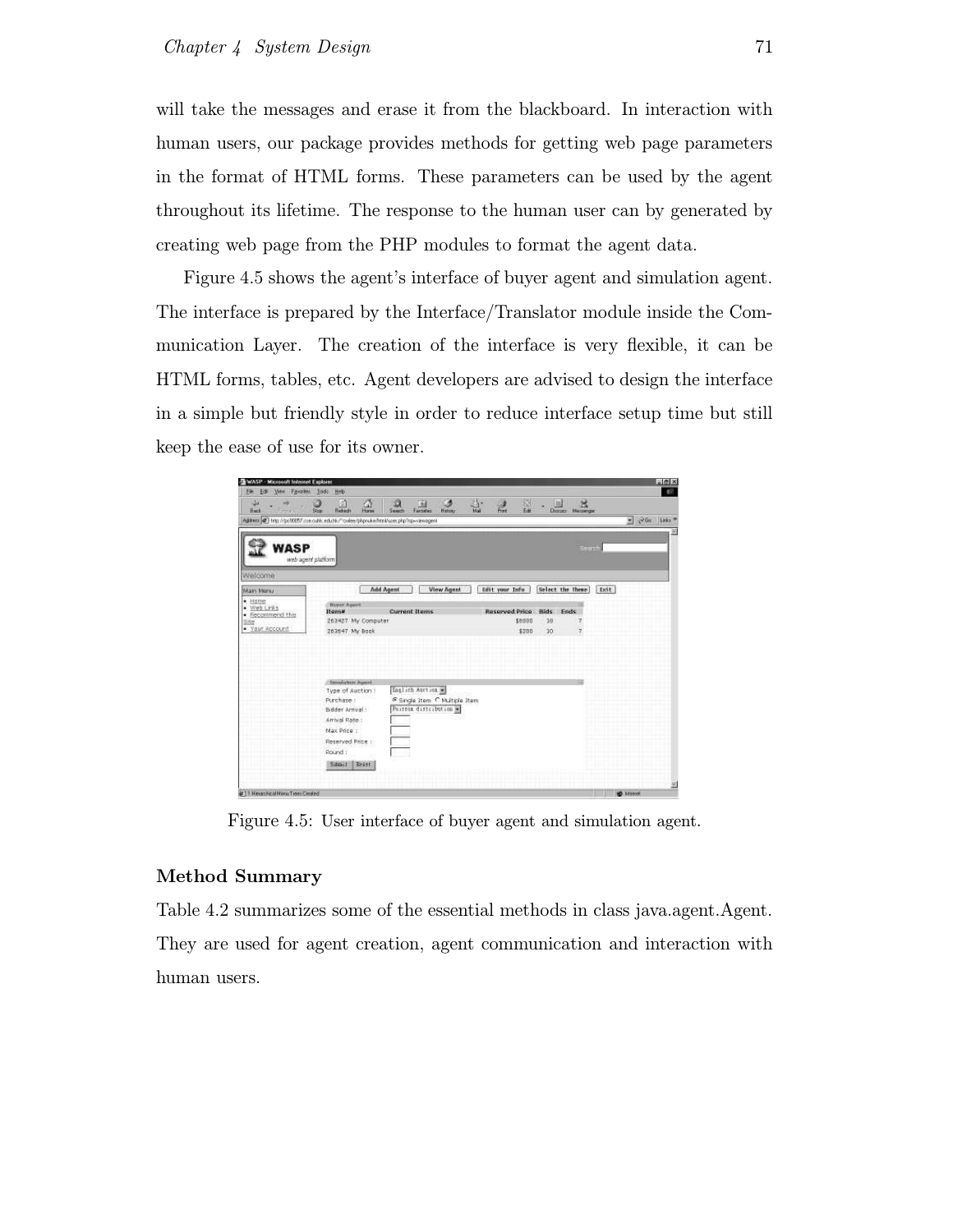| Method             | <b>Input Argument</b>      | Return value     |
|--------------------|----------------------------|------------------|
| createAgent()      | Object <sup>[]</sup> obj   | String id        |
| remove()           | String id                  | void             |
| getInfo()          | String id                  | String agentData |
| flush()            | void                       | void             |
| setSaveInterval()  | int an<br>Interval         | void             |
| setFlushInterval() | int an<br>Interval         | void             |
| doGet()            | HttpServletRequest request | void             |
|                    | <b>HttpServletResponse</b> |                  |

Table 4.2: Method summary.

### 4.4.5 Class java.agent.Agent

• An agent is create by calling the createAgent() method. Our system will perform several internal tasks during the creation procedure,  $(1)$ registers the agent inside the system's internal database, and (2) enables the agent to access the system's functionality by delivering fundamental object references. An agent identification number will be returned. It is composed of:

 $\langle ip \rangle$   $\langle date \rangle$   $\langle time \rangle$   $\langle copy_number \rangle$ .

- An agent can remove itself by invoking the method remove(). After receiving the request to remove an agent, our system automatically invokes the agent's method beforeRemove(). An agent programmer may override this method in order to enable the agent to prepare its removal, e.g., by releasing occupied references.
- The getInfo() method can get a set of information that is associated with the agent. It includes agent's name and type. An agent identification number should be passed into this method and a string containing the agent info is returned.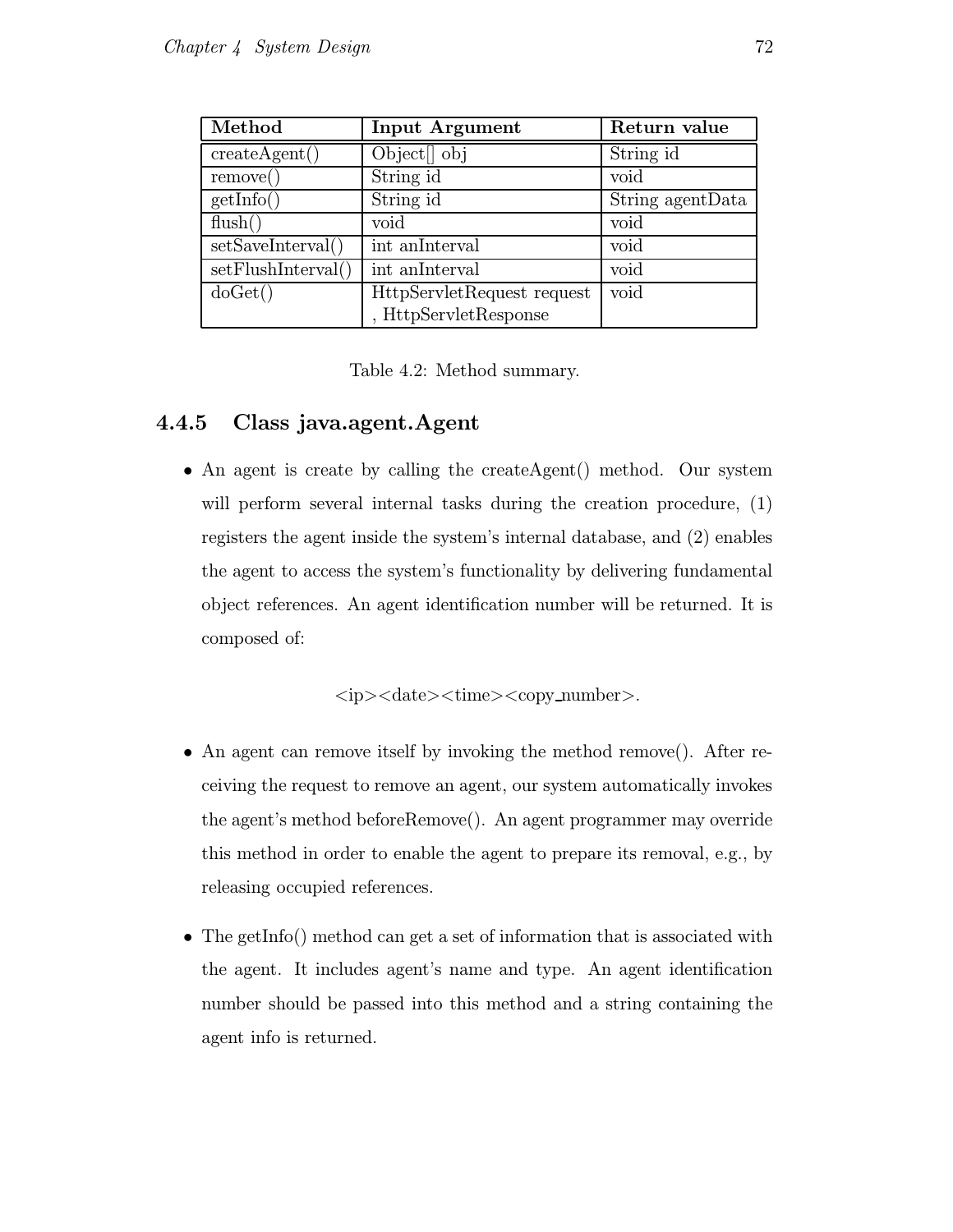- The flush() method can store the agent data to the database. It receives two arguments. One of them is the agent indentification number and the other one is the serialized agent data. It should belongs to the string type.
- The load() method can load agent data from the database. It takes an agent identification number as argument and return a string composed of agent data.
- Agent data can be flushed in database automatically. The setSaveInterval() method can set the time interval between each saving attempts.
- Agent may be idle for too long without receiving user input. It would be better for us to set a timeout period for flushing its data to the database. The setFlushTimeout() method can set the timeout period.
- The doGet() method should be overridden to read parameters from a HTML page. The method signature should be:

public void doGet(HttpServletRequest ...);

We can get parameters by using:

String sign = request.getParameter("sign");

where sign is the name of the parameter.

## 4.5 Summary

Our system architecture provides high uptime. By building everything in redundant, restartable small components we can provide multiple paths for the application, increase flexibility and scalability. The N-tier architecture can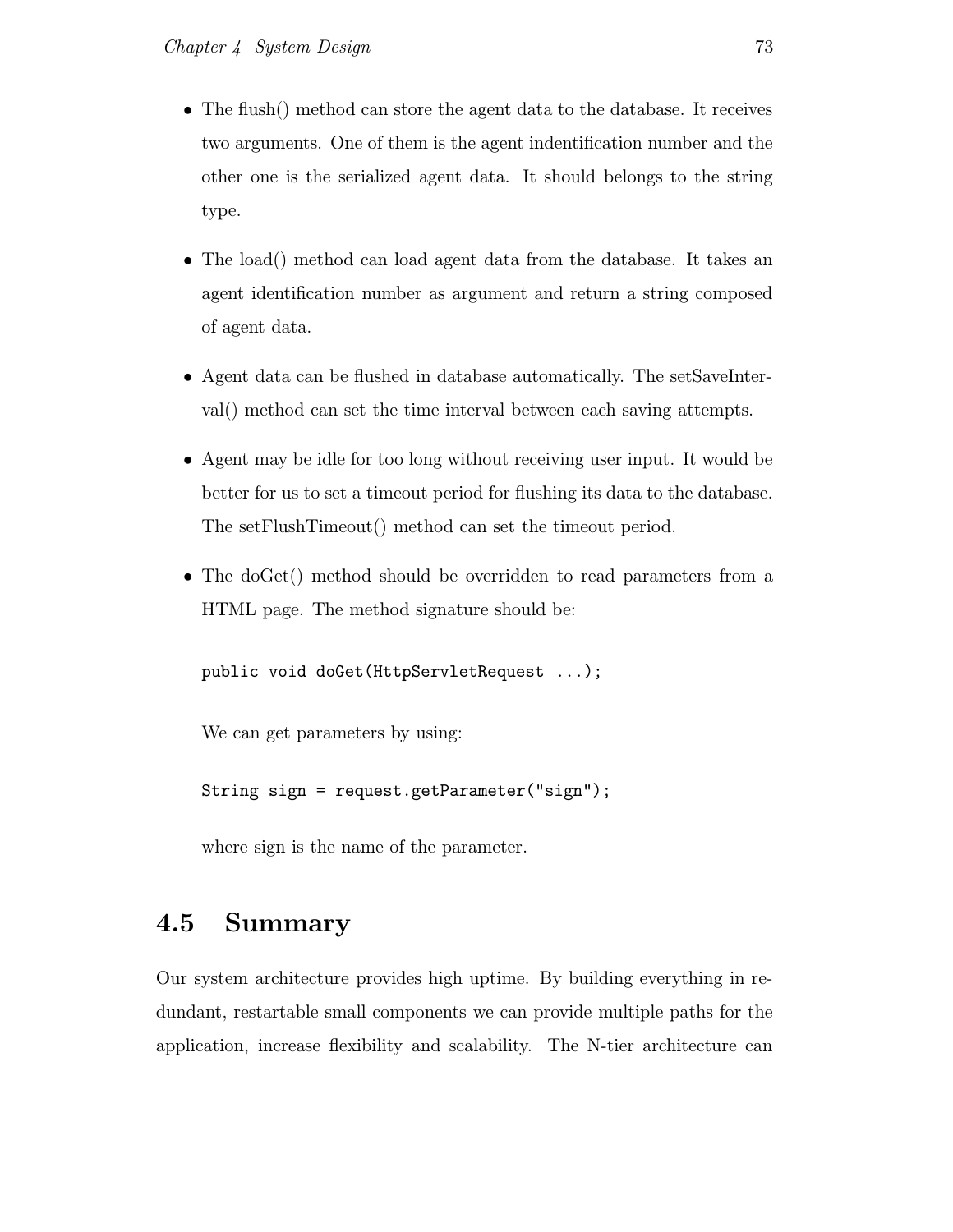make layer abstraction in the system which allows administrator to maintain it easily. The agent API provides useful methods for agent developers to create and manage agent. It is architecture independent which does not require agent developers to understanding the system in depth before written any codes. However, there are two shortcomings in the system. The first one is not enough security support. We are still developing the security modules for the system. To cite an example, the HTTP server authentication component are unable to defense software agent from outside attack. It leaves a security hole in the current stage. Morever, many security measures should be enhanced in the next development stage. The second one is the lack of distributed support. Now, our system can support hundreds of users concurrently using the N-tier architecture. The local system scalability is very good but we cannot do it in a distributed fashion. The architecture does not allow us to inter-connect two or more platforms together and does not support load balancing.

For the implementation details, the combination of Linux, Apache, MySQL, and PHP was appropriate. This combination will likely not be appropriate for all projects. However, we hope that this framework is an informative first step in investigation of alternatives for the next project.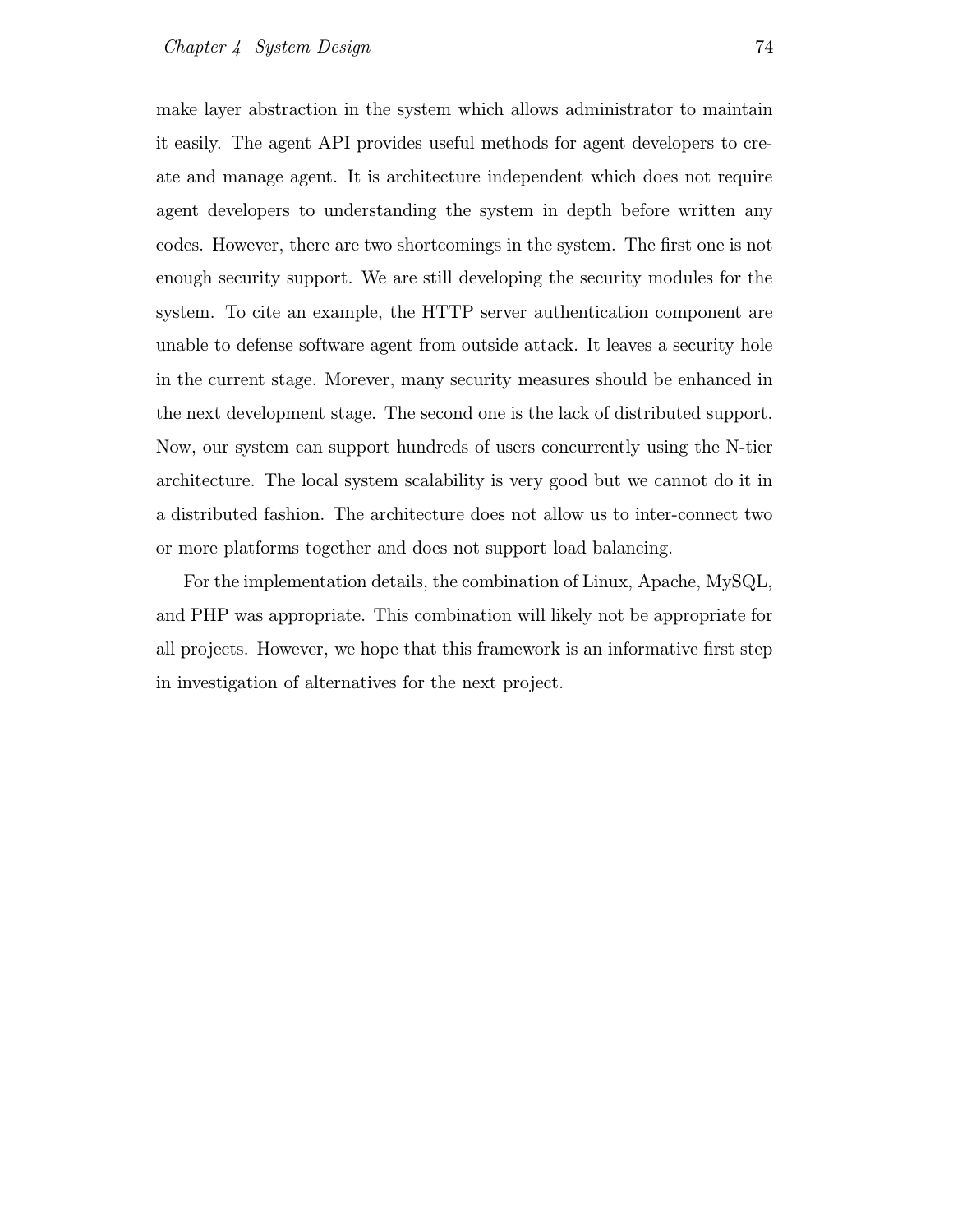## Chapter 5

## Experimental Results

The following experimental results focus on comparing the expected revenue calculated by the Markov chain model and the one simulated by software agents. We want to (1) know whether the behaviour of the SA and the BA are modeled properly, (2) measure the performance of Markov chain model, and (3) find out the limitations of the Markov chain model.

## 5.1 Simulation Environment

The Markov chain model is a good tool to model simple BA's behaviour. On the other hand, simulation presents a particularly attractive computational alternative for investigating online auction because it averts the need for overly restrictive assumptions and because it can model a wider range of BA's behaviour than Markov chain model can cope with. Therefore, we developed a system and a simulation agent to provide a simulation environment for the BAs and SAs to run the negotiation phase automatically [17]. This is the batch mode of the system which does not require agent and it's owner communicate in an interactive environment. The tasks of simulation agent is to create a pool of BAs and SAs with starting parameters and run one of the auction types. The simulation results collected by the simulation agent will be compared to the one calculated by the Markov chain model. From the comparison, we can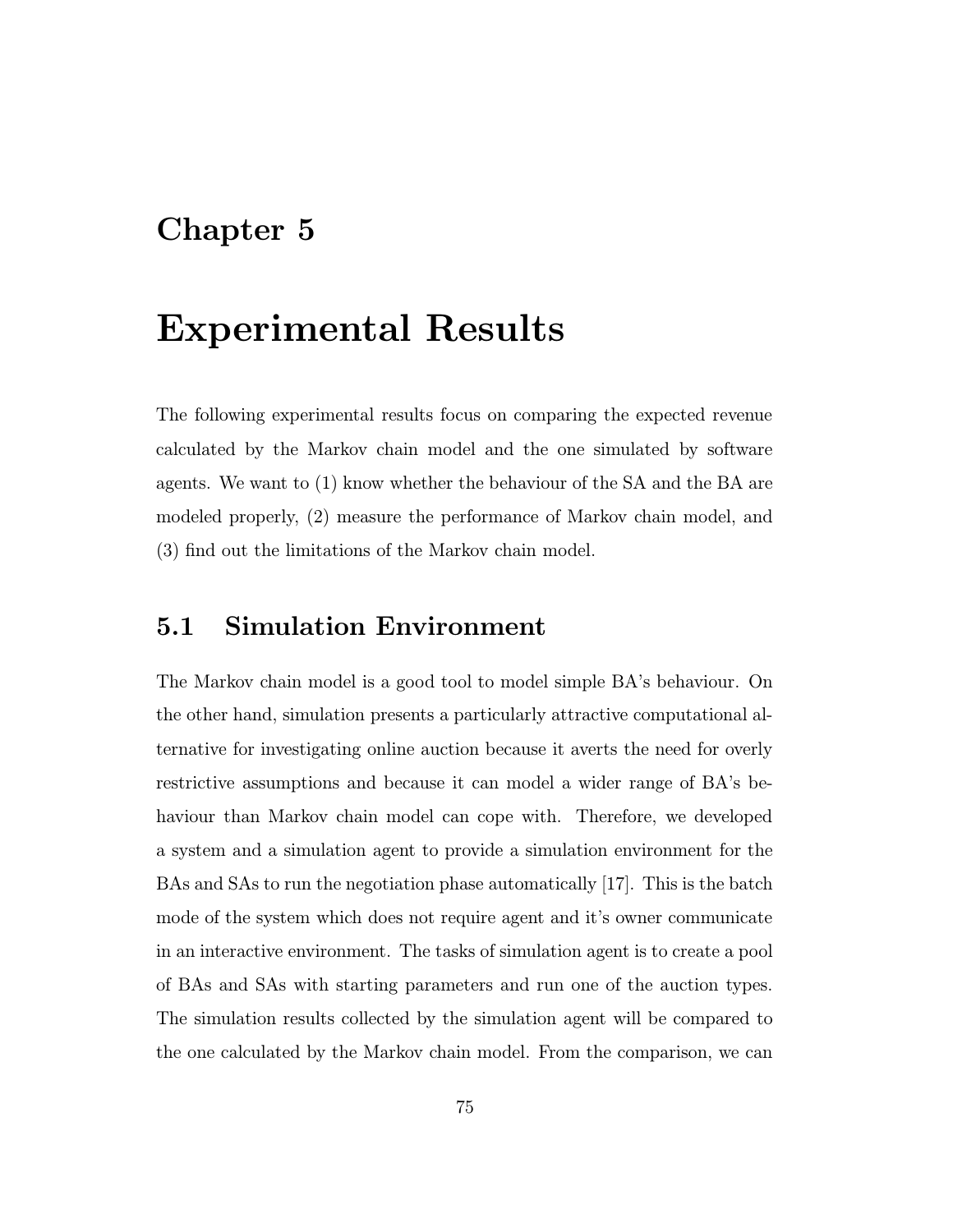verify the correctness of the Markov chain model, measure the performance of the bidding behaviour, and find the best auction closing time for the seller in order to maximize his profit.

The simulation environment runs on a PC with a 300MHz PII Intel CPU, 128Mb memory and a 12Gb harddisk. Our system was built on top of Redhat Linux 6.2 with kernel-2.2.16 and the Apache web server. The experimental results are generated with the following assumptions: (1) BAs are independent to each other, meaning that they will not have any interactions, (2) The negotiation phase runs a single-item auction, (3) The SA will not advertise future items and does not contain any purchasing history. Input parameters are the arrival rate of BAs/SAs, the minimum bid increment/decrement, the reserved price of the item, the maximum bid of each BA, the valuations of  $BA/SA$ , and the closing time of the auction process. Figure 5.1 shows the simulation process.

The simulation agent will initialize the simulation environment with the input parameters provided by its owner. Then agents will be created at different time to join the auction. The arrival of agents follows the Poisson arrival model. If a BA shows interests in the item provided by the SA, they will start negotiation according to the predefined auction format. The negotiation phase will proceed until the end of the auction. The SA will record the selling price of the item after a bid is submitted. The simulation result will be used to plot a graph of expected revenue verus time at the end of the auction.

### 5.2 Experiment One: A small English auction

#### Motivations

In this experiment, we want to test the correctness of our Markov chain model for English auction. First, we apply the Markov chain model to a small size English auction and calculate the expected revenue. Then we will use similar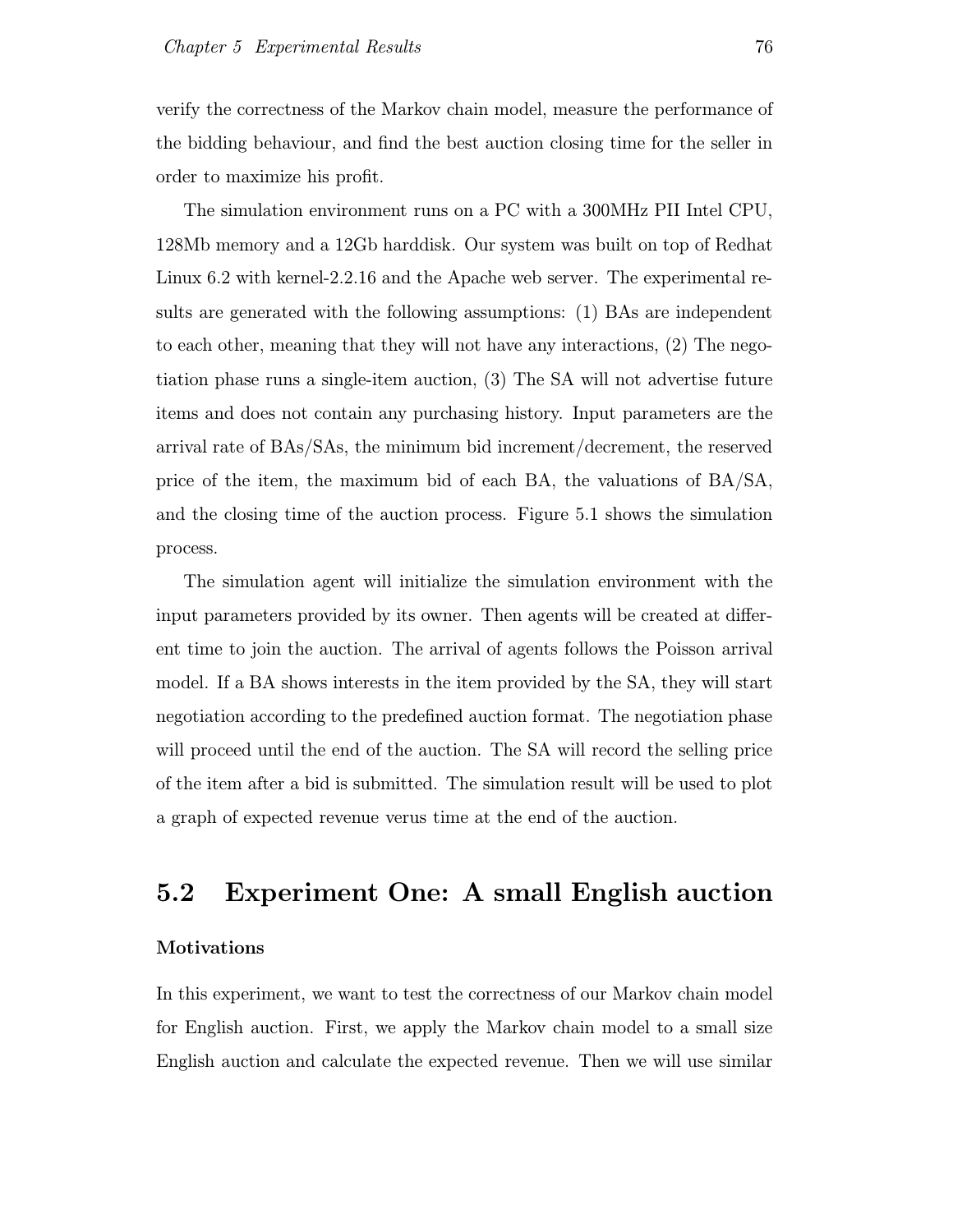

Figure 5.1: Simulation process.

parameter settings and apply the settings to agent simulation. Finally, we will compare the expected revenue predicted by the Markov chain model with the one simulated by software agents.

#### Experimental Settings

In the Markov chain model, we use parameter settings described in Table 5.1 and the cdf of BA's valuations for an item shown in Figure 5.2. The value of arrival rate is suggested by [52]. In that paper, the author did a study to analyze eBay auction data and found that it was reasonable to approximate the arrival rate as 1 arrival/hour.

In English auction, there is only one SA. Hence, we assume the arrival rate of SA is 0 arrival/hour and the SA is ready to serve BAs after the auction starts. Moreover, we do not have cdf for SA because it will not place any bids in the auction. Based on the previous assumptions, our agent simulation uses parameter settings as shown in Table 5.2.

#### Experimental Results

Figure 5.3 shows the expected revenue calculated by the Markov chain model and the expected revenue simulated by the software agents from an initial revenue of \$0 to the final revenue of \$5.

We find that the Markov chain of English model does a good job to simulate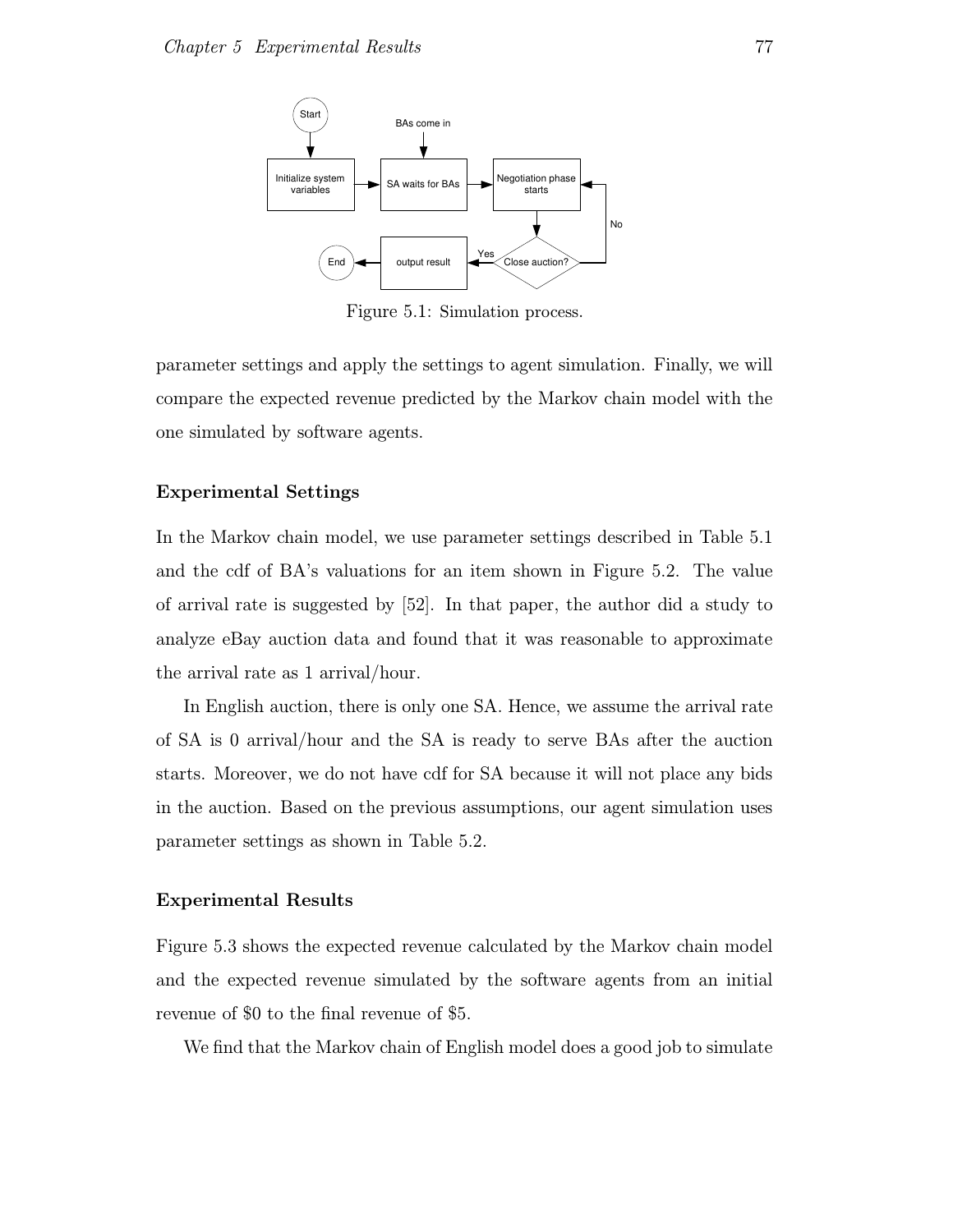

Figure 5.2: cdf of BA's valuations for an item.



Figure 5.3: Expected revenue over time for a small English auction.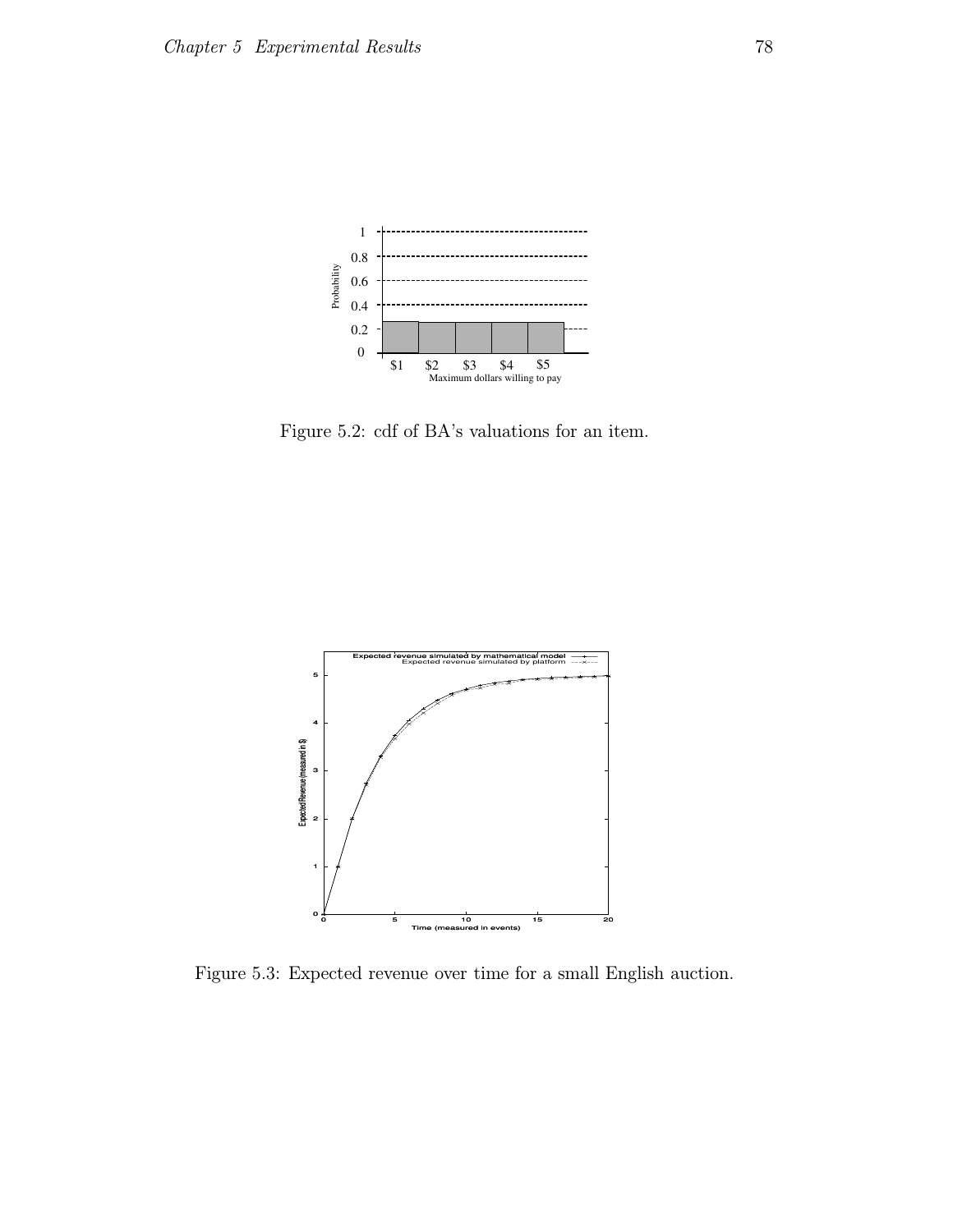| Parameter   Definition |                                              | Value                |
|------------------------|----------------------------------------------|----------------------|
|                        | arrival rate of new bidders                  | 1 arrival/hour       |
| $\mu$                  | departure rate of bidders from waiting queue | $1/3$ departure/hour |
| $\mathcal{C}_{0}$      | minimum bid increment                        |                      |
| $\,r$                  | reserve price of the item                    |                      |
| time                   | closing time of the auction process          | 20 rounds            |

Table 5.1: Parameter value of Experiment One (Markov model).

| Parameter        | Definition                      | Value          |
|------------------|---------------------------------|----------------|
|                  | arrival rate of                 | 1 arrival/hour |
|                  | Possion process                 |                |
| $\mathcal{C}$    | $\overline{\text{minimum}}$ bid | 1              |
|                  | increment                       |                |
| $\boldsymbol{r}$ | reserved price                  | 1              |
|                  | of the item                     |                |
| $max\_bid$       | maximum bid                     | 5              |
|                  | of each BA                      |                |
| prob             | probability of                  | According to   |
|                  | the BA's valuation              | Figure 5.2     |
| t.               | closing time of                 | 20             |
|                  | the auction process             | rounds         |
| $\it{n}$         | number of BAs                   | 10             |

Table 5.2: Parameter value of Experiment One (Simulation environment).

the auction process. The expected revenue calculated by the Markov chain is similar to the one simulated by agents. This means that the result of the Markov chain is a good indicator of expected revenue. The slope of both curves is deep near the beginning of auction and decreases towards the end of auction. The reason is that there are more bidders in the waiting queue when the expected revenue is high. According to Equation 3.3, the value of  $F^*$  will decrease which means that the probability of willing to bid is smaller. Hence, the expected revenue will not grow as fast as before. Both curves reach an equilibrium value of five dollars because they are bounded by the maximum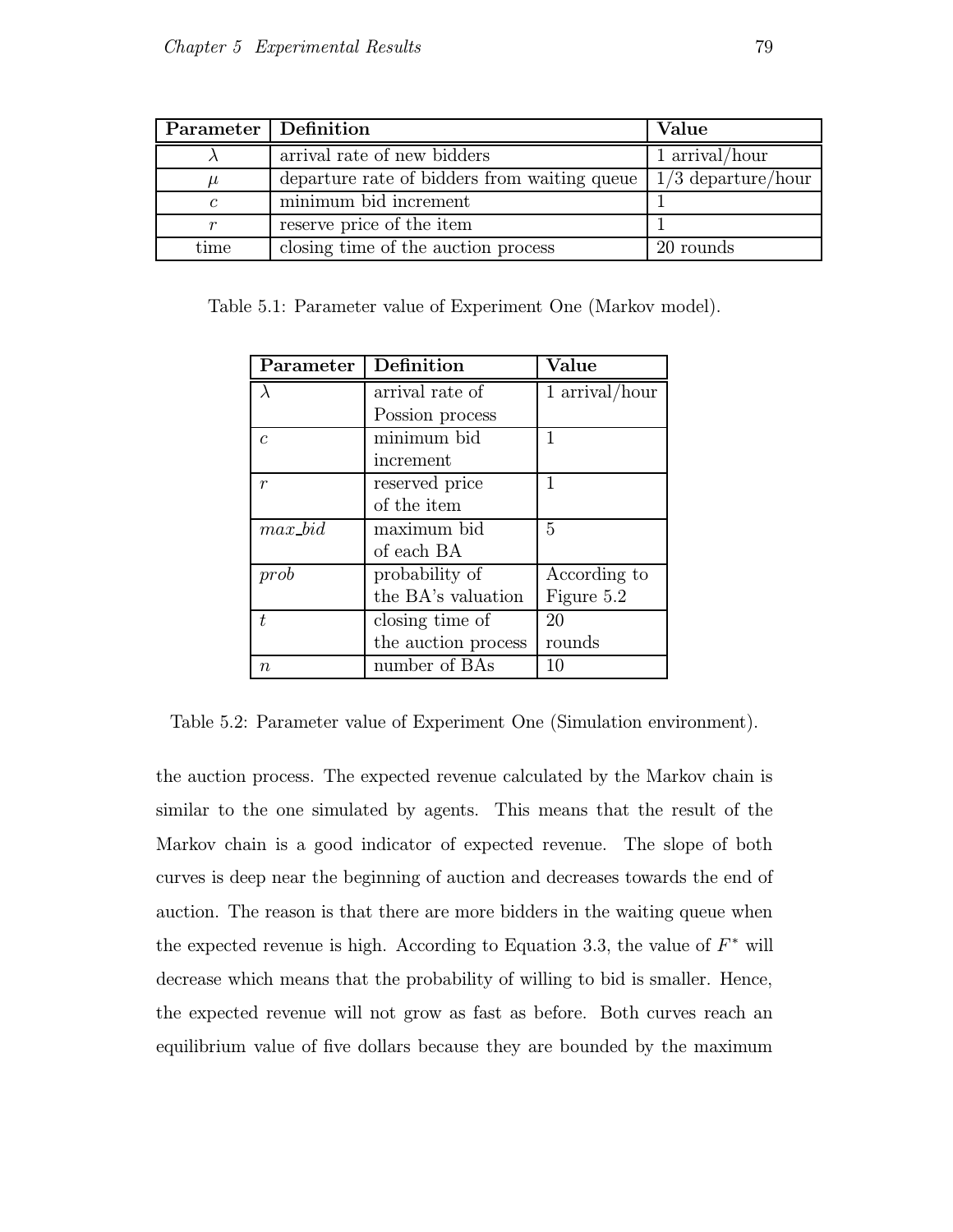value of the cdf. Moreover, the best auction closing time can be found from the graph. It should be around 13 events. After that, the revenue does not change too much but reach an equilibrium value. In a real auction, the seller can reference the simulation result to specify the auction closing time. Using the best auction closing time allows the seller to save the advertising expense but still make the highest profit.

### 5.3 Experiment Two: A large English auction

#### Motivations

In this experiment we test the scalability of the Markov model. A single-item English auction with a maximum bid of \$5 is considered small. Therefore, we try to apply the Markov chain model and the software agents to a similar auction process but with a larger maximum bid of \$10.

#### Experimental Settings

The experimental setup for agent simulation is similar to Experiment One except the use of longer auction time and different BA's cdf. The new auction closing time is 100 rounds and the new cdf can be found in Figure 5.4. On the other hand, the parameter settings for Markov chain model change from  $max\_bid = 5$  to  $max\_bid = 10$  and from  $t = 20$  to  $t = 100$  and it uses a new cdf as shown in Figure 5.4.

#### Experimental Results

Figure 5.5 shows the simulation result. We find that the curves of the expected revenue are close to each other. They grow exponentially and tend to the asymptote of the maximum expected revenue. Therefore, we believe that the behaviour of the SA and the BA is well modeled by the Markov chain and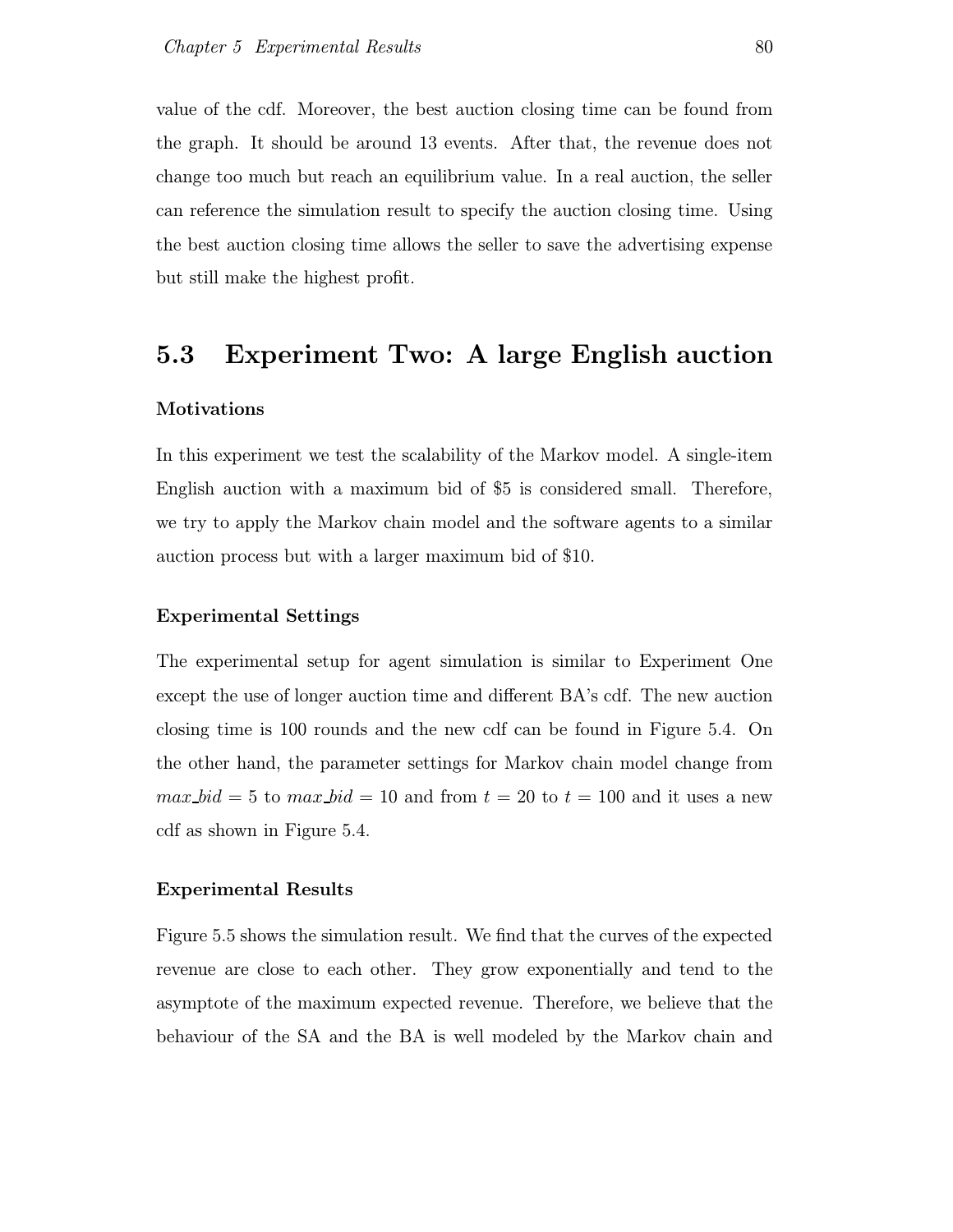

Figure 5.4: cdf of BA's valuations for an item.



Figure 5.5: Expected revenue over time for a large English auction.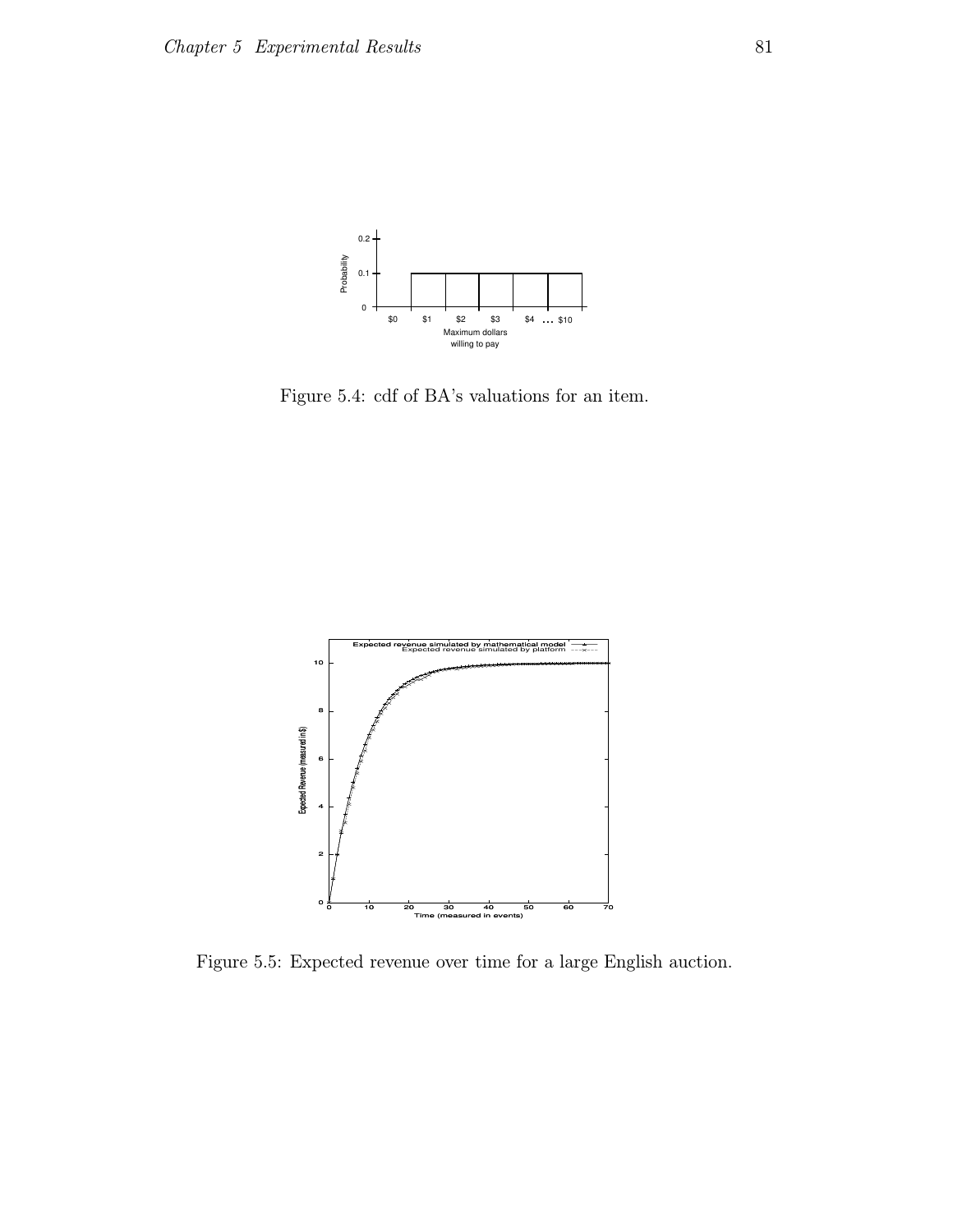does not affect by the size of the maximum bid and the auction duration. Moreover, we find that the best auction closing time is extended compared with Experiment One. This is due to the higher maximum bid value.

## 5.4 Experiment Three: A small Dutch auction

#### Motivations

In this experiment, we try to test the correctness of the Markov chain model for Dutch auction. Again, we try to compare the prediction result with the expected revenue simulated by software agents.

#### Experimental Settings

We use similar parameter settings as shown in Table 5.1 and Figure 5.2 except for the value of  $c$  and  $r$ . In Dutch auction, submitting bids are considered as bid decrement. Hence, we change the value of  $c$  to  $-1$ . Moreover, the negotiation protocol of Dutch auction requires a high reserved price r. Hence, we fix r to \$5 and the selling price will drop from \$5 to \$1. The cdf of BA's valuation of an item is shown in Figure 5.2.

#### Experimental Results

The experimental result is shown in Figure 5.6. We find that the curves of the expected revenue are close to each other. They drop exponentially and tend to the asymptote of the minimum expected revenue. Therefore, we believe that the behaviour of the SA and the BA is well modeled by the Markov chain and does not affect by the size of the minimum bid and the auction duration. Again, we can find the best auction closing time from the graph. It is around 15 events. Seller can try to specify different selling prices at the beginning of the auction and check their auction closing time. From the result, he can find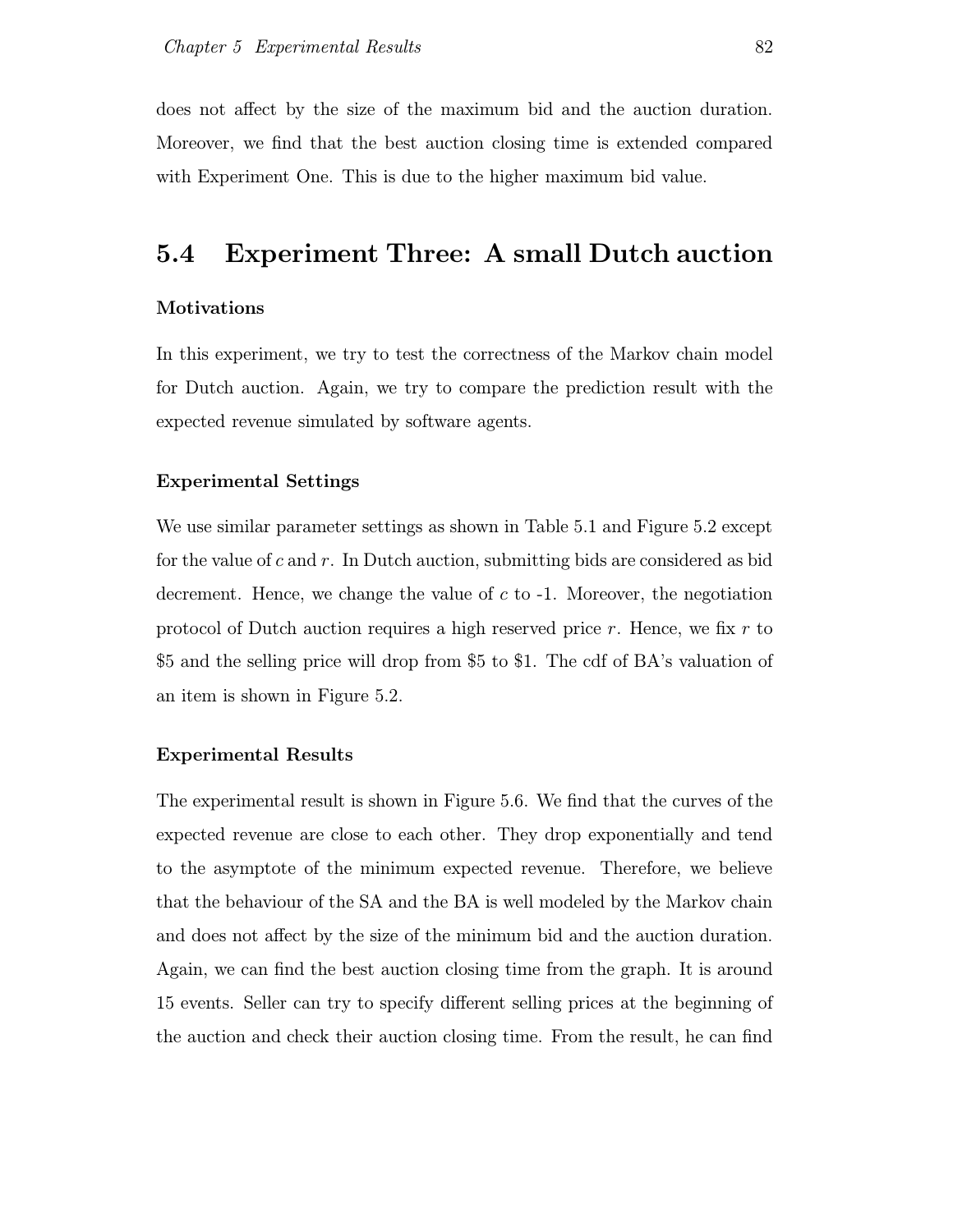

Figure 5.6: Expected revenue over time for a small Dutch auction.

out the best time for him to re-visit the auction site.

## 5.5 Experiment Four: A large Dutch auction

#### Motivations

In this experiment, we try to use another set of parameters to the Markov chain model of Dutch auction. The purpose of this experiment is to test the correctness of the Markov chain model under a large auction size.

#### Experimental Settings

The parameter setting is similar to the one presented in Experiment Two. The auction closing time is fixed at 100 intervals and the reserved price is fixed at \$10. The cdf of BA's valuation of an item is shown in Figure 5.4.

#### Experimental Results

Figure 5.7 shows the simulation result. We find that the curves are still close to each other. The approximation of Markov chain model is still valid under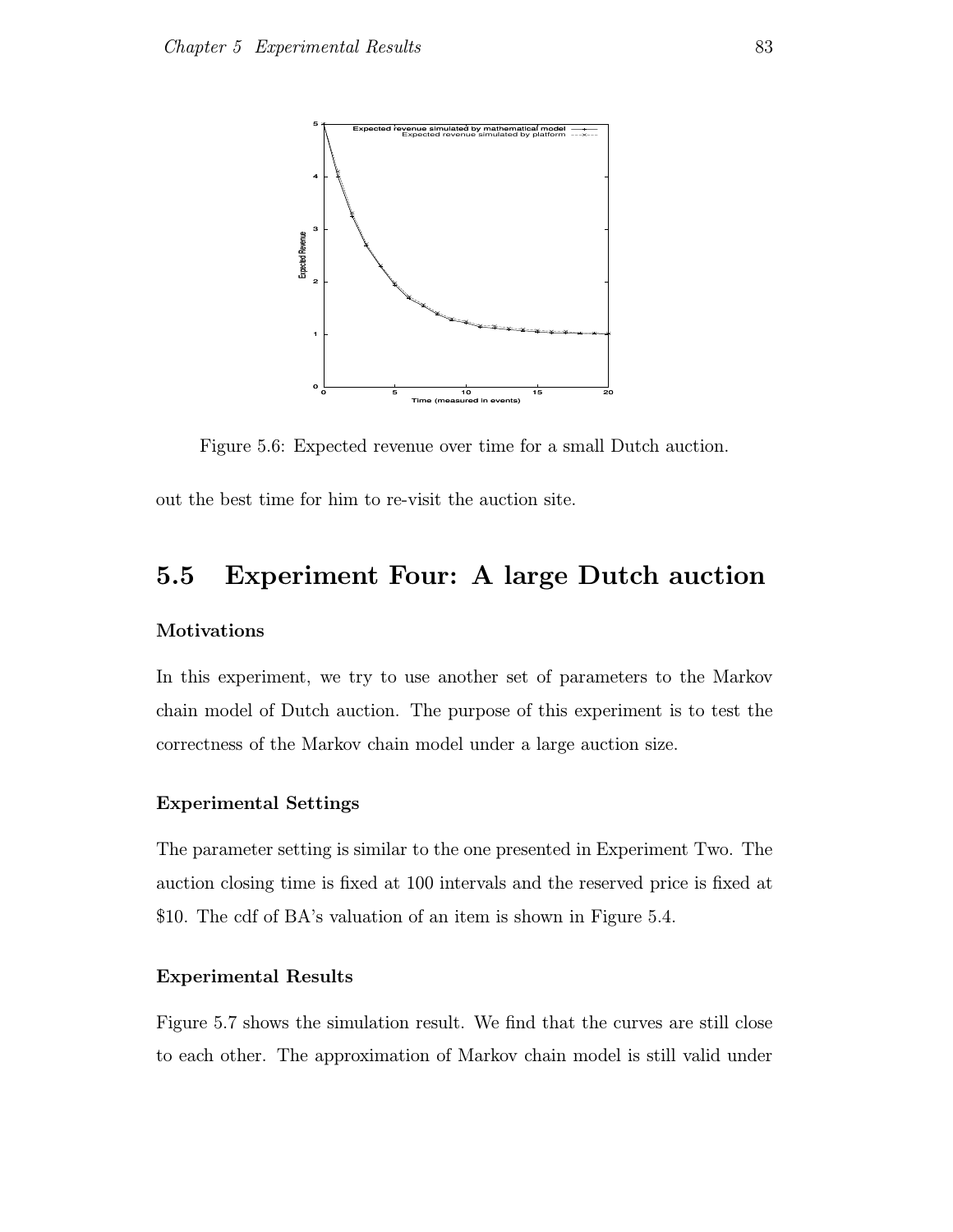

Figure 5.7: Expected revenue over time for a large Dutch auction.

a large auction. Moreover, we find that the Markov chain under estimate the expected revenue. The reason of this is due to the averaging of BA's cdf in the waiting queue.

## 5.6 Experiment Five: Partial knowledge on other BAs

#### Motivations

Next, we try to model a wider range of BA's behaviour. In the previous experiments, we assume BAs are independent to each other with no interactions between them. Now, we want to give them partial knowledge: (1) each of them knows the bid paid by the others, and (2) each of them knows other's valuations. In the auction process, the following strategy is used: When a BA is interested in bidding for an item, and it knows that no other BAs are willing to bid, the BA will raise the current bid only by the minimum bid increment. However, if there are other competitors, the BA will compare their bids and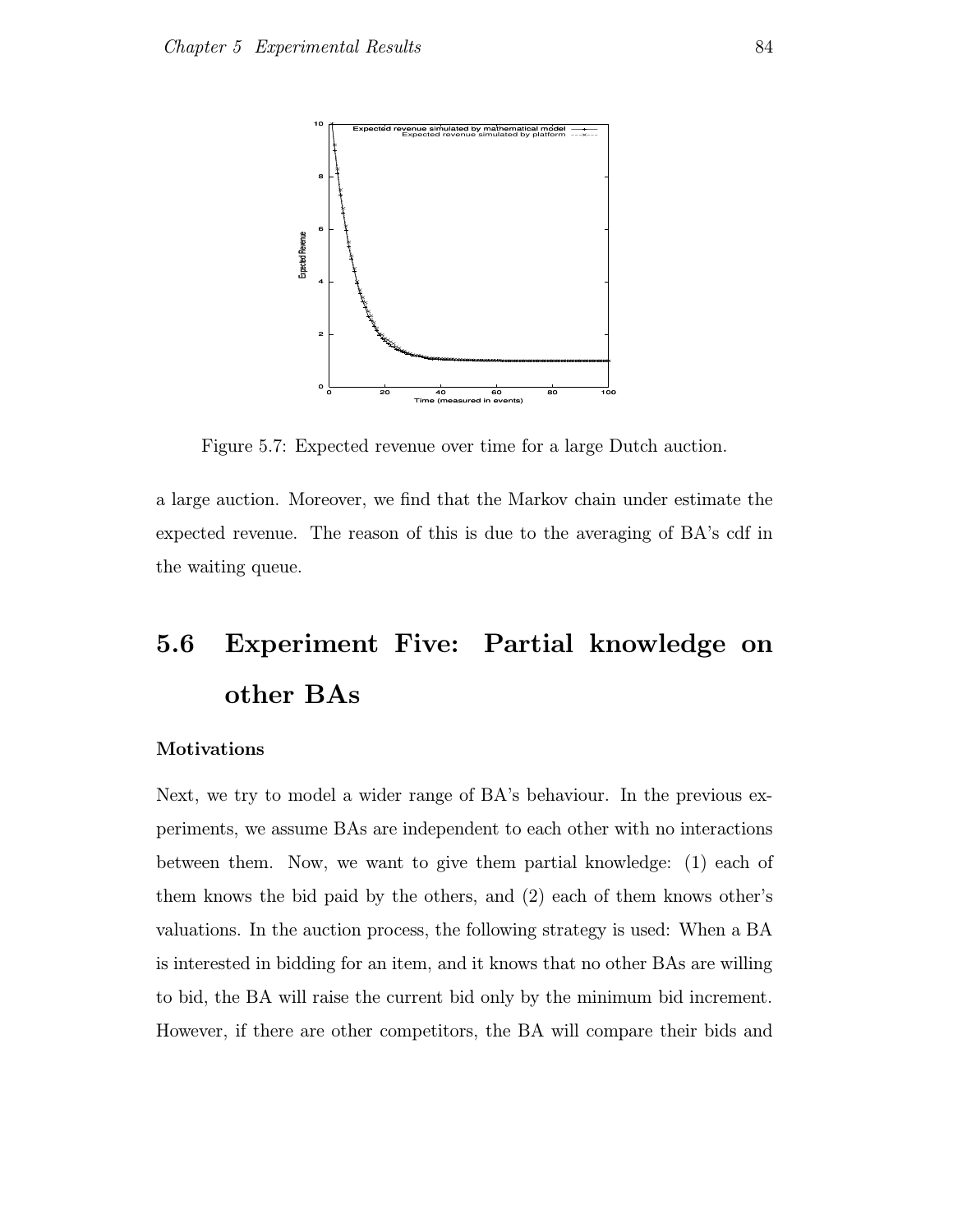find out the maximum bid. Then, if it is still willing to bid, it will offer a new bid which is the maximum bid among other BAs plus the minimum bid increment. This complex strategy cannot be modeled by the Markov chain approach, but it can be simulated by our agents-based platform. Figure 5.8 shows the simulation result.

#### Experimental Settings

The parameter settings of the Markov chain model are the same as Experiment One. For agent simulation, we allow buyer agent share some knowledges about the auction and use the same parameter settings as Experiment One.



Figure 5.8: Revenue vectors under partial knowledge of other BAs.

#### Experimental Results

Figure 5.8 shows the simulation result. If we compare the result with the expected revenue calculated by the Markov chain model in Experiment One, we find that the curve simulated by our platform grows and approaches to the asymptote faster than the one predicted by the Markov chain model. This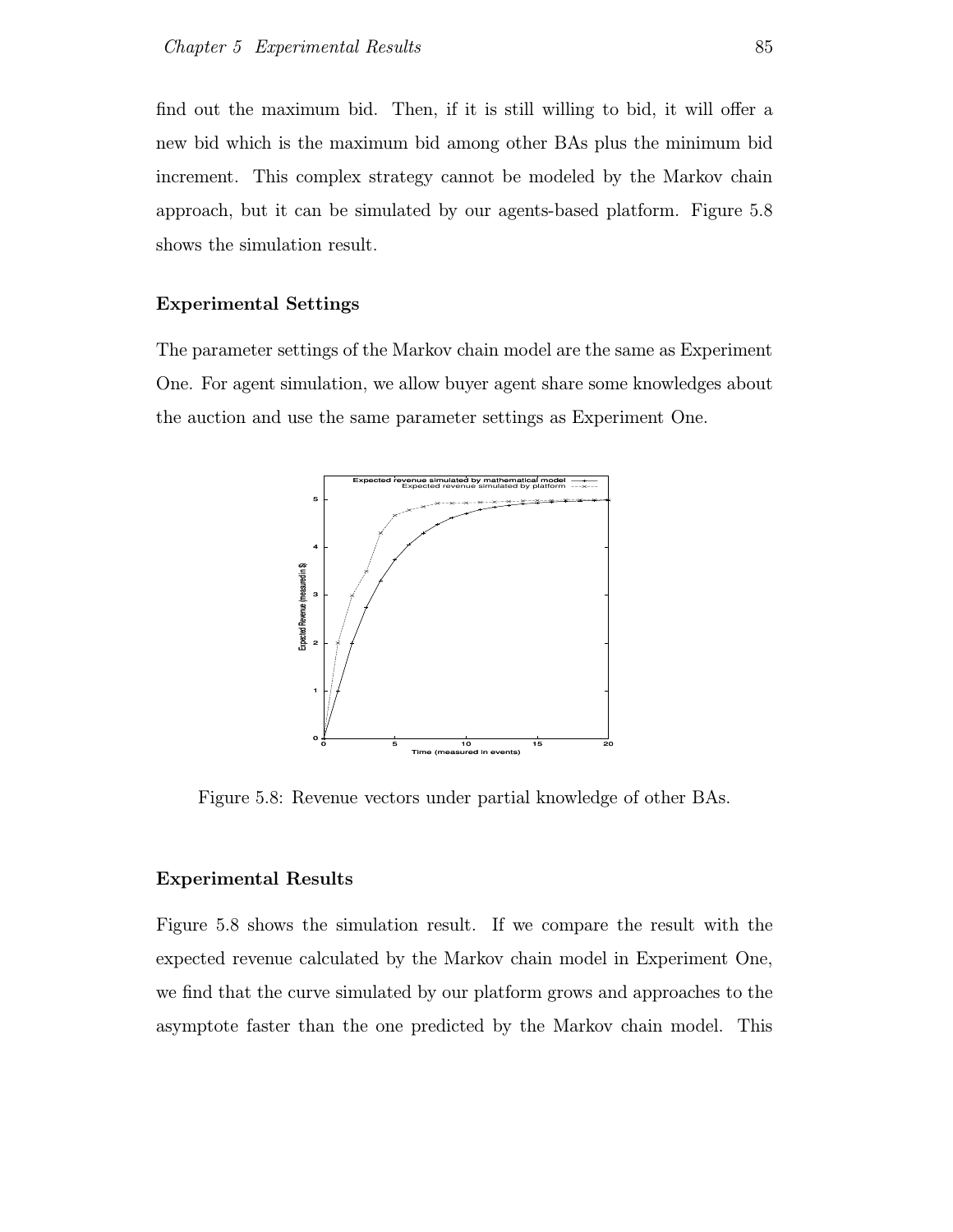indicates that the auction process will speed up due to the partial knowledge about other BAs in the new bidding strategy.

## 5.7 Experiment Six: Partial knowledge on closing time

#### **Motivations**

In this experiment, we want to show that the expected revenue is affected by the closing time of the auction process. We try to modify the valuation function towards the end of the auction process. Again, the Markov chain model will become extremely complicated to model this behaviour, but our agent-based platform can simulate the results rather easily and faithfully.

#### Experimental Settings

The parameter settings of the Markov chain model is the same as Experiment One. For agent simulation, we try to update the probability of willing to bid towards to end of the auction. The new probability will be increased by 0.1 at the end of each time interval. Other parameter settings are the same as Experiment One.

#### Experimental Results

Figure 5.9 shows the simulation result. The experimental result shows that our agent-based platform can model a common phenomenon as in the real auction, i.e. BAs are unwilling to make new bids in the middle of the auction process, but they will submit bids at the very last moment. Figure 5.9 indicates that the growth of the expected revenue is divided into two phases. In the first phase, the expected revenue grows as usual, but it stops growing in the middle of the auction process. The second phase is triggered by the approaching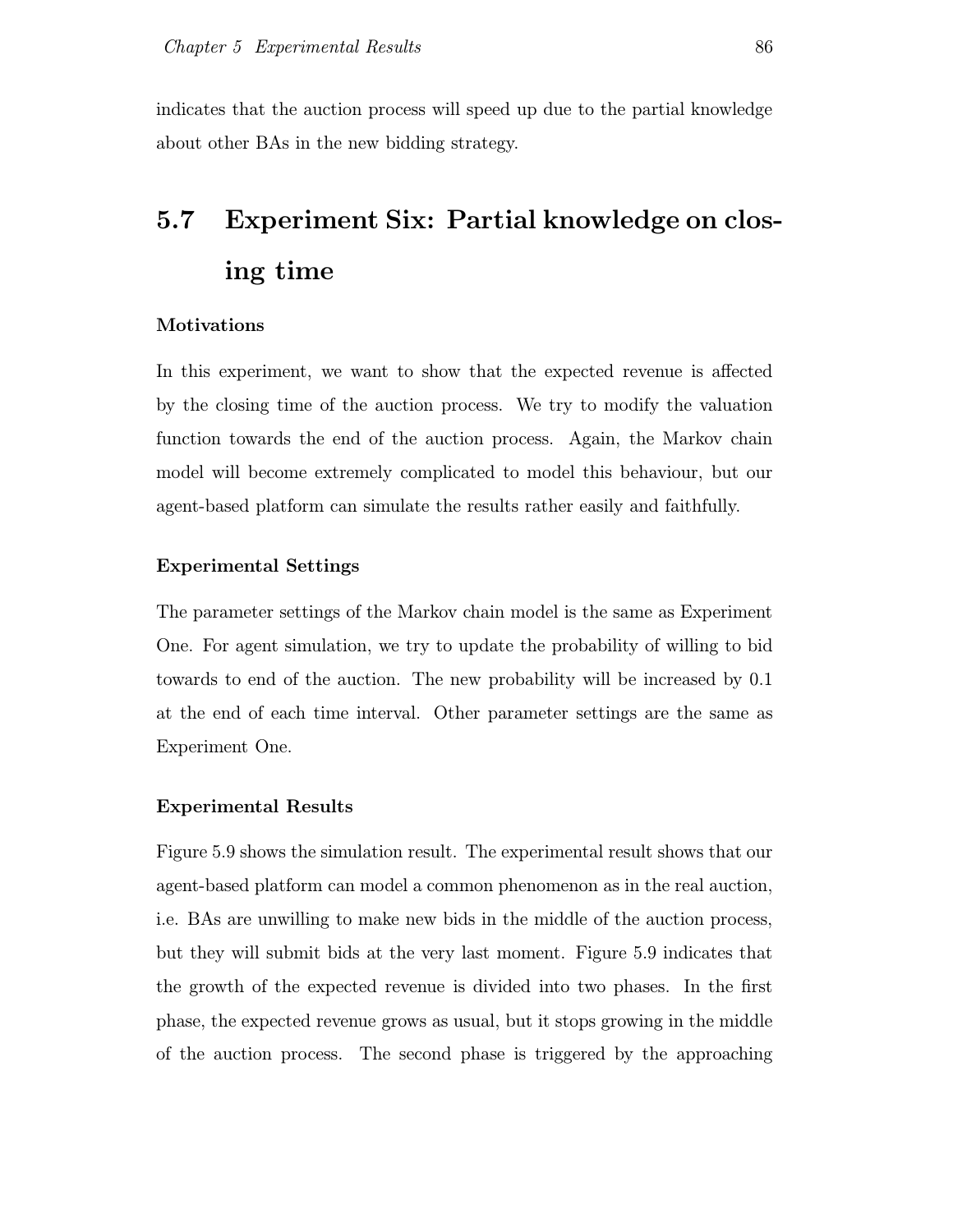

Figure 5.9: Revenue vectors under partial knowledge of closing time.

closing time of the auction process when BAs are actively taking bids, and the revenue grows at a fast speed toward the expected maximum bid.

## 5.8 Experiment Seven: A small Double auction

#### Motivations

In this experiment, we want to test the correctness of the Markov chain model for Double auction. A correct model should shows the following features in a graph of expected revenue verus time: (1) The shout prices of seller and buyer should differ significantly from an equilibrium value at the beginning of the Double auction. (2) As time passes by, the shout prices approach the equilibrium value. (3) On subsequent time intervals, the shout prices are initially nearer equilibrium, and approach equilibrium faster.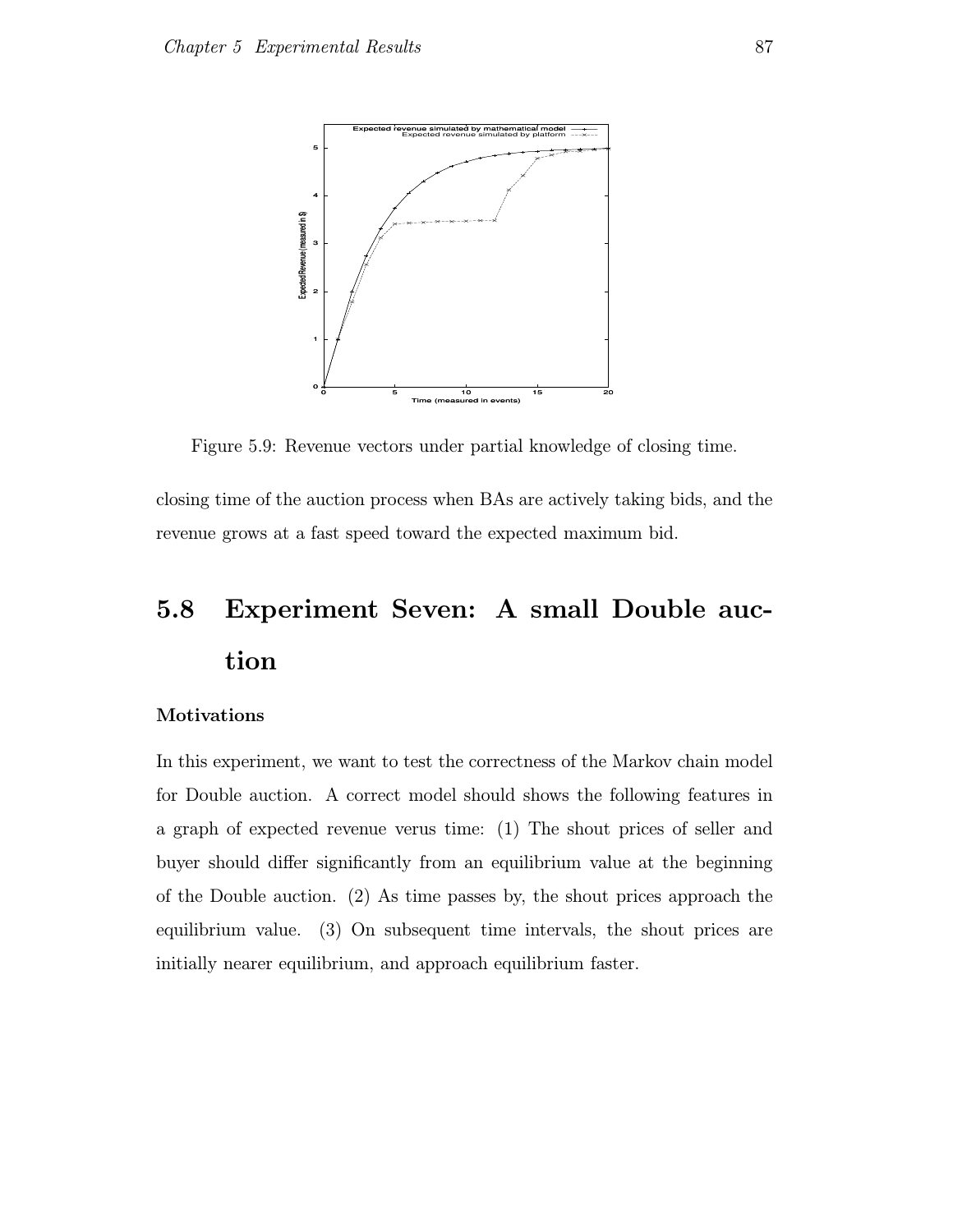#### Experimental Settings

The parameter settings of the Markov chain model are listed in Table 5.3.

| Parameter    | Definition                               | Value          |
|--------------|------------------------------------------|----------------|
| N            | number of identical items for sale       | 20             |
| time         | number of rounds                         | 100            |
| $\lambda$    | arrival rate of new buyers               | 1 arrival/hour |
| $\mu$        | arrival rate of new sellers              | 1 arrival/hour |
| $N_b$        | maximum number of buyers in the auction  | 20             |
| $N_{\rm s}$  | maximum number of sellers in the auction | 20             |
| $F_b(v_i^b)$ | cdf of buyer valuations for this item    | According to   |
|              |                                          | Figure 5.10    |
| $F_s(v_i^s)$ | cdf of seller valuations for this item   | According to   |
|              |                                          | Figure 5.10    |

Table 5.3: Parameter value of Experiment Seven (Markov model).



Figure 5.10: Graph of  $F_b(p)$  and  $F_s(p)$  for initial distribution ~  $U(1,5)$ .

#### Experimental Results

Figure 5.11 shows the result of the Markov chain model. Shout prices of buyer are shown in triangles, while shout prices of seller are shown as squares. Filled symbols mean shouts that were accepted. Lines are drawn to join the sequence of accepted shout prices of buyer and sellers. As the experiment progresses, the offering prices approach equilibrium, and on successive time intervals, there is less variance from, and faster approach to the equilibrium value. The result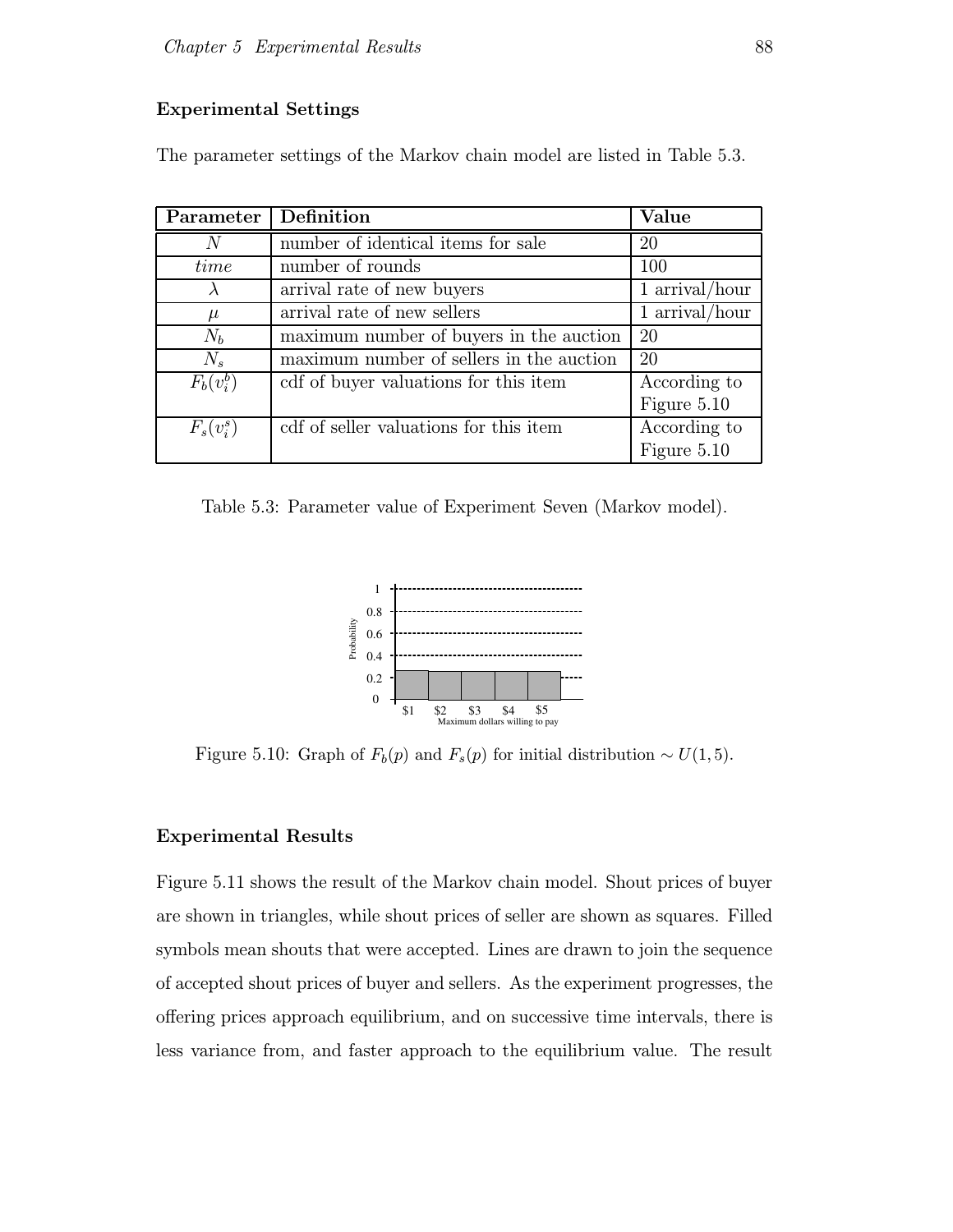

Figure 5.11: Shout price over time for a small Double auction.

matches our expectations. Markov chain does a good job to model a Double auction.

## 5.9 Comparisons and Discussions

From the above experimental results, we find that the analytical approach based on the Markov chain model has some limitations:

- It does not allow BAs to interact with one another.
- It does not consider the case where the market value of the item may decline over time. In this case, a depreciation term should be included.
- It cannot model whether the auctions run on a weekend or a weekday, if the results can be distinguished.

On the other hand, the advantages of our agent-based simulation environment are:

• It does well in approximating the expected revenue in a single-item auction.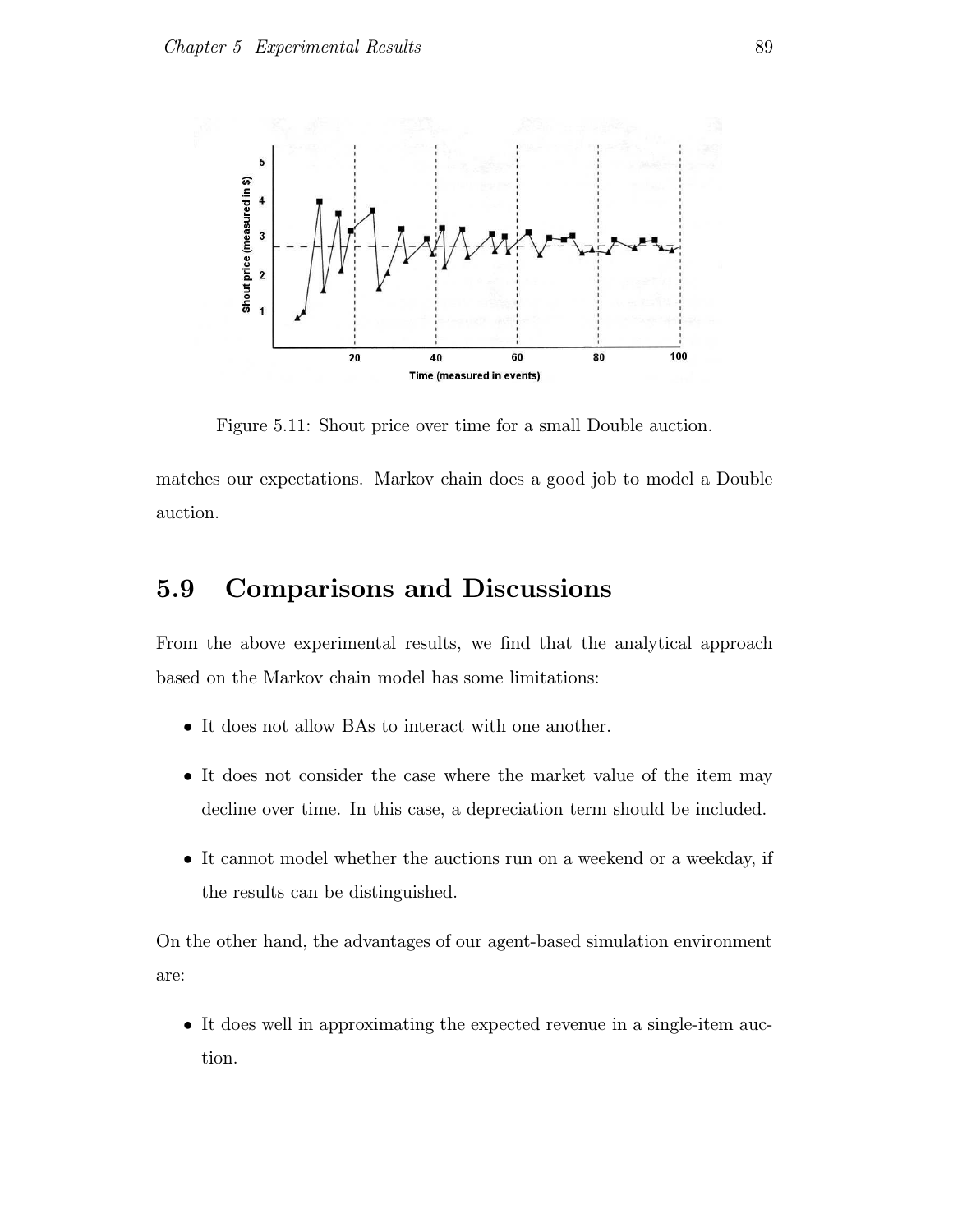- It allows the analyst to easily scale up the auction complexity in the agent-based simulation with a higher maximum bid value and more BAs, while the result still matches well with that obtained from a mathematical analysis.
- It can model simple as well as complex BA's behaviour and the assumptions used in the simulation are realistic.
- It can be applied to other complex scenarios in an auction process. For example, multi-item auctions, multi-seller auctions, different cdf distributions for BA's valuations, different arrival rates for BAs, and different negotiation constraints.

## 5.10 Summary

In summary, we find that it is feasible and tractable to model an online auction using a Markov chain model. In an online auction, an agent in its lifetime meets many different agents, and as a result modeling individual agent with simple behaviours tends to be incorrect and incomplete. In such a case, modeling the overall auction process as a Markov chain is more accurate than modeling the interior reasoning of each agent participating in the auction. However, Markov chain cannot model complex BA's behaviours. Our agent-based platform, on the other hand, can provide a more sophisticated simulation environment. We can model a wider range of BA's behaviour (and even seller's behaviour) than what the Markov chain model can cope with. Furthermore, the assumptions used in the simulation approach can be made as realistic as possible.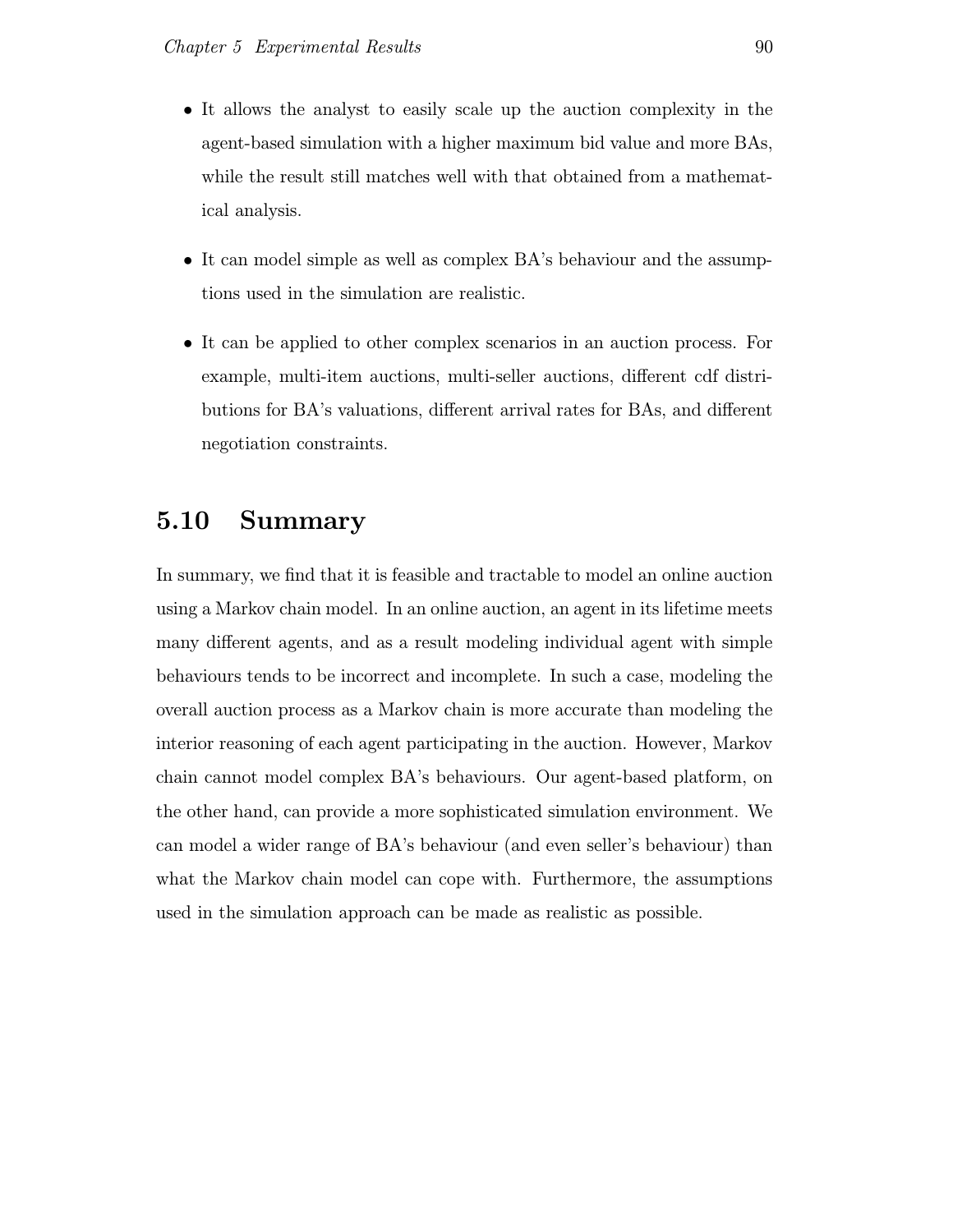## Chapter 6

## Conclusion

In this thesis, (1) we have presented the architecture for an agent-based platform which can perform online auctions. The architecture design focuses on scalability, flexibility, and reusability. Agent developers don't have to understand the system flow and system components in advance. The only thing they should understand is the agent API provided by the platform. Actually, the agent API is a Java package for agent developers to import in their agent classes which can shorten the development time. Moreover, the agent API can be extended easily to support other E-commerce applications. (2) We discussed the negotiation protocol between agents. It includes English auction, Dutch auction, and Double auction. A set of negotiation messages have been developed according to the auction properties. Agents can follow the negotiation messages to communicate, and perform auctions in the interactive mode. (3) Moreover, we used software agents in batch mode to simulate the expected revenue on the platform and compared it with the value calculated by Markov chain model. The batch mode processing is equivalent to the creation of a pool of agents and give them parameters. Then they will perform computation without any human interventions. Seller can use this feature to find out the best closing time of the auction so as to maximize his profit. (4) Experimental results show that simple bidder's behaviour can be well analyzed using a Markov chain model as well as our agent-based simulation approach.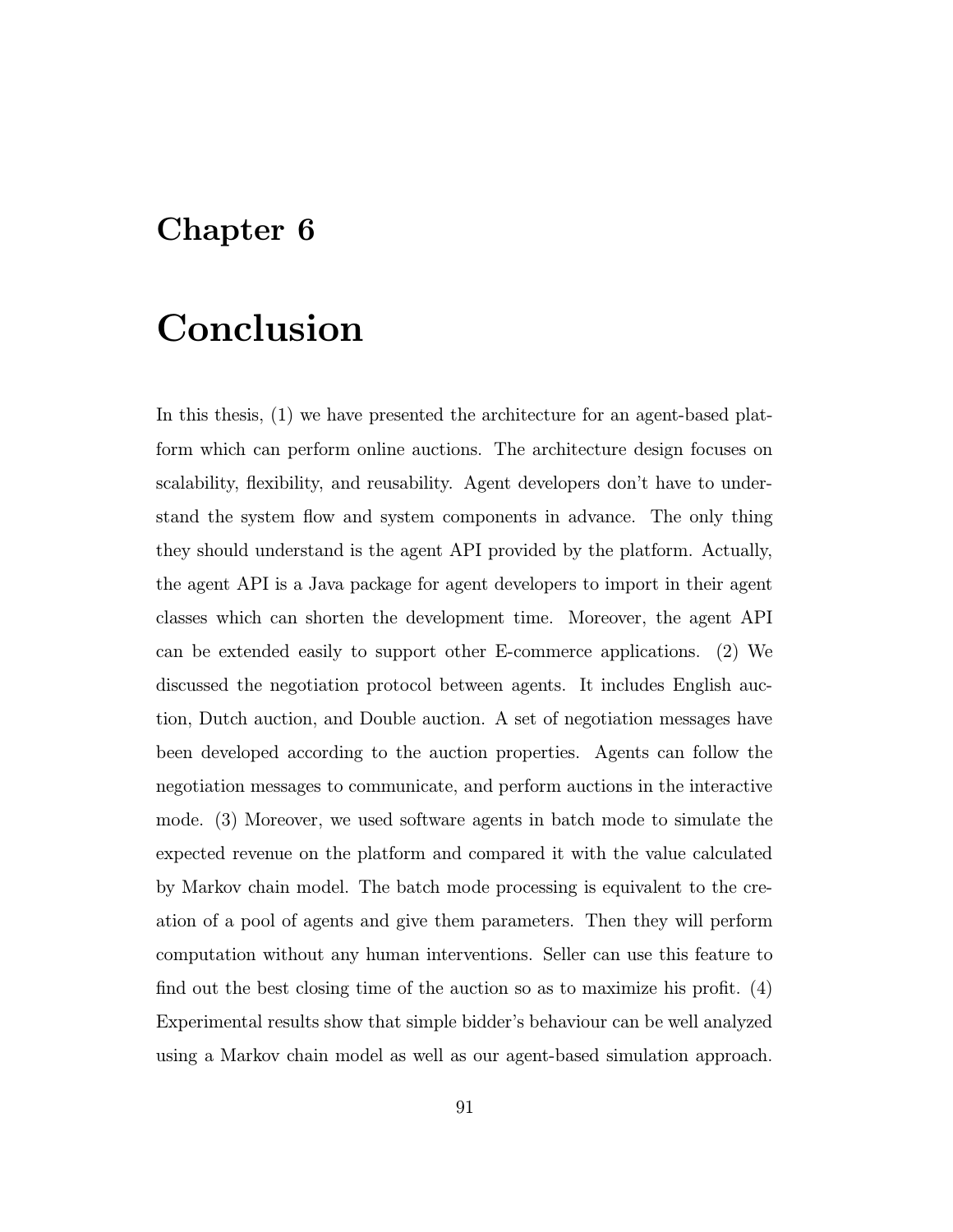However, it is difficult to extend the Markov chain model to cover a wide range of bidder's behaviour. Nonetheless, our platform can deal with this problem easily. Furthermore, the agent-based approach can be extended and refined with more realistic scenarios for automatic agent-based simulations, allowing us to construct a dynamic and diverse environment for a variety of E-commerce applications.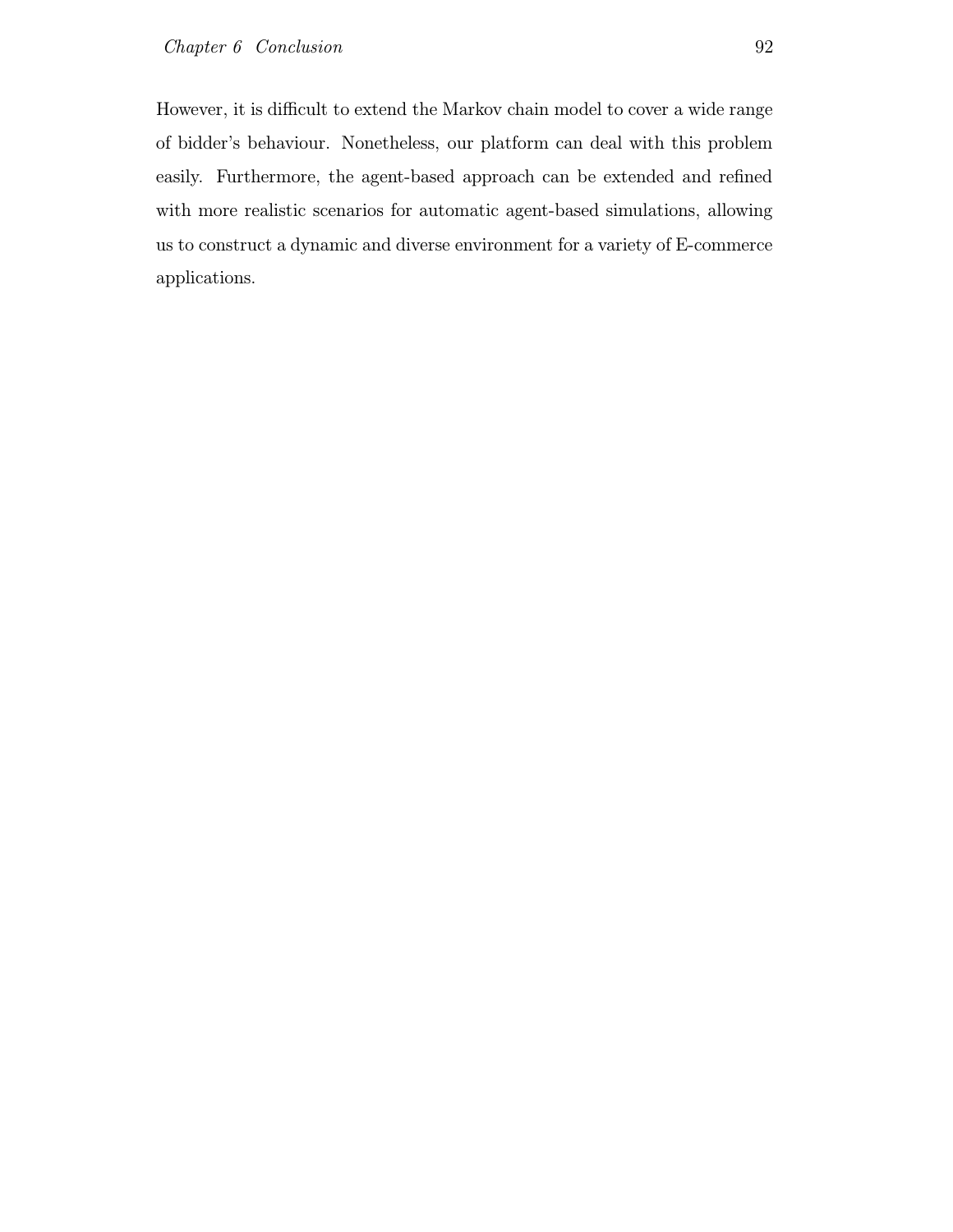## Appendix A

# Markov Chain for English Auction

## $A.1$  Graphs of F and  $F^*$  Functions

Figure A.1 shows  $F(p) \sim U(1, 5)$ .



Figure A.1: Graph of  $F(p)$  for initial distribution ~  $U(1,5)$ .

For  $F^*(p=2)$ ,  $L_{max} = 0$ . Hence,  $F^*(p=2)$  equals to  $F(p)$ , i.e. If there are no bidders in the waiting queue, we have no prior information about them. The result is shown in Figure A.2.

For  $F^*(p=3)$ ,  $L_{max} = 1$ . We must have the following sequence of events:

- $b_1$  arrives and, finding he can afford a successful bid, bids  $r = $1$ .
- $b_2$  arrives and, finding he can afford a successful bid, bids  $r + 1 = 2$ , thus bumping  $b_1$  to the waiting queue.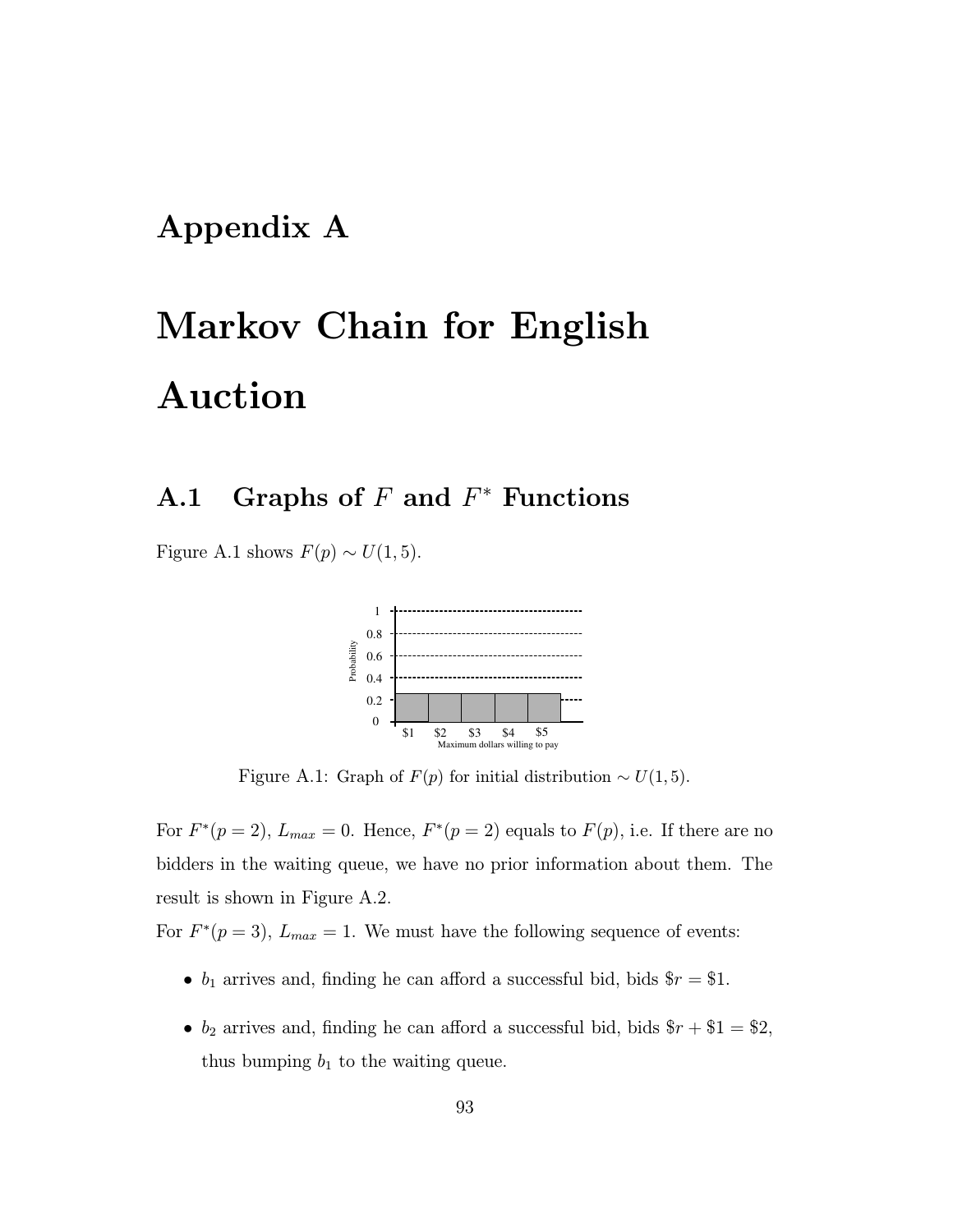

Figure A.2: Graph of  $F^*(p=2)$ .

• The only information we have about  $b_1$  from this scenario is that he was willing to pay \$1; since all bidders have  $F(p) \sim U(1, 5)$ , this tell us nothing new. Hence,  $F^*(p=3) = F(p)$ .

Mathematically,

$$
F^*(p=3) = \frac{L_{max} - 1}{L_{max}} F^*(p-1) + \frac{1}{L_{max}} F(v_0|v_i \ge p-1)
$$
 (A.1)

$$
= \frac{1-1}{1}F^*(p=2) + \frac{1}{1}F(v_0|v_i \ge p-1)
$$
 (A.2)

$$
= 0 + F(v_0|v_i \ge p - 1) \tag{A.3}
$$

$$
= F(p) \tag{A.4}
$$

$$
\sim U(1,5). \tag{A.5}
$$

The result is shown in Figure A.3.



Figure A.3: Graph of  $F^*(p=3)$ .

For  $F^*(p=4)$ ,  $L_{max} = 2$ . There are two bidders in the waiting queue. In a process similar to that described for  $F^*(p=3)$ ,

•  $b_1$  bids \$1.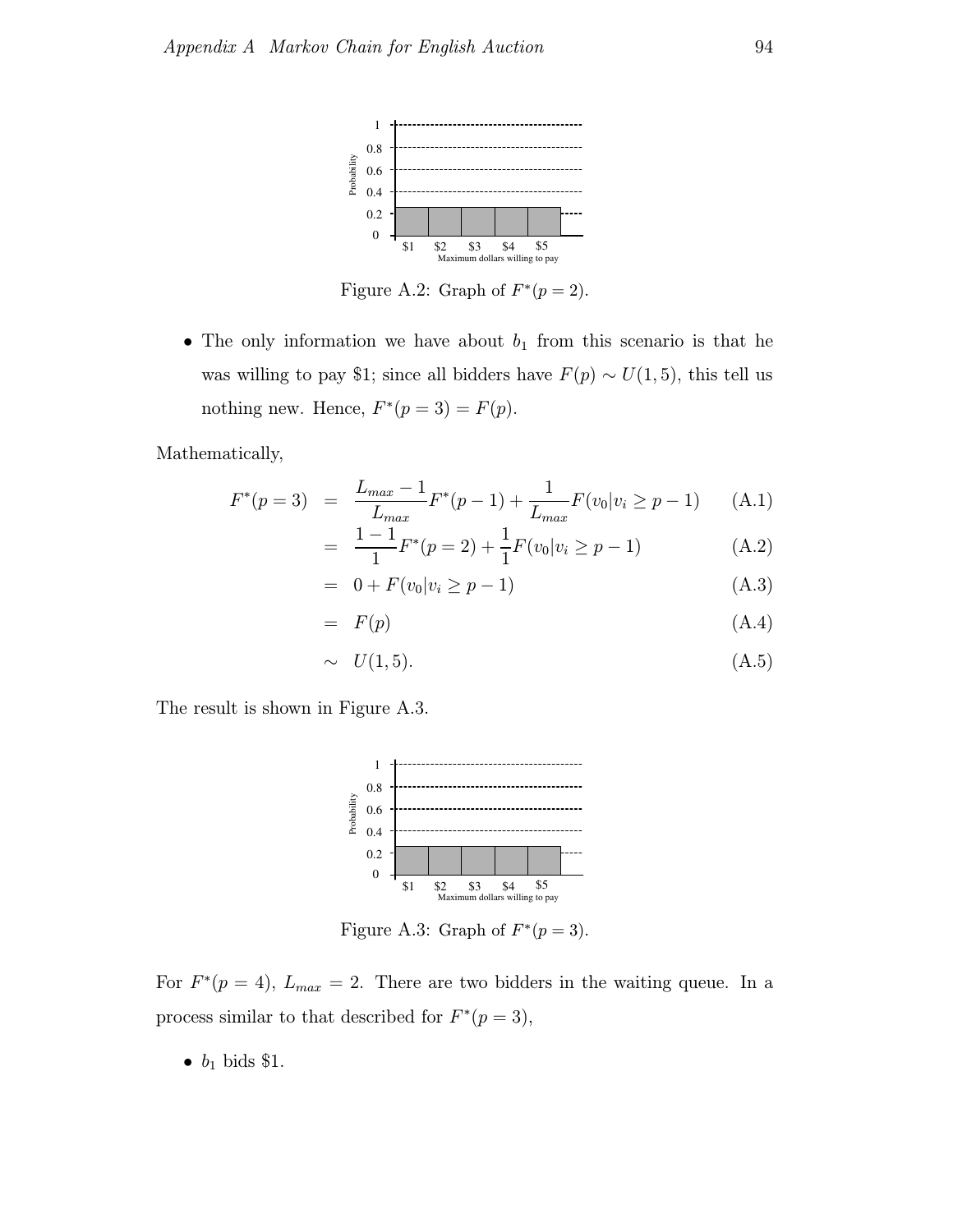- $b_2$  bids \$2, sending  $b_1$  to the waiting queue.
- $b_3$  bids \$3, sending  $b_2$  to the waiting queue.
- the next awakener from the waiting queue will be  $b_1$  with probability  $\frac{1}{2}$ 2 and  $b_2$  with probability  $\frac{1}{2}$  $\frac{1}{2}$ . Hence, the distribution function of the next awakener's valuation equals:

$$
F^*(p=4) = \frac{L_{max} - 1}{L_{max}} F^*(p-1) + \frac{1}{L_{max}} F(v_0|v_i \ge p-1)
$$
 (A.6)

$$
= \frac{2-1}{2}F^*(p=3) + \frac{1}{2}F(v_0|v_i \ge 4-1)
$$
 (A.7)

$$
= \frac{1}{2}F^*(p=3) + \frac{1}{2}F(v_0|v_i \ge 3). \tag{A.8}
$$

The result is shown in Figure A.4.



Figure A.4: Graph of  $F^*(p=4)$ .

For  $F^*(p=5)$ ,  $L_{max} = 3$ . There are three bidders in the waiting queue. In a process similar to that described for  $F^*(p=4)$ ,

- $\bullet$   $b_1$  bids \$1.
- $b_2$  bids \$2, sending  $b_1$  to the waiting queue.
- $b_3$  bids \$3, sending  $b_2$  to the waiting queue.
- $b_4$  bids \$4, sending  $b_3$  to the waiting queue.
- the next awakener from the waiting queue will be  $b_1$  with probability  $\frac{1}{3}$  $\frac{1}{3}$  $b_2$  with probability  $\frac{1}{3}$  $\frac{1}{3}$  and  $b_3$  with probability  $\frac{1}{3}$  $\frac{1}{3}$ . Hence, the distribution function of the next awakener's valuation equals: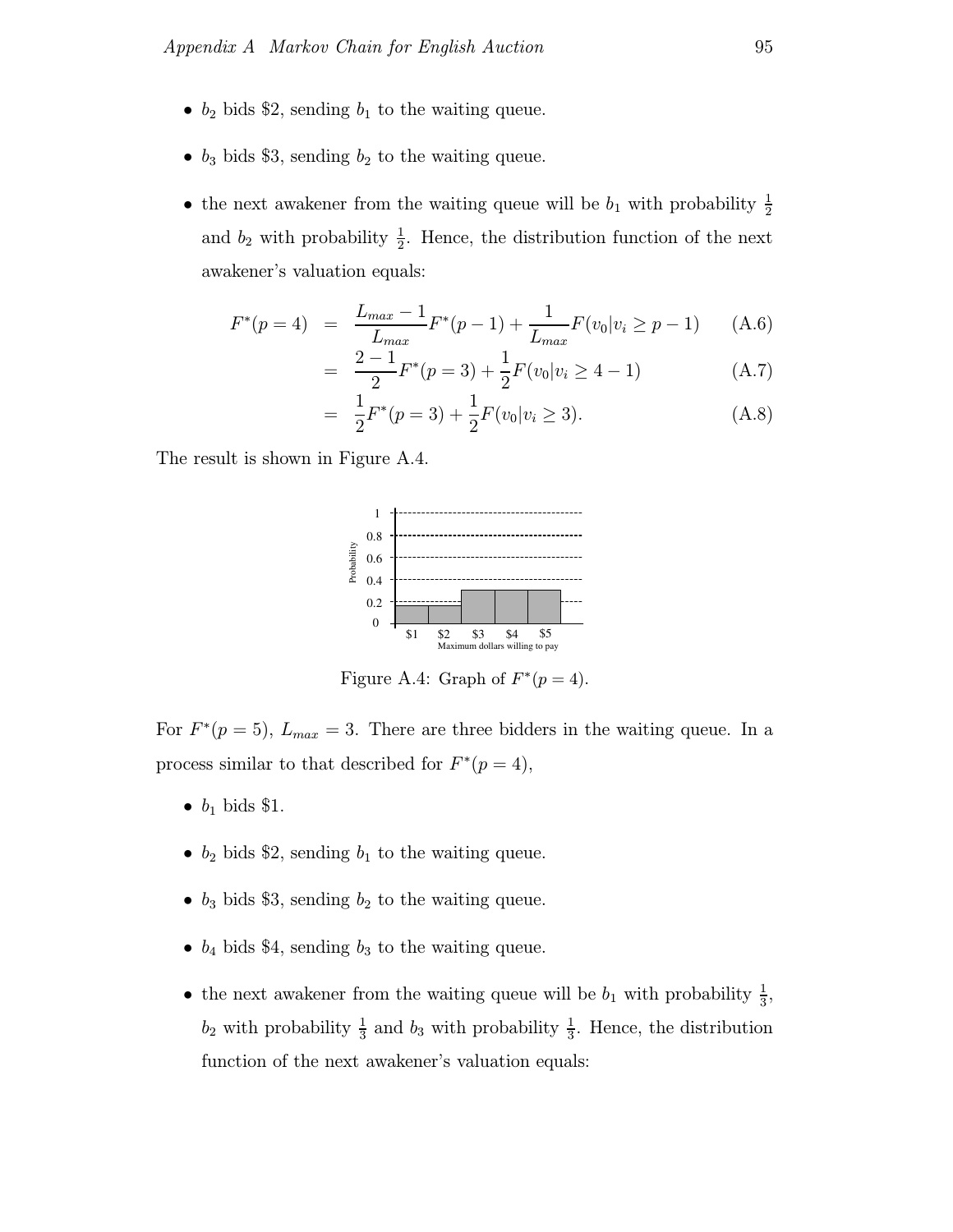$$
F^*(p=5) = \frac{L_{max} - 1}{L_{max}} F^*(p-1) + \frac{1}{L_{max}} F(v_0|v_i \ge p-1)
$$
 (A.9)

$$
= \frac{3-1}{2}F^*(p=4) + \frac{1}{2}F(v_0|v_i \ge 5-1)
$$
 (A.10)

$$
= \frac{2}{3}F^*(p=4) + \frac{1}{2}F(v_0|v_i \ge 4). \tag{A.11}
$$

The result is shown in Figure A.5.



Figure A.5: Graph of  $F^*(p=5)$ .

For  $F^*(p=6)$ , it is undefined because there will never be a going price of \$6 from the current winner.

## A.2 Solution of a Small Example

This section will solve a small example using the previous formulation. First, it will outline the variables and their values; Second, it will calculate the  $F^*$ functions for approximating the waiting queue behavior; Third, it will show some progressions of possible price vectors.

#### Variables:

 $N = 1$  item for sale  $p =$  going price  $r = $1$  $c = $1$  minimum bid increment  $t =$  the index of events  $L = 0$  $\lambda = 1$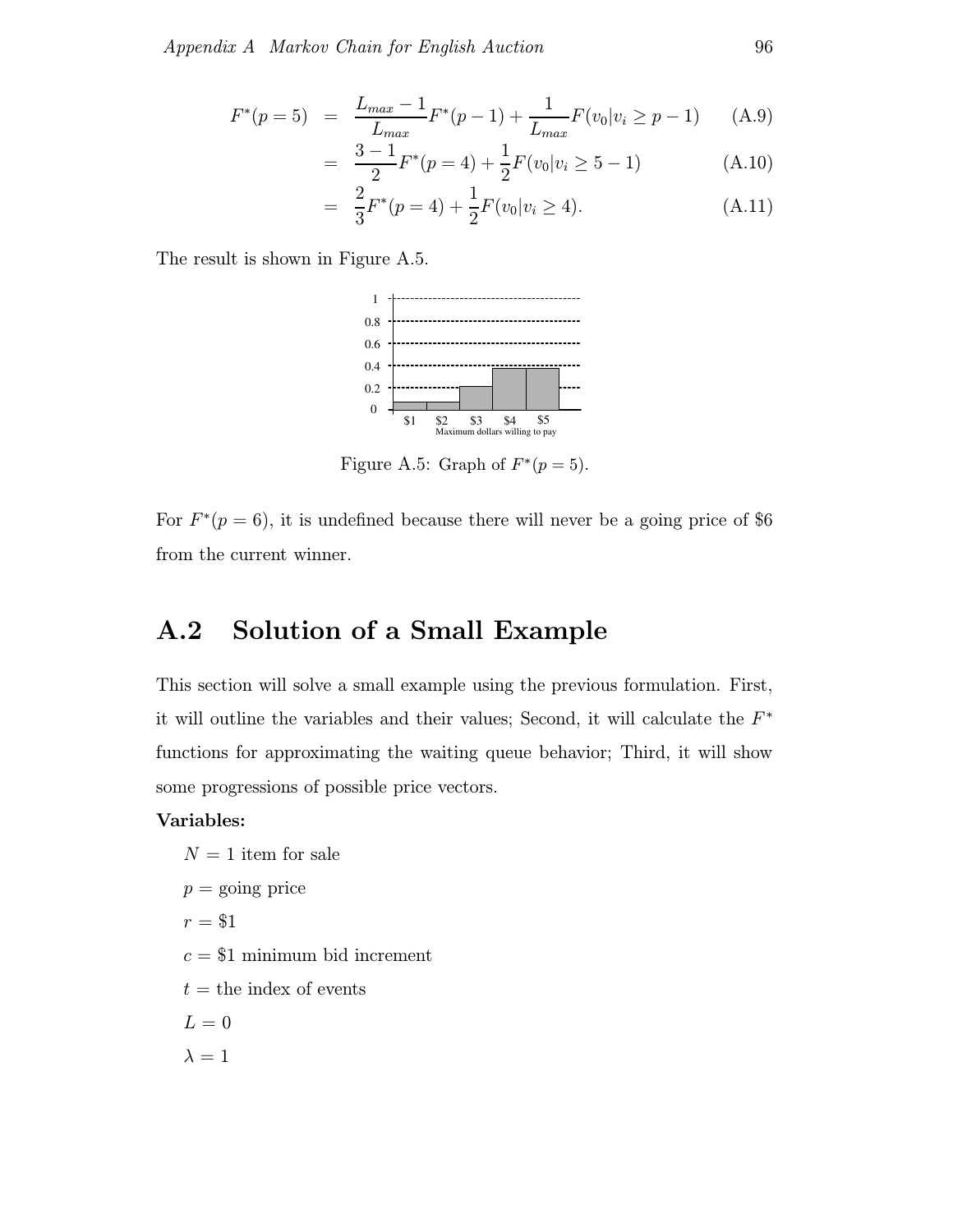$$
\mu = 1/3
$$
  

$$
F(p) \sim U(1,
$$

 $(5)$ 

The state space is the space  $\{p \times L \times t\}$ , where  $p \in (0,5); L \in (0,4)$  and  $t\in (0,\infty).$ 

### A.2.1 Computation of Transition Probabilities

The  $F$  and  $F^*$  functions are calculated in the previous section. Using these values of  $F$  and  $F^*$  to calculate the transition probability as outlined in Table 3.2, the P matrix can be computed.

Several states in  $\{p \times L\}$  are infeasible, because the price could not reach the level of \$p without having at least  $\frac{p-r}{c}$  bids. Hence, we can collapse the P matrix without showing the infeasible areas and gives the matrix shown in Figure A.6.

```
Calculated for l = 1 and \mu = 1/3.
State space is denoted by (
p
, 
L
)
```

|              |  |  |  |                                                                  |                |      | $(1,0)$ $(2,0)$ $(3,0)$ $(3,1)$ $(4,0)$ $(4,1)$ $(4,2)$ $(5,0)$ $(5,1)$ $(5,2)$ $(5,3)$ |
|--------------|--|--|--|------------------------------------------------------------------|----------------|------|-----------------------------------------------------------------------------------------|
|              |  |  |  |                                                                  |                |      |                                                                                         |
|              |  |  |  |                                                                  |                |      |                                                                                         |
|              |  |  |  |                                                                  |                |      |                                                                                         |
|              |  |  |  | $(3,1)$ 0.00 0.00 0.13 0.38 0.00 0.13 0.38 0.00 0.00 0.00 0.00   |                |      |                                                                                         |
|              |  |  |  |                                                                  |                |      |                                                                                         |
|              |  |  |  | $(4,1)$   0.00 0.00 0.00 0.00 0.18 0.56 0.00 0.00 0.07 0.19 0.00 |                |      |                                                                                         |
|              |  |  |  | $(4,2)$ 0.00 0.00 0.00 0.00 0.00 0.28 0.45 0.00 0.00 0.12 0.15   |                |      |                                                                                         |
|              |  |  |  | $(5,0)$ 0.00 0.00 0.00 0.00 0.00 0.00 0.00 1.00 0.00 0.00 0.00   |                |      |                                                                                         |
|              |  |  |  | $(5,1)$ 0.00 0.00 0.00 0.00 0.00 0.00 0.00 1.00 0.00 0.00 0.00   |                |      |                                                                                         |
|              |  |  |  |                                                                  | 1.00 0.00 0.00 |      |                                                                                         |
| $(5,3)$ 0.00 |  |  |  | $0.00$ $0.00$ $0.00$ $0.00$ $0.00$ $0.00$ $0.00$ $0.00$ $0.00$   |                | 1.00 | 0.001                                                                                   |

Figure A.6: P matrix with transition probabilities of a small auction.

#### A.2.2 Progression of the Price Vector

Let  $\pi_t$  be the probability vector describing the state of the auction after the  $t^{th}$ event has occurred (with an event being either a new arrival or an awakening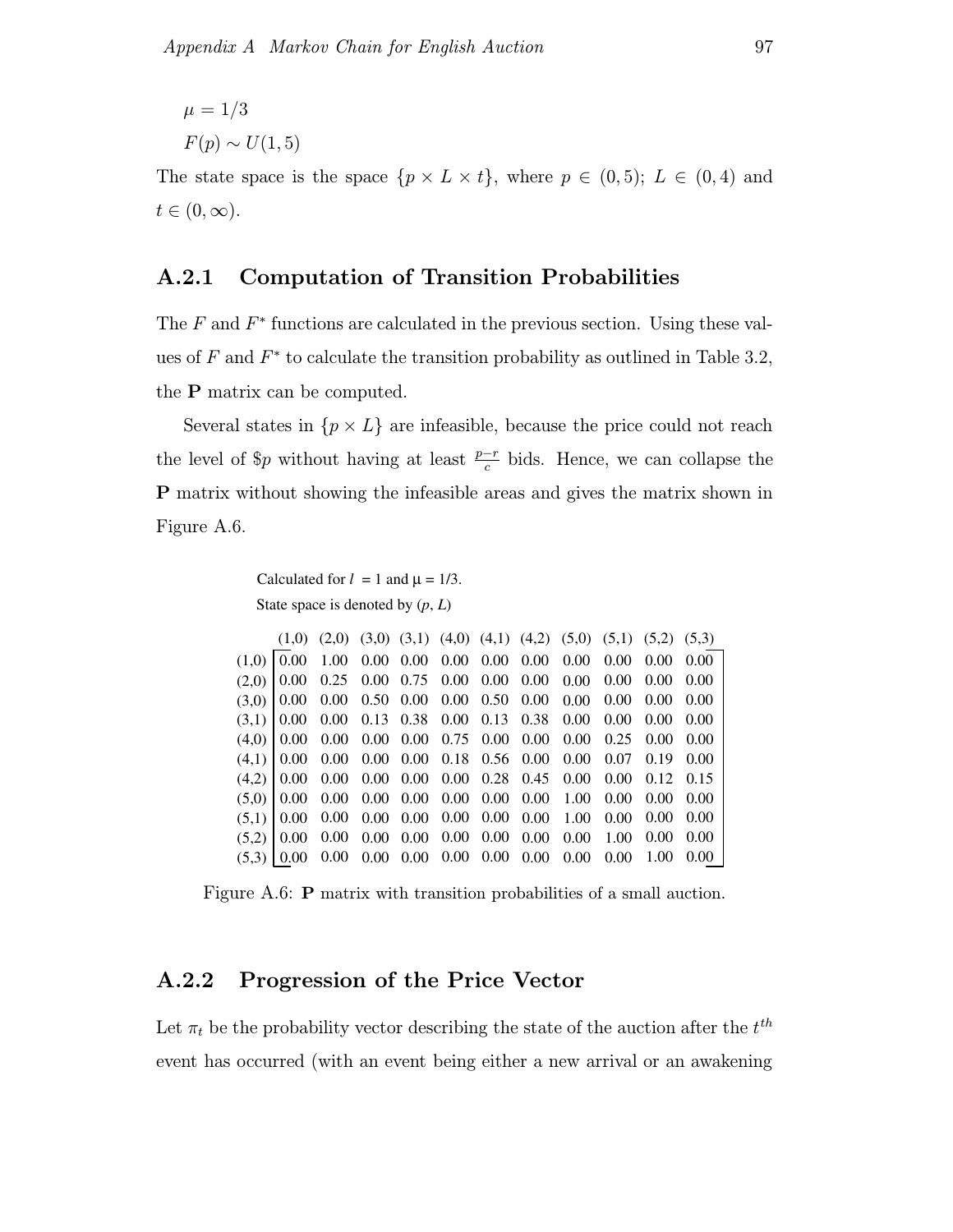from the queue, regardless of whether he decides to bid or not).

At  $t = 0$ , the auction state is:

$$
\pi_0 \quad \boxed{1.00 \quad 0.00 \quad 0.00 \quad 0.00 \quad 0.00 \quad 0.00 \quad 0.00 \quad 0.00 \quad 0.00 \quad 0.00 \quad 0.00 \quad 0.00 \quad 0.00 \quad 0.00 \quad 0.00 \quad 0.00 \quad 0.00 \quad 0.00 \quad 0.00 \quad 0.00 \quad 0.00 \quad 0.00 \quad 0.00 \quad 0.00 \quad 0.00 \quad 0.00 \quad 0.00 \quad 0.00 \quad 0.00 \quad 0.00 \quad 0.00 \quad 0.00 \quad 0.00 \quad 0.00 \quad 0.00 \quad 0.00 \quad 0.00 \quad 0.00 \quad 0.00 \quad 0.00 \quad 0.00 \quad 0.00 \quad 0.00 \quad 0.00 \quad 0.00 \quad 0.00 \quad 0.00 \quad 0.00 \quad 0.00 \quad 0.00 \quad 0.00 \quad 0.00 \quad 0.00 \quad 0.00 \quad 0.00 \quad 0.00 \quad 0.00 \quad 0.00 \quad 0.00 \quad 0.00 \quad 0.00 \quad 0.00 \quad 0.00 \quad 0.00 \quad 0.00 \quad 0.00 \quad 0.00 \quad 0.00 \quad 0.00 \quad 0.00 \quad 0.00 \quad 0.00 \quad 0.00 \quad 0.00 \quad 0.00 \quad 0.00 \quad 0.00 \quad 0.00 \quad 0.00 \quad 0.00 \quad 0.00 \quad 0.00 \quad 0.00 \quad 0.00 \quad 0.00 \quad 0.00 \quad 0.00 \quad 0.00 \quad 0.00 \quad 0.00 \quad 0.00 \quad 0.00 \quad 0.00 \quad 0.00 \quad 0.00 \quad 0.00 \quad 0.00 \quad 0.00 \quad 0.00 \quad 0.00 \quad 0.00 \quad 0.00 \quad 0.00 \quad 0.00 \quad 0.00 \quad 0.00 \quad 0.00 \quad 0.
$$

In other words, this type of auction will begin with probability 1 in state (0,0). At  $t = 1$ , the auction state is represented by  $\pi_1 = \pi_0 \cdot \mathbf{P}$ .

$$
\pi_1 \quad \boxed{0.00 \quad 1.00 \quad 0.00 \quad 0.00 \quad 0.00 \quad 0.00 \quad 0.00 \quad 0.00 \quad 0.00 \quad 0.00 \quad 0.00 \quad 0.00 \quad 0.00 \quad 0.00 \quad 0.00 \quad 0.00 \quad 0.00 \quad 0.00 \quad 0.00 \quad 0.00 \quad 0.00 \quad 0.00 \quad 0.00 \quad 0.00 \quad 0.00 \quad 0.00 \quad 0.00 \quad 0.00 \quad 0.00 \quad 0.00 \quad 0.00 \quad 0.00 \quad 0.00 \quad 0.00 \quad 0.00 \quad 0.00 \quad 0.00 \quad 0.00 \quad 0.00 \quad 0.00 \quad 0.00 \quad 0.00 \quad 0.00 \quad 0.00 \quad 0.00 \quad 0.00 \quad 0.00 \quad 0.00 \quad 0.00 \quad 0.00 \quad 0.00 \quad 0.00 \quad 0.00 \quad 0.00 \quad 0.00 \quad 0.00 \quad 0.00 \quad 0.00 \quad 0.00 \quad 0.00 \quad 0.00 \quad 0.00 \quad 0.00 \quad 0.00 \quad 0.00 \quad 0.00 \quad 0.00 \quad 0.00 \quad 0.00 \quad 0.00 \quad 0.00 \quad 0.00 \quad 0.00 \quad 0.00 \quad 0.00 \quad 0.00 \quad 0.00 \quad 0.00 \quad 0.00 \quad 0.00 \quad 0.00 \quad 0.00 \quad 0.00 \quad 0.00 \quad 0.00 \quad 0.00 \quad 0.00 \quad 0.00 \quad 0.00 \quad 0.00 \quad 0.00 \quad 0.00 \quad 0.00 \quad 0.00 \quad 0.00 \quad 0.00 \quad 0.00 \quad 0.00 \quad 0.00 \quad 0.00 \quad 0.00 \quad 0.00 \quad 0.00 \quad 0.00 \quad 0.00 \quad 0.00 \quad 0.00 \quad 0.
$$

At  $t = 2$ , the auction state is represented by  $\pi_2 = \pi_0 \cdot \mathbf{P}^2$ .

$$
\pi_2 \quad \begin{array}{ccccccccc} (1,0) & (2,0) & (3,0) & (3,1) & (4,0) & (4,1) & (4,2) & (5,0) & (5,1) & (5,2) & (5,3) \\ \hline 0.00 & 0.25 & 0.00 & 0.75 & 0.00 & 0.00 & 0.00 & 0.00 & 0.00 & 0.00 & 0.00 \\ \end{array}
$$
 Figure A.9: Auction state at  $t=2$ .

The probabilistic progression of the auction for the next several time periods can be calculated in a similar way. Figure A.10 shows the calculation for the first 20 time intervals of the auction.

Figure A.10 provides valuable insight to the dynamics nature of an online English auction. The  $\pi_6$  row (shaded) gives the probability distribution of the going price of the auction after the sixth event has occurred. From this result, we can calculate the probability that the going price will be \$4 after the sixth event has occured, which will be  $0.09 + 0.28 + 0.13 = 0.50$ . For an one item auction, the selling price will be one bid increment below the going price, so a revenue of \$3 would be expected with the probability of 0.50.

If we perform similar summations over the 20 time intervals for all possible price levels, we can get the following information which is shown in Figure A.11.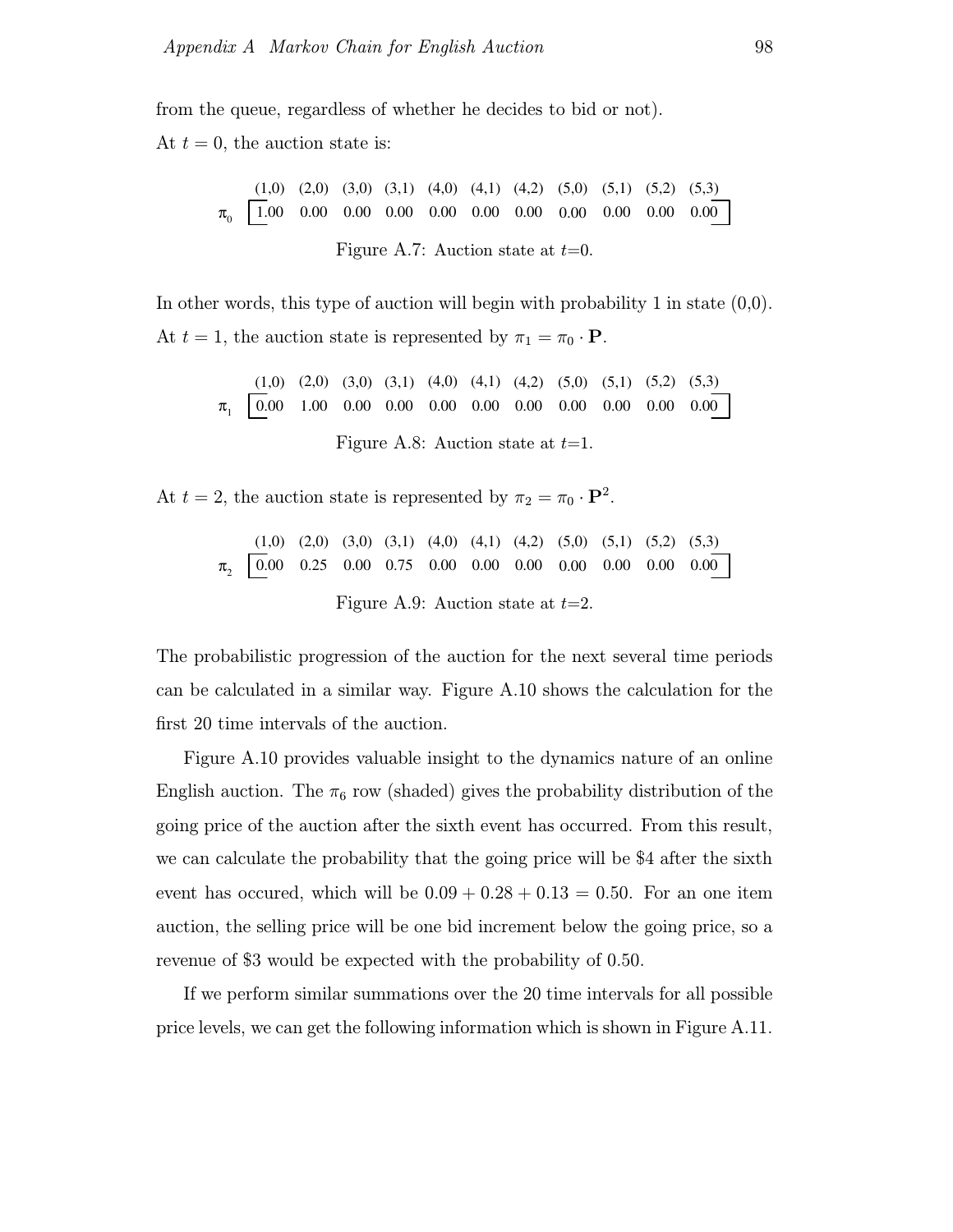| (1,0) | (2,0) | (3,0) | (3,1) | (4,0) | (4,1)         | (4,2) | (5,0) | (5,1) | (5,2) | (5,3) |
|-------|-------|-------|-------|-------|---------------|-------|-------|-------|-------|-------|
| 1.00  | 0.00  | 0.00  | 0.00  | 0.00  | 0.00          | 0.00  | 0.00  | 0.00  | 0.00  | 0.00  |
| 0.00  | 1.00  | 0.00  | 0.00  | 0.00  | 0.00          | 0.00  | 0.00  | 0.00  | 0.00  | 0.00  |
| 0.00  | 0.25  | 0.00  | 0.75  | 0.00  | 0.00          | 0.00  | 0.00  | 0.00  | 0.00  | 0.00  |
| 0.00  | 0.06  | 0.09  | 0.47  | 0.00  | 0.09          | 0.28  | 0.00  | 0.00  | 0.00  | 0.00  |
| 0.00  | 0.02  | 0.11  | 0.22  | 0.02  | 0.24          | 0.30  | 0.00  | 0.01  | 0.05  | 0.04  |
| 0.00  | 0.00  | 0.08  | 0.10  | 0.05  | 0.30          | 0.22  | 0.01  | 0.07  | 0.12  | 0.05  |
| 0.00  | 0.00  | 0.05  | 0.04  |       | 0.28          | 0.13  | 0.08  | 0.16  | 0.13  | 0.03  |
| 0.00  | 0.00  | 0.03  | 0.02  | 0.12  | 0.23          | 0.08  | 0.24  | 0.17  | 0.10  | 0.02  |
| 0.00  | 0.00  | 0.02  | 0.01  | 0.13  | 0.17          | 0.04  | 0.41  | 0.15  | 0.07  | 0.01  |
| 0.00  | 0.00  | 0.01  | 0.00  | 0.13  | 0.11          | 0.02  | 0.56  | 0.12  | 0.05  | 0.01  |
| 0.00  | 0.00  | 0.00  | 0.00  | 0.12  | 0.08          | 0.01  | 0.67  | 0.09  | 0.03  | 0.00  |
| 0.00  | 0.00  | 0.00  | 0.00  | 0.10  | 0.05          | 0.00  | 0.76  | 0.06  | 0.02  | 0.00  |
| 0.00  | 0.00  | 0.00  | 0.00  | 0.08  | 0.03          | 0.00  | 0.82  | 0.05  | 0.01  | 0.00  |
| 0.00  | 0.00  | 0.00  | 0.00  | 0.07  | 0.02          | 0.00  | 0.87  | 0.03  | 0.01  | 0.00  |
| 0.00  | 0.00  | 0.00  | 0.00  | 0.05  | 0.01          | 0.00  | 0.91  | 0.02  | 0.00  | 0.00  |
| 0.00  | 0.00  | 0.00  | 0.00  | 0.04  | 0.01          | 0.00  | 0.93  | 0.02  | 0.00  | 0.00  |
| 0.00  | 0.00  | 0.00  | 0.00  | 0.03  | 0.00          | 0.00  | 0.95  | 0.01  | 0.00  | 0.00  |
| 0.00  | 0.00  | 0.00  | 0.00  | 0.03  | 0.00          | 0.00  | 0.96  | 0.01  | 0.00  | 0.00  |
| 0.00  | 0.00  | 0.00  | 0.00  | 0.02  | 0.00          | 0.00  | 0.97  | 0.01  | 0.00  | 0.00  |
| 0.00  | 0.00  | 0.00  | 0.00  | 0.01  | 0.00          | 0.00  | 0.98  | 0.01  | 0.00  | 0.00  |
| 0.00  | 0.00  | 0.00  | 0.00  | 0.01  | 0.00          | 0.00  | 0.98  | 0.00  | 0.00  | 0.00  |
|       |       |       |       |       | $\sqrt{0.09}$ |       |       |       |       |       |

Figure A.10: Probabilistic progression of an Auction across its state space.

The progression from an initial revenue of \$0 (corresponding to a going price of \$1) to the final revenue of \$4 (corresponding to a going price of \$5) can be clearly seen. The different price vectors can be plotted over time, as shown in Figure A.12.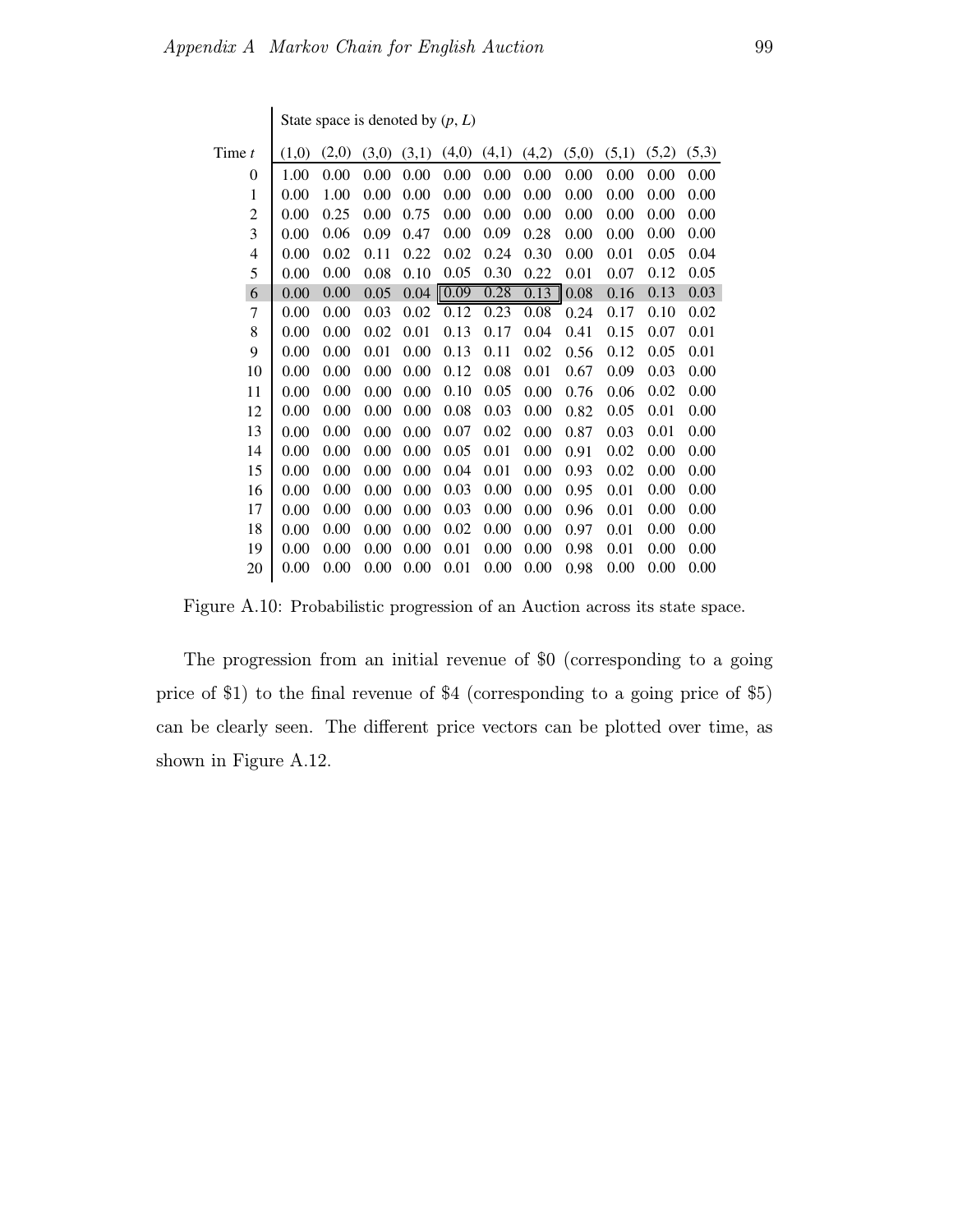|                | Prob        | Prob        | Prob       | Prob         | Prob        |
|----------------|-------------|-------------|------------|--------------|-------------|
| Time t         | $(rev=\$0)$ | $(rev=\$1)$ | $(rev=$2)$ | $(rev=$ \$3) | $(rev=\$4)$ |
| $\theta$       | 1.00        | 0.00        | 0.00       | 0.00         | 0.00        |
| 1              | 0.00        | 1.00        | 0.00       | 0.00         | 0.00        |
| $\overline{c}$ | 0.00        | 0.25        | 0.75       | 0.00         | 0.00        |
| 3              | 0.00        | 0.06        | 0.56       | 0.38         | 0.00        |
| $\overline{4}$ | 0.00        | 0.02        | 0.33       | 0.56         | 0.10        |
| 5              | 0.00        | 0.00        | 0.18       | 0.57         | 0.25        |
| 6              | 0.00        | 0.00        | 0.09       | 0.51         | 0.40        |
| 7              | 0.00        | 0.00        | 0.05       | 0.42         | 0.53        |
| 8              | 0.00        | 0.00        | 0.02       | 0.34         | 0.64        |
| 9              | 0.00        | 0.00        | 0.01       | 0.26         | 0.73        |
| 10             | 0.00        | 0.00        | 0.01       | 0.20         | 0.79        |
| 11             | 0.00        | 0.00        | 0.00       | 0.15         | 0.84        |
| 12             | 0.00        | 0.00        | 0.00       | 0.12         | 0.88        |
| 13             | 0.00        | 0.00        | 0.00       | 0.09         | 0.91        |
| 14             | 0.00        | 0.00        | 0.00       | 0.07         | 0.93        |
| 15             | 0.00        | 0.00        | 0.00       | 0.05         | 0.95        |
| 16             | 0.00        | 0.00        | 0.00       | 0.04         | 0.96        |
| 17             | 0.00        | 0.00        | 0.00       | 0.03         | 0.97        |
| 18             | 0.00        | 0.00        | 0.00       | 0.02         | 0.98        |
| 19             | 0.00        | 0.00        | 0.00       | 0.02         | 0.98        |
| 20             | 0.00        | 0.00        | 0.00       | 0.01         | 0.99        |

Figure A.11: Probabilistic progression of auction revenue over time.



Figure A.12: Progression of individual revenue vectors over time.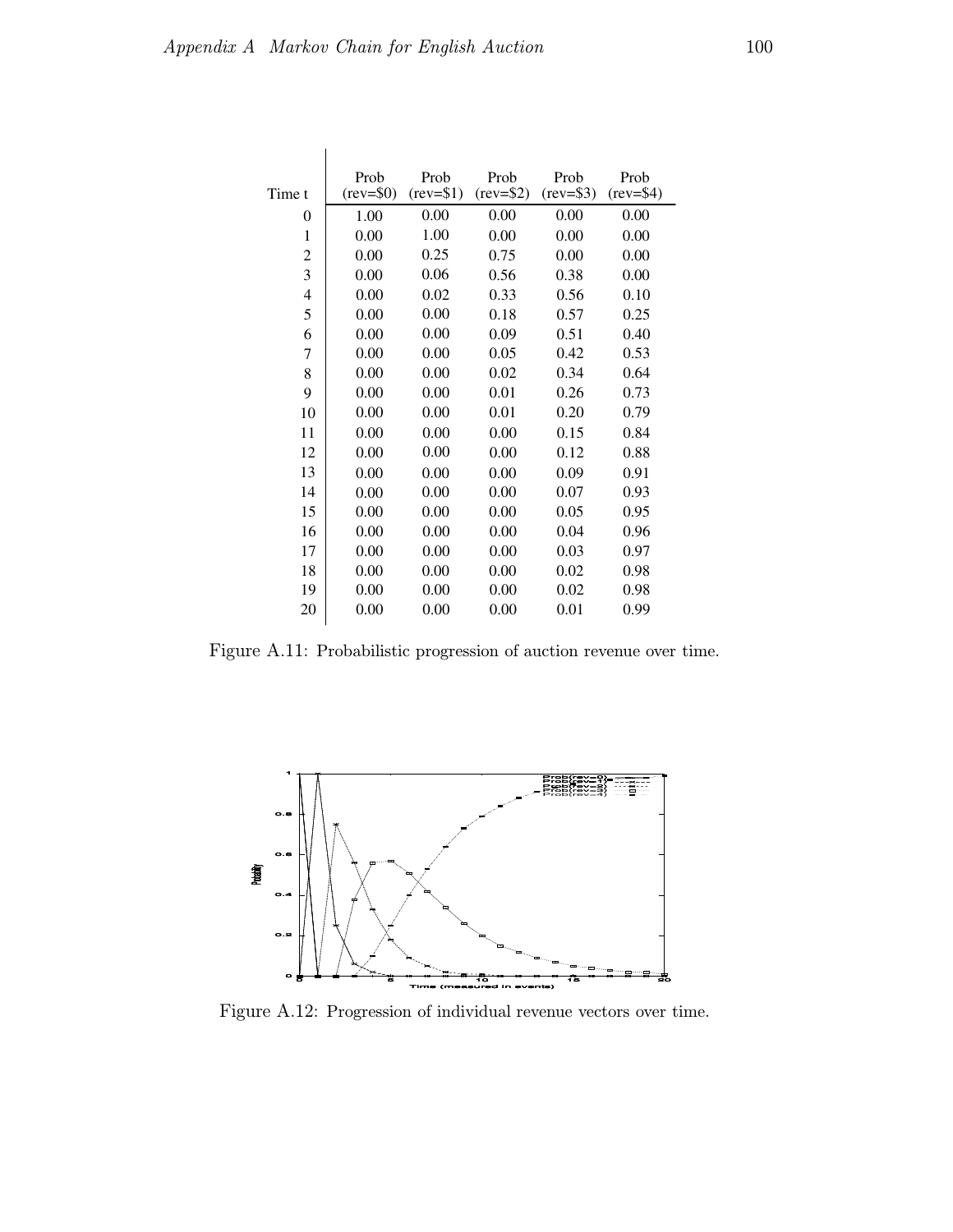### Appendix B

# Markov Chain for Double Auction

#### $\mathbf{B.1} \quad$  Graphs of  $F_b(v_i^b)$  $\binom{b}{i}$  and  $F_s(v^s_i)$  $_{i}^{\mathit{s}})$  Functions

Figure B.1 shows  $F_b(v_i^b)$  and  $F_s(v_i^s) \sim U(1, 5)$ .



Figure B.1: Graph of  $F_b(v_i^b)$  and  $F_s(v_i^s)$  for initial distribution ~  $U(1,5)$ .

 $F_b(v_i^b) \sim U(1, 5)$  means that buyer has the same probability of valuation for an item at different prices. The lowest value of accepting a sell offer is \$1 and the highest value of accepting a sell offer is \$5.

In contrast,  $F_s(v_i^s) \sim U(1, 5)$  means that seller has the same probability of valuation for an item at different prices. The lowest value of accepting a buy offer is \$1 and the highest value of accepting a buy offer is \$5.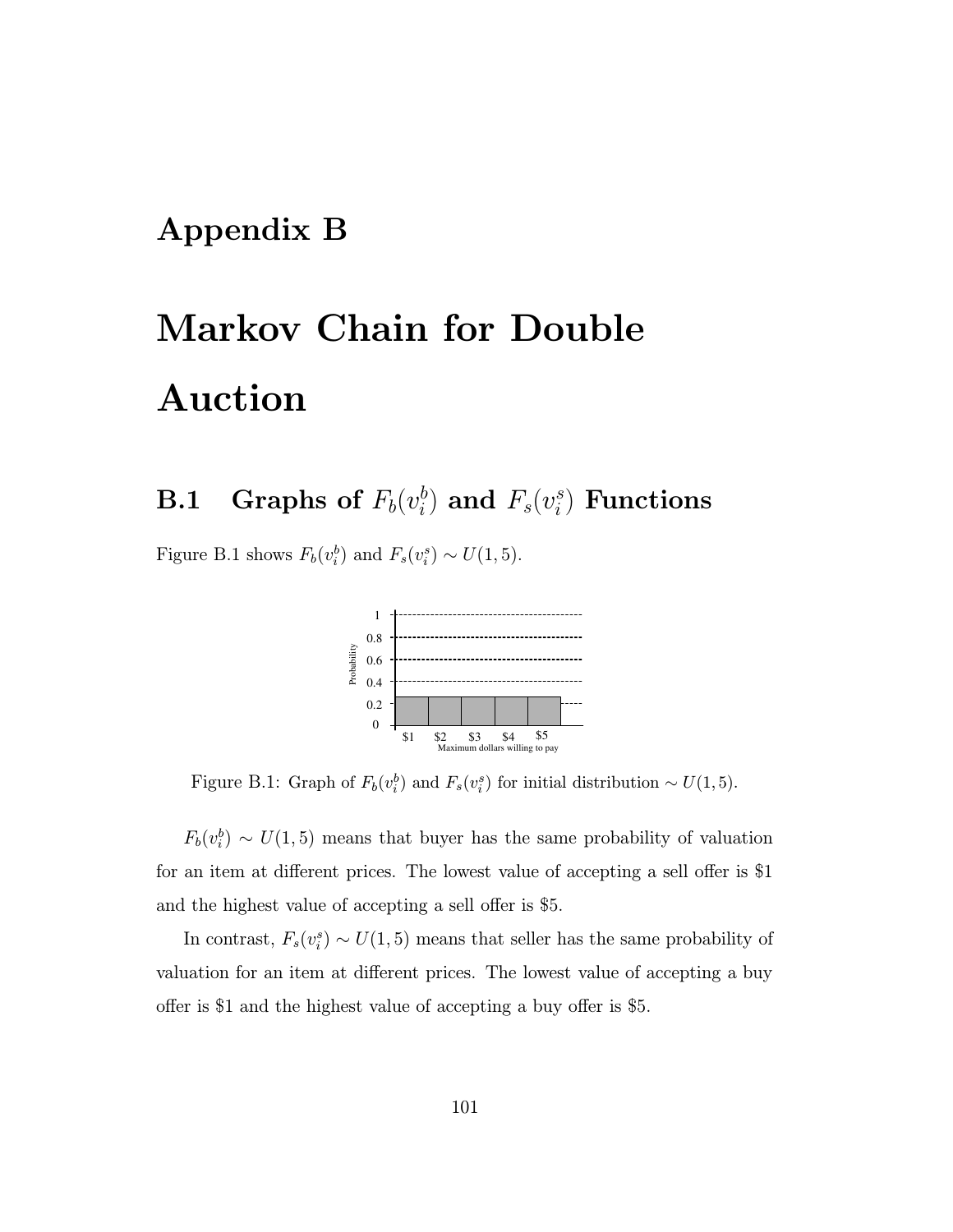### B.2 Solution of a Small Example

This section will solve a small example using the previous formulation. First, it will outline the variables and their values; Second, it will compute the transition probability matrix P.

#### Variables:

 $N = 5$  item for sale  $p =$  current shout price  $N_b = 5$  $N_s=5$  $t =$  the index of events  $L = 0$  $\lambda = 1/3$  $\mu = 1/3$  $F_s(v_i^s) \sim U(1, 5)$  $F_b(v_i^b) \sim U(1, 5)$ 

The state space is the space  $\{N_s \times N_b \times t\}$ , where  $N_s \in (0, 5)$ ;  $N_b \in (0, 5)$ and  $t \in (0, \infty)$ .

#### B.2.1 Computation of Transition Probabilities

Using the above parameters and the transition probability as outlined in Table 3.7, the P matrix can be computed. Figure B.2 shows the corresponding state space in the P matrix. It is represented as five smaller matrix which are A1, A2, A3, A4 and A5. Figure B.3 shows the complete **P** matrix which is composed of  $A1$ ,  $A2$ ,  $A3$ ,  $A4$  and  $A5$ .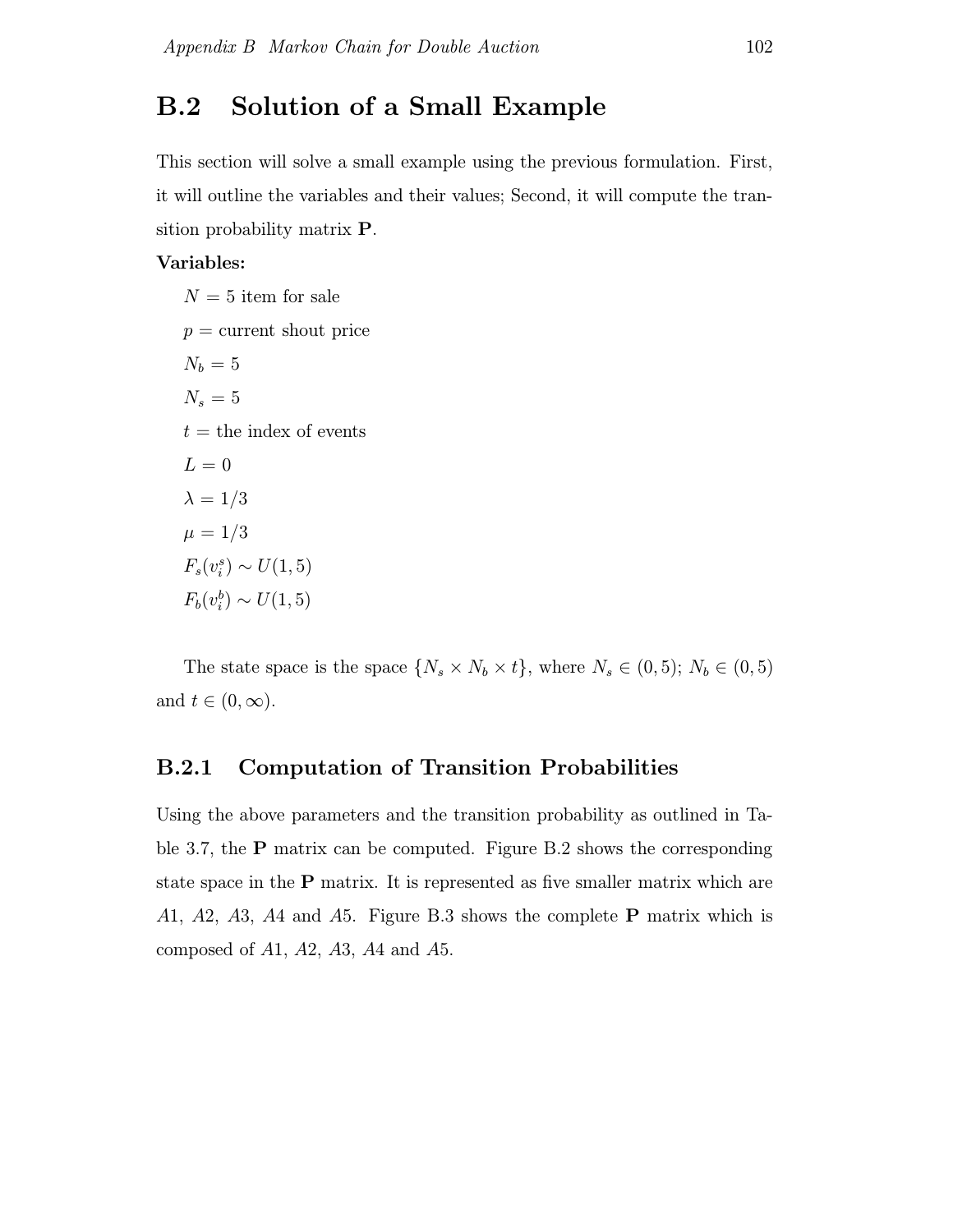

Figure B.2: State space of P matrix.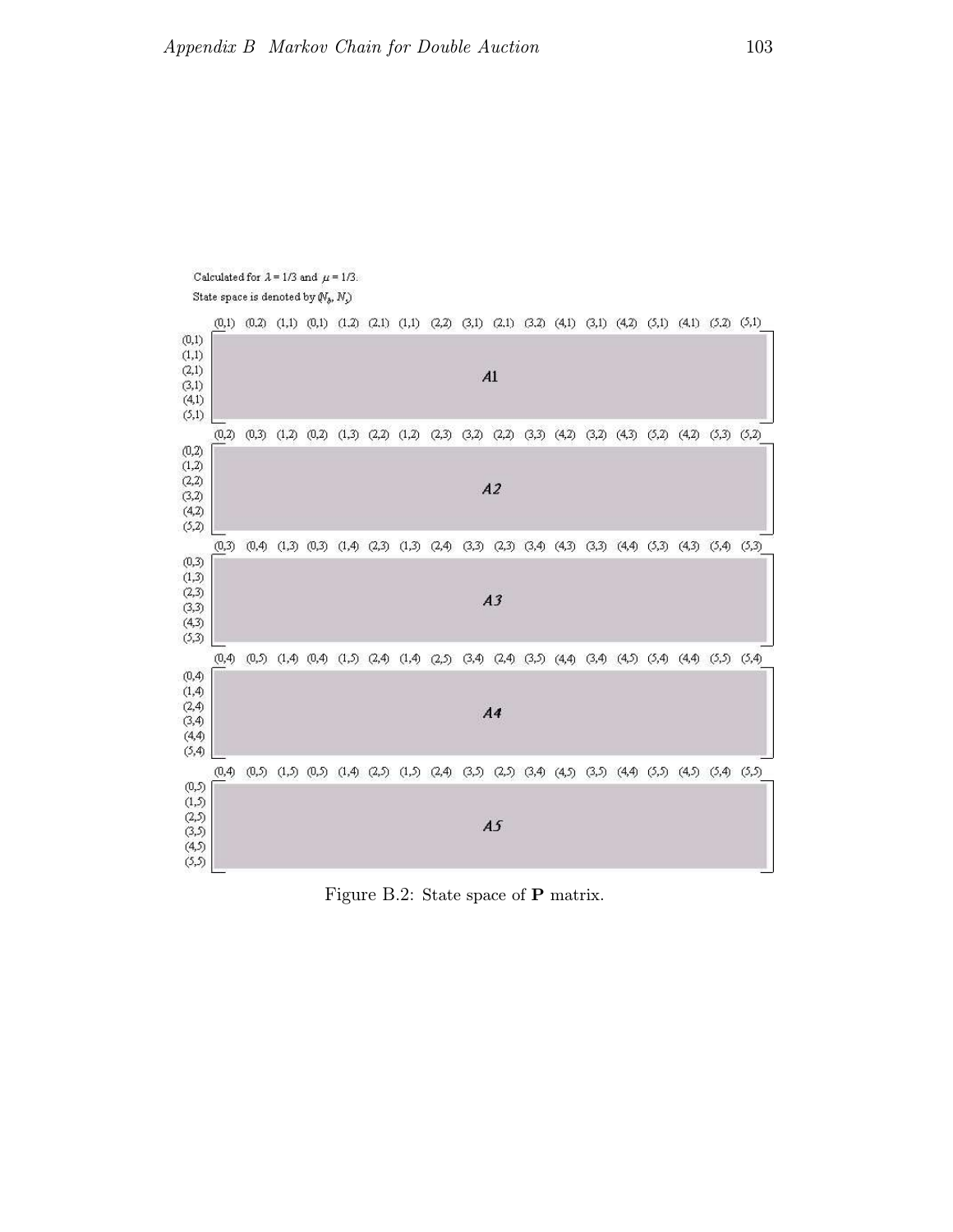

Figure B.3: The complete P matrix.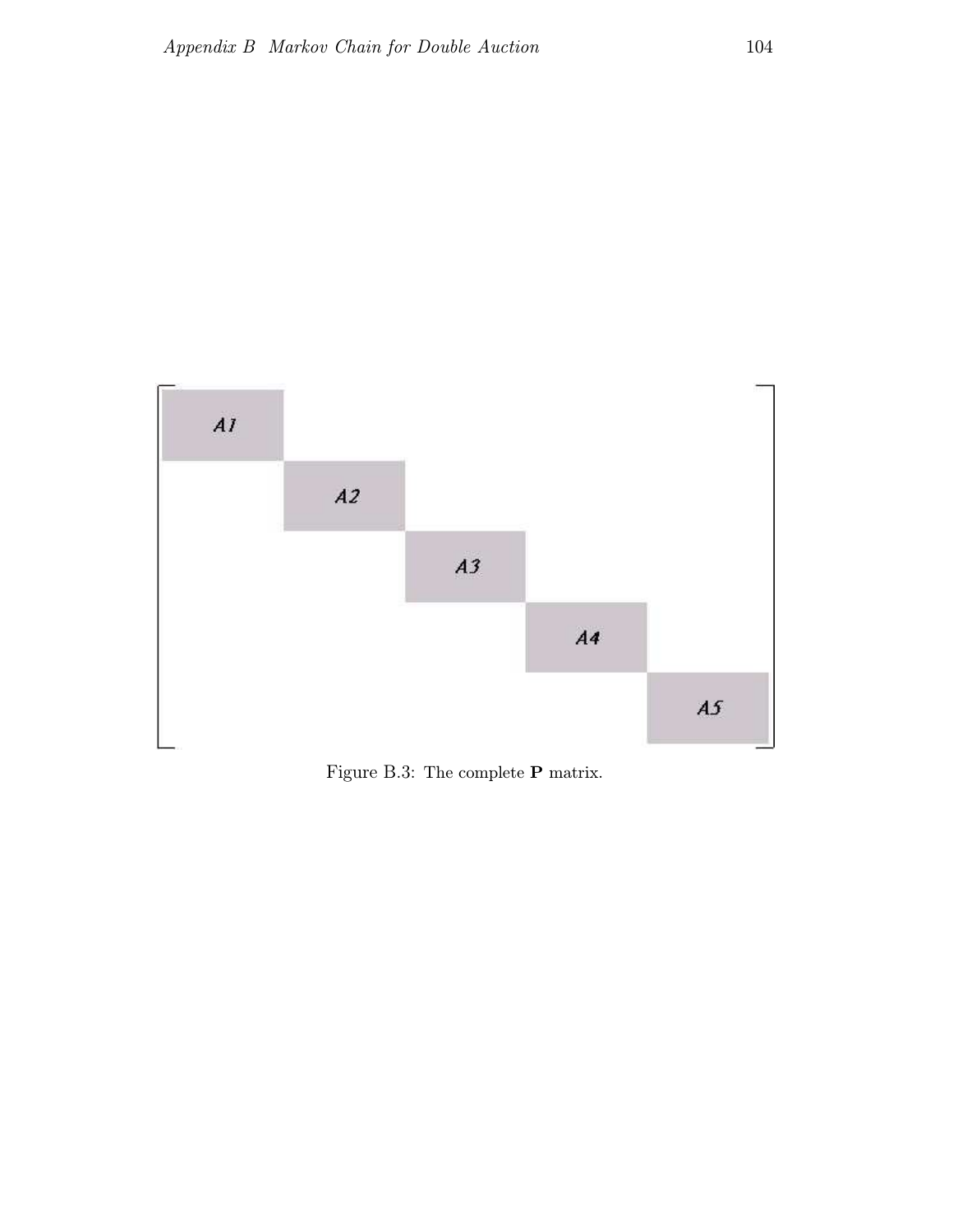### Appendix C

## Implementation Details

### C.1 Tables Design in MySQL

The following tables are stored in the MySQL database. Some of them are needed in transactions and others are for storing system parameters.

Table of adminblock: This table stores the setting of the administrator block.

| Field        | 'Type                |     | $Key$ Default    |
|--------------|----------------------|-----|------------------|
| title        | $\text{varchar}(60)$ |     | <b>TYES NULL</b> |
| content text |                      | YES | - NULI           |

- title : Title of the admin block
- content : Description of the admin block

Table of agent : This table stores agent data.

- agent\_owner : User id of the owner of this agent
- agent type : Specify the type of agent

Table of mainblock: This table stores the setting of the main block.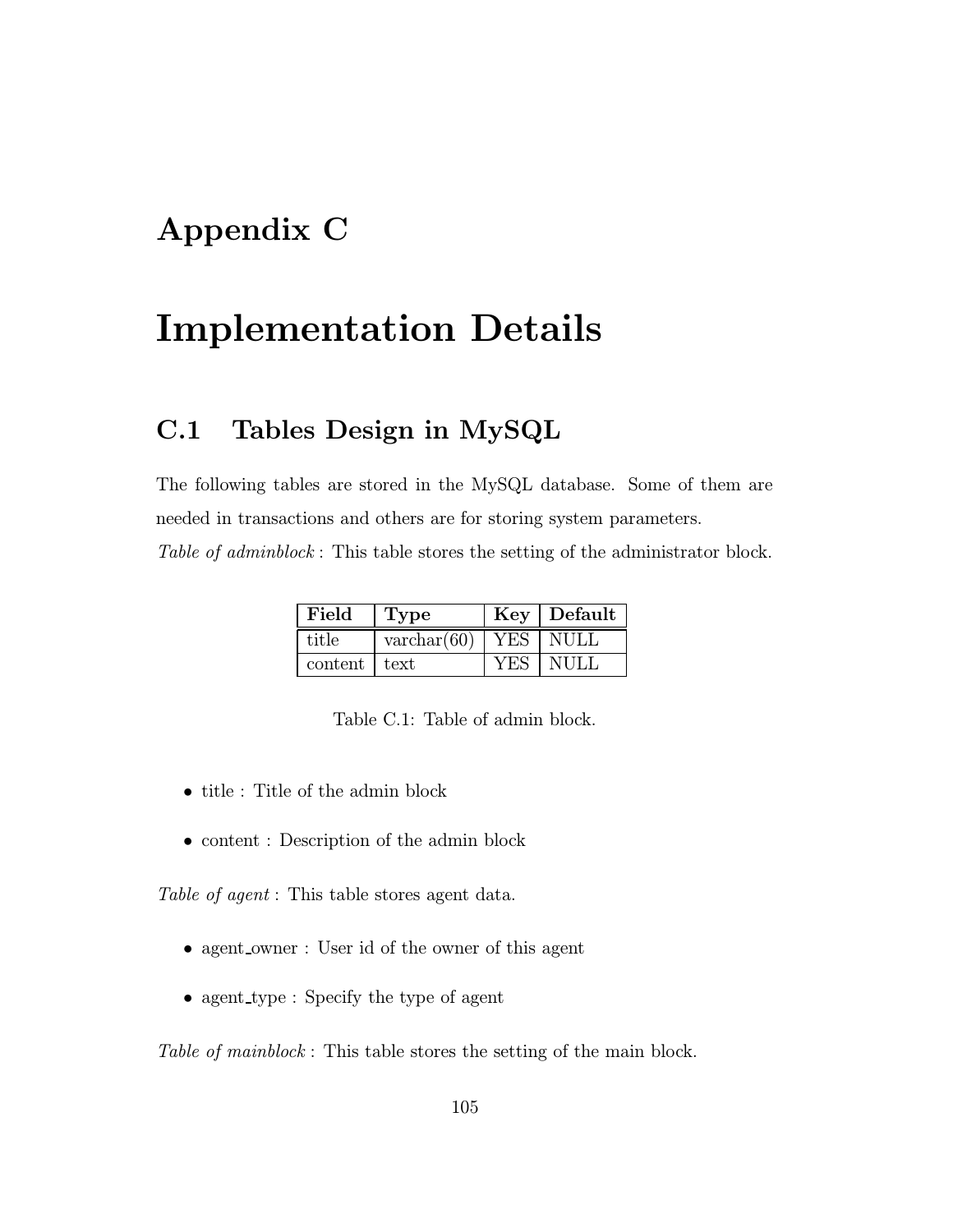| Field                              | Type    | Key                | Default |
|------------------------------------|---------|--------------------|---------|
| agent owner   $\text{varchar}(25)$ |         | NULL NULL          |         |
| agent type                         | char(1) | <b>NULL   NULL</b> |         |

Table C.2: Table of agent.

| Field          | 'Type                |                  | Key Default |
|----------------|----------------------|------------------|-------------|
| title          | $\text{varchar}(60)$ | $YE\overline{S}$ | NULL        |
| content   text |                      |                  | NULL        |

Table C.3: Table of mainblock.

- title : Title of the main block
- content : Description of the main block

Table of settings: This table stores the setting of the web page.

- sitename : Name of the web site
- site url : URL of the web site
- site\_logo : File name of the site logo
- site\_slogan : Slogan of the web site
- startdate : Starting date of the web site
- adminmail : Email address of the administrator
- Default Theme : Name of the default theme
- $\bullet\,$  my<br>IP : IP address of the web site
- language : Default language of the web site
- locale : Default locale of the web site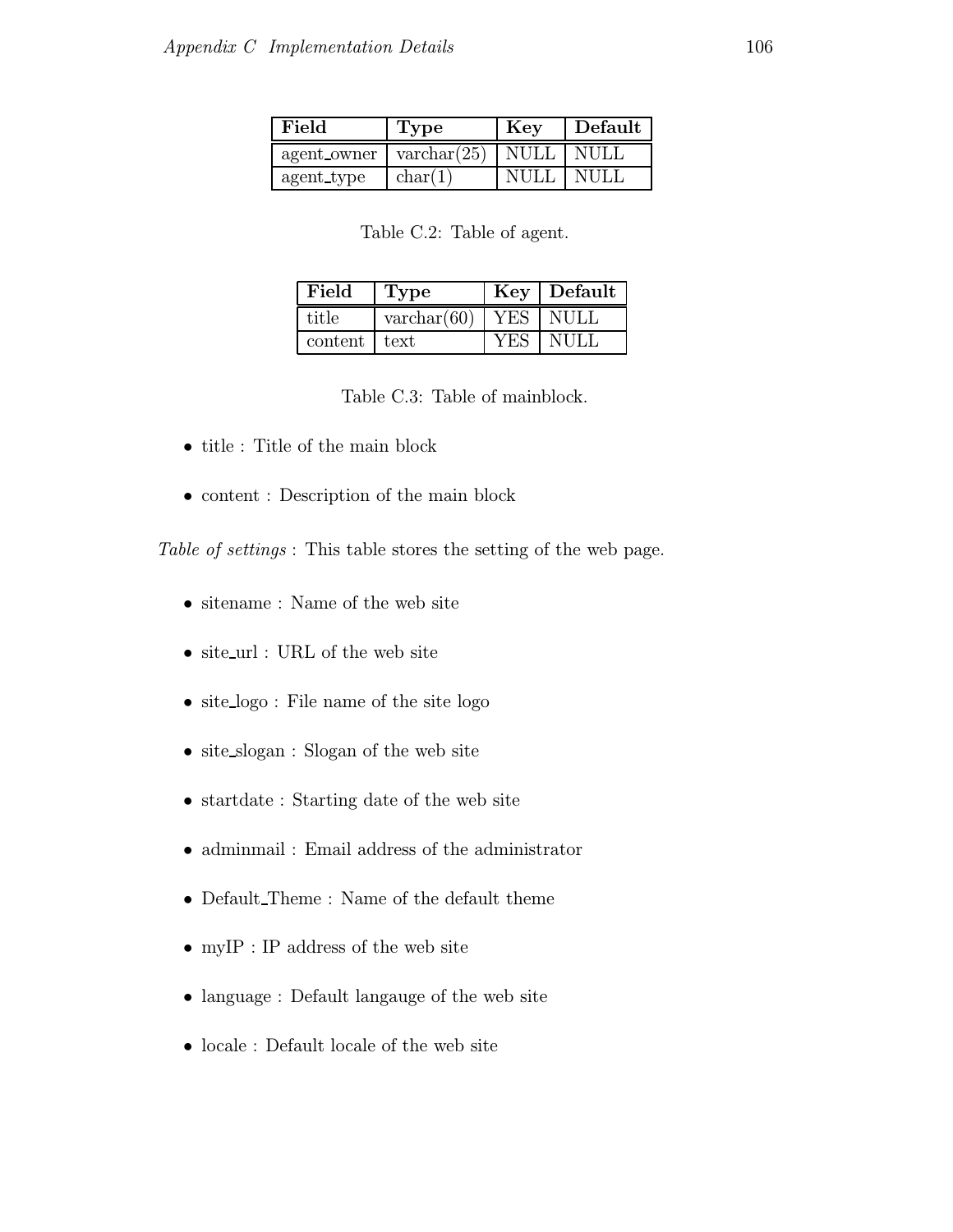| Field         | Type                  | Key         | Default     |
|---------------|-----------------------|-------------|-------------|
| sitename      | $\text{varchar}(100)$ | <b>NULL</b> | <b>NULL</b> |
| site_url      | $\text{varchar}(200)$ | <b>NULL</b> | <b>NULL</b> |
| site_logo     | $\text{varchar}(25)$  | <b>NULL</b> | <b>NULL</b> |
| site_slogan   | $\text{varchar}(100)$ | <b>NULL</b> | <b>NULL</b> |
| startdate     | $\text{varchar}(30)$  | <b>NULL</b> | <b>NULL</b> |
| adminmail     | $\text{varchar}(100)$ | <b>NULL</b> | <b>NULL</b> |
| Default_Theme | $\text{varchar}(25)$  | <b>NULL</b> | <b>NULL</b> |
| myIP          | $\text{varchar}(25)$  | <b>NULL</b> | <b>NULL</b> |
| language      | $\text{varchar}(30)$  | <b>NULL</b> | <b>NULL</b> |
| locale        | $\text{varchar}(10)$  | NULL        | <b>NULL</b> |
| setCookies    | int(1)                | <b>NULL</b> | $\Omega$    |
| userimg       | $\text{varchar}(100)$ | <b>NULL</b> | <b>NULL</b> |
| adminimg      | $\text{varchar}(100)$ | <b>NULL</b> | <b>NULL</b> |
| site_font     | $\text{varchar}(100)$ | NULL        | <b>NULL</b> |

Table C.4: Table of settings.

- $\bullet\,$  set<br>Cookies :  $1$  = set,  $0$  = not set yet
- userimg : File name of the user image
- adminimg : File name of the administrator image
- site font : Default font of the web site

Table of users : This table stores the setting of each user.

| Field    | <b>Type</b>           | Key              | Default     |
|----------|-----------------------|------------------|-------------|
| uid      | int(11)               | $\overline{PRI}$ |             |
| name     | $\text{varchar}(60)$  | <b>NULL</b>      | <b>NULL</b> |
| uname    | $\text{varchar}(25)$  | <b>NULL</b>      | <b>NULL</b> |
| email    | $\text{varchar}(60)$  | <b>NULL</b>      | <b>NULL</b> |
| url      | $\text{varchar}(100)$ | <b>NULL</b>      | <b>NULL</b> |
| password | $\text{varchar}(40)$  | <b>NULL</b>      | <b>NULL</b> |
| theme    | varchar $(255)$       | <b>NULL</b>      | <b>NULL</b> |

Table C.5: Table of users.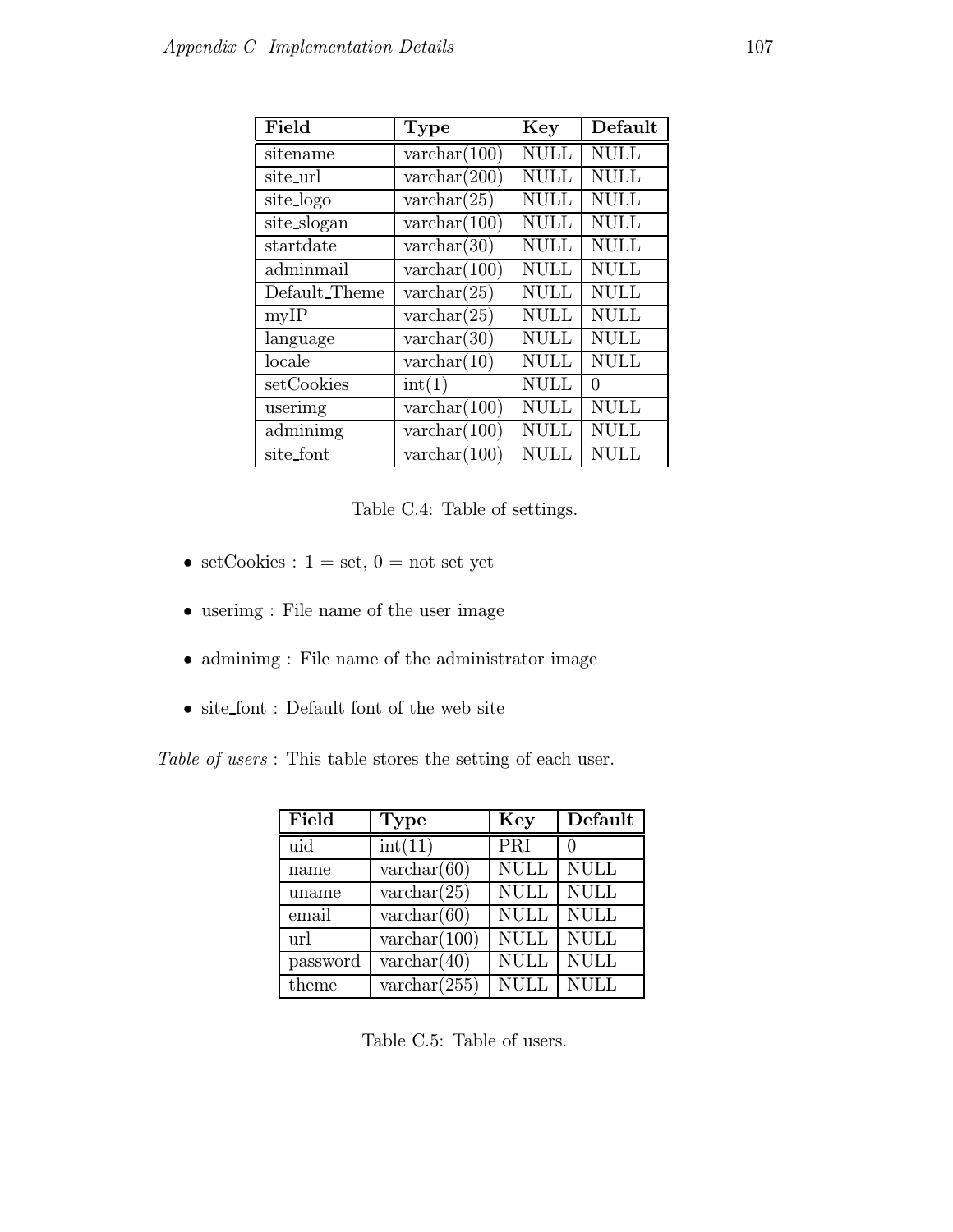- uid : User Identifier. It is assigned by system.
- name : Last name.
- uname : First Name.
- email : Email address of the user.
- url : URL of the user's home page.
- password : User Password. It is encrypted by DSE.
- theme : User's default theme.

Table of product : This table stores settings of each product.

| Field       | <b>Type</b>           | Key         | Default         |
|-------------|-----------------------|-------------|-----------------|
| itemID      | $\text{varchar}(15)$  | PRI         | <b>NOT NULL</b> |
| title       | $\text{varchar}(45)$  | <b>NULL</b> | <b>NULL</b>     |
| description | $\text{varchar}(100)$ | <b>NULL</b> | <b>NULL</b>     |
| quant       | char(2)               | <b>NULL</b> | <b>NULL</b>     |
| minbid      | char(3)               | <b>NULL</b> | <b>NULL</b>     |
| duration    | char(2)               | <b>NULL</b> | <b>NULL</b>     |
| reserve     | char(b)               | <b>NULL</b> | <b>NULL</b>     |
| startDay    | char(2)               | <b>NULL</b> | <b>NULL</b>     |
| startHour   | char(2)               | <b>NULL</b> | <b>NULL</b>     |
| startMinute | char(2)               | <b>NULL</b> | <b>NULL</b>     |
| startSecond | char(2)               | <b>NULL</b> | <b>NULL</b>     |
| numOfBid    | char(2)               | <b>NULL</b> | <b>NULL</b>     |
| seller      | $\text{varchar}(10)$  | <b>NULL</b> | NULL            |

Table C.6: Table of product.

- itemID : Product ID. It is assigned by system.
- title : Product Name.
- description: Product Description.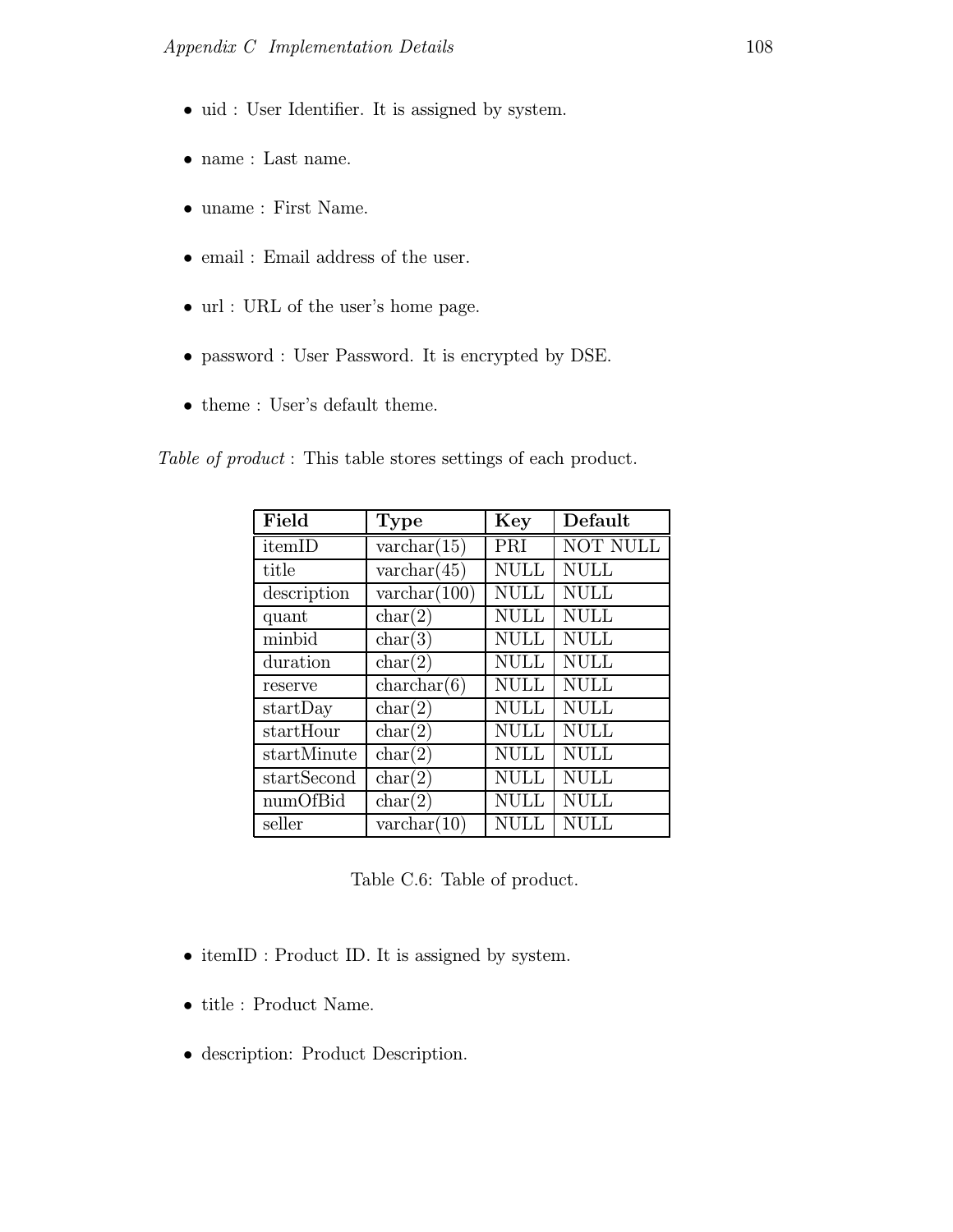- quant : Product Quantity.
- minbid : Minimum Bid of that product.
- duration : Product selling period.
- reserve : Reserved price of that product.
- startDay : Selling Day for calculating closing time.
- startHour: Selling Hour for calculating closing time.
- startMinute : Selling Minute for calculating closing time.
- startSecond : Selling Second for calculating closing time.
- numOfBid : Total number of bids so far.
- seller : Name of the Seller.

### C.2 Sample Apache Configuration File

#### ##############################################################

# Apache-Tomcat Smart Context Redirection # ############################################################## LoadModule jserv\_module modules/ApacheModuleJServ.dll <IfModule mod\_jserv.c> ApJServManual on ApJServDefaultProtocol ajpv12 ApJServSecretKey DISABLED ApJServMountCopy on ApJServLogLevel notice

ApJServDefaultHost localhost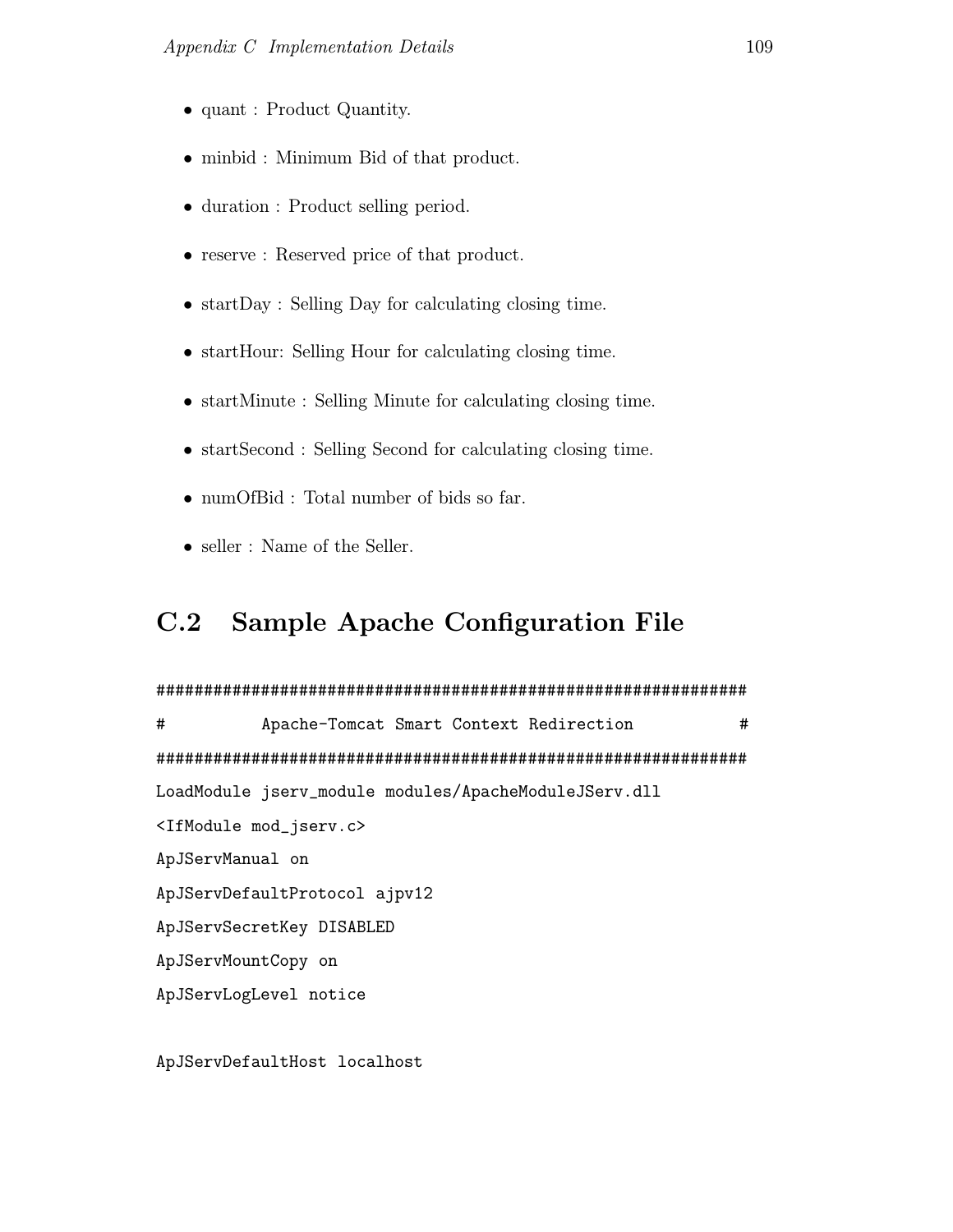```
ApJServDefaultPort 8007
#
# Mounting a single smart context:
#
# (1) Make Apache know about the context location.
Alias /examples c:/jakarta-tomcat/webapps/examples
# (2) Optional, customize Apache context service.
<Directory "c:/jakarta-tomcat/webapps/examples">
    Options Indexes FollowSymLinks
# (2a) No directory indexing for the context root.
# Options -Indexes
# (2b) Set index.jsp to be the directory index file.
# DirectoryIndex index.jsp
</Directory>
# (3) Protect the WEB-INF directory from tampering.
<Location /examples/WEB-INF/>
    AllowOverride None
    deny from all
</Location>
# (4) Instructing Apache to send all the .jsp files under
# the context to the jserv servlet handler.
<LocationMatch /examples/*.jsp>
    SetHandler jserv-servlet
</LocationMatch>
# (5) Direct known servlet URLs to Tomcat.
ApJServMount /examples/servlet /examples
# (6) Optional, direct servlet only contexts to Tomcat.
```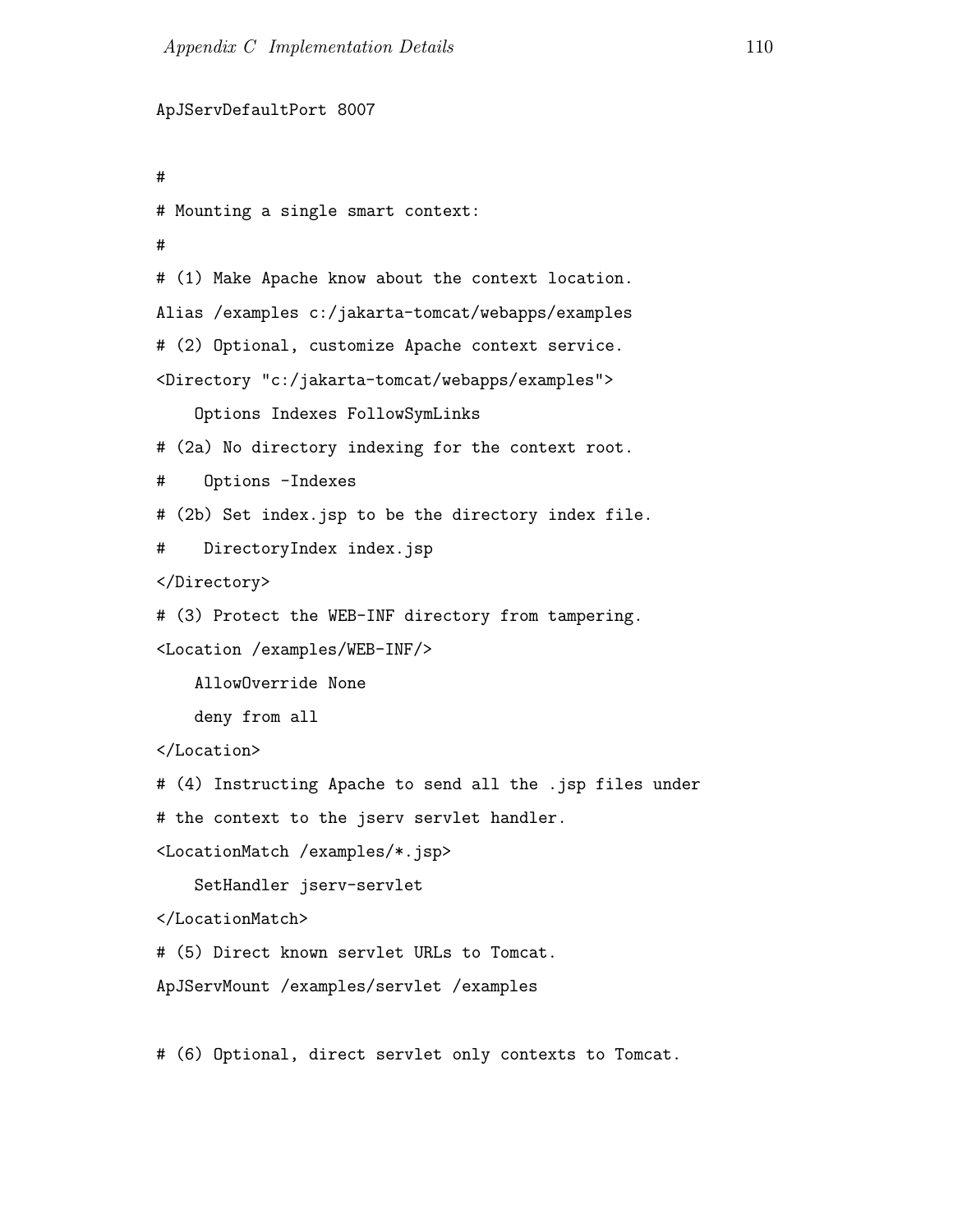ApJServMount /servlet /ROOT

</IfModule>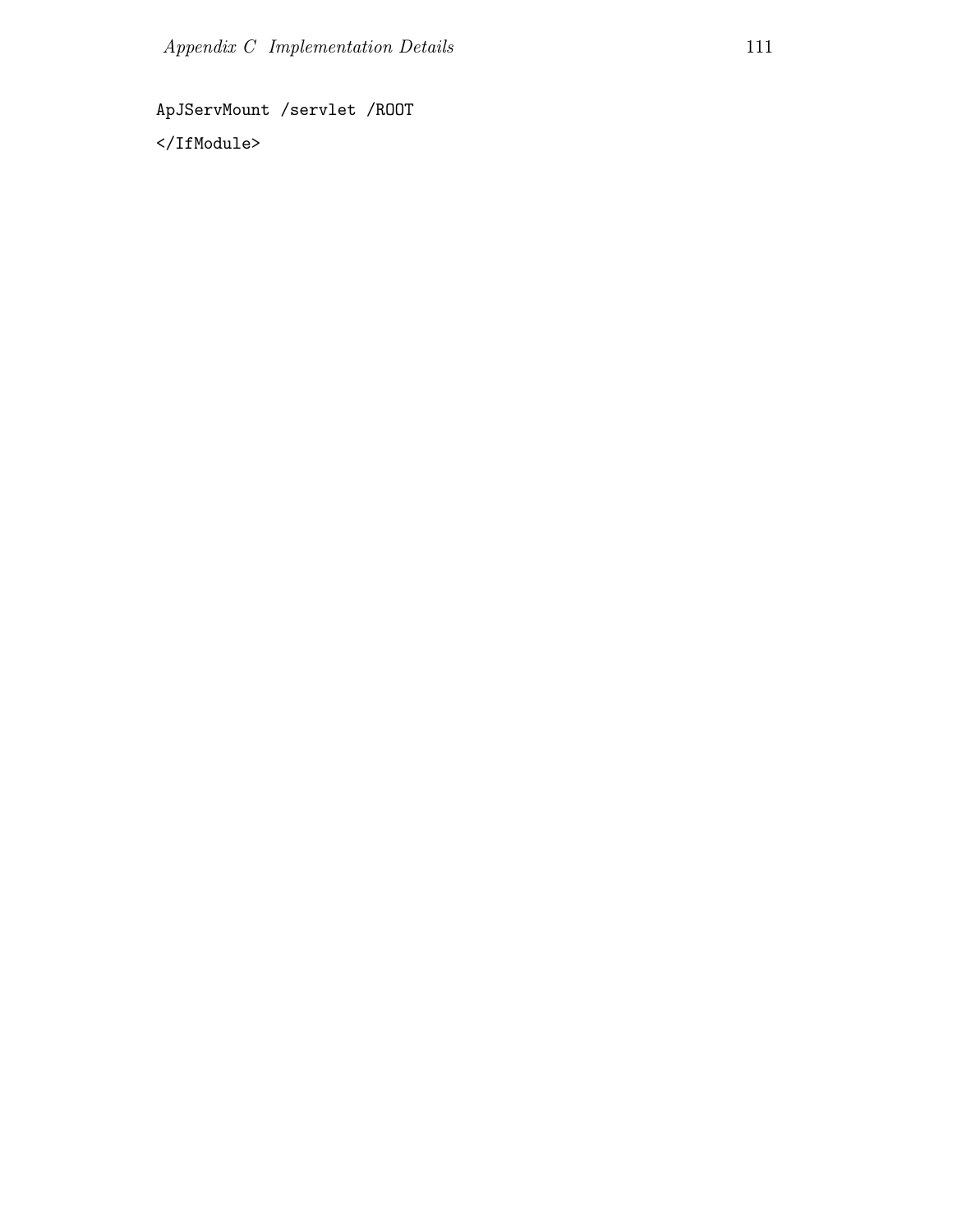# Bibliography

- [1] R. Hake, E-commerce, a world of opportunity, in The British Computer Society, 1999.
- [2] D. Lucking-Reiley, Auctions on the internet: What's being auctioned, and how?, in Journal of Industrial Economics, volume 48, pages 227–252, 2000.
- [3] http://www.ebay.com, eBay.
- [4] T. Sandholm and V. Lesser, Issues in automated negotiation and electronic commerce: Extending the contract net framework, in Proceedings of the 1st International Conference on Multiagent Systems, pages 328–335, San Francisco, California, 1995.
- [5] J. Oliver, A machine learning approach to automated negotiation and prospects for electronic commerce, in Journal of Management Information Systems, volume 13, pages 83–112, 1996.
- [6] C. Sierra, P. Faratin, and N. Jennings, A service-oriented negotiation model between autonomous agents, in *Proceedings of the 8th Euro*pean Workshop on Modeling Autonomous Agents in a Multi-Agent World, pages 17–35, Ronneby, Sweden, 1997.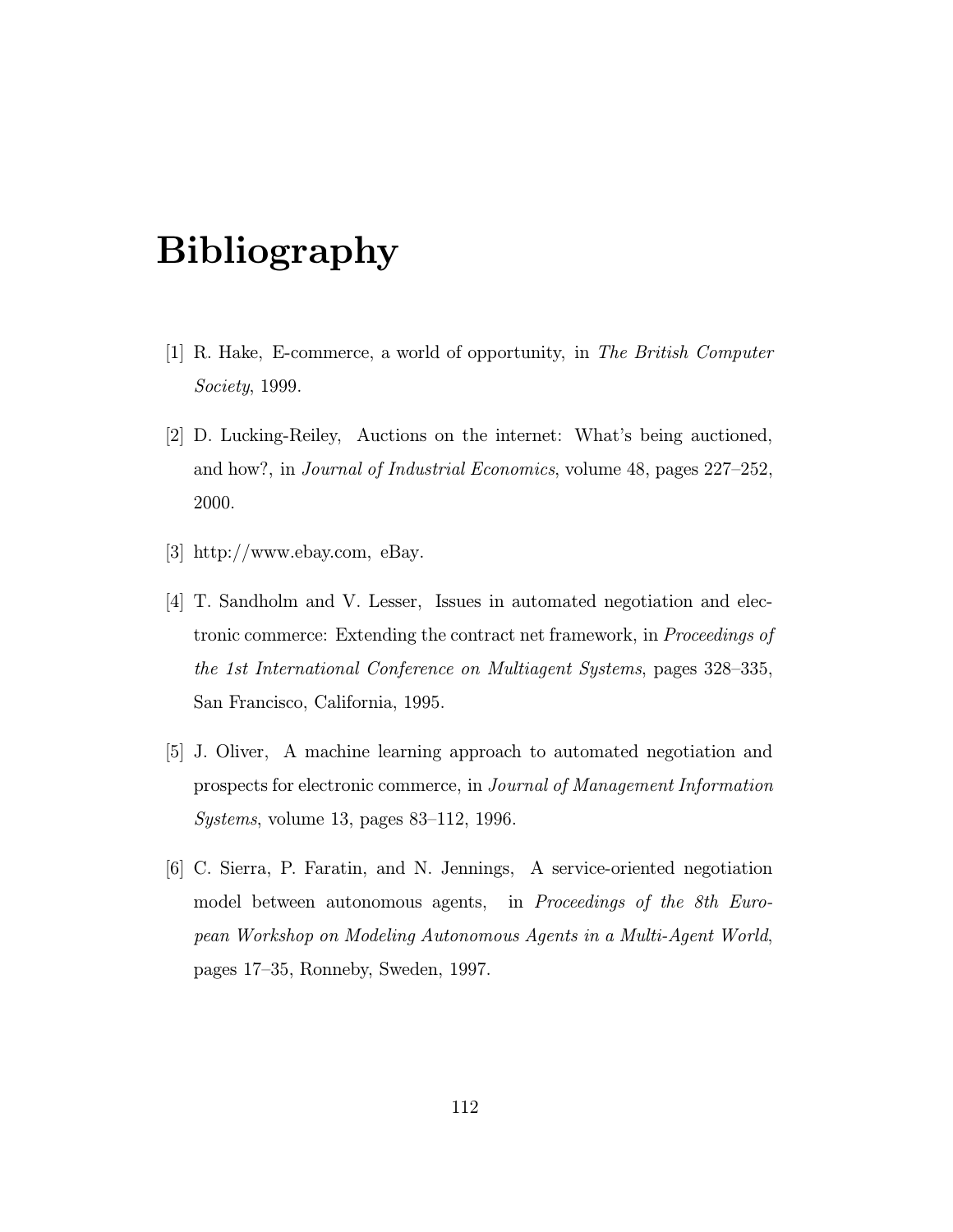- [7] J. Lee, ICOMA: an open infrastructure for agentbased intelligent electronic commerce on the internet, in Proceedings of the International Conference on Parallel and Distributed Systems, pages 648–655, Iwate, Japan, 1997.
- [8] H. L. Cardoso, A multi-agent system for electronic commerce including adaptive strategic behaviours, in Proceedings of the 9th Portuguese Conference on Progress in Artificial Intelligence, pages 256–266, Evora, Portugal, 1999.
- [9] P. Wurman and M. Wellman, A control architecture for flexible internet auction servers, in Proceedings of the First IAC Workshop on Internetbased Negotiation Technologies, Yorktown Heights, 1999.
- [10] S. Su, C. Huang, and J. Hammer, A replicable web-based negotiation server for ecommerce, in Proceedings of the 33rd International Conference on System Sciences, Hawaii, 2000.
- [11] H. Leung and M. He, Agents in e-commerce: State of the art, under consideration for publication in Knowledge and Information Systems.
- [12] G. Weiss, Multiagent systems, The MIT Press, Cambridge, London, 2000.
- [13] B. Carrie and A. Segev, Electronic negotiation through internet-based auctions, in CMIT Working Paper 96, 1996.
- [14] http://www.priceline.com, Priceline.com.
- [15] http://www.cathypacific.com, Cathy Pacific.
- [16] A. Lee, M. Lyu, and I. King, Agent-based multimedia data sharing platform, in Proceedings of the International Symposium on Information Systems and Engineering, Las Vegas, 2001.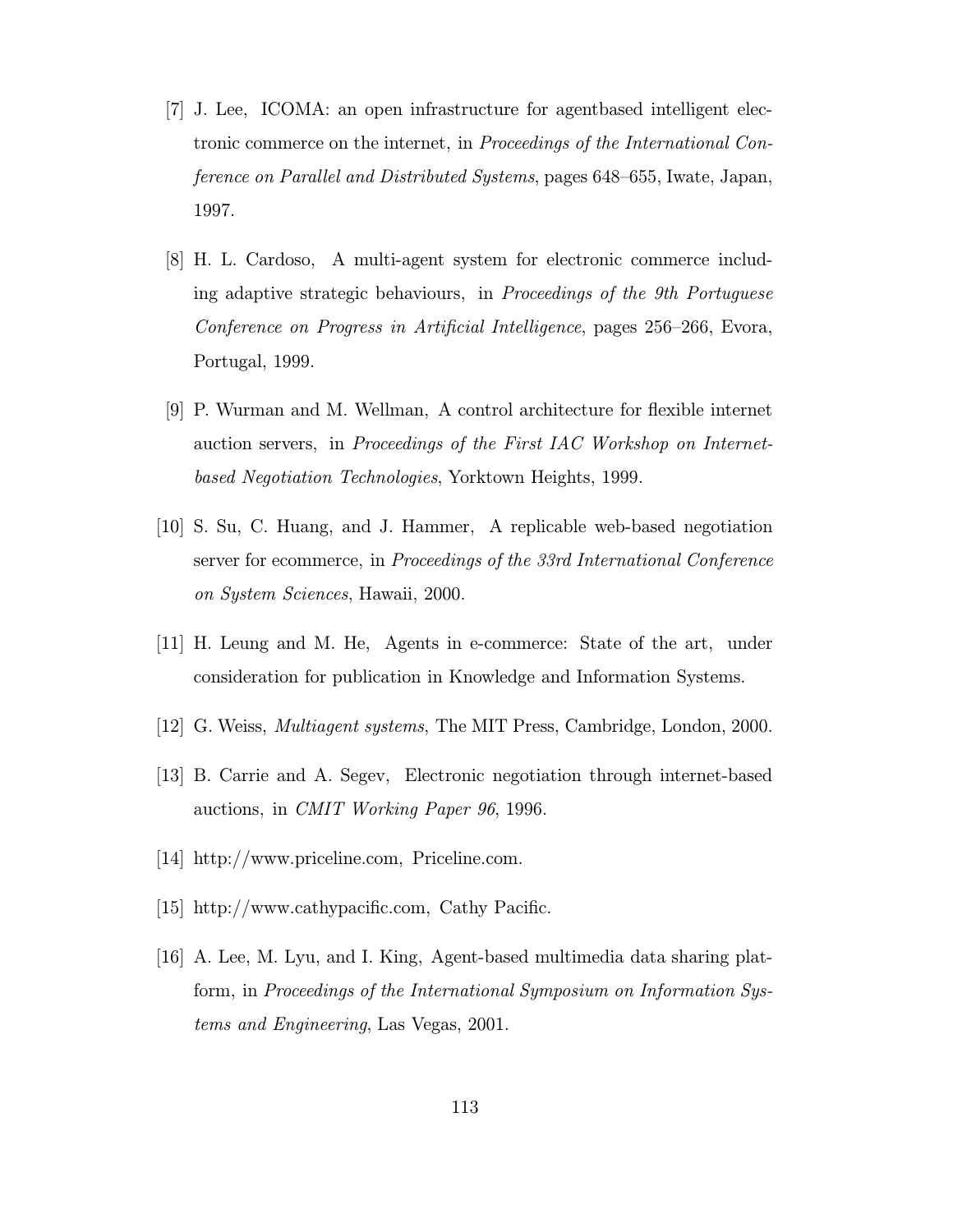- [17] A. Lee, M. Lyu, and I. King, An agent-based platform for online auctions, in Proceedings of the International Conference on Internet Computing, Las Vegas, 2001.
- [18] J. L. E. Turban and D. Chung, Electronic Commerce A Managerial Perspective, chapter 1, Prentice Hall, 1999.
- [19] R. Murch and T. Johnson, Intelligent Software Agents, chapter 14, pages 131–137, Prentice Hall, 1999.
- [20] N. Jennings, K. Sycara, and M. Wooldridge, A roadmap of agent research and development, in Journal of Autonomous Agent and Multi-Agent Systems, pages 7–38, 1998.
- [21] J. R. Oliver, A machine learning approach to automated negotiation and prospects for electronic commerce, in Journal of Management Information Systems, volume 13, pages 83–112, 1997.
- [22] http://www.jango.com, Jango.
- [23] http://www.personalogic.com, Personalogic.
- [24] http://www.firefly.com, Firefly.
- [25] http://www.csta.ac.com, Bargainfinder.
- [26] http://kasbah.media.mit.edu, Jango and kasbah.
- [27] M. Ma, Agents in e-commerce, in Communications of the ACM, volume 42, pages 78–80, 1999.
- [28] http://www.onsale.com, Onsale.
- [29] H. J. Muller, Negotiation Principles, chapter 7, Foundations of Distributed Artificial Intelligence, 1996.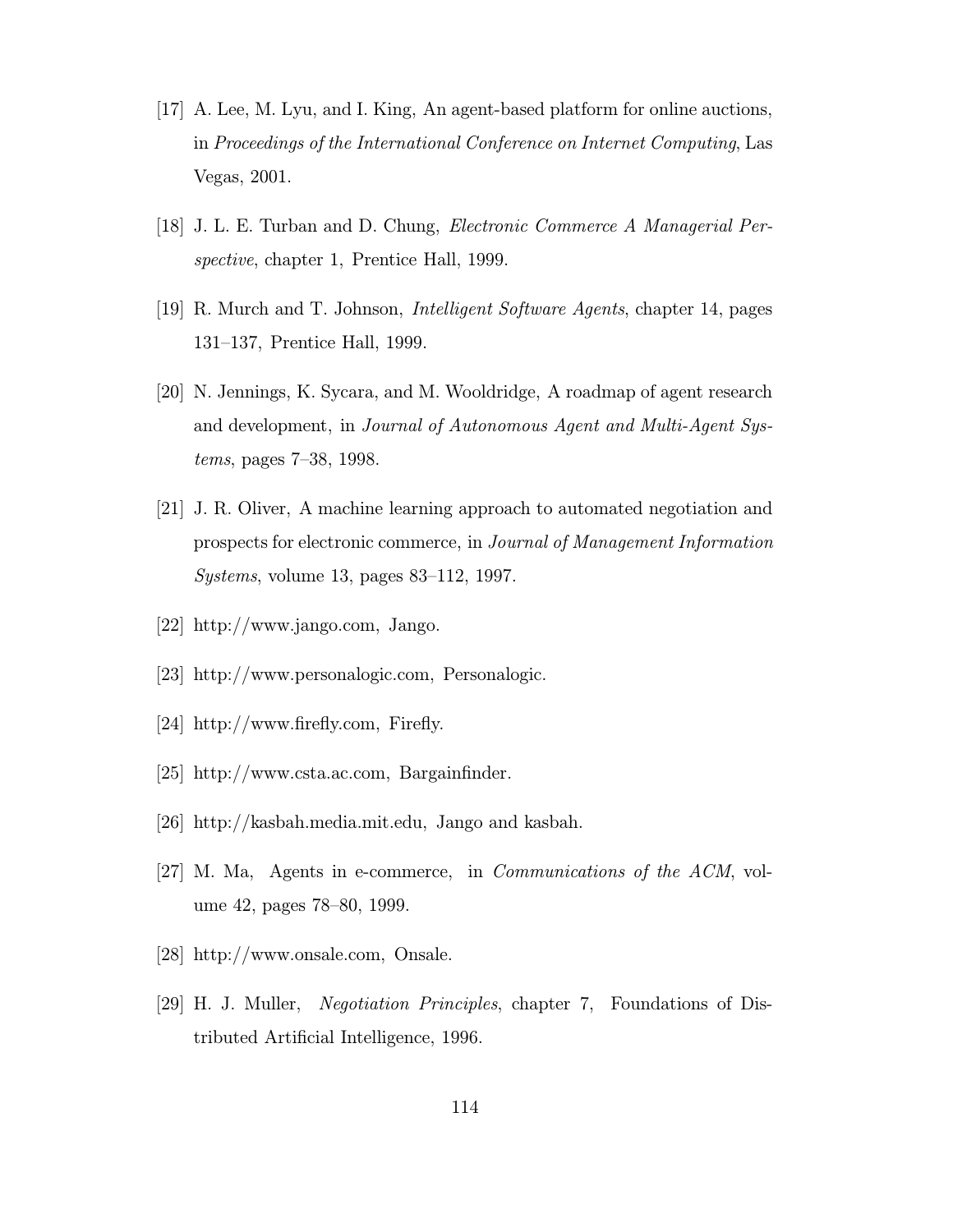- [30] R. P. McAfee and J. McMillan, Auctions and bidding, in Journal of Economic Literature, pages 699–738, 1987.
- [31] P. Milgrom, Putting auction theory to work: the simultaneous ascending auction, in Journal of Political Economy, volume 108, Dept. Economics, Standford University, 2000.
- [32] J. Rust and D. Friedman, The Double Auction Market: Institutions, Theories and Evidence, chapter 1, pages 1–25, Addison-Wesley, 1993.
- [33] W. P. B. Sunju Park, Edmund H. Durfee, An adaptive agent bidding strategy based on stochastic modeling, in Proceedings of the Third International Conference on Autonomous Agents, Seattle, Washington, 1999.
- [34] Y. Fujishima, D. McAdams, and Y. Shoham, Speeding up ascendingbid auctions, in Proceedings of the Thirteenth European Conference on Artifical Intelligence, pages 554–559, Bringhton, UK, 1998.
- [35] R. Wilson, Strategic analysis of auctions, in Handbook of Game Theory, volume 1, 1992.
- [36] R. Gray, Agent tcl: A flexible and secure mobile-agent system, in Proceedings of the Fourth Annual Tcl/Tk Workshop, pages 9–23, Monteray, California, 1996, http://www.cs.dartmouth.edu/agent/papers.html.
- [37] D. Johanson, An introduction to the tacoma distributed system, Technical report, Univ. of Tromso, Dept. of CS, June 1995.
- [38] D. Lange and D. Chang, Aglets workbench programming mobile agents in java, in White Paper, IBM Corporation, Japan, 1996.
- [39] J. Conlisk, The law of supply and demand as a law of markov chains, in Jorunal of Economic Theory, volume 26, pages 1–16, 1982.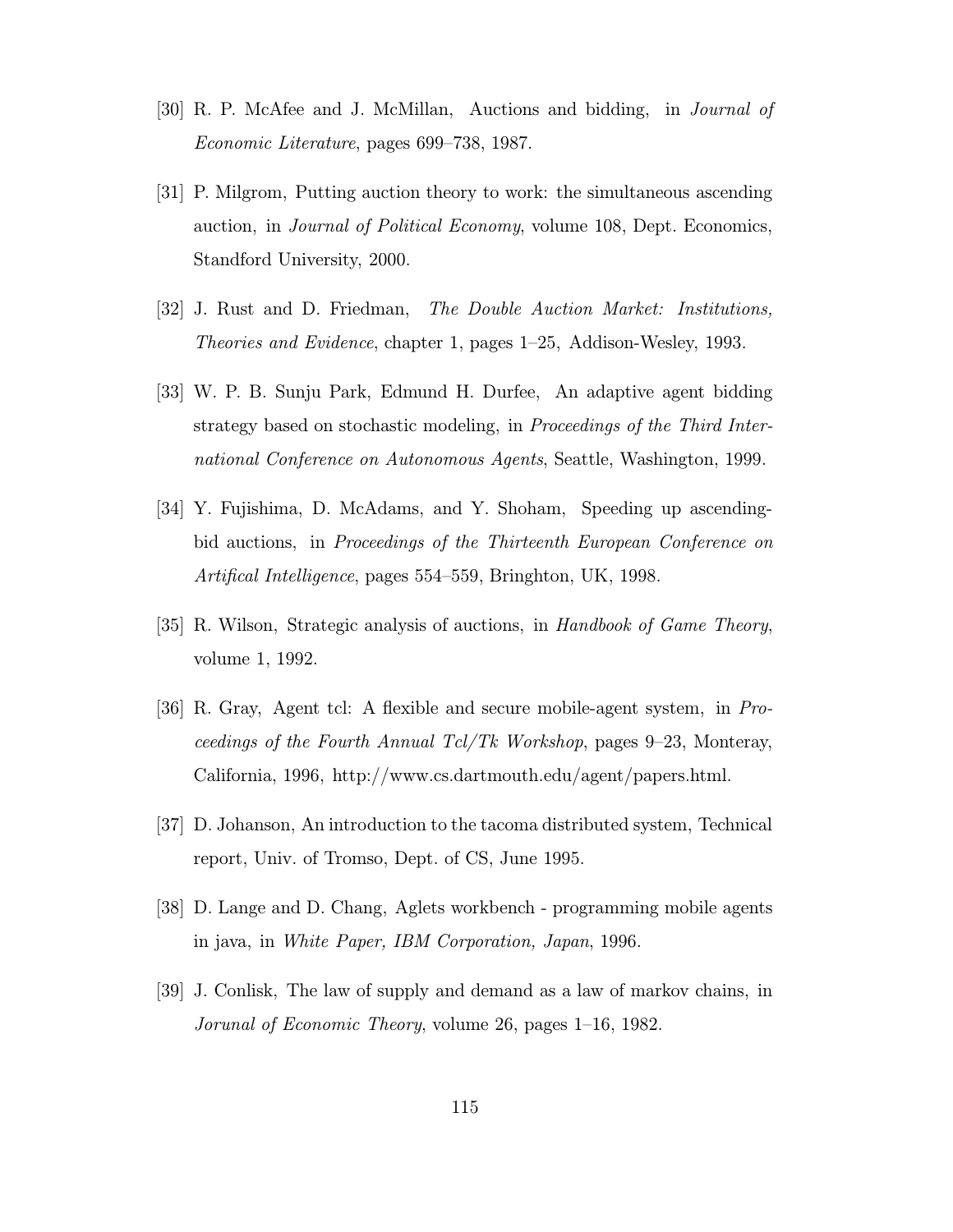- [40] C. Turner, P. Startz, and C. Nelson, A markov model of heteroskedasticity, risk, and learning in the stock market, in Jorunal of Financial Economics, volume 25, pages 3–22, 1989.
- [41] T. Kimoto and K. Asakawa, Stock market prediction system with modular neural networks, in Proceedings of the IJCNN, pages 1–6, San Diego, 1990.
- [42] B. Freisleben, Stock market prediction with backpropagation networks, in Proceedings of the 5th International Conference of Industrial and Engineering Applications of Artificial Intelligent and Expert System, pages 451–460, Paderborn, Germany, 1992.
- [43] G. Jang and F. Lai, Intelligent stock market prediction system using dual adaptive structure neural networks, in Proceedings of the Second International Conference on Artificial Intelligent Applications, pages 88– 97, Gaithersbury, 1993.
- [44] P. Wurman, M. Wellman, and W. Walsh, The michigan internet auctionbot: A configurable auction server for human and software agents, in Proceedings of the Second International Conference on Autonomous Agents, Minneapolis/St. Paul, 1998.
- [45] R. Glushko, J. Tenenbaum, and B. Meltzer, An xml framework for agentbased e-commerce, in Communications of the ACM, volume 42, pages 106–114, 1999.
- [46] R. Guttman and P. Maes, Agent-mediated integrative negotiation for retail electronic commerce, in Agent Mediated Electronic Commerce, volume 1571, pages 70–90, 1998.
- [47] R. Guttman, A. Moukas, and P. Maes, Agent-mediated electronic commerce: A survey, in The Knowledge Engineering Review, pages 147–159, 1998.